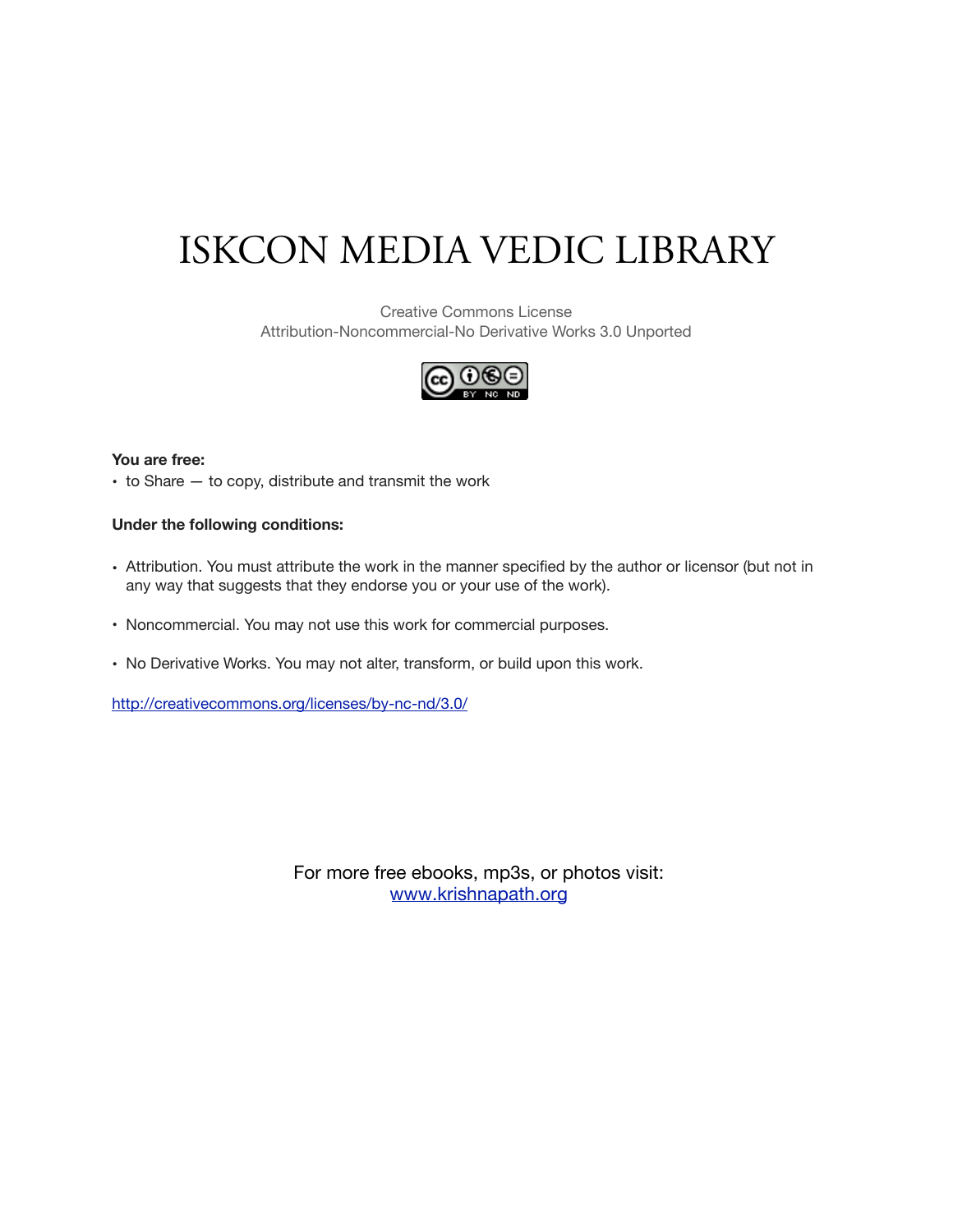# **SRI GOVINDA-LILAMRTA**

#### **Chapter 1**

1- I offer my respectful obeisances to Sri Govinda who is like a great palace of limitless transcendental bliss for the residents of Vrajabhumi. He enjoys transcendental pastimes in Vrndavana, delighted by the association of Srimati Radharani.

2- We offer our respectful obeisances unto that merciful Supreme Personality of Godhead who has converted all three world, which were maddened by ignorance and saved them from their diseased condition by making them mad with the nectar from the treasure-house of love of God. Let us take full shelter of that Personality of Godhead, Sri Krsna Caitanya, whose activities are wonderful.

3- The loving service of the lotus feet of Srimati Radharani's dear friend Krsna cannot be attained by Brahma, Siva, or Ananta Sesa, although if one with great longing becomes very greedy to attain that service and devotedly remembers the Lord's pastimes in Vrajabhumi, it may be possible to attain that service. In order to describe this, I am now offering my respectful obeisances to the Lord's Vraja pastimes by writing this book, Sri Govinda lilamrta.

4- At the end of night Lord Krsna leaves the forest and enters the village of Vraja. In the early morning He milks the cows, takes breakfast, and performs other pastimes. In the middle of the day He herds the surabhi cows with His friends. At sunset He delight His friends as He returns to Vraja. During the night He performs pastimes in the forest with Srimati Radharani. I pray that Lord Krsna may protect us.

5- All glories to the nectar of Lord Govinda's pastimes, which is contained in this book; Sri Govinda-lilamrta. If one constantly drinks this wonderful nectar with his ears, words, and mind, at every moment he will find himself more and more thirsty to drink it. He will find that the sweet taste of this nectar nourishes the body and heart, and makes one disinterested in anything else considered nectarean in the estimation of worldly men. He will find this nectar the perfect cure for the disease of repeated birth and death. He will find that this nectar makes the reader bewildered, blind, and mad with pure love for Lord Krsna.

6- Although I am an unworthy, unintelligent bungler, I nevertheless wish to describe the far away sweet , nectarean ocean of Lord Krsna's pastimes. Will not the great devotees who play in the midst of that limitless ocean laugh at me for my folly?

7- The nectar of Lord Krsna's pastimes, as revealed in Srila Rupa Goswami's excellent plays, has drowned the thoughts of the Vaisnavas of Vrajabhumi. I fear these great devotees will gleefully laugh when I, a stuttering clown try to describe the Lord's pastimes.

8- Srimad-Bhagavatam explains: On the other hand, that literature which is full of descriptions of the transcendental glories of the name, fame, pastimes of the unlimited Supreme Lord is a different creation, full of transcendental words directed towards bringing about a revolution in the impious lives of this world's misdirected civilization. Such transcendental literatures, even though imperfectly composed are heard, sung and accepted by purified men who are thoroughly honest. For this reason that I think even those not very inclined to generosity will always respect my foolish words filled with the descriptions of Lord Govinda's pastimes.

9- The cow of my senses who yearns to hear the narration of the Lord's pastimes in Gokula, has become very unhappy by wandering in the desert of my voice. I pray the merciful saintly devotees may lead that cow to the oasis of my ears and there feed her the nectar of Lord Krsna's pastimes.

10- At the end of night the aggressive words of frightened vrnda-devi, and the sweet verses of the male and female parrots, combined to awaken Sri Sri Radha and Krsna. The gopis gazed at the charming and happy Couple, who suddenly became afraid when They heard the rooster crow "kakkhati". Let me meditate on that Sri Sri Radha and Krsna, who long to enjoy each other's company.

11- Seeing the night about to end, Vrnda-devi ordered the obedient birds of Vraja to awaken Sri Sri Radha and Krsna. 12- The birds were eager to render some service. Obeying vrnda-devi's order they happily warbled throughout that pastime-grove in order to awaken the Divine Couple.

13- The female parrots in the grape vines, the male parrots in the pomegranate trees, the male and female cuckoos in a mango tree, the pigeons in a pilu tree, the peacocks in a kadamba tree, the bumble-bees in various creepers, and the roosters on the ground, all sang to awaken the Divine Couple.

14- In the charming grove fills with blossoming creepers, the bumble-bees greedy after honey, rested on their couch of lotus flowers. Their pleasant humming resembled the sound of cupid's conch-shell.

15- Intoxicated by drinking honey, the blissful bumble-bees buzzed to awaken Lord Govinda. They sounded like the clashing cymbals of Rati, Cupid's wife.

16- The cuckoos continually sang "kuhu kuhu" in the high fifth note. They sounded like cupid's lute.

17- The male cuckoos warble with amorous bliss as their wives sit by their side in the mango tree. These female cuckoos taste the tender buds of that tree and with open throats sing a soft, sweet sound to waken the Lord. They sound like the melodious of Rati.

18- I think cupid's regal tiger appeared disguised as this pigeon, and on the pretext of warbling he is fiercely roaring. His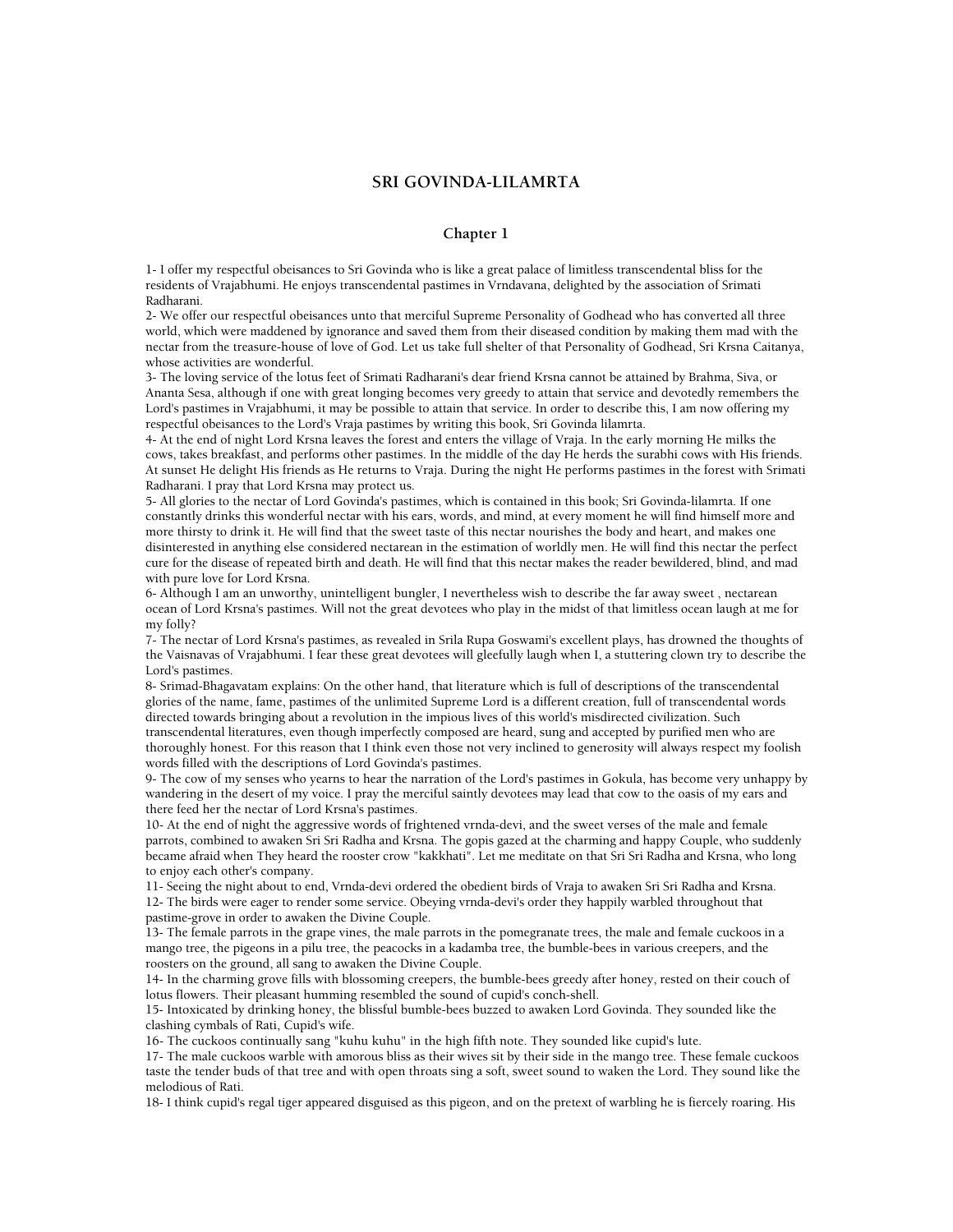roars chase away the deer of the gopis peacefulness, piety, and shyness, as well as the jackals of their pride. 19- Save for Lord Krsna, who is able to lift the mountain of Srimati Radharani's peaceful composure? Save for the Maharaj Vrsabhanu's daughter who is able to chain up the mad elephant of Lord Krsna, and bring Him into submission? Considering this, I wonder- How is it possible for these peacocks to waken the Divine Couple with their reverential earlymorning songs?

20- The rooster in the forest called out ku ku ku ku. It sounded just like a novice brahmacari reciting the Vedas. 21- Although awakened by the soft sweet sounds of the birds, the Divine Couple pretended to remain asleep, deeply embracing each other with closed eyes.

22- Staying in a golden cage nearby, Srimati Radharani's favorite pet female parrot had observed all of that night's pastimes. As the sun was about to rise that scholarly bird spoke the following sweet words to the Divine Couple:

23- O Krsna, O friend of Gokula, O ocean of nectar, awaken. Arise from Your bed that glistens like the moon. Awaken Your beloved affectionate Radha, who rests on Your shoulder, fatigued by the night's pastimes.

24- The dawn, by nature merciless to these young girls, in now rising on the horizon. O Master of Vraja, quickly leave this place by the Yamuna's shore and secretly return home.

25- O Radha, O my lotus-faced friend, it is not wrong for You to sleep now at the end of night, Indeed all Your limbs are very tired from enjoying so many pastimes. However, the eastern horizon has now become reddened. It appears just like Your rival Candravali, red with anger because she cannot tolerate Your happiness.

26- Night has gone, and the sun has risen. O Radha, O lotus-eyed friend, please rise from Your lovely bed of blossoming flowers.

27- The parrot named Vicaksana is a vastly intelligent philosopher, and a great orator. He is full of deep love for Lord Krsna. He enthusiastically recited the following cheerful, charming, clear verses, which delighted the hearts of all hearers. These verses were the ideal words for awakening Lord Krsna.

28- O Krsna, all glories to You. O root of Gokula's good fortune, O lotus flower that attracts the bumble-bees of the young vraja-gopis, O Sri Govinda who causes Nanda Maharaja's bliss is continually increase, O infallible Personality of Godhead, O origin of the surrendered soul's happiness, all glories to You.

29- O Krsna, O lotus flower that attracts the thirsty bumble-bees, that are the eyes of all the cowherd folk. O Supreme Person, please go now to the worshippable abode known as Vrajabhumi, where the residents have great faith and love for You.

30- O Krsna, just see how eastern horizon has become reddened with the intense desire to see You. It appears just like a young girl dressed in red garments and anointed with red kumkuma powder. O Krsna, the sun is rising. Please give up Your sleeping in this secluded grove.

31- Although praised by her friend the moon, the girl known as night has become afraid of the rising sun, and has quickly left the sky. Because she has left, You should also immediately leave this riverbank with Your beloved Radharani. 32- It seems that a cakravaki bird has suddenly placed a red patala flower on the far away eastern horizon. The owls have become silent. They run to hide in the holes of trees. I think the sun is now rising. O Krsna, please give up Your sleeping. 33- The female parrot named Suksmadhi was the personal student of Vrnda-devi from whom she learned the art of composing very charming poetry, This parrot become intoxicated by drinking the honey of great love for Srimati Radharani and as a result, all her feathers were standing in ecstasy. Carefully trying to waken Srimati Radharani, this parrot made the following sweet words dance on her tongue:

34- O Radha, O beloved of Vraja's prince, please go home immediately, while Vraja's paths are not crowded with travelers. 35- My dear girl with the beautiful face, please wake up and go home immediately. The quickly moving sun is about to rise.

36- O my friend, wake up, wake up. Do not be obstinate. Do not be lazy. Act properly. Those who are intelligent act properly according to the time and circumstance. Waken Your lover. Be careful. Do not awaken the sham that this world may cast upon You.

37- As They embraced each other, Radha and Krsna only pretended to be asleep. No matter how much Their friends tried to waken Them, They would not rise from Their spacious bed.

38- Srimati Radharani pressed Her hips against Lord Krsna's knees. She pressed Her breasts against His chest, and placed Her face next to His face. She placed Her arms around His neck, and She placed His arms around Her. In spite of all this, Her lover Krsna still did not show the slightest sign of waking.

39- Although Lord Krsna suspected that His beloved Srimati Radharani was embracing Him, and although in His independent mind He had already decided to give up sleeping, rise from bed, and immediately go to Vrajabhumi, He was not able to even slightly move a single limb of His body.

40- The parrot named Daksa, who had expertly taught Lord krsna's pastimes to hundreds of thousands of parrots, was staying in the nearby grove. His feathers standing up out of ecstatic love for the Lord, the parrot Daksa spoke the following words:

41- O Krsna, we all know that You are very tired from enjoying so many pastimes in this forest of Vraja, and You would like to continue enjoying Your sleep. Soon, however, the maidservant at home will begin to churn the yogurt. Soon Your mother, Yasoda-devi, will rise up. She will immediately notice Your absence and tell everyone of it. O krsna, please quickly and secretly return to Your bedroom at home before Your absence is detected.

42- Now that it is dawn, Kalindi and Your other surabhi cows wait for You with raised ears and faces. Mooing, they call to their thirsty calves. They are distressed by their overladen milk-bags. They wait, eager to see You with their eyes. O Krsna, please go to them now.

43- Having finished her morning duties, Paurnamasi may enter Your bedroom with Your mother in order to see You. Please go home at once before she has a chance to do this.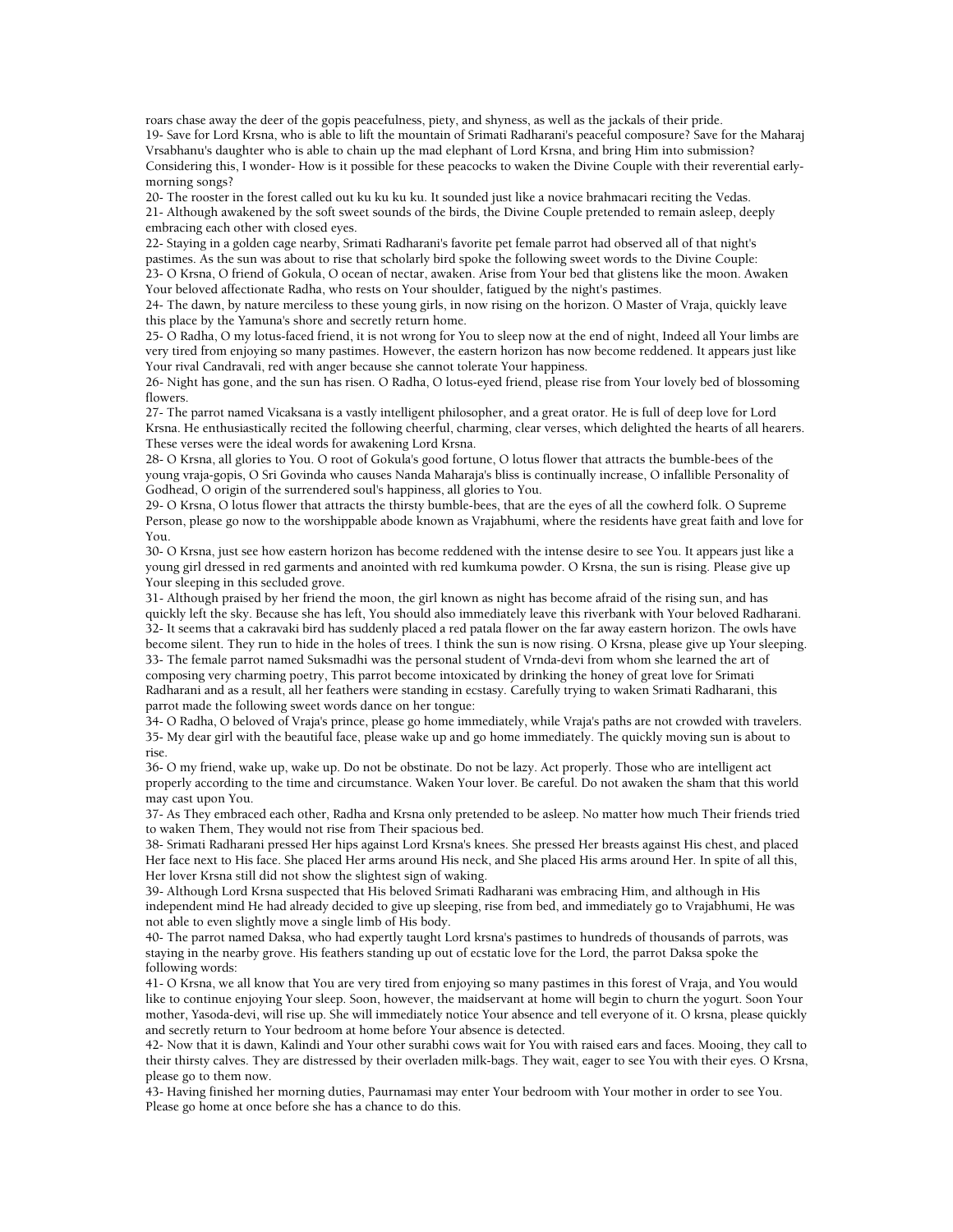44- After hearing the parrot's words, Lord Hari pulled each of His limbs from Srimati Radharani's embrace, and rose from bed in order to quickly and stealthily return to Vraja.

45- The gopis were already awake. Vrnda-devi assembled them together. They all faced the forest-path and observed the sweet pastimes of the Divine Couple.

46- In a nearby Kadamba tree was staying a peahen named Sundari who was filled with ecstatic devotion. At that moment Sundari left her husband's side and flew from the tree into the courtyard of the cottage where the Divine Couple were performing pastimes.

47- Her husband, the peacock named Tandavika immediately flew down from the Kadamba tree. Spreading his tail feathers he continually danced before Lord Hari with great joy.

48- At that moment the doe named Rangini left her husband's side under the mango tree and quickly entered that grove. With affectionate restless eyes she gazed at the Master and Mistress of her life.

49- Her husband was the deer named Suranga, and he was the personal pet of Lord Hari. After leaving the base of the Kadamba tree and energetically running into that grove, he directed wave after wave of glances at the lotus face of Lord Hari.

50- After rising, Lord Krsna happily sat on the bed and taking beloved Radharani in His arms, placed Her on His lap. As exhausted, closed-eyed Radha pretended to remain asleep, charming Lord Krsna gazed at Her sweet beauty.

51- Srimati Radharani's eyes moved restlessly like two Khanjana birds, and Her curling locks of hair seemed like a swarm of black bees moving on Her forehead. The infallible Personality of Godhead Lord Krsna gazed at Her, drinking with His eyes the nectar of Her gently smiling lotus face.

52- Srimati Radharani awakened and yawned gracefully. Her finger struck the Lord's arms, pleasing Him. Lord Mukunda became completely charmed by gazing at Her transcendental beauty.

53- As the sun rose Srimati Radharani awakened from Her pretended sleep. She sweetly smiling, slightly showing Her teeth. She was exhausted by the previous night's pastimes. Her hair was disheveled, Her flower-garland crushed, and Her jewel-necklace broken. She opened Her eyes and with restless eagerness gazed at with moving eyes on the face of Lord Krsna. When Lord Krsna,. the moon of Vraja, saw His beloved Radha in this way, He became filled with boundless happiness.

54- Languid with fatigue from the intense amorous pastimes of the previous night, Srimati Radharani seemed like a golden lotus flower placed on the lap of the glistening tamala tree that was Her lover Krsna. If a lightning flash would permanently stay on a fresh dark rain cloud, it might be said to resemble Srimati Radharani sitting on Lord Krsna's lap. 55- Lord Hari's face was decorated with a gentle sweet smile, eyes languid with bliss, glistening earrings, moving locks of hair fragrant as lotus flower and teeth marked with Srimati Radharani's black eye-cosmetics. As Srimati Radharani gazed on Him with lotus eyes, She became very eager to again enjoy transcendental pastimes in His company.

56- Embarrassed by Their staring at each other, Srimati radharani retracted Her roving glance from Lord Krsna. As Lord Krsna gazed at the gently smiling face of His beloved, He began to burn with the desire to again enjoy pastimes with Her. 57- Srimati Radharani's neck was bent and Her cheeks decorated with a beautiful smile. Lord Krsna lifted Her bowed head with His left hand, placed His right hand on Her chin, and repeatedly kissed Her mouth and face.

58- The touch of Her lover's lips plunged Srimati Radharani into the ocean of happiness. Still, She pushed Him away with Her hand, withdrew Her eyes from Him, and softly said to Him: Don't, don't. All of this delighted the onlooking gopis. 59- Srimati Radharani's friends laughed to see all this, and they jokingly encouraged Her resistance with many words.

After this the entire party entered the dangerous forest, which was filled with the sounds of various wild animals. 60- Seeing the smiling faces and roving eyes of Her gopi-friends, Srimati Radharani got up from Her lover's lap. In this way She doubled His transcendental happiness.

61- Srimati Radharani quickly got up, snatched Krsna's yellow upper garment and anxiously covered Herself with it. She sat by Her lover's side and looked at Her friends with embarrassment.

62- Sri Sri Radha and Krsna were both fatigued by the previous night's transcendental pastimes. their lips bore the marks of each other's teeth, Their bodies bore the marks of each other's nails, the aromatic cosmetic decorations artistically drawn on each other's bodies were broken, Their garments and hair were loosened, and Their jewel necklaces and flower garlands were broken. When the gopis saw their dear Master and Mistress in this way, they became filled with happiness.

63- The bed was colorfully marked with red kumkuma from the limbs of the infallible Supreme Personality of Godhead, red lac from Srimati Radharani's lotus feet, as well as sandalwood paste, red sindura, and black mascara. All these marks on the bed clearly revealed to the gopis the nature of the Divine Couple's pastimes on the previous night.

64- The bed was colorfully decorated with many crushed and wilted flowers, red betel-nut juice, and the clear signs of lover's pastimes. When the gopis saw this bed they remembered their friend Srimati Radharani. They considered that this bed exactly resembled Srimati Radharani's transcendental form.

65- With their own eyes the gopis drank the nectar of seeing Srimati Radharani's face, lowered with intense embarrassment. In the same way they also drank the nectar of Lord Hari's lips which gave voice to a series of funny puns and jokes.

66- Wishing to see the sweetness of Srimati Radharani's love for Him, Lord Hari uncovered His chest, glanced at the gopis, and spoke the following words:

67- Seeing her lover, the moon, about to depart at dawn, the star Radha is now fearful of being separated from him. In her frustration she has made one hundred astonishing marks upon his chest. My dear gopis, just look at these marks. 68- Seeing Her friends laughing at Krsna's joke, Srimati Radharani angrily shut Her eyes, and again opened them, She knitted Her eyebrows, and stared at Her lover Krsna from the corners of Her squinting crooked eyes, as if She were about to kill Him.

69- As Srimati Radharani stared at Her lover's smiling face, Her eyes glistened with contempt. the corners of Her squinting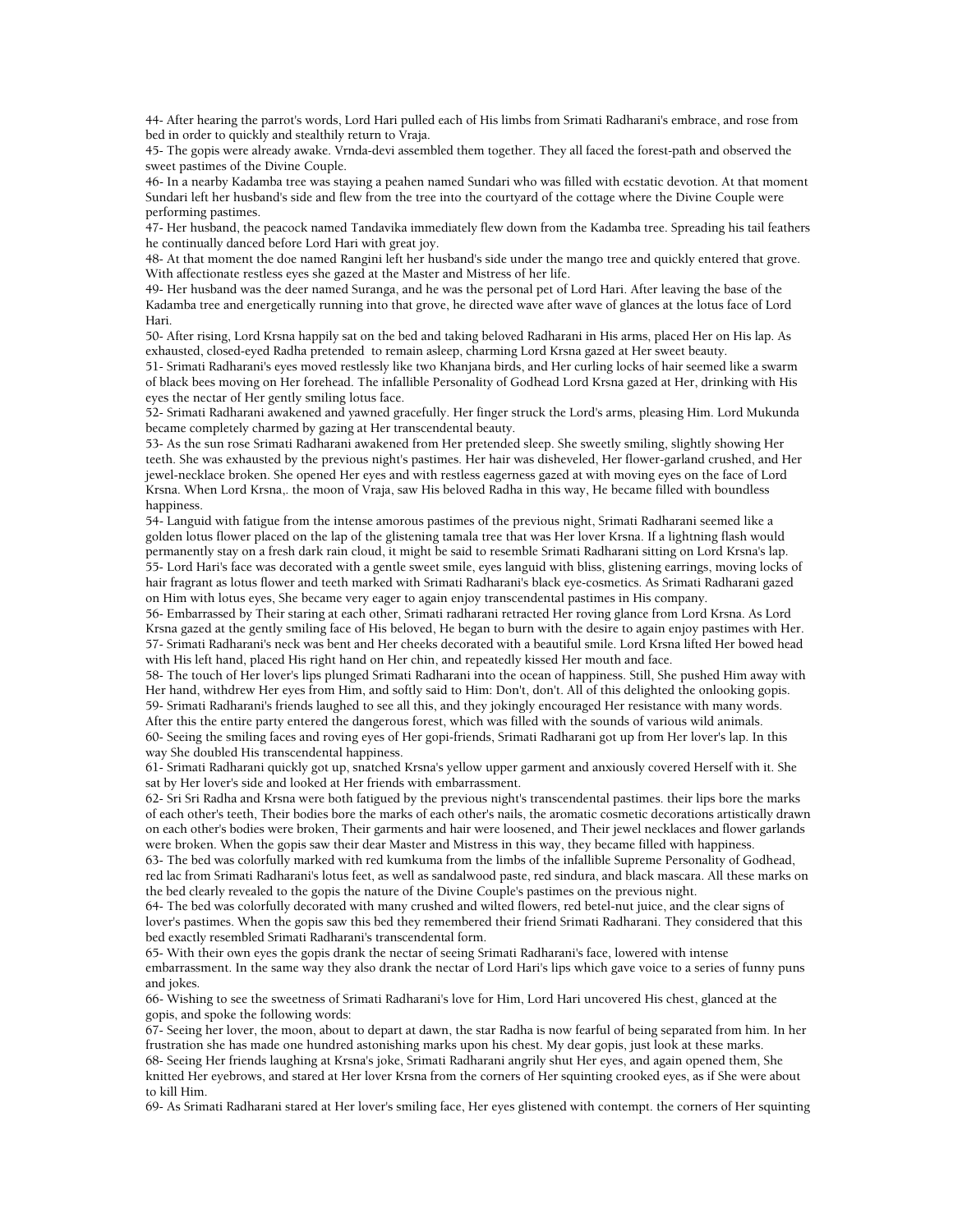eyes were dark red, and filled with tears. They were filled with crooked malice, and they trembled with restlessness, fear and shame. Their pupils were blossomed wide. The sight of Srimati Radharani's eyes in this way greatly delighted the eyes of Her lover Krsna.

70- In this way the Divine Couple became plunged in the ocean of the bliss of ecstatic love. As the gopis drank the sweet nectar of the Divine Couple's early-morning amorous pastimes, they became intoxicated with delight, and completely forgot the duties they were supposed to perform at that time.

71- Vrnda-devi saw that the Divine Couple were plunged in the nectar ocean of Their own pastimes, and the gopis were blinded in the intoxication of love for Them. Apprehensive of he coming sunrise, Vrnda-devi gestured to her pet female parrot, who was perfectly competent to understand the hints of her mistress.

72- In order to warn Her of embarrassment before elderly family members, fearful punishments from Her husband, and the ridicule of the people in general, the female parrot named Subha addressed Srimati Radharani in the following words: 73- O Radha, soon Your mother-in-law will rise from bed. She will call into Your bedroom: O Radha, Your husband has taken a great quantity of milk and just now left the village of Vraja. Wake up, wake up. Now is the time for You to perform auspicious deity worship at home. Why are You still sleeping? My dear lotus-eyed friend, You should leave this grove and slip stealthily back into Your bedroom before Your absence is detected.

74- The moon and stars, who enjoy various pastimes at night, have now disappeared behind the veil of the sky. In the same way, my pious friends, you should disappear from this grove and return home.

75- The moon's path in the sky is now reddened by the sun's rays, and the royal highway is becoming crowded with travelers. My dear pious girl, do not stay on this forest-path. For Your own welfare You should now walk on the path that leads to the village of Vraja.

76- The parrot then turned to Lord Krsna and said: My dear Krsna, even though this girl's mother-in-law is filled with apprehension worrying about her daughter-in-law's whereabouts, and even though this girl's harsh husband, appropriately named Abhimanyu, angrily accuses her as His imbecile mother rejoices. and even though it is now sunrise,

You still refuse to leave the company of this pious girl. You should now leave Her to protect Her from grave danger. 77- The female parrot's words were like a Mandara Mountain that churned the milk ocean of Srimati Radharani's heart. The restless fishes of Her eyes unhappy at the prospect of separation from Her lover, Srimati Radharani rose from bed. 78- Hearing this, and seeing His beloved Radha's beautiful face and frightened restless eyes, Lord Krsna held Her blue silk sari and quickly rose from bed.

79- Frightened, holding hands, and wearing each other's garment, the Divine Couple then left that forest grove.

80- Holding the flute in His right hand, and Srimati Radharani's hand in His left hand, Lord Krsna left that forest grove. He appeared just a dark monsoon cloud embraced by a flash of lightning.

81- Many jubilant gopis then left that forest-cottage. One carried a golden pitcher, another a golden-handed fan, another a splendid mirror, another a wonderful cup filled with kumkuma and sandalwood paste, another a jeweled case filled with betel-nuts, and another a female parrot in a cage.

82- Another sweetly smiling gopi carried from that cottage a golden, sapphire-studded, mango-blossom shaped case containing the cosmetic sindura within.

83- One gopi collected the glittering pearl fallen from Radharani's necklace during the previous night's embraces. Firmly holding these pearls in the edge of her sari, this gopi left the forest-cottage.

84- Rati-manjari picked up from the bed an earring fallen during the previous night's pastimes. She quickly took it from the cottage and again placed it on her Mistress' ear.

85- Rupa-manjari picked up Srimati Radharani's bodice from a corner of the bed. Later, when they were alone, she returned it to her intimate friend.

86- Guna-manjari picked up the betel-nuts chewed by the Divine Couple, took them outside, and distributed them to the gopis.

87- Manjulali picked up from the bed the flower-garland fragments and sandalwood paste crumbs fallen from the bodies of the Divine Couple. Going outside, she distributed these to all the gopis.

88- The gopis' friend Radha was dressed in Krsna's yellow garment, and Radha's beloved Krsna was dressed in Radha's garment, which were as blue as a monsoon cloud. When the gopis saw this they pointed to the Divine Couple, gazed at Them with squinted restless eyes, and placed their hands over their mouths to cover their jubilant laughter.

89- Seeing the waves of the gopis' laughter, the Divine Couple became struck with wonder. Their eyes blossomed wide, and They dove into the flooding ocean of the happiness of transcendental love.

90- Srimati Radharani's cloud-blue silk garment seemed merge into the blue complexion of Lord Krsna so that Srimati Radharani could not perceive what was garment and what was Lord Krsna's body. In the same way Lord Krsna's yellow garment seemed to merge into the golden complexion of Srimati Radharani so that Lord Krsna could not perceive what was garment and what was Srimati Radharani's body. Srimati Radharani seemed like pure white milk within a golden conch-shell.

91- Lalita angrily criticized the coming of dawn for interruption of her drinking the nectar of the Divine Couple's pastimes. Naturally sharp-tongued, she spoke the following words to her friend Srimati Radharani:

92- O Radha, just see; because this red dawn has interrupted the pastimes of You and Your lover, and these exalted gopis, he has occurred a great heap of sinful reactions, become fatally diseased, and died. That is the fate of this red dawn no longer visible in the sky.

93- Srimati Radharani gazed at the red early-morning sky with eyes red with anger at the interruption of Her amorous pastimes with Lord Krsna. When She heard Lalita's joking words She began to smile, and She spoke the following sweetly charming words:

94- Even without thighs the sun-god is able to quickly travel in the sky from the western to eastern horizons, giving us a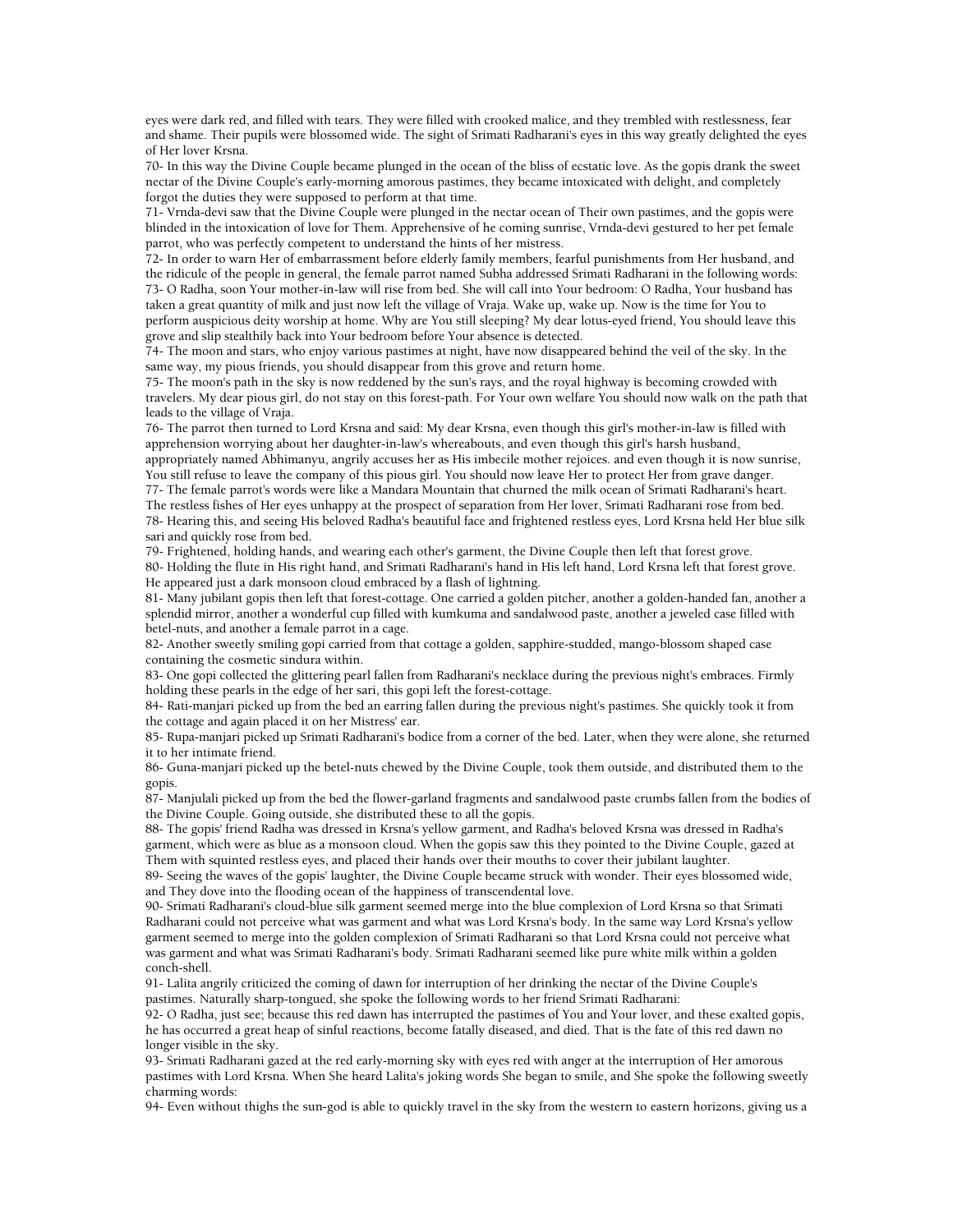night that seems only half a moment. If the demigod Brahma had given him thighs, there would hardly have been any night at all.

95- Lord Mukunda gazed at Srimati Radharani, the enchantingly beautiful queen of His heart, and drank the nectar of Her face. Intoxicated with bliss, He forgot all about returning to Vraja. He spoke to Her the following words:

96- O Radha, just see; one of the sun-god's wives has noticed her husband enjoying with one of her rivals. Red with anger, she stands now on the eastern horizon.

97- O Radha, just see; although the sun-god is the peaceful king of all brahmanas and although he removes the darkness of night for the benefit of all living entities, still he has become intoxicated by drinking varuni liquor and has fallen into the western horizon. I think that his shy, smiling lotus flower wife very happy to attain his association, has met him at this eastern horizon at dawn, kissing his mouth with her retracted red petals.

98- Seeing the dark-moon night come to an end, the black cakora birds have become frightened. They follow the receding darkness trying to find their friend the moon, and take shelter of him. They call out to him, saying "kuhu kuhu". 99- Intoxicated with the delightful pleasures of spring, this forest is now filled with the cheerful sound of the pigeons and other birds.

100- My dear girl with a beautiful lotuslike face, just see how this male bee has become reddish by playing among the white kairavi lotuses. See how he follow this female bee who has spent the entire night among the blue nalini lotuses.

101- Thinking her blushing lover has arrived, with it's beak the delighted red goose kisses the red lotus flower.

102- This soft-spoken swan named kalasvana is now gazing upon us, and his feathers are standing up in transcendental bliss. He has left his playful wife and he is now approaching us on the shore of the Yamuna.

103- My dear girl whose face is as beautiful as a lotus flower, this female swan named Tundikeri is now following her husband, carrying in her beak the lotus-stem half-eaten by him. She has now placed her glance upon the lotus flower that is Your face.

104- This breeze from the peaks of the Malaya Hills plays over Yamuna's water, and carries the fragrance of the lotus flowers growing there. It has become the dancing teacher for these young girls whose delicate features resemble the tendrils of lovely creepers. It removes the fatigue and perspiration of the young lovers in this forest.

105-106- During this charming, playful conversation the smiling gopis became maddened with bliss, and the Divine Couple completely forgot about the necessity of returning home. Seeing this, Vrnda-devi became afraid of what that day might bring to the Queen of Vrndavana. She dropped some hints of he impending catastrophe to an old female monkey named kakkhati, who was sitting in a nearby tree. kakkhati understood everything, and she spoke the following verses as a warning:

107- Here comes austere, respectable Jatila, dressed in a red sari, and appearing like the coming of dawn.

108- Hearing of crooked Jatila's arrival, Radha and Krsna became frightened. Although They yearned to continue Their amorous pastimes, and although They were praised by the entire village of Vraja, They began to flee from that place. 109- picking up their falling garments and moving garlands, the Divine Couple ran along a forest road. Seeing Them, and also hearing the name "Jatila", the gopis also became afraid and fled.

110- Hearing the sound of Candravali's followers on His left, Lord Krsna thought crooked Jatila to be right behind Him, He ran to Vraja, craning His neck, and aiming His eyes in all directions. He was especially eager to catch a glimpse of His beloved, who was trembling in fear, and running by His right side.

111- Holding Her garments and hair with Her hands, and burdened by the heavy weight of Her breasts and hips, Srimati Radharani quickly and gracefully ran to Vraja, afraid that Jatila was following close behind.

112- Her restless eyes clouded with love and fear, Rupa-manjari followed her peerless friend Radha, hoping to guide Her home, and then satisfy Her with various kinds of services.

113- Running ahead, Rati-manjari prevents anyone from stopping Srimati Radharani. The fears in Rati-manjari's heart are like soldiers who seem to be shooting many arrows in the form of a series of restless glances.

114- Radha and Krsna fearfully stepped into Their own courtyards, restlessly peeked in at the doors of Their elders, and stealtily entered Their own apartments. Now unafraid, and very tired, Their slept in Their own beds.

115- Just as Lord Visnu sleeps, surrounded by the Personified Vedas at the time of cosmic annihilation, in the same way, the infallible Supreme Lord Krsna concluded His pastimes, returned home, and also slept. The pious gopis, who are expert at assisting the Lord in His pastimes, also returned unnoticed to their own homes.

116- Thus ends the first chapter of Govinda-lilamrta entitled: the Lord's end of night pastimes in the grove of Vrndavana. Srila Raghunatha das Goswami has ordered me to write this book, which I have been able to do by the blessing of Srila Raghunatha Bhatta Goswami and the saintly association of Srila Jiva Goswami. I consider this book the ripened fruit of the service I have rendered to Srila Rupa Goswami, who is like a bumble-bee relishing the honey at the lotus feet of Sri Caitanya Mahaprabhu.

# **Chapter 2**

1- Bathing in the morning and decorating herself with ornaments, Srimati Radharani, invited by Vraja's Queen, cooked Lord Krsna's breakfast. When Lord Krsna awoke He went to the barn, milked the cows, bathed, and then ate breakfast with His friends. Let me take shelter of Sri Sri Radha and Krsna.

2- Meditating on the infallible Personality of Godhead, and filled with the moonlight of pure love for Him, Paurnamasi completed her early morning duties and quickly went to the palace of Vraja's king.

3- Arriving at the home of Vraja's king, she saw the pleasant courtyard decorated with drops of butter and yogurt from the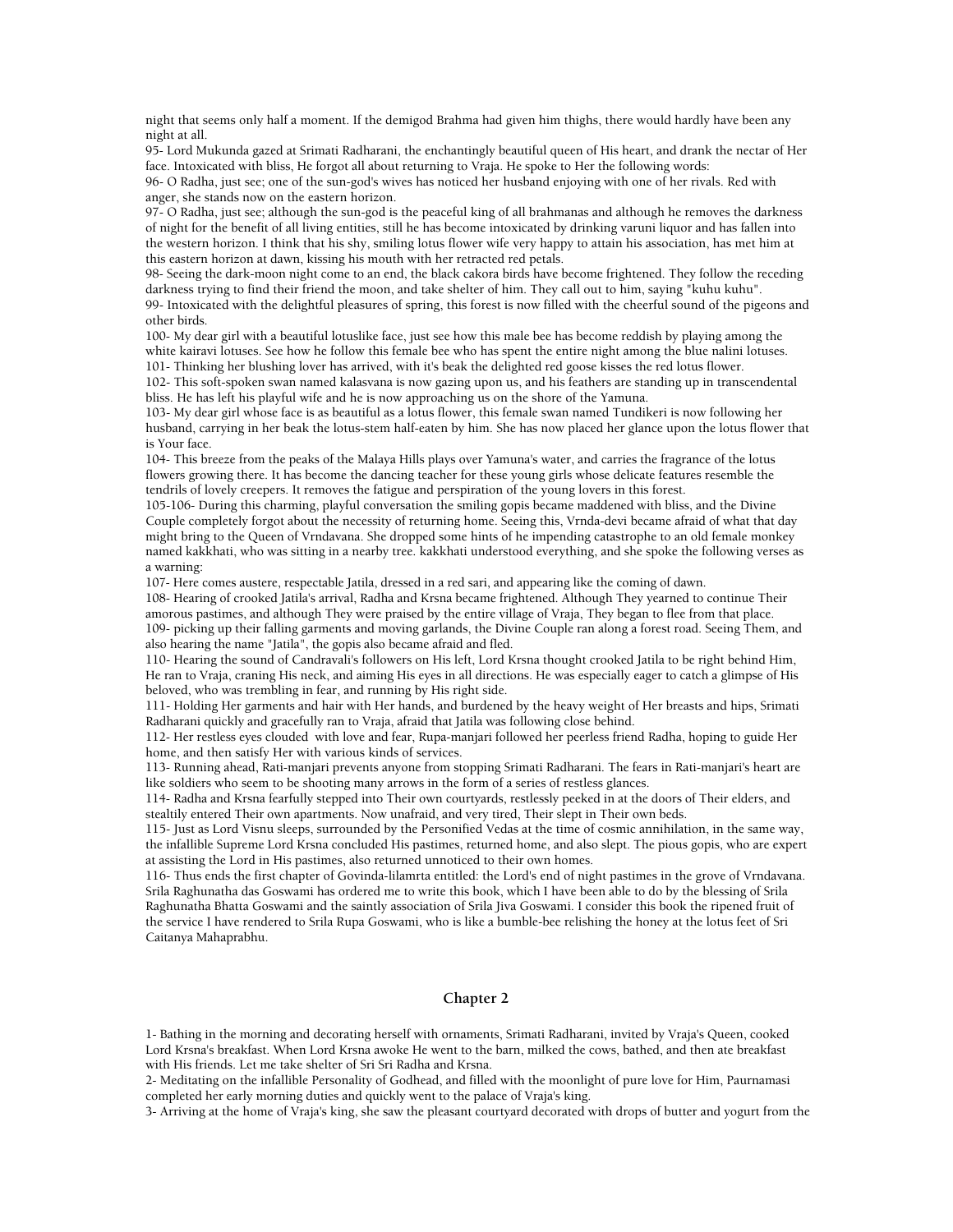day's churning activities the affectionate and jeweled building, she perceived that the entire place was just like Svetadvipa, where Lord Visnu happily rests on the glistening bed of Ananta Sesa, who floats on the wanes of the milk-ocean. Seeing all this, Paurnamasi became full of bliss.

4- The learned Queen of Vraja personally saw the arrival of austere Paurnamasi understanding her exalted position, Vraja's Queen greeted her with great delight.

5- Mukunda's mother, Yasoda-devi said: My dear friend, all of Vraja worship you. Please come here. You are most welcome here. I offer my respectful obeisances unto you. As Yasoda approached, and offered respects, Paurnamasi embraced her. 6- Paurnamasi greeted Yasoda with many blessings. She inquired about her welfare, as well as that of her husband, children, and cows. All the while Paurnamasi yearned to see Lord Govinda.

7- Vraja's Queen Yasoda also expressed her well-wishes to Paurnamasi. The two of them then eagerly entered the bedroom of Yasoda's son Krsna.

8- At that moment Krsna's friends: Gobhata, Bhadrasena, Subala, Stokakrsna, Arjuna, Sridama, Ujjvala, Dama, Kinkini, Sudama, and others, hastily and happily arrived. Balarama assembled them in the courtyard, and they called in unison: O Krsna, wake up and come with us to the cow-barn.

9- Madhumangala approached Krsna's bedroom and said: My friend, is this not the sun rising on the horizon? How is it that our friend Krsna is still asleep?

10- Madhumangala slowly entered Lord Hari's bedroom and said: My friend, please wake up.

11- When Lord Krsna heard these words He wakened. Although He wishes to rise from bed, and although He is the Supreme Personality of Godhead, He did not have the power to rise immediatelly. For a moment He simply rolled about on the bed.

12- Then Mother Yasoda tried to awaken Lord Hari as He slept on His jeweled bed. Her action was just like that of the Personified Vedas who awaken Lord Visnu when He sleeps on the jeweled bed of Ananta Sesa in a palace within the milk ocean during the time of cosmic devastation.

13- Mother Yasoda at, resting her left hand on the bed. Leaning over her son she stroked His body with her right hand. She sprinkled the bed with tears of joy and a stream of milk trickling from her breasts out of motherly affection. She said: O my son, give up Your sleeping. Awaken and show us Your lotus face.

14- O my son, if the surabhi cows and calves do not see You they will not allow anyone to milk them. If this happens, then Your father, reluctant to waken You from Your sound and happy sleep, will have to personally go to the barn to reassure them.

15- Wake up and I shall wash Your face. Why are You wearing Balarama's blue garments? After this statement Mother Yasoda took Lord Krsna's garments and spoke the following words to the pious Paurnamasi:

16- O noble Paurnamasi, just see how my son's body, as colorfully anointed with red mineral pigments, and as delicate as a lotus flower, has been scratched by the restless boys in their wrestling match. This sight is very painful to me. What shall I do to prevent this sort of thing?

17- As Lord Murari heard these astonishing, affection saturated words from His mother, His eyes glistened with shame and fear.

18- Seeing Krsna burning with shame and Mother Yasoda overwhelmed with maternal love, the young brahmana brahmacari master comedian Madhumangala spoke to her the following words:

19- O mother, to speak the truth, I always try to stop them from playing in this way. Still, Krsna and His friends are both very eager for this kind of sport.

20- Lord Hari, His lotus face smiling to hear this description of His boyhood pastimes, opened His eyes for a moment, glanced at Mother Yasoda and then closed His eyes again.

21- When Paurnamasi had heard from Vraja's Queen Yasoda this affection-laden description of Lord Krsna's boyhood pastimes, she responded by speaking the following words to the smiling Lord Krsna:

22- My dear intelligent master of Vraja, You are certainly very tired because of Your endless late-night pastimes with the gopis, and for this reason it is certainly very right for You to continue sleeping. Still, if the surabhi cows do not see You, they will refuse to offer milk-laden udders to their thirsty calves. For their sake, please wake up.

23- O prince of Vraja, wake up, just see; Your elder brother Balarama, Your friends, and Your calves, all of them eager to go to the pasture-ground, are patiently waiting for You in the courtyard.

24- Lord Krsna, whose complexion is the color of a dark tamala tree, raised two clenched fists, and stretched His body wearing by enjoying nectarean pastimes, He yawned, showing the effulgence of His teeth, and then rose from bed.

25- Lord Krsna arose from bed and placed His two lotus feet on the floor. He yawned and stuttered: O noble lady, I offer My respectful obeisances to you.

26- The black ointment decorating Lord Krsna's eyes had become disordered and some flowers had fallen from His soft, disheveled hair. Overwhelmed with maternal love, Yasoda gathered His hair together and tied it neatly.

27- With her own hand Mother Yasoda brought clear mountain stream water. She happily washed her son's face, and gently dried it using edge of her sari as a towel.

28- Taking His flute in His right hand, and Madhumangala's hand in His left and followed by His mother and the noble Paurnamasi, Lord Krsna left His bedroom and entered the courtyard.

29- Filled with love, the cowherd boys rushed to embrace Lord Krsna, some touching His hands, some His body, and some the edge of His garment. With wide-open eyes they spoke to Him:

30- Mother Yasoda then said to Lord krsna: My son, go now to barn, feed the calves, milk the surabhi cows, and then quickly return home for breakfast.

31- Sent by Mother Yasoda, Krsna and His friends quickly went to the barn. As they walked on the path, the brahmana boy comedian Madhumangala looked up at the sky, and spoke the following words to Lord Krsna: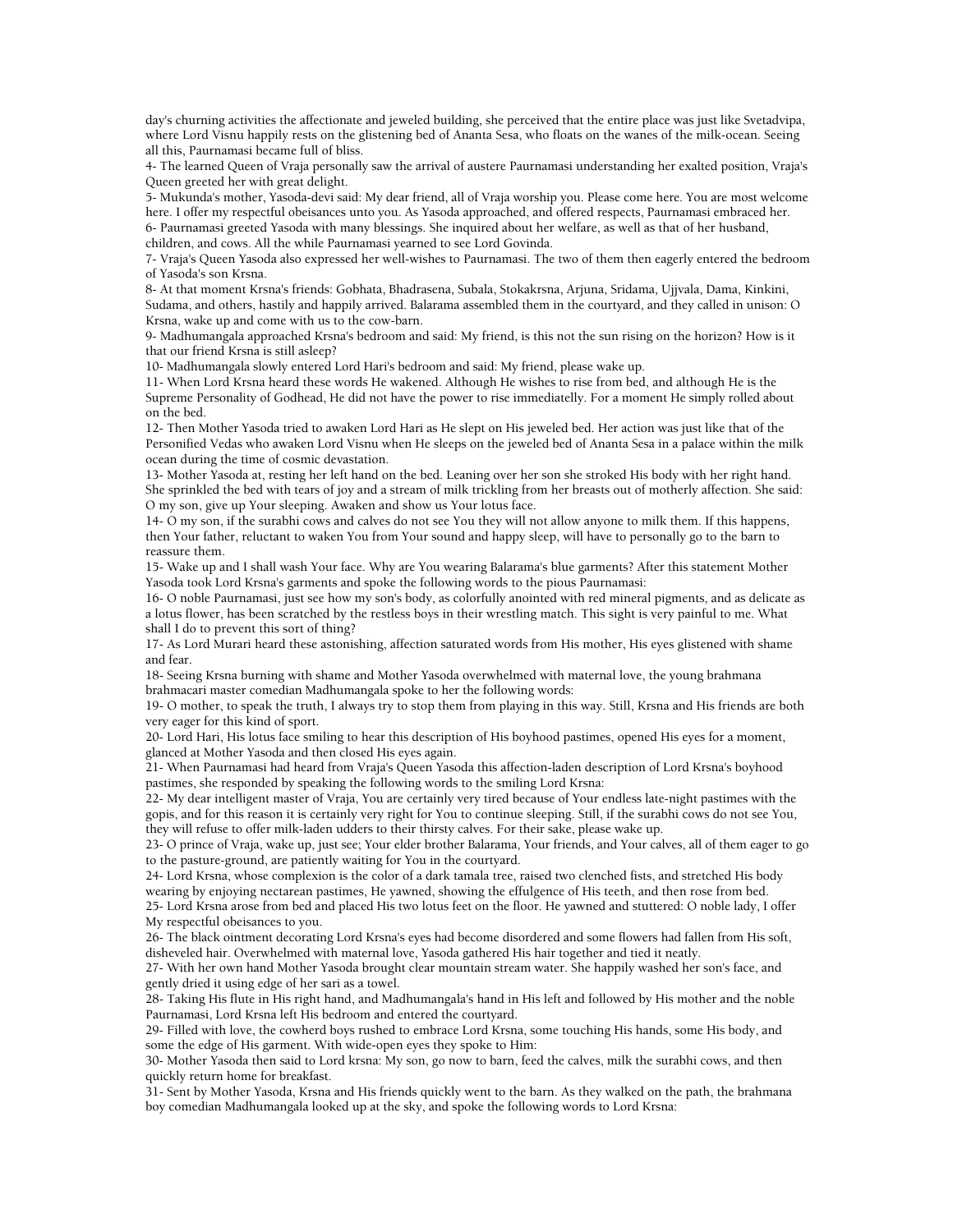32- O friend, just see how the fisherman known as he sun spreads the nets of his effulgence over the entire sky. Now that sapphire fishes that are the stars have seen this great effulgent fishnet, they have become frightened and they have now disappeared, fleeing in all directions.

33- Thinking the rising sun to be a ferocious lion, the moon has now entered the mountain-cave of the western horizon in order to protect it's pet deer.

34- Look at the sky. This sky is a woman who has broken and spilled her necklace of stars. Her newly born child, the moon, has now left for the western horizon, and the mother sky loudly laments. What we take to be the cries of pigeons is actually her wail of suffering.

35- O Krsna with the lotus face and lotus eyes, the naturally inauspicious moon is now fleeing from the sky, defeated by Your sweetly smiling friend.

36- As they laughed at Madhumangala's joking words, the cowherd boys entered the barns of their surabhi cows.

37- As Lord krsna entered the surabhi cow-barn with Balarama and Madhumangala, He appeared like the moon rising in the evening sky with Venus and Jupiter by it's side.

38- Lord Balarama shone with a brilliant white complexion, surrounded by the white surabhi cows, He appeared just like white elephant Airavata standing among the Himalayana mountains.

39- As the infallible Supreme Personality of Godhead Lord Krsna moved among His surabhi cows who gazed at Him with upturned faces, He appeared like a bumble-bee moving in a garden of white lotus flowers.

40- Lord Krsna repeatedly called the surabhi cows, addressing each one by name: O Ganga, O Godavari, O Savali, O Kalindi, O Dhavala, O Dhumra, O Tungi, O Bhramari, O Yamuna, O Hamsi, O Kamala, O Rambha, O Campa, O Karini, O Harini.

41- Sitting beside them, and placing His milk-pail by their knees, Lord Krsna personally milks some of the surabhi cows. Some He asks His friends to milk, some He enthusiastically causes to nurse their calves, and some He pleases with massages and scratching. In this way the son of Maharaja Nanda enjoys early-morning pastimes that delight His surabhi cows.

42- Meanwhile, elderly Mukhara awakened and rose from bed. dripping the nectar of maternal love, she was very eager to visit her granddaughter Radharani's house.

43- Crooked-hearted Jatila, whose heart was filled with desires for her son Abhimanyu's welfare, spoke the following words to Mukhara when she arrived:

44- O learned friend, I request that you always engage my daughter-in-law in the worship of the sun-god. In order that my son may obtain millions of cows, and in order that his wealth, descendants, and lifespan may all increase, she should carefully perform various auspicious duties, such as bathing and decorating the deity of the sun-god.

45- Jatila continued: Every day the learned Paurnamasi instructs me: You may disregard the order of ordinary people who do not understand what should actually be done, but you must never disregard the orders of Vraja's Queen Yasoda.

46- O noble lady, your granddaughter is certainly decorated with all auspiciousness. I therefore request you encourage her in the worship of the sun-god, so that my son may obtain great wealth and opulence.

47- Jatila then said to Srimati Radharani: O daughter, please immediately rise from bed, bathe, and offer worship to the sun-god.

48- Mukhara repeated again and again: The sun has risen, and still my granddaughter sleeps! Her limbs sprinkled with maternal love, she entered the bedroom and spoke the following words to Srimati Radharani:

49- My dear lovely child, please wake up and rise from bed. Have You forgotten that today is Sunday? You should take Your bath and offer arghya-water to the sun-god.

50- Awakened by these words, visakha slowly rose up, and immediately said to Srimati Radharani: friend, wake up! wake up now!

51- Hearing these words of the three gopis, beautiful Srimati Radharani faintly agreed to rise from bed, and then promptly returned to sleep. She moved about on the bed like a regal swan, fatigued by amorous pastimes, is passively moved by the ripples in a pond.

52- Understanding the nature of the situation, Rati-manjari grasped the lotus feet of Srimati Radharani, the Queen of Vrndavana.

53- Awakened by all this, Srimati Radharani rose from her spacious bed. Noticing that her granddaughter Radharani was dressed in exquisite yellow garments, Mukhara became a little suspicious. She spoke the following words:

54- O Visakha, why is it that your friend Radha's garment is just the yellow garment Krsna wore last night? By some wonderful accident this pure-hearted girl from a pious family is wearing Krsna's garment.

55- When Visakha heard these words she became frightened at heart. With restless eyes she glanced at her friend Radha's yellow garment. Pointing to that garment, she called out: Aha! what is this? and proceeded to offer the following explanation to the elderly Mukhara:

56- I think your vision is not very good, and because of your bad eyes the morning sunlight combined with my friend Radha's golden complexion have made Her blue garment appear yellow. My dear elderly lady, how can you cast such aspersions on this pure-hearted girl?

57- Then Lalita and the other gopis left their own homes. Proceeding so swiftly that they sometimes tripped and stumbled, they arrived at the home of Srimati Radharani.

58- When Srimati Radharani entered the bathing area She found several maidservants, armed with various toilet accessories, and waiting from the arrival of their Mistress.

59- One maidservant placed a wonderfully colorful jeweled throne before Her, and Srimati Radharani sat upon it. 60- As Lalita removed the ornaments from her friend Radharani, it appeared as if she were picking clusters of blossoming flowers from a golden vine.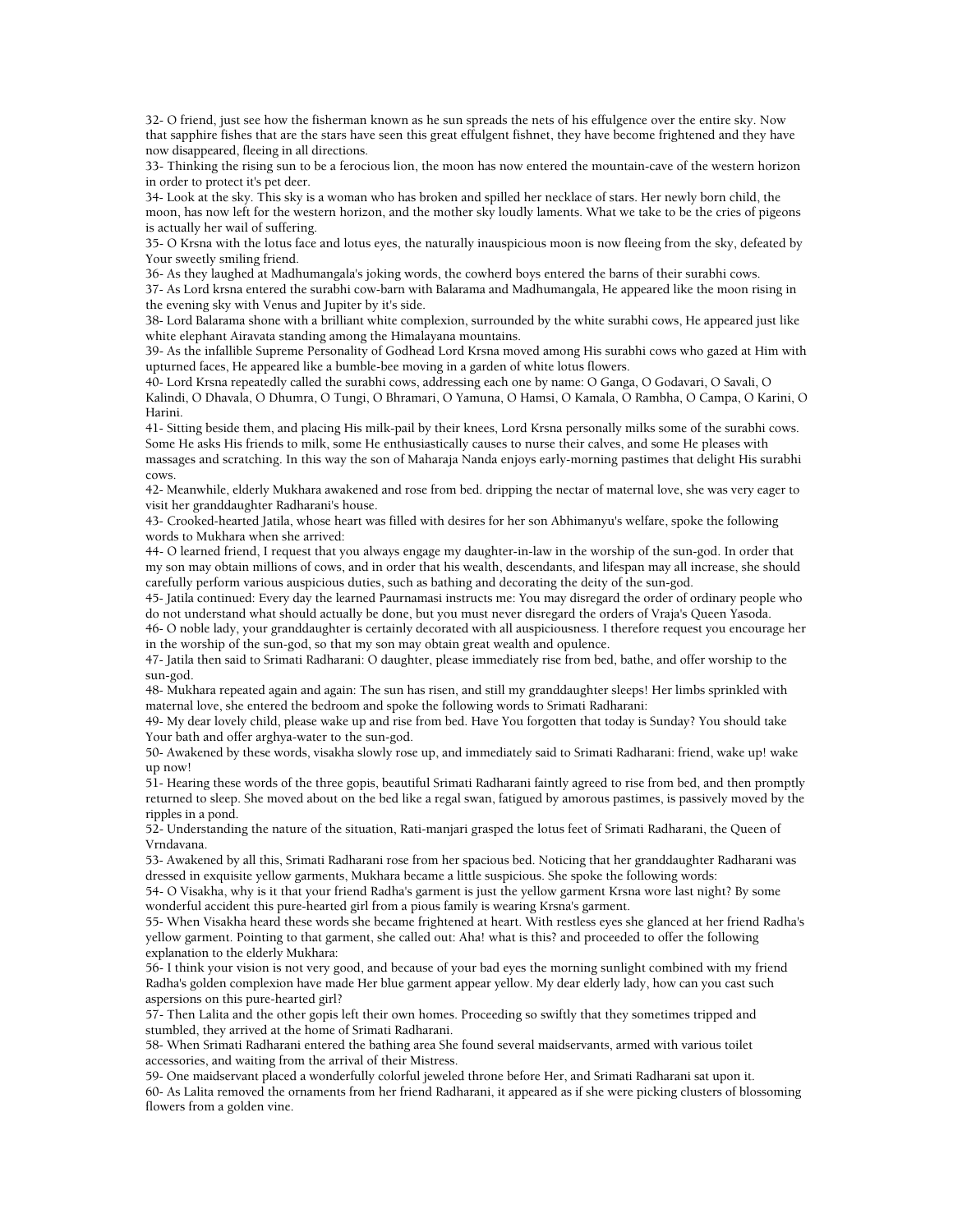61- Then the two young laundresses Manjistha and Rangavati, approached their Mistress Radharani and took Her unwashed garments.

62- Using a mango leaf toothbrush and scented tooth-powder, Srimati Radharani brushed Her teeth, which chastizing the beauty of crystals studded with rubies. Then She took a golden instrument in both hands, and cleaned Her tongue, and then She rinsed Her mouth with water from a golden pitcher handed to Her by one of the maidservants.

63- Then Srimati Radharani washed Her hands and face, took the bathing-garment offer by Her maidservants, and entered the bathing-place, where there were many golden pitcher filled with water.

64- Srimati Radharani then donned a delicate silk tunic. Some expert maidservants approached Her and anointed Her with fragrant oils.

65- The two barber's daughter, Sugandha and Nalini, arrived. They were very expert at hairdressing and giving massages with fragrant oils.

66- Then they affectionately massaged Srimati Radharani's naturally splendid and cool limbs with a great quantity of glistening, cool narayana-oil.

67- Then they anointed Srimati Radharani's hair and splendid limbs with fragrant ground amalaka, and then, using clean silk washcloths and abundant streams of water, washed them.

68- Dipping golden cups into golden water pots, and pouring the scented waters over Her body, the gopis bathed Srimati Radharani.

69- Then they dried Her limbs and hair with a fine silk towel and dressed Her in exquisite garments.

70- In the dressing room the gopis decorated Her with ornaments suitable for the early morning. She appeared as graceful and beautiful as a youthful and amorous goddess of fortune.

71- Lalita then dried her glistening, curling hair with fragrant incense smoke, and combed it with the jewel-toothed comb named Svastida.

72- Lalita decorated Radharani's hair with bakula flowers, strings of pearls and he splendid jewel that Krsna had taken from Sankhacuda. Lalita fixed Her braids, tied them with a ribbon, and decorated them with golden jeweled ornaments and red flower blossoms.

73- Citra then dressed Srimati Radharani in a red garment sewn with gold and rubies, and above that she placed the silk garment named Meghambara, which is as splendid as a swarm of bumble-bees. Over this garment hung two tight braids of curling hair tied with ribbons and decorated with gold and two red flowers.

74- Then, upon Srimati Radharani's hips she placed a five-colored sash decorated with jewels. There were clusters of flowers at it's ends, and there were small bells on a golden string.

75- Visakha then anointed Srimati Radharani's back, arms, and breasts with camphor, aguru, kumkuma, and sandalwood. 76- With a steady hand Visakha drew the decorations known as Kamayantra on Srimati Radharani's forehead. On Her temples, extending down to Her cheeks she drew designs and pictures in musk, and everywhere she placed sandalwood dots. She painted many moons in musk and sandalwood, and she placed a thick line of red sindura in the part of Srimati Radharani's hair.

77- Using musk-paste, Citra then drew bunches of flowers, crescent-moon, lotuses, dolphins, and mango blossoms on Srimati Radharani's breasts.

78- I think that simply by seeing the movement of the two bows which are Srimati radharani's eyebrows, cupid has become languid and helpless, and in this condition he has laid aside his bow, arrows, and lance, placing them within the treasury room of Srimati Radharani's breasts. I think the fish blossoming flowers, and crescent moons drawn on Srimati Radharani's breasts are actually these weapons of cupid.

79- Covered by a red bodice studded with pearls and wonderful multicolored jewels Srimati Radharani's breasts appeared like two mountains beautifully decorated by a curved rainbow at sunset.

80- Ranga-devi then placed on Srimati Radharani's ears, a pair of gold and emerald earrings. They appeared like a green leaf on a golden palm-tree or like a dark bumble-bee in a partly-blossomed golden lotus flower.

81- Then Citra placed on beautiful Srimati Radharani's ears two beautiful golden earrings as splendid as the sun. They each had a large sapphire in the middle, surrounded by rubies and diamonds, and then by many pearls.

82- Using the jeweled stick in her hand, Visakha placed a dot of musk on Srimati Radharani's lovely chin. Greatly beautifying Radharani's moonlike face, that dot seemed like a bumble-bee perched on the petal of a lotus flower.

83- On the tip of beautiful, large-eyed Srimati Radharani's nose she then placed a golden pearl ring. That pearl chastising the beauty of a ripe lavali fruit hanging from a slender stem, and bitten by a parrot's beak.

84- Seeing the cakora bird of Radharani's eyes yearn to drink the splendor of the dark moon of Lord Krsna's face, Visakha anointed Radharani's eyes with black mascara which was the personification of the beauty of Lord Krsna's transcendental form.

85- Seeing a golden line on lotus-eyes Srimati Radharani's neck, Visakha became afraid, thinking it to be the imprint of Lord Hari's hand, she immediately covered that golden line with many jewel-necklaces.

86- /visakha then placed in the hollow of Srimati Radharani's neck a golden locket, studded with diamonds and sapphires, and formed in the shape of a large-bellied swan whose beak is tied with a string.

87- Visakha then took the fine pearl necklace named Gostana and placed it around Srimati Radharani's neck and breasts. This necklace has glistening sapphire flanked by two gold beads as it's central gem.

88- Visakha then placed a necklace of gold beads, sapphires, moonstones, rubies, pearls, and corals around Srimati Radharani's neck and breasts.

89- Visakha then placed on Srimati Radharani's neck and breasts a wonderful pearl necklace that had a gold locket flanked by two lapis lazuli stones.

90- Pleased by Her singing and dancing during the midnight rasa-dance, Lord Hari had given Srimati Radharani a royally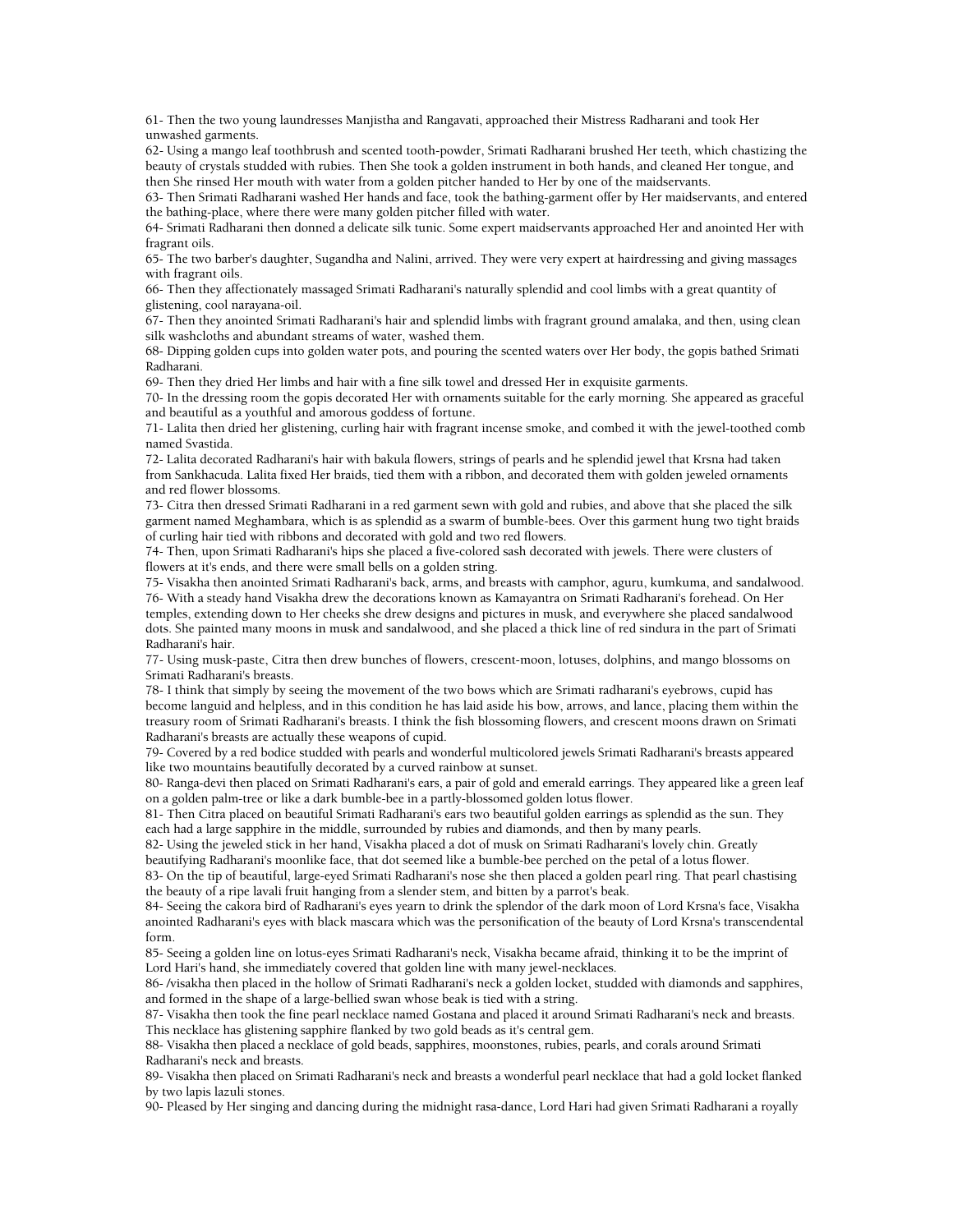opulent necklace of gunja. Visakha then placed that necklace around Srimati Radharani's neck and breasts.

91- Visakha then placed a necklace of splendid pearls around Srimati Radharani's neck. These pearls appeared like a moon and many beautiful large stars decorating the evening sky of Srimati Radharani's breasts.

92- Around Srimati Radharani's neck and breasts Visakha then placed four glistening slender chains of gold, diamonds, rubies, and sapphires.

93- Hanging down Her back, Srimati Radharani's braids are decorated with flowers, tied with ribbons, and pressed by the cluster of necklaces at Her neck. I think these braids are actually a serpent climbing a staircase mercifully created by the demigod Brahma from the foothills of Srimati Radharani's hips up to the mountain summit of Her head.

94- Upon Srimati Radharani's arms Visakha then placed flower garland, a blue ribbon, and the golden armlets named Harirangada, which were studded with nine kinds of gems.

95- Lalita then decorated Srimati Radharani with many artfully fashioned glistening sapphire bracelets. these bracelets were more beautiful than the charming sight of a swarm of black bees gathered around the stem of a red lotus flower to sip the honey there.

96- Lalita then placed a pair of golden bracelets among these sapphire bracelets. These golden bracelets appeared like the outer halos of suns and moons during an eclipse.

97- Lalita then placed on Srimati Radharani's wrist a bracelet made of many ribbons with glistening golden drum-shaped charms.

98- Lalita then placed on Srimati Radharani's finger a signet-ring, decorated with various jewels and carrying the inscription "Radha". This ring decimate the happiness of Srimati Radharani's rivals.

99- Visakha then fastened two sets of wonderful, golden, jeweled anklets above Srimati Radharani's lotus feet. the tinkling of these anklets resembles the pleasant cooing of cataka birds. Simply by hearing these tinkling sounds, the swan of Lord Krsna's mind has become enchanted and lost all it's composure.

100- Visakha then placed on Srimati Radharani's ankles two sets of glistering jeweled bells. These bells seemed to be the music-teachers of the gently cooing swans in the Yamuna river.

101- Sudevi then placed various glistening jeweled rings on Srimati Radharani's toes. These rings were fashioned with such wonderful artistic craftsmanship that they astonished even the creator Brahma.

102- Then at the moment of sunrise, Narmada, the daughter of a florist, gave a toy-lotus flower to her friend Visakha. Visakha's lotus face it up with a smile and she then place that toy lotus flower in the lotus hand of lotus-eyed Srimati Radharani.

103- Then at precisely the opportune moment, the barber's daughter Sugandha placed a mirror before Srimati Radharani. 104- Srimati Radharani then turned to the mirror and gazed at the form She had so carefully dressed and ornamented to please the eyes of Sri Krsna, just as all beautiful women dress themselves to gain the glances of their lovers. She then trembled with longing to met Her lover Krsna.

105- Thus ends the second chapter of Govinda-lilamrta in the matter of the Lord's sunrise pastimes. Srila Raghunatha dasa Goswami has ordered me to write this book, which I have been able to do by the blessings of Srila Raghunatha Bhatta Goswami and the saintly association of Srila Jiva Goswami. I consider this book the ripened fruit of the service I have rendered to Srila Rupa Goswami, who is like a bumble-bee relishing the honey at the lotus feet of Sri Caitanya Mahaprabhu.

# **Chapter 3**

1- While Krsna milking the cows in the barn, Queen Yasoda became intent on preparing His breakfast. Her thoughts drowning in the nectar of love for her son, she repeatedly gave orders to the house servants, even though they were already fully attentive to their respective duties out of love for Krsna.

2- She called all the maidservants and said to them: Quickly prepare breakfast for hungry Krsna and Balarama that are about to return from milking the cows.

3- She said: Now collect the following items for Krsna's breakfast: vegetables, herbs, roots, lotus stems, fruits, leafy vegetables, fresh and dried ginger, ground masa beans, cukra, turmeric, black pepper, camphor, sugar, cumin, milk, cream, tamarind, asafetida, trijata, buttermilk, vatika cakes, salt, a jar of water, oil, wheat flour, ghee, yogurt, tulasi leaves, husked and unhusked rice, and the vaskayani-milk, that Nanda Maharaja brought this morning for making sweet-rice.

4- In this way Mother Yasoda ordered the maidservants to quickly collect the various ingredients for Krsna's breakfast. Her thoughts filled with love for her son, she then caked for Rohini-devi, and spoke to her the following words:

5- O friend Rohini, our delicate, slender young boys are sometimes hurt by fighting with the stronger, more restless boys as they protect the surabhi cows during the day. How many cowherd men and servants have I in this house to stop

Them? None of these servants are able to stop These boys from going out during the day. O Rohini, I am very afraid for Them. What shall I do?

6- Just see how our sons have become skinny and weak by not eating. All day They wander about the dense jungle, dancing and playing, and when They return home in the evening They are exhausted, but not very hungry.

7- O beautiful Rohini, please go into the kitchen and with great care, cook a very palatable breakfast for our sons, so They may eat with a great appetite.

8- Balarama's mother immediately consented, and she happily entered the kitchen. The kitchen had been nicely cleansed by the maidservants, and the cooking ingredients were all assembled there.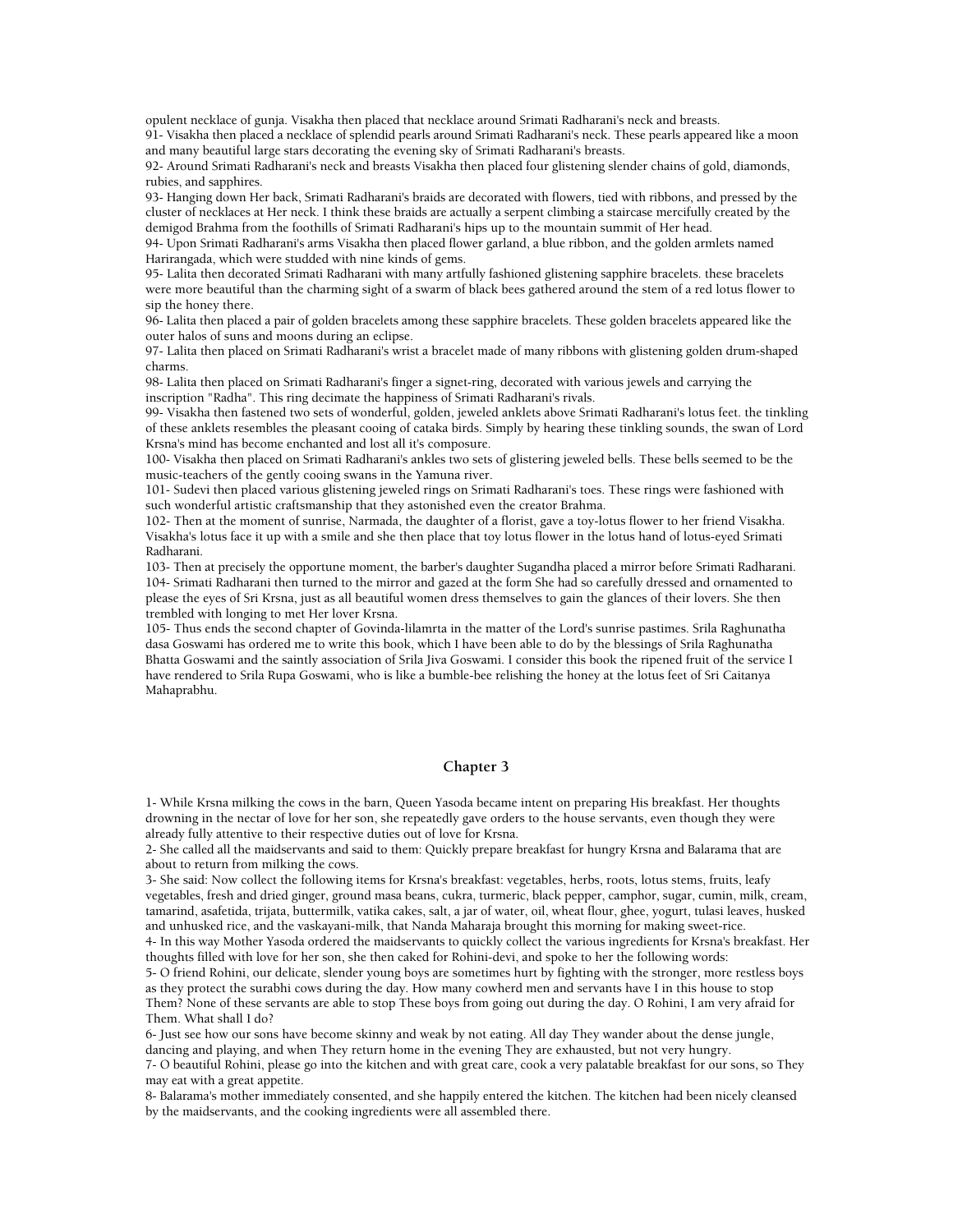9- Intent on pleasing her son, Queen Yasoda was busily engaged in cooking many kinds of sweets. She anxiously awaited the arrival of Srimati Radharani.

10- At that moment there was the sudden arrival of Kundalata, who was the wife of Subadra, the son of Upananda. As Kundalata offered respectful obeisances, Queen Yasoda spoke to her the following words:

11- Radharani was once blessed by Durvasa Muni, who said: May whatever You cook be as palatable and sweet as nectar, and may whoever eats Your cooking live a long life. Knowing about this benediction, I have called Radharani from Her home so She may cook for Krsna and Balarama.

12- Tell Radharani's husband that although my son generally eats only a few morsels, if He is given especially palatable foodstuffs cooked by Radharani, He eats with a vigorous appetite, and for this reason he should let Radharani come here to cook. When he grants his permission, quickly bring Radha all Her friends to this place to cook breakfast for Krsna. 13- What fault could there be in asking that Srimati Radharani come here to cook for Krsna? All the residents of Vrajabhumi are maddened with love for Krsna. They will all agree to do whatever is best for Him.

14- The creeper Known as Kundavalli blossomed with happiness to hear the cooling nectar of Yasoda-devi's words. Kundavalli became very eager to unite the female bee Radharani with Her lover the male bee Krsna.

15- Intelligent Kundavalli then approached crooked-hearted Jatila and recited Queen Yasoda's message asking for the presence of Jatila's daughter-in-law Srimati Radharani.

16- When Jatila heard Queen Yasoda's request, she began to fear what Lord Krsna might to do to her daughter-in-law Radharani. After a moment's reflection she remembered Paurnamasi's instruction to be always obedient to Yasoda-devi. She then affectionately spoke the following words to Kundavalli:

17- On the one hand my saintly, chaste daughter-in-law Radharani, who is full of the sweet madhvika nectar of the greatest virtue should not associate with the fickle, fault-finding rake who is Nanda's son, and on the other hand I cannot disobey the noble Paurnamasi's order to always abide by Queen Yasoda's wishes. O child, my heart dances between saying yes and no. What shall I do?

18- O mother, although you have certainly spoken the truth about Radharani, a host of rascals has misinformed you about Krsna the prince of the cowherds. Just as the rising sun is appreciated by the pious lotus flowers, and abhorred by the demonic owls who remain in sinful darkness, hooting for the satisfaction of wolves and other nasty beasts, in the same way Krsna is glorified by saintly persons and reviled by the lowest of men.

19- In one sense your fear to protect Radharani is justified, for Krsna's sweet handsomeness certainly maddens all the young girls in the universe. Still there is no need to fear, for I myself shall become Radharani's shadow. I shall ensure that Radharani never comes before the path of Krsna's eyes.

20- My daughter, because your reputation as a pious, chaste girl is spread throughout this village of Vraja, I shall place the virtuous Radharani in your hands. I trust that you will save Her from the lusty glances of Nanda's son Krsna.

21- Jatila called for Radharani, and said to Her: My child, Kundavalli has just come here from Vrajabhumi. I want You to immediately go with her to Queen Yasoda's house, and engage there in the worship of the sun-god.

22- Although Srimati Radharani was delighted at heart to hear this order, she pretended to be reluctant. She said to Her friend Kundavalli: I have duties at home, and I don't want to go to Yasoda's house. A chaste girl does not go visiting the homes of others.

23- Pious Kundavalli grasped Radha's hand and pulled over. She said: My chaste friend, why are You afraid? I shall protect You. With that Radharani at once rose and happily departed with Her friend.

24- Lalita and the other gopis then took laddus and other palatable foods to offer Krsna for breakfast, and followed their friend Radharani to Krsna's house.

25- As they were proceeding on the road, Kundavalli noticed that her friend Radharani was overwhelmed with transcendental bliss, and because of this the corner of Her bodice was beginning to fall. Kundavalli then turned to Radha and affectionately spoke the following joking words:

26- Although Your husband has been away on business for the past three or four days, and although he always spends the entire night protecting his cows in the pasture, still I cannot help but notice the bites and scratches on Your breasts. These marks clearly indicate Your faithfulness to Your husband.

27- Glancing at Srimati Radharani's slightly squinting, wide-open, crooked eyes Lalita turned to her friend Kundavalli and said:

28- Perhaps a daring parrot in the jungle bit Radha's breasts, taking them to be pomegranates, or perhaps some parrots violently bit Her lips, taking them to be ripe bimba fruits. My friend, what is the need for these feeble speculations? You and I know the real reason for these marks.

29- Hearing these words, Srimati Radharani remembered Her pastimes with Lord Krsna, and She trembled, as if tossed about by waves in the ocean. Kundavalli noticed all this, glanced at a nearby lake, laughed and jokingly called out the following ambiguous words:

30- My dear charming lake full of lotus flowers, why are you happily trembling for no apparent reason? Do you tremble because the bumble-bee, who is the jasmine creeper's brother-in-law, is now wandering nearby and will soon drink the honey of your lotus flowers? (My dear beautiful, lotuslike Radharani, why are You happily trembling for no apparent reason? Do You tremble because Lord Krsna, Kundavalli's brother-in-law, is now wandering nearby, and will soon drink the honey of Your association?).

31- To Kundavalli, who was expert at fashioning golden ornaments of joking words to delight the ears, intelligent Visakha spoke the following words:

32- My dear friend Kundavalli, this lake is blooming with lotus flowers and trembling with great love because of the active bumble-bee wandering over it's water. As for the lotus-like Radharani, She is trembling out of fear of the bumble-bee's younger brother, Lord Krsna.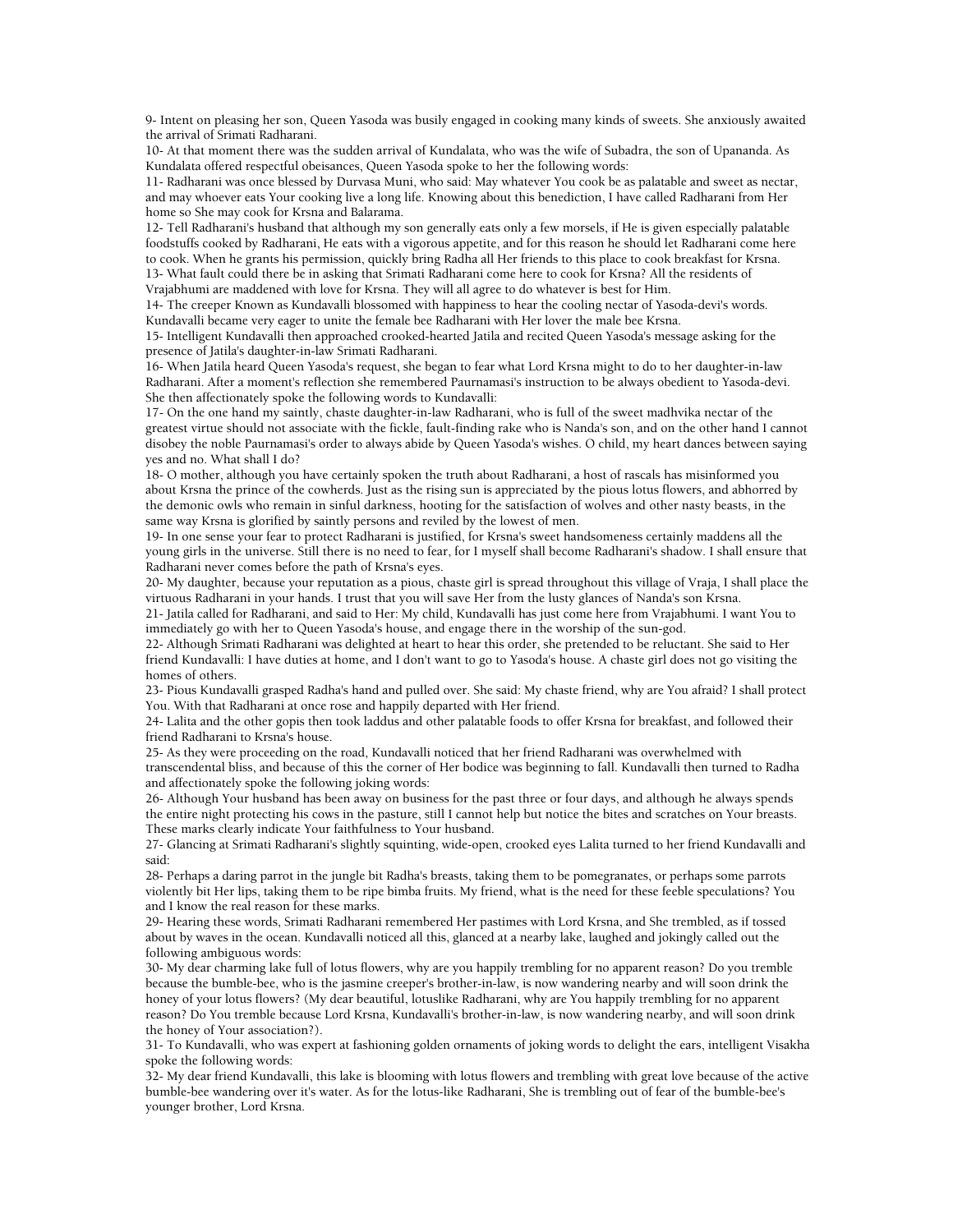33- As She heard these charming jokes, Srimati Radharani felt intense live for Lord Krsna, and trembled with longing to see Him. Overwhelmed by love, She walked very slowly until finally she and Her friends arrived at the home of Nanda Maharaja.

34- When Srimati Radharani arrived She bowed down to offer respect to Yasoda-devi, the mother of Lord Mukunda. Yasoda lifted Srimati Radharani, embraced Her with both arms, happily smelled Her head for a long time, and affectionately kissed Her on the face, as her own face became covered with tears.

35- Mother Yasoda then embraced each gopi and inquired after her welfare. Eager to prepare her son's breakfast, without delay she affectionately spoke the following words to the assembled gopis:

36- My daughters, you are all famous in Vrajabhumi as the most expert cooks who can create a great variety of the most palatable dishes. For this reason I am requesting you to cook a nice breakfast for my son, so He may have a little appetite and eat something.

37- My dear daughters, some of you should cook salty preparations, and others should cook preparations with yogurt. Some should cook preparations with ghee and others should cook sweets.

38- My dear Radha, You are the most learned scholar in the art of nectarean cooking. Please go into the kitchen now, and diligently help Balarama's mother Rohini to cook sweets and vegetables for Krsna's breakfast.

39- My daughter, please carefully cook amrta-keli cakes and sweet karpura-keli which Krsna considers to be millions of times sweeter than nectar. In all the three worlds no one knows how to properly cook these, save for You.

40- My child, please make granthi-lai nectar, of which my son is very fond. Please also make pancamrta nectar with camphor, cardamom, and other spices.

41-O mother Lalita, please make the curd-preparation rasala. Visakha, you make the preparation sadavam and Sasilekha, you make the curd-preparation sikharini. My daughter Campakalata, you make the preparation mathita.

42- My daughter Tungavidya, please prepare amiksa from boiled milk, yogurt and various other ingredients. O mother Citra, please prepare matsyandi-panaka from various ingredients.

43- Ranga-devi, you prepare khanda-manda. Sudevi, you prepare various kinds of ksira-sara. Vasanti, you prepare subhramrdu-phenika. Mangala, you prepare kundalika.

44- Kadambari, you prepare candrakanti. Lasika, you prepare tandula-curna-pidi. Kaumudi, you prepare many different kinds of saskuli. Mother Madalasa, you prepare indu-pinda.

45- Sasimukhi, you prepare vataka cakes made of yogurt and other ingredients. Sumukhi, you prepare palatable sweet sarkara-pattika. Manimati, you prepare many varieties of sweet-cakes.

46- Kancanavalli, you prepare wheat-flour laddus, Manorama, you prepare manohara laddus. Ratnamala, you prepare mauktika laddus.

47- Madhavi, you fry modaka, tila-kadamba, and khanda-pattika laddus in the best pure oil.

48- Rambha, you prepare karambha with plantains, sugar and other nice ingredients in a golden pot. Manojna, you prepare ripe mango-juice mixed with milk and a large quantity of sugar.

49- Kilimba, please take the butter that I have churned this morning from aromatic milk and yogurt, and prepare aromatic ghee.

50- O Ambika, here is some milk that Vraja's king Nanda personally milked from the white surabhi cows this morning. Please boil it so that Krsna and Balarama may drink.

51- Girls, please go, rinse large clay pots. other pots, cullis, dugdha-salas ladles, and spoons, and bring them here to me. 52- O Dhanistha, please take various cooking utensils from their cupboards and place them in these pots.

53- Ranganamalika and Tulasi, go to my cupboards with these maidservants and bring various cooking utensils, and place them in the proper places.

54- O Indumukhi, please bring amratakas, mangoes, puras, kariras, dhatris, limpakas, kolis, and rucakas that have been pickled in oil and salt for a long time. Please bring fresh ginger and other palatable roots, and also bring sugarcane juice and fresh tamarind. Please also bring dhatris, mangoes, badaris, and other fresh fruits and berries. Place everything in these golden pots.

55- O Sanda, Subha, Bharani, Pivari, and Mistahasta, immediately bring a large quantity of milk from the barn and slowly boil it in these large kettles.

56- Srimati Radharani then removed Her outer cloak, signet-rings, and other ornaments, and placed them in Tulasi's hand. She then washed Her own hands and feet with water presented by Dhanistha. She bowed down, placing Her head on the ground to offer respects to Balarama's mother Rohini, who in turn treated Her very affectionately, as if Radharani were her own young daughter. After this, Srimati Radharani entered the kitchen.

57- While the gopis were happily engaged in these duties, Vraja's Queen Yasoda gave the following instructions to the devoted menservants:

58- Payoda, my son, please perform with kumkuma, aguru, camphor, and sandalwood, the Yamuna-water that collected last night, placed in jars with cloth-covered spouts, and cooled by the gentle-breezes and moonlight in the courtyard. Please bring these jars to the cleansed, moonstone-studded bathing-chamber.

59- O Varida, please bring water scented with aguru, camphor, cloves, jasmine flowers, and patala flowers, for my sons Krsna and Balarama to drink.

60- O barber's son Sugandha, here is some medicinal narayana-oil which, out of love for my sons I obtained long ago from the physician Kalyanada. Please massage Krsna and Balarama with this oil.

61- O barbers Sugandha and Karpuraka, please anoint the bodies and hair of Krsna and Balarama with cooling, fragrant amalaka-oil.

62- O Saranga, please quickly fetch two scented, silken, golden bathrobes, as splendid as moonlight, for Krsna and Balarama.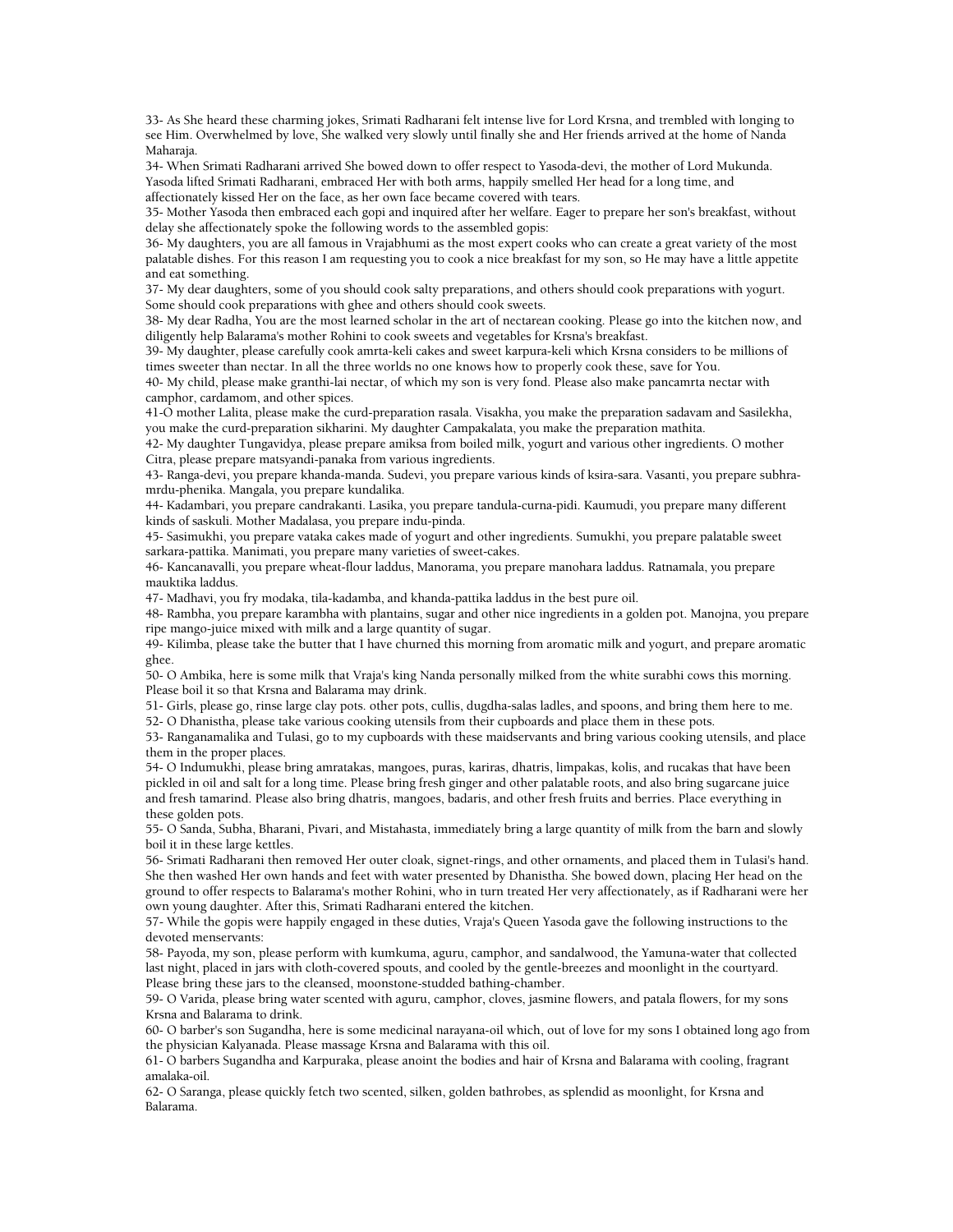63- O Bakula, please bring Krsna's turban, upper garment, dhoti, and double belt which are all as splendid as the reddishgold sunrise. In addition to these garments, which He wears while herding the surabhi cows, also bring His dancingcostume, sewn with many colors by the most expert tailor.

64- O Suvasa, Vilasa, and Gandhi, please fetch musk, camphor, aguru, and sandalwood paste, and place them in these boxes studded with pearls and jewels.

65- O Talika, please bring the yellow pigment gorocana for making tilaka marking on Krsna's forehead. O Sucitra, please bring mineral pigments from Govardhana Hill for decorating Krsna.

66- O Puspahasa, Sumanah, and Madhukanta, please immediately string various garlands of campeya, pundraka, golden yuthi, and other flowers, all scented with aguru and camphor.

67- O Sairindhra, Mali, Makaranda, and Bhrngi, last night with long and carefully deliberation I set aside many jeweled golden ornaments. Please go now to the treasury room and fetch these ornaments so that my sons Krsna and Balarama may wear them on this auspicious day of amrta-yoga, when the sun is conjoied with the constellation pusya.

68- O Salika, my son, please make a crown of many peacock-feathers. O Mallika please make necklaces of white and red gunja.

69- O Jambula, place these golden betel-nuts on a silk cloth and quickly pick out the unusable chaff.

70- O Suvilasa, my son, please quickly cut these glistening washed betel leaves with this sharp knife as sharp as a dhatri leaf, and then mix the cut betel leaves with this fragrant camphor.

71- O Rasala and Visala, take this ground cardamom, cloves, catechu, and other spices, place them on a cloth, purify them and mix them with these betel-nuts.

72- As the gopas and gopis were busily engaged in these duties, Mother Yasoda intently looked at the path, waiting for the arrival of her son. When she saw some gopas carrying burdens from the barn, she asked them: Where is Krsna? Why is He delayed?

73- Some gopas said to her: Krsna is tending the young calves as they eat the tender grasses. Other gopas said: Krsna is playing with the boys and encouraging the bulls to fight each other.

74- To Raktaka, who was very always eager to serve, Mother Yasoda said: My son, please bring Krsna here. She also said to the boy Madhumangala: Child you also go and bring my restless son here at once.

75- After dispatching the boys, Mother Yasoda entered her spacious kitchen and asked Balarama's mother Rohini: What have you and Radharani cooked? please show it all to me.

76- Within the spotlessly clean kitchen Rohini showed Mother Yasoda the rows of earthen pots filled with various nectarean condiments and other foodstuffs. Rohini praised Srimati Radharani in the following words:

77- My dear pious friend Yasoda with the beautiful face, look at these pots of palatable, nectarean sweet-rice, more beautiful than the glistening moon, that have been prepared by the expert cook Radharani. Look also at this pot of hearty, sweet samyava (wheat and milk), that I have prepared.

78- O pious friend, look at these varieties of cked made with butter, plantains, siri, and different kinds of flour.

79- Look at the piyusa-granthi, karpura-keli, and amrta-keli that Radharani has prepared. I must admit that I cannot cook as nicely as She.

80- Here are two kinds of mung cakes-plain, and mixed with buttermilk. Here are four kinds of sweetened or salty dhal. 81- Here are twelve kinds of bitter preparations made with tamarind, amrataka fruit, cukra, mangoes, and other foodstuffs. Some are strongly bitter, some bittersweet, and others bitter in various ways.

82- Here are many varieties of preparations, such as baddha-rambha, navya-garbha, navya-mukulamsa, mana, kandambu, kacvi, mukhamsa, aluka, kusmanda, dindisa, cakrabha, khandajalaka, canakaksodha, pankakta, and dhrta-bhrsta.

83- Look at these varieties of foodstuff, such as these chick-pea cakes fried in ghee some mixed with bitter buttermilk and some moistened with water.

84- Here are varieties of cakes, fruits, roots, and vegetables prepared with black pepper, cloves, and other spices, and here are karkaru, jyotsnika, and alavu pumpkins cooked with yogurt and mustard. O beautiful Yasoda, all this was cooked by Srimati Radharani.

85- Here are your son's favorite flowers fried in ghee, and here are kovidara buds fried in ghee and mixed with yogurt. 86- Here are two kinds of flower-cakes fried in ghee and mixed with yogurt, and here are delicious patola fruits fried in ghee.

87- Here is a large kusmanda cake made with kacvimana and alu roots. Here are preparations made with shredded bitter nalita leaves, and here are other preparations made from cavika.

88- Here is dugdha-tumbi prepared with sugar, cardamom, and pepper, and here are the sweet ksira-kusmanda, sweet dadhi-suranka, dhatri-suranaka, and kara and bilva fruits both fried in ghee. All this was prepared by Radharani. 89- Here is a cooling sweet and sour preparation made from tender plantains and ripe pumpkin cooked together and mixed

with sugar and yogurt.

90- Radharani has cooked this vegetable dish consisting of nalita, methi, sata-puspika, misi, patola, vastuka, vitunna, and marisa. This dish is so tasty that it smashes the pride of the sweetest nectar.

91- Here is nectarean tamarind sauce mixed with kadamba, and here is the palatable dark leafy vegetable nalita mixed with raw mangoes.

92- I have cooked these yukustaka, mudga, and masa dhal soups. These soups are as sweet as three wells of nectar.

93- From whole-wheat dough carefully kneaded by your maidservants, I have cooked these capatis, which are as round as a series of full-moons.

94- I have just now washed this rice in a silk-strainer, and as Krsna returns from the barn I shall boil it for His breakfast. 95- My dear Yasoda, rest assured that we have completed Krsna's breakfast of grains and vegetables. We have already cooked, are cooking now, or are about to cook all the required preparations.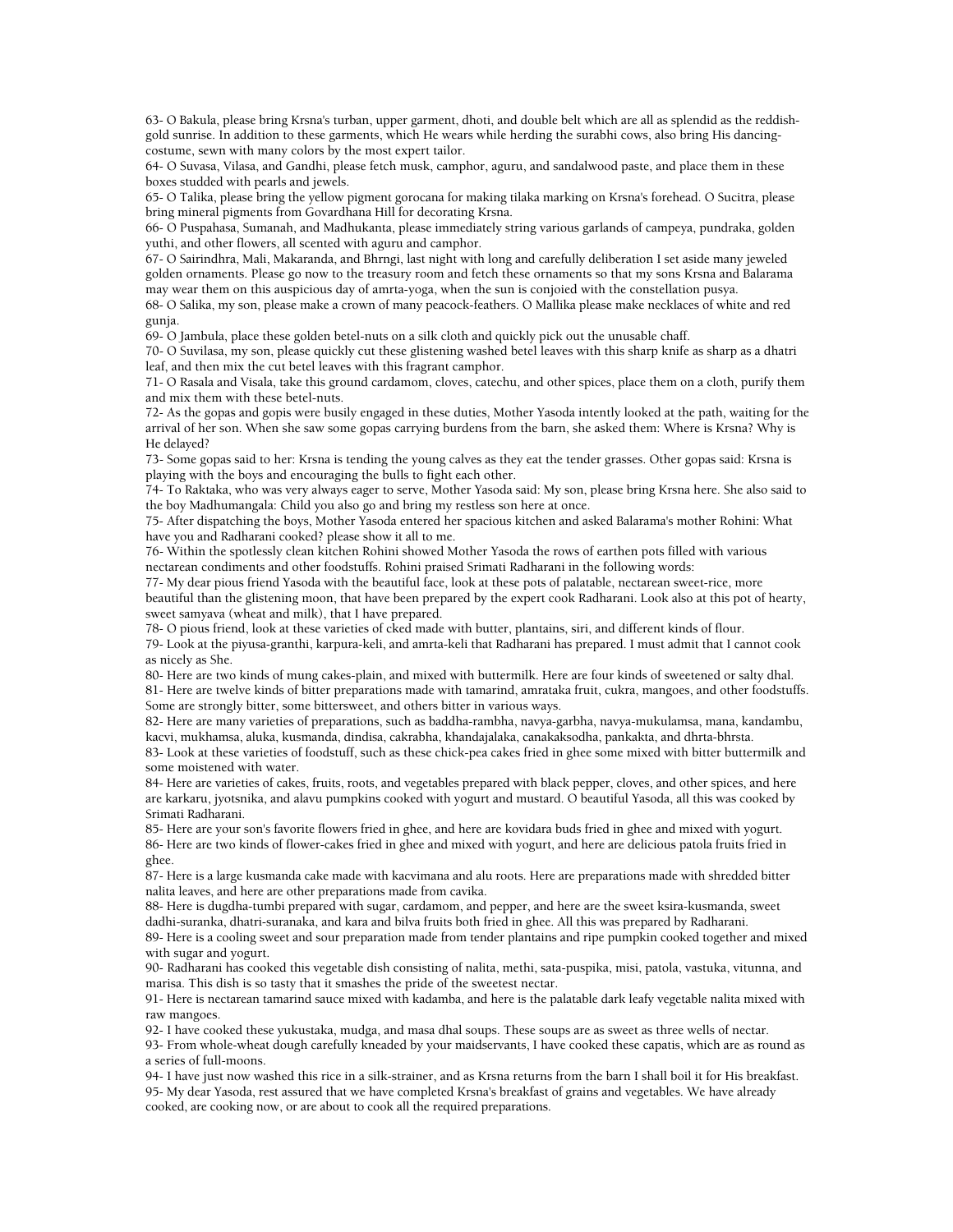96- Seeing this beautiful, aromatic, enchanting breakfast, Mother Yasoda became delighted, astonished, and curious to know how the preparation of such a feast were possible. Rohini then spoke to her the following words: 97- My dear Yasoda, you should know that this unprecedented breakfast-feast has been created by expert hands of Srimati Radharani. She is it's actual cause.

98- Srimati Radharani perspired because of long kitchen-labor, and She shyly bowed Her head because of Rohini's praise. Looking at Her, Queen Yasoda's thoughts became filled with love,and she ordered one of her maidservants to fan the glorious Srimati Radharani.

99- When Vraja's Queen Yasoda went to the dugdha-grha, and saw the many varieties of foodstuffs the gopis had prepared, she became very happy. She then went to the gateway of her house to eagerly wait for her son's arrival. 100- Thus ends the third chapter of Govinda-lilamrta in the matter of the Lord's sunrise pastimes. Srila Raghunatha dasa Goswami has ordered me to write this book, which I have been able to do by the blessings of Srila Raghunatha Bhatta Goswami and the saintly association of Srila Jiva Goswami. I consider this book the ripened fruit of the service I have rendered to Srila Rupa Goswami, who is like a bumble-bee relishing the honey at the lotus feet of Sri Caitanya Mahaprabhu.

#### **Chapter 4**

1- As Krsna returned from the barn, He saw Vraja's King Nanda greet Him with great love, and He also saw His mother Yasoda running to meet Him, her garments moistened by the tears from her eyes and the milk trickling from her breasts out of intense maternal love.

2- Mother Yasoda then said: O my son, come here, come here. Why do You torture me by taking such a long time to return home, even though You must certainly be very hungry by this time? The breakfast we have carefully prepared for You is beginning to grow cold by now.

3- Her thoughts anointed with intense maternal love, Yasoda stroked her son's body with her lotus hand. She then turned to her son's friends, who were all eager to return to their own homes respective homes, and she spoke to them the following words:

4- Without you, my restless Krsna will not eat very much. He will simply gulp a few bites, and then run out to get your association. So that Krsna may eat proper meals, my sons, I always wish that you take your meals with Him at my house. Please come in and take breakfast.

5- My dear sons, each of you return to your own home, take bath, and decorate yourselves with ornaments. Then quickly bring your hearty appetites to my house and eat breakfast along with Krsna.

6- After the happy cowherd boys had gone, Vraja's Queen Yasoda took Balarama, Madhumangala, and her own son Krsna into the house.

7- As Lord Mukunda entered the house He sprinkled the thirsty cataki birds of the gopis' eyes with the monsoon rains of His handsome sweetness. He gave the cakora birds of the gopis' eyes the sweet nectar of the moonlight of His face to drink.

8- Lord Krsna then entered the bathing-room. The servant Saranga took the ornaments from Krsna's body, and clothed Him in a nicely folded, light, fresh silk garment.

9- Lord Krsna sat on a nice seat. Patraka poured scented water from the golden pitcher in his hands as Patri washed the Lord's lotus feet and then dried them with a towel.

10- Ksuri's son, named Subandha, then affectionately massaged Lord Krsna's delicate limbs with Narayana-oil.

11- Slowly and carefully handsome Sugandha then anointed Lord Krsna's naturally cool limbs with glistening, cooling, yellow butter.

12- The affectionate servant Karpura then anointed Lord Krsna's beautiful hair with glossy, cool, aromatic dhatri-pulp. 13- As Payoda poured cool water, Raktaka, washed Lord Krsna's naturally cool splendid, and delicate limbs, scrubbing them with a silk washcloth.

14- The servants then bathed their master Krsna with delicately scented water from a series of golden pitcher.

15- Golden-complexion Patri then dried Lord Krsna's beautiful limbs and hair with a soft towel, and dressed Him in fine garments.

16- Lord Krsna then sat down on a nicely cleansed chair in the bathing room. Kumuda and Dhama then combed His tangled hair and scented it with aguru incense.

17- Makaranda then decorated Lord Krsna's forehead with tilaka marking drawn in gorocana and musk. He anointed the Lord's body with sandalwood paste, aguru, kumkuma, and musk.

18- Premakanda then placed cankana armlets on Lord Krsna's arms, and glittering shark-shaped golden earrings on His ears. Ankle-bells whose tinkling sounds are more charming than swan's cooing, he placed on Lord Krsna's ankles, and necklace of starlike pearls he placed on the sky of Lord Krsna's chest.

19- As she caught glimpses now and then of her son, Mother Yasoda became overwhelmed with love for Him. She urged the servants to perform their duties quickly, and she also became busily engaged in various services.

20- Accompanied by the nicely bathed, perfumed, and ornamented Balarama, Madhumangala, and other friends, Lord Krsna appeared very splendid and glorious.

21- The dining room was perfumed with incense, covered with fresh cloth, and nicely equipped with golden waterpitchers and clean sitting places. Mother Yasoda brought Krsna and His friends there to enjoy their breakfast.

22- Sridama and Subala sat on Lord Krsna's left, Lord Balarama on His right and Madhumangala facing Him. The other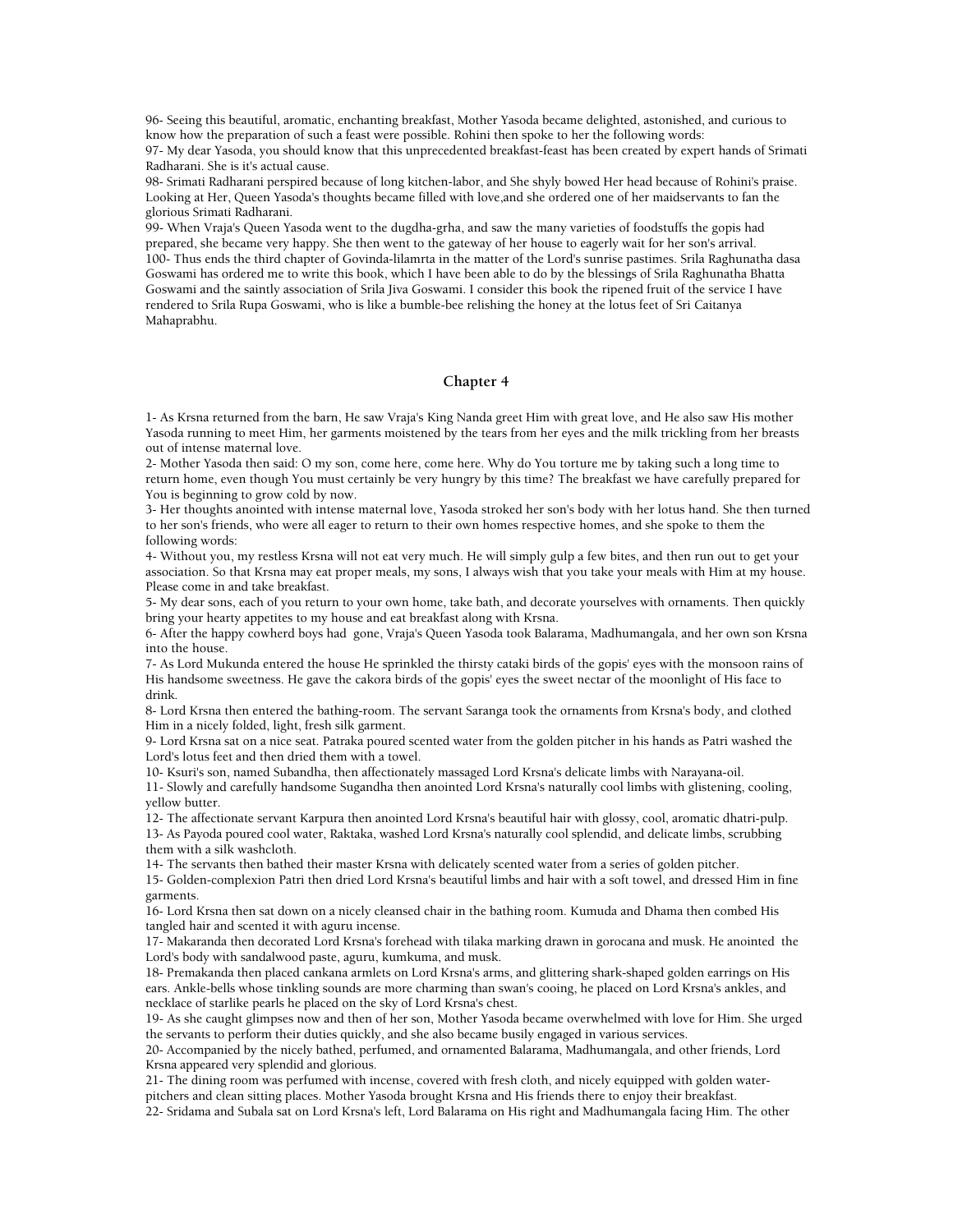cowherd boys sat in other places to the right and left of the Lord.

23- When everyone was seated, Citra-devi brought nectar-drinks in golden goblets Mother Yasoda handed one to her son and the other to His friends.

24- As Mother Yasoda called the gopis, each happily brought the palatable breakfast dish she had cooked.

25- Rangadevi took the "Ganga-jala" khanda-laddus that Srimati Radharani had carefully brought from home, and on Radharani's signal, handed them to Yasodaji.

26- Mother Yasoda then affectionately placed laddus on the golden plates before Lord Balarama and the boys.

27- As Lord Krsna ate the breakfast cooked in ghee, he joked with His friends and made them smile and laugh. When the gopis observed Him glancing at Radharani's face from the corner of His eye, they became full of happiness.

28- Mother Yasoda pointed to the uneaten laddu on Lord Krsna's plate and said: This laddu is very good. It is very sweet. It is delicious. It is beautiful. O my son, You must eat it.

29- When one of the boys expressed the desire to eat particular food, Krsna would laugh, that food from His own plate, and playfully toss it to that boy.

30- Seeing Mother Yasoda earnestly serving the breakfast, and seeing the infallible Supreme Personality of Godhead eating slow deliberation, the comical brahmana boy Madhumangala spoke the following words o Mother Yasoda:

31- My dear mother, if your son does not eat very much, then just give His portion to me and I shall devour it all. I shall then embrace your son and transfer all the nourishment to Him. Then He will grow fat.

32- Krsna's digestion is weak and He cannot eat these heavy foods cooked in ghee. O Mother Yasoda, it is better to give Him vegetables instead and only a slight taste of these heavy grains.

33- Lord Krsna then filled the brahmana boy Madhumangala's plate with five double-handfuls of food, and said to Him: Here is a little something for you to eat.

34- Loudly salivating, the brahmana boy Madhumangala began to jubilantly devour the food on his plate. He then said to Lord Krsna:

35- O my friend, see how I am eating. Madhumangala proceeded to eat two morsels and then he called to Mother Yasoda: O mother, please bring me some yogurt.

36- Lord Krsna then said: O cowherd boys, just look at the restless monkey-king who dances in our midst, hungry for rich foods and yogurt. Hearing this, Madhumangala placed the contents of his plate, one by one, on the plate of the hungry boys. After everything was distributed, he proudly announced: See, I have eaten it all.

37- When Mother Yasoda returned bearing a cup of yogurt, Madhumangala said: O mother, I have already eaten everything without the yogurt. Now it is time for dessert. Give me a large cup of that sweet-rice.

38- Rohini poured the sweet-rice into golden cups and distributed them to the cowherd boys as Srimati Radharani gently fanned Lord Krsna with a fresh plantain leaf.

39- Vimala-devi and the other maidservants brought various delicious foods on golden plates and handed them to Srimati Radharani. She handed them to Lord Balarama's mother Rohini who carefully served these palatable dishes to all the cowherd boys.

40- Srimati Radharani repeatedly brought saka, amla, and other vegetable dishes and Mother Rohini served them to the assembled cowherd boys.

41- On other plate Mother Rohini served capaties anointed with ghee, and made of fine strained whole-wheat flour the light brown color of leaves in middle of a plantain tree.

42- Dhanistha brought sweet, spiced cured and other dishes prepared by Lalita and her friends. Mother Yasoda placed the cured in many cups, and with great love and happiness distributed these cups to the cowherd boys.

43- The fortunate and glorious gopis became filled with bliss by seeing the face of their beloved Krsna, the abode of all transcendental bliss. They were drawn by His delicate, sweet handsomeness, and overwhelmed by a great rising tide of love for Him.

44- With vigorous appetites the cowherd boys relished the four kinds of food which were as sweet as nectar. They joked, laughed, and made their friend Krsna laugh also.

45- The boys ate the various kind of foods, chewing the various delicacies licking and sucking palatable foods meant to be eaten in that way, and happily drinking various nectarean beverages.

46- As He secretly placed the bumble-bee of His sidelong glance upon the lotus flower of Srimati Radharani's face, lotuseyed Lord Krsna relished the various kinds of food made sweeter than nectar by the touch of Her hand. When Mother Yasoda saw her son eating with such a vigorous appetite, her mind became filled with intense transcendental bliss.

47- Timidly glancing at Lord Krsna, Srimati Radharani relished the nectar of His transcendental handsomeness. As She meditated on Him, she was very careful to conceal from eyes of others, the splendor of Her intense, all-encompassing love for Him.

48- For a little while Srimati Radharani was alone and Lord Balarama's mother Rohini was no longer by Her side. At first Her jubilant, sweet, intoxicated eyes danced on the form of Lord Krsna, but then She shyly placed them on Her own hand instead. As the king of heroes, Lord Krsna, gazed at Her, He saw Her as the most tender, sweetest food for His senses. Agitated with love for Her, His breakfast appetite slackened.

49- Seeing her son listlessly picking at His half-eaten breakfast, Mother Yasoda became very agitated at heart. She spoke the following words:

50- My son, why do You not eat this carefully prepared feast? Why have You no appetite? You should eat. Your declining to eat is a great curse upon my head.

51- I have taken great trouble to bring Maharaja Vrsabhanu's daughter here to cook this breakfast millions of times more delicious than nectar, and still You refuse to eat it! What shall I do? O my son, Your not eating is killing me.

52- Mother Yasoda then spoke the following words to Rohini: O Rohini, just look at this restless boy, He is weak from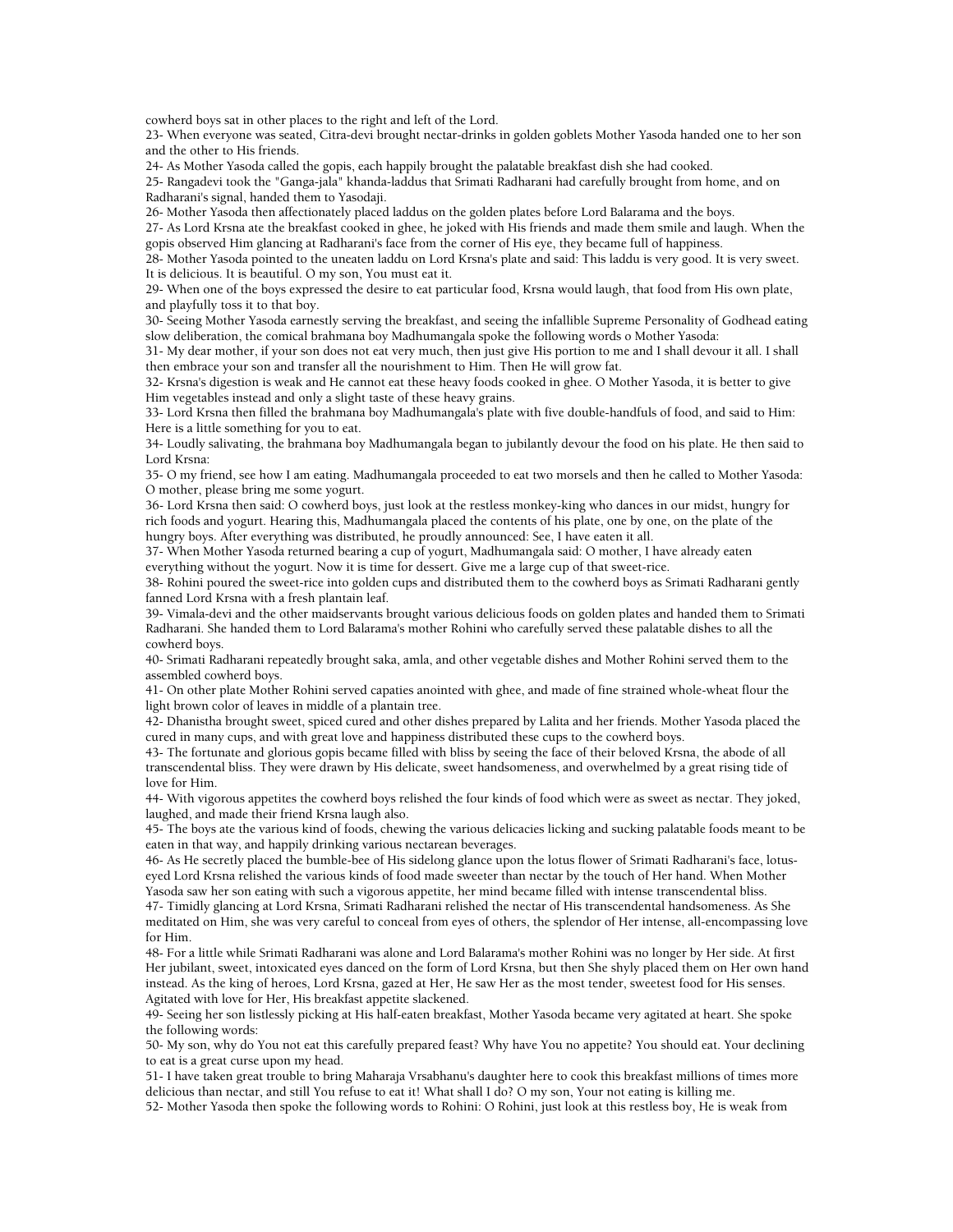hunger, and still He will not eat, why is this?

53- Overwhelmed with maternal love, Rohini-devi, the mother of Lord Balarama the killer f Pralambasura, turned to Lord Krsna, who had previously killed the demon Aghasura. She caressed Him and spoke the following words:

54- I have labored, and Srimati Radharani, who is as delicate and lovely as a jasmine flower has also labored hard to cook this breakfast-feast for You. Why do You torture me, Your poor mother, by refusing to eat it?

55- O my son, just see how Your poor mother is suffering. I fall at Your feet and beg You: please listen to me. Later in the day as You wander in the forest You will feel very tired and hungry if You do not eat now. Please eat heartily at this breakfast-feast.

56- Saying: I have already eaten quite a lot, and My hunger has fled far away, Nanda's son Krsna, who is generally quite restless and untameable, sat back languidly and muffles a belch. When Mother Yasoda and Rohini saw all this they became overwhelmed with happiness.

57- With her fingers Mother Yasoda pointed out the various foods and said: This is very delicious, and that is superdelicious. O my son, I swear it is. Mother Yasoda repeatedly spoke in this way, her eyes flooded with tears. She wished that her son, whose belly was already quite full, should continue eating until He had devoured everything.

58- Motherly love pushing tears from her eyes and milk from her breasts, unsatisfied Mother Yasoda repeatedly forced her unhungry son to eat all the sweet ripe-mango juice, sadava milk, sikharini, karambha, amiksa (three curd-preparations), vegetables, yogurt, kala-pupa, and vatakas (two kinds of cakes), and she placed them before Him.

59- After eating these delicious foods, and drinking these beverages as sweet as nectar, all the satisfied cowherd boys became very eager to go into the forest.

60- The boys then wiped their lotus hands and faces with aromatic powder, scrubbed their teeth with soft brushes, and rinsed their mouths with water as the servants poured from golden pitchers.

61- The servant Jambula then brought cooling, fragrant, splendid betel-nut patties mixed with cardamom, cloves, and camphor. As the cowherd boys chewed the betel-nuts they happily patted their filled-up stomachs with their left hands. 62- The boys then happily chewed ripe betel-leaves prepared by the hand of Rasala. Then they eagerly took a nap on a hundred large beds as the servants fanned them.

63- As the servants fanned the cowherd boys with peacock-feather fans, Vilasaka peeled the outer leaves from some betelnuts, and then gave them to the Lord to chew.

64- Srimati Radharani then washed Her hands and feet, left the spacious kitchen, and entered the courtyard. There She gazed at Her lover Krsna through the window, perspired out of ecstatic bliss, and was fanned by the maidservants. When Vraja's Queen Yasoda saw Her, she expressed her concern that Radharani was certainly very tired from the morning's cooking activities. With great effort Mother Yasoda convinced Radharani to take breakfast Herself. As soon as Srimati Radharani happily sat down, both Mother Yasoda and Rohini ordered that the breakfast be brought from the house. 65- Mother Yasoda then ordered Dhanistha to bring the breakfast cooked in ghee. Dhanistha secretly mixed the food with remnants from Lord Hari's plate, brought it from the house, and placed it before them.

66- Out of shyness Srimati Radharani bowed her head, covered it with Her sari and declined to eat. Seeing this, Krsna's mother, Yasoda became filled with sentiments of maternal love. She then spoke the following words:

67- O my daughter, why are You shy before me, Your mother? I love You in the same way I love my son Krsna. I beg You, please do not be shy before me. Let me see Your eating this breakfast, that sight will bring a pleasant coolness to my burning eyes.

68- hundred of times I vow that You are all my daughter. Why are You so shy? O Lalita, O gopis, O my daughters, please eat. In this way Mother Yasoda fed all the gopis a delicious feast palatably seasoned with many sweet words.

69- Within her heart Mother Yasoda wished that Radharani could become her son's bride. She had Dhanistha to bring from the house many ornaments, exquisite garments, red-cosmetics, sandalwood paste, betel-nuts, and jeweled boxes containing gifts suitable for a newly-married bride. Vraja's Queen Yasoda happily and affectionately presented all these gifts to Radharani, honoring Her as a newly acquired daughter-in-law surrounded by Her girl-friends.

70- After this Visakha, Dhanistha, and Subala met secretly. the two gopis gave to Subala the yellow upper garment of Krsna that Srimati Radharani had mistakenly taken on the previous night, and Subala gave them Radharani's blue sari that Sri Krsna had taken at the same time.

71- Bursting with happiness, the servants then affectionately decorated their master Krsna with exquisite clothing, ornaments, garlands, and fragrant ointments.

72- Wearing the tilaka marking named "bhakti-ccheda", anointed with sandalwood paste, kumkuma, and colorful mineral pigments, dressed in exquisite new garments, wearing a peacock-feather crown, signet-rings, earrings, a gunja-necklace, a jewel-necklace with the kaustubha gem in the center, a vaijayanti flower-garland, armlets, bracelets, golden anklets, anklebells, and an ornamental chain, and wearing on His chest a necklace of large pearls in which He alone could see the reflected form of Srimati Radharani, carrying a buffalo-horn, bugle tucked into the left side of His belt, and His wonderfully colorful jewel-studded flute tucked into the right side, carrying a straight staff in His left hand, and twirling a yellow toy lotus flower in His right hand, enchanting the minds of the doe-eyed gopis, and accompanied by His cowherdboy friends, each of them laughing and joking with Him, and each of them also carrying a flute, buffalo-horn bugle, and staff, lotus-eyed Lord Krsna left His house to go into the forest.

73- Thus ends the fourth chapter of Govinda-lilamrta in the matter of the Lord's breakfast pastimes. Srila Raghunatha dasa Goswami has ordered me to write this book, which I have been able to do by the blessing of Srila Raghunatha Bhatta Goswami and the saintly association of Srila Jiva Goswami. I consider this book the ripened fruit of the service I have rendered to Srila Rupa Goswami, who is like a bumble-bee relishing the honey at the lotus feet of Sri Caitanya Mahaprabhu.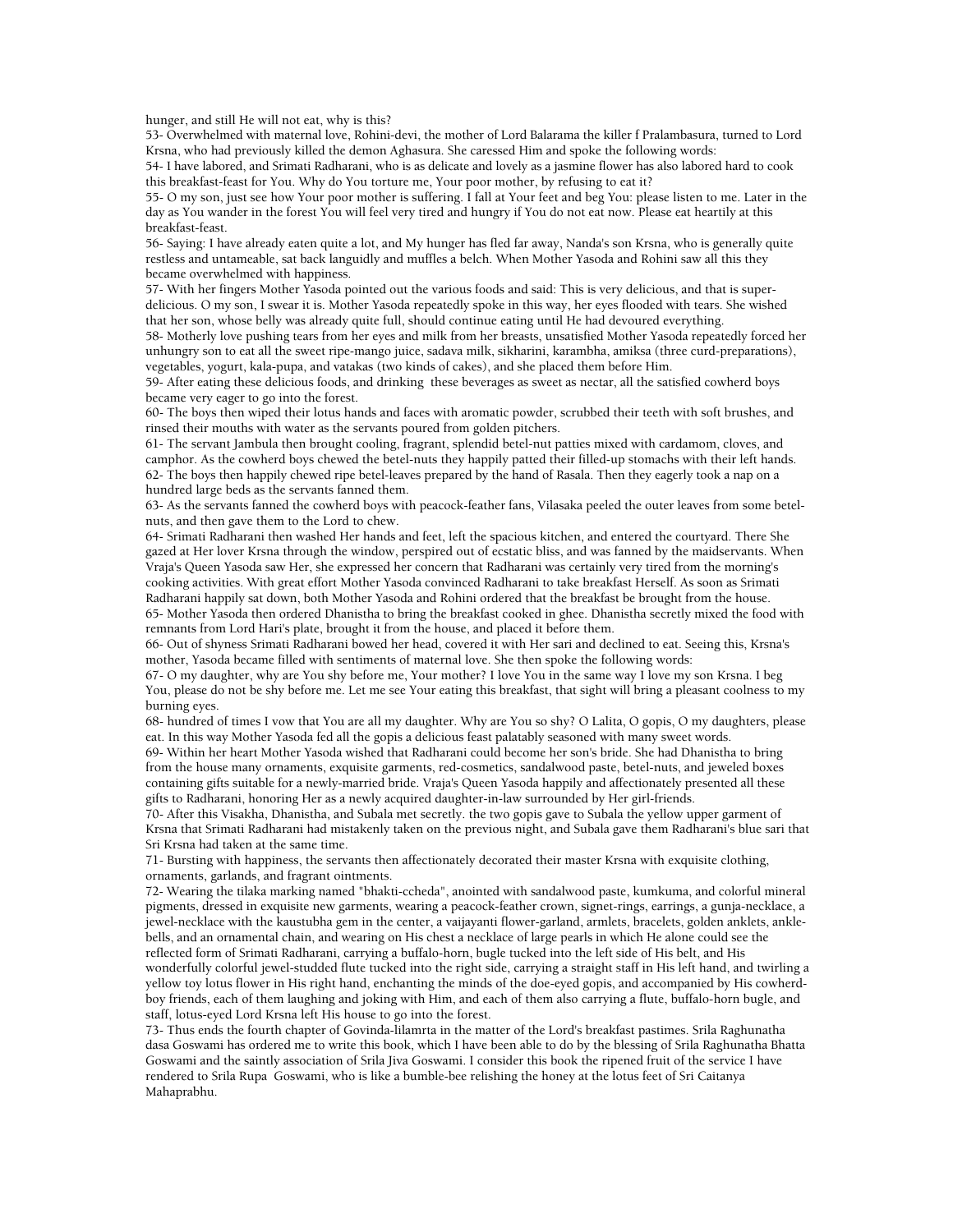#### **Chapter 5**

1- I meditate on Lord Krsna, whom all the adults of Vraja love as if He were their son. Lord Krsna went that morning with His surabhi-cows and cowherd-friends to the shore of Radha-kunda, hoping to meet Radharani there. I meditate on Srimati Radharani, who by noble Jatila's order left Her house to worship the sun-god. Radharani eagerly waited for Her gopi-friends to bring news of Krsna's whereabouts.

2- Lord Krsna then went outside and sounded His buffalo-horn bugle named "Mandra-ghosa". He delighted the residents of Vraja, enchanted the hearts of the beautiful Vraja-gopis, and greatly intensified their love for Him.

3- Around the cow-barns in Vraja there were heaps of cow-dung that appeared like great mountain-peaks. there were passionate bulls fiercely fighting for the sake of a cow. There were hundreds of gopas and gopis collecting cow-dung and smiling and laughing as they narrated the pastimes of Krsna. there were hundreds of gopas carefully protecting the calves. there were elderly gopis making cow-dung patties. There were many palm trees. There were many residences of cows and calves, near which the ground had become soft with sow-dung. When Lord Krsna thus saw Vrajabhumi's great opulence and exalted residents, He became happy with transcendental bliss.

4- The cow-barn of Vraja appeared like a series of large lakes. The cowherd men restraining the calves, they appeared to be giant fishes, and the milk-pails appeared to be turtles in the great stream of milk. The faces of the gopis intently collecting cow-dung appeared to be lotus flowers growing in the water, and the white and red calves appeared to be white swans and red geese swimming in those lakes. The white cows appeared to be streams flowing into those lakes, and their tails appeared to be saivala plants growing in those streams. When Lord Hari saw the cow-barn in this way He became happy with transcendental bliss.

5- Vraja's King Nanda then let the eager surabhi cows out of their pens. Krsna who attracted the minds of all Vraja's residents, then went with the cows and His gopa friends from Vraja village to the forest.

6- Let out of their pens, the cows and female water-buffaloes met. The white surabhi cows appeared like the stream of the celestial Ganges, and the dark female buffaloes appeared like the dark stream of he Yamuna river. When the two herds met and mingled, they appeared like the sacred place Triveni, where the Ganges and Yamuna converge. The dust kicked up by their hooves appeared like drops of water which purify the intelligence, senses, and even the great demigods like Brahma, Siva, and Indra who holds thunderbolt-weapon in his hand.

7- The land of Vraja became very pleased to have lotus-eyed Lord Hari walking to her forest. the land of Vraja placed her lotus-heart under the Lord's lotus feet, to be stepped on wherever He walked.

8- When the Lord's feet touched the ground, all the grasses on the limbs of Vrajabhumi stood up in ecstatic bliss. Even when the surabhi cows trampled on the grass, it immediately sprang up in ecstasy.

 9- From children to elders all the lotus and rose-eyed residents of Vraja became like a great river, swollen with the monsoon of transcendental love and swiftly rushing f4rom the mountain of Vraja-village to the great dark ocean of Krsna. 10- Mother Yasoda became very eager to see her son, and out of intense maternal love for Him, tears flowed from her eyes, and milk trickled from her breasts, moistening her sari. Krsna's nurse Kilimba-devi, Balarama's mother Rohini, Yasoda's sister-in-law, and all the other elderly gopis became also very eager to see Lord Krsna.

11- Amorous Radharani became like a celestial Ganges river flowing towards the expansive dark nectar-ocean of Lord Krsna. That ocean appeared to be very still, for the many waves of restless glances had all became stunned by the Divine Couple's exchange of intense love.

12- Then Mangala, Syamala, Bhadra, Pali, Candravali, and all the other younger gopis also began to follow Lord Krsna. 13- When their beloved Krsna departed with His friends and cows, all the residents of Vraja became silent and motionless, like a girl whose lover has just left for a foreign country. They simply stood there, stunned and covered by the dust upraised by the hooves of the cows.

14- When Krsna reached the outskirts of the forest, He turned His neck and saw His parents and all the residents of Vraja following Him. He stopped the cows, and stood still.

15- Lord Krsna's parents were very eager to see Him, and they were crying tears out of limitless fear that some calamity might befall their son in the forest. When Lord Krsna saw their distressed condition, He became very unhappy.

16- Although they were at first scattered in all directions by the great whirlwind of shyness, the bumble-bees of the beautiful gopis' eyes were so eager to drink the honey of Lord Krsna's lotus face that nothing could prevent them from landing within it's petals.

17- When Lord Krsna saw the two happily dancing khanjarita birds that were otherwise known as the eyes in Srimati Radharani's louts face, He considered that all His activities had become auspicious, and His own eyes had reached their perfection.

18- The mothers of Vraja did not notice their own sons, as they fixed their tear-filled eyes on the form of Lord Krsna. Intense maternal love pushed the milk from their breasts, moistening their garments as they surrounded the infallible Supreme Personality of Godhead.

19- Overwhelmed with fears for her son's safety, Mother Yasoda hugged Him with both arms.

20- Mother Yasoda said: O my son, You cannot take care of all these cows alone. Although many expert cowherd men are my subjects, who among them would be foolish enough to claim that he could take care of all these cows unaided? Aside from this, You are a delicate young boy. If You wander all day long in the forest barefoot and without even a parasol, how will it be possible for Your poor parents, constantly worried about Your safety, to remain alive and in one piece.

21- Seeing His parents overwhelmed with parental love, and clutching His parasol and shoes in their hands, Lord Kesava spoke the following words: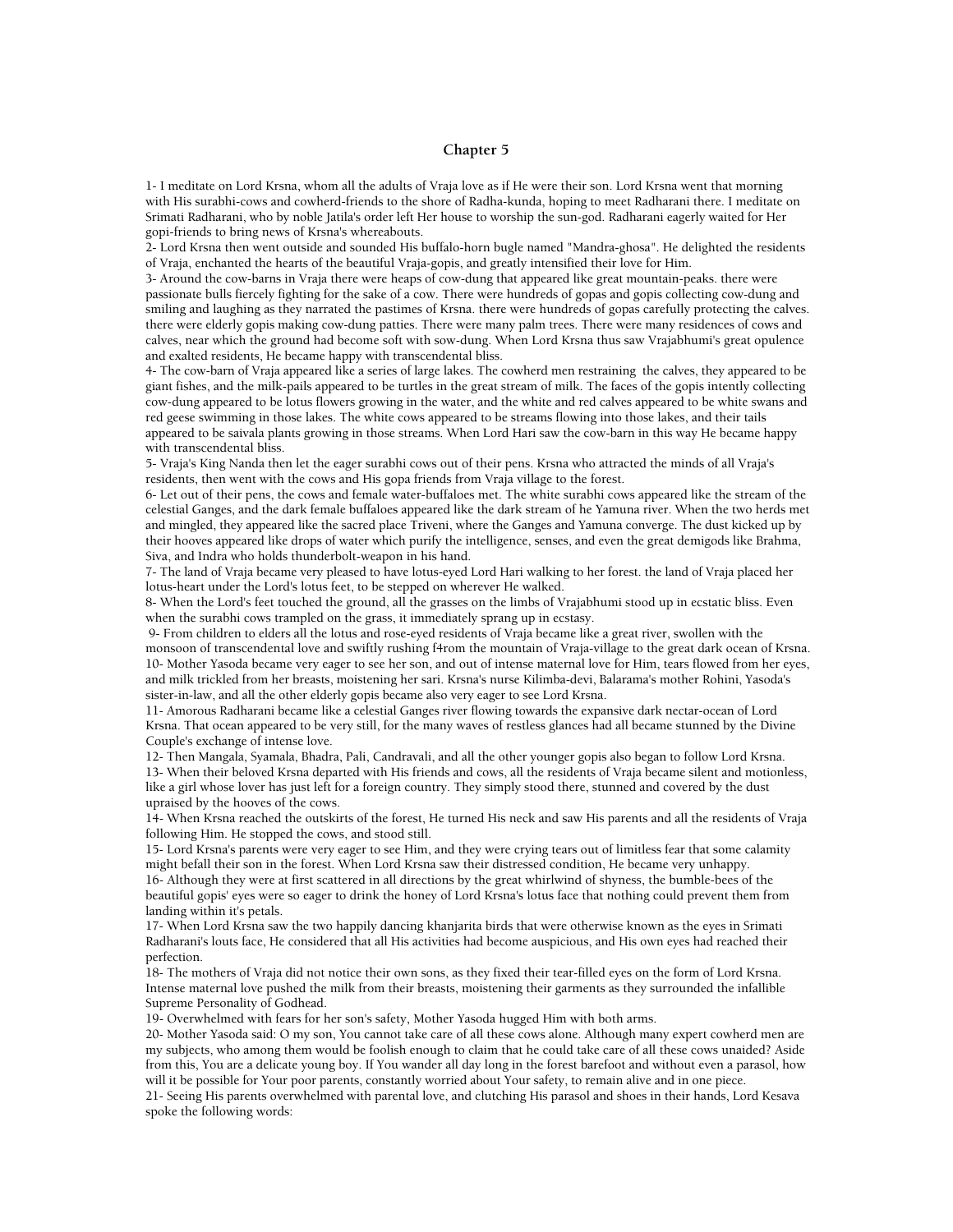22- Lord Krsna replied: Our prescribed duty is to protect the cows, and to do this properly we should not accept more luxury than the cows in our charge. The cows do not wear shoes or carry parasol. Why should we?

23- O mother, how can I give up my prescribed duty of protecting the cows? By faithfully performing prescribed duties one attains a long life and good reputation. When one encounters fearful situations he will be protected if he has previously performed his prescribed duties.

24- Nanda and Yasoda felt boundless happiness to directly see the good qualities of their son. Mother Yasoda, however, remained anxious for His safety. She called all the cowherd boys, and spoke to them the following words:

25- My dear Subhadra, Mandalibhadra, and Vatsa, and balabhadra, I am placing this delicate, restless boy in your charge. He is under your order. Please always teach Him and protect Him, and if He becomes restless and refuses to obey your order, then report it to me at once.

26- My dear Vijaya, my dear cowherd boys, please arm yourselves with swords, bows, and arrows. Surround my boy and always protect Him.

27- Affectionate Mother Yasoda then touched her son's body, and in order to protect Him, chanted various nrsimha-bija mantras invoking the names of the Supreme Personality of Godhead. In order to protect Him she also tied a jewel-armlet around His wrist.

28- Lord Krsna said: "I accept your order", and fell at the feet of His parents. They lifted Him up, and embraced Him with both arms, sprinkling Him with the tears from their eyes and the milk from Mother Yasoda's breasts. They kissed His lotus face and stroked it with their hands. They smelled His head. Choked with tears, they could not speak.

29- Nanda and Yasoda blessed their son, saying: May glorious Lord Nrsimha protect You on the land, in the sky, on the pathway, and in the forest. May He bring all auspiciousness to You. After receiving this blessing Lord Krsna's affectionate parents gave Him permission to proceed into the forest, and Lord Krsna felt very happy in transcendental bliss.

30- Lord Krsna and Balarama were then embraced by their parents, Nanda, Yasoda and Rohini, their nurse Kilimba-devi, the elderly gopis full of maternal affection, and all the cowherd men and gopis.

31- Jubilant Lord Krsna sprinkled the thirsty cataka birds of the gopis' eyes with the nectarean shower of His sidelong glances. By the movements of His eyes He hinted to them what route He would take after entering the forest.

32- When Lord Krsna saw the poor, hungry does of the gopis' minds, He invited them to graze on the fresh sprouts of His personal handsomeness. Then, when they were within His territory, He strongly bound them with the chains of His passionate glances.

33- With His eyes Lord Krsna spoke the following message to console the distressed Srimati Radharani: My dear girl with the beautiful face, please do not be unhappy. We shall not be separated for long. After an hour or an hour and a half we shall meet again at the outskirts of this forest. Please be kind to Me and meet Me at Radha-kunda.

34- With a humble glance Lord Krsna presented His request. When Srimati Radharani, pretending to be both shy and arrogantly contrary, responded with a sidelong glance of assent, Lord Krsna became delighted.

35- Radha and Krsna then shot arrows of sidelong glances at each other. These arrows quickly traversed the air, piercing each other's hearts, and making them overwhelmed with transcendental bliss. It is extremely difficult for anyone to understand these wonderful loving exchanges of the Divine Couple.

36- Lord Krsna caught the fish Srimati Radharani's mind in the net of His transcendental handsomeness. Srimati Radharani trapped the eager swan of Lord Krsna's mind in the cage of Her amorous glances.

37- Driving the surabhi cows before Him, and attracting the minds of the Vrajavasis behind Him, Lord Krsna and His friend began to enter the forest.

38- Turning His neck, Lord Hari noticed that His parents and all the residents of Vraja, drawn by love for Him, were still following Him. He then approached them and spoke the following words:

39- My dear Mother, please return home at once and do not try to follow Me into the forest. If I allow you to follow Me it will be a sin on My part, and I will be forced to visit the hellish world. O My dear father, please return to Vraja-village at once, It is not possible for the boys to play ball-games if you grown-ups are always hovering about.

40- O mother, these surabhi cows are hungry and thirsty. They need to be taken into the forest to eat and pasture to eat and drink. Because I have stopped, they must also stop and wait, craning their necks and lifting their faces to see what is the delay.

41- Mother Yasoda then said to her son: At midday I shall send a nice lunch. Eat Your lunch, and then at day's end quickly return home.

42- Lord Krsna replied to her: If you two cheerfully return home and prepare My lunch , then I will be able to eat something and return home. If you do not return to cook, I shall not have any lunch.

43- Using their bodies, minds, and words Lord Krsna's parents attempted to protect Him with various charms and amulets. Agitated with love for Him, they repeatedly kissed Him and embraced Him, moistening Him with tears and milk. They continuously gazed at His face.

44- Scorched by the rising sun of imminent separation from Krsna, His beloved gopis thirstily drank the nectar of the ocean of Lord Krsna's beauty. The lotus flowers of their eyes were thus sprinkled with drops from the waves of that ocean.

45- After thus speaking to His unhappy parents who longed to leave Vraja-village and follow their son, Lord Nandanandana entered the forest.

46- The eyes and other senses of the Vrajavasis were all fixed on the form of Lord Krsna. When Lord Krsna entered the forest, all the Vrajavasis immediately disappeared from His sight.

47- Thinking "Krsna is now entering the forest and abandoning us", the residents of Vraja became depressed. Stunned, they appeared like motionless pillars.

48- when handsome Lord Krsna entered the forest, the flowing rivers of the gopis began to wither and dry up. the lotus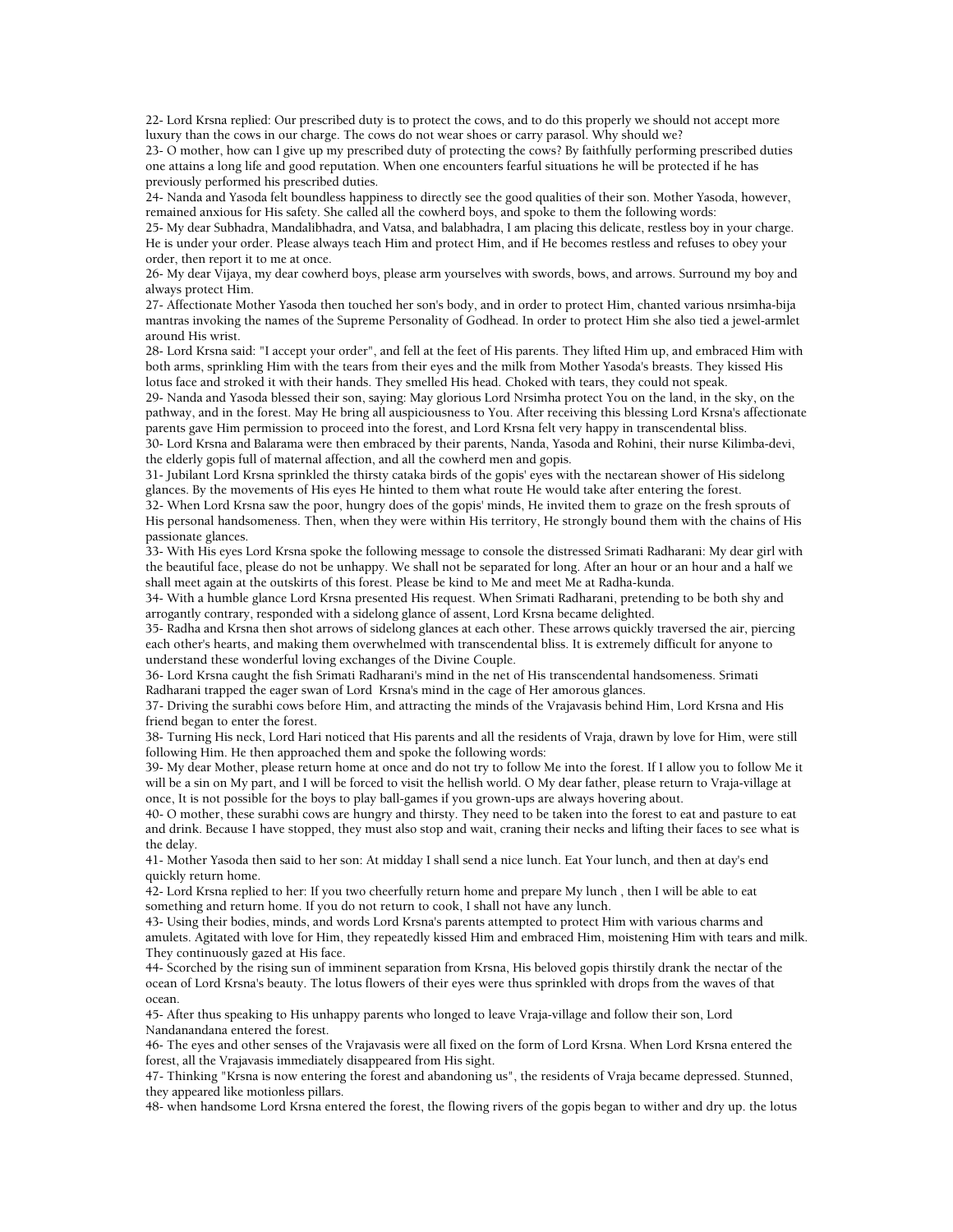flowers of the gopis' eyes began to wilt, and the bumble-bees of the gopis' eyes became extremely restless. The swan of the gopis' lives began to flounder in the rising mud of separation from Lord Krsna. The voracious cilli birds of Lord Krsna's eyebrows devoured the saphari fishes of the gopis' thoughts.

49- Making a great effort, the Vrajavasis unwillingly returned home, taking the bewildered king and queen of Vraja with them. They returned home, however with their bodies only, and not with their minds, for their minds had following Lord Krsna into the forest.

50- The leaders of the various groups of gopis had all fainted out of separation from Krsna, and with great effort the gopis were carrying them home. They looked like stone statues riding in various carriages.

51- Radharani became unconscious, and Kundavalli personally took Her to the village of Vraja, along with the other gopis, who were all very distressed at heart.

52- Although the Vrajavasis had fixed their minds on Lord Krsna and were not aware anything else, somehow or other they were able to perform their duties, just as a liberated soul, free from the body's encagement may sometimes perform ordinary duties.

53- As they were walking on the path, Kundavalli saw agitated Jatila eagerly collecting cow-dung. Realizing the emergency nature of the situation, expert Kundavalli quickly revived the unconscious Radharani by telling Her they were about to meet Lord Krsna.

54- O noble Jatila, I offer my respectful obeisances unto you. Here is your lovely daughter-in-law Radharani, please protect Her so the libidinous Krsna will not see even Her shadow on the ground.

55- because of Radharani's expert cooking, Vraja's Queen Yasoda has given Her all different kinds of garments and jeweled ornaments. these limitless, splendid, priceless ornaments cannot be bought even by Indra's wife Saci and their equal cannot be found even by searching the entire earth with all it's seas, continents and islands.

56- Thinking that her daughter-in-law Radharani had attained both religious merit and great material wealth, Jatila became enthusiastic to arrange further services to Queen Yasoda. Thinking in this way, Jatila spoke the following words glorifying Srimati Radharani:

57- My child, come here, come here. I greatly appreciate Your good character. I can see You are very chaste and devoted to my son, and as my daughter-in-law, You are very affectionate to me also. I grant all blessings to You. May all auspiciousness befall You.

58- I can see that You are chaste, saintly, and eloquent. I can see that You protect the good character of the other girls also. I have great faith in You and for this reason I am speaking these prayers to glorify You.

59- Paurnamasi, who is a great scholar of the smrti-sastras, has taught us that when a pious wife upholds religious principles, her husband attains great wealth, mastery over many cows, good children, and a long life. For these reasons, my child, I am now advising You to remain always chaste and pure in conduct.

60- Great saintly persons have declared the great truth that by following religious principles one attains both wealth and sense-pleasure. For this reason, my child, if You remain chaste and religious, You will become very wealthy indeed. 61- My son Abhimanyu is very pious, and all his relatives are also pure and faultless. For this reason, my child, I am asking You to uphold the family tradition, and dutifully engage Yourself in the worship of the sun-god.

62- My dear daughter Radha, please take a copper pot, nice ghee, yogurt and milk from a brown cow, food cooked in ghee, a rose, sugar, kumkuma, a leaf and a garland of lotus flowers, take Your friend Kundalata, Gargamuni's daughter, and also take a brahmana boy expert at deity worship to help You, leave the house, and go to the temple to worship the sun-god. 63- My dear Lalita, you are strong, mature, and religious-minded, and therefore I am asking you to always accompany your friend Radharani. She should not be left alone under any circumstances. Most of all, I beg you with folded hands, please do not let Her catch even the faintest scent of that libertine, the son of Maharaja Nanda.

64- My dear children, the sky is already full of sunlight. It is growing late. The two of you should, therefore, pay careful attention to your duty of worshiping the sun-god.

65- When Lalita and Kundalata heard these words they became very happy at heart. they then spoke the following words to Jatila: O noble lady, please rest assured that we shall diligently discharge the task you have given us. We shall protect your daughter-in-law at every moment, just as the eyelids and eyelashes are always ready to protect the eyes.

66- When the charming, beautiful gopis drank the honey of Jatila's words, they became intoxicated and their bodies and minds blossomed with transcendental bliss, although externally they appeared peaceful and composed as they followed Srimati Radharani to Her home.

67- When Srimati Radharani returned home She sat down on a couch. With great happiness Her maidservants attended Her, washing, drying, and massaging her lotus feet, fanning Her, and rendering various other services.

68- Garlanded with many flowers, and accompanied by all the gopis, Sri Narmada-devi collected the results of Vrnda-devi's forest-flower-picking expedition, and placed before her mistress Srimati Radharani, a great host of delicate, blooming, malli, rangana, karnikara, bakula, amogha, lata, saptala, jati, campaka, nagakesara, lavanga, and other flowers.

69- Taking a needle and thread, Srimati Radharani expertly sewed these flowers into a vajayanti garland scented with camphor and Krsnaguru. This garland appeared like a colorful flag to raise above the spires of the palace of amorous love known as the body of Lord krsna.

70- In order to please the eyes, mind, and moonlike face of Lord Krsna, Srimati Radharani with Her own hands placed on betel-leaves: betel-nuts mixed with camphor, cardamom, and jasmine flowers, and scented with the deep love from Her heart.

71- Then Lalita said to Tulasi: O Tulasi, find out from Vrnda, Subala, or the other devotees where Lord Hari is now in the forest, and bring Him this garland and betel-nuts. following these orders, tulasi and Kasturika brought the garland and betel-nuts to Lord Hari.

72- Expert Srimati Radharani and Her friends then began to cook many wonderful amrta-kelis, karpura-kelis, and other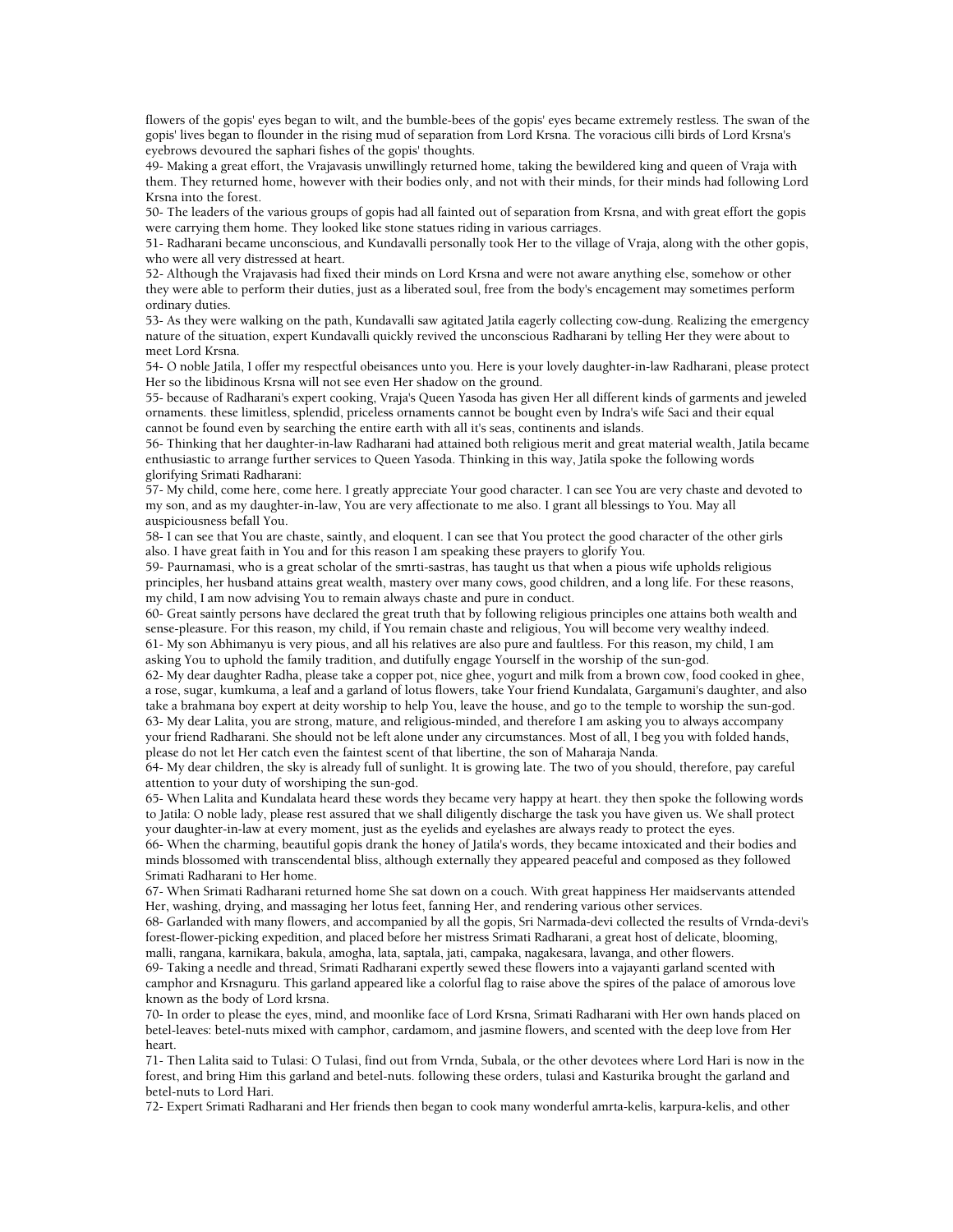wonderful kinds of laddus just to satisfy Lord Krsnacandra's transcendental senses.

73- Even though She had sent Her dear friend to find Lord Krsna, and even though She personally remained always immersed in Lord Krsna's service, still the cakora bird of Srimati Radharani was so filled with longing to see the moon of Lord Krsna's face that She considered every moment away from Him to last as long as millions of yugas. 74- Thus ends the fifth chapter of Govinda-lilamrta in the matter of the Lord's morning pastimes. Srila Raghunatha dasa Goswami has ordered me to write this book, which I have been able to do by the blessing of Srila Raghunatha Bhatta Goswami and the saintly association of Srila Jiva Goswami. I consider this book the ripened fruit of the service I have rendered to Srila Rupa Goswami, who is like a bumble-bee relishing the honey at the lotus feet of Sri Caitanya Mahaprabhu.

#### **Chapter 6**

1- When Lord Krsna entered the forest, He turned His head and saw the Vrajavasis had returned home. This made Him very happy.

2- Lord Krsna was a maddened wild elephant released from the firm chains of the Vrajavasis's eyes, and now free to roam the jungle of Vrndavana at will.

3- Released from the inspection of older Vrajavasis, the expert artist Lord Krsna created a jubilant festival for the eyes of His friends by painting many wonderful, colorful, and auspicious pictures of His transcendental pastimes.

4- The cowherd boys danced, sang, jumped, skipped, joked, laughed, and happily played just like a herd of graceful.

5- Some of the cowherd boys playfully imitated Krsna's sober good behavior before His mother, other imitated the passionate, restless glances He exchanged with the gopis, and others imitated the broken words and faltering actions of the elders in Vraja.

6- Some cowherd boys hid among the trees and creepers. Others playfully pretended to be fair-complexioned young gopis, coyly removing the cloth covering their faces, and casting smiling, restless sidelong glances at Lord Krsna. Other cowherd boys sat down, placing their hands and feet on the ground, and playfully moved their necks, ears, and faces in various funny ways.

7- The cowherd boys pleased the infallible Supreme Personality of Godhead in various ways: Some pleased Him by speaking with fallacious logic, and absurd linguistic analysis, satirizing the philosophers. Some fought with sticks, boxed, or wrestled. Some threw their sticks as if they were weapons, and some expertly twirled their sticks in the air. Some pleased the Lord by dancing, joking, or rendering various services.

8- When the goddess Vrnda-devi noticed that Lord Krsna had entered within her realm, she at once inform both the forest of Vrndavana and the moving and stationary creatures who live in Vrndavana, and who had all become despondent because of separation from their beloved Krsna. She said:

9- O Vrndavana-forest, O my friend, do not be unhappy out of separation from Lord Madhava. Rejoice for Madhava has now entered your boundaries. Please meditate on your Queen Radharani, filled with countless virtues. Please fill yourself now with opulences by becoming the place where the Divine Couple enjoy their transcendental pastimes.

10- O creepers, wake up and show some flowers, O trees, let us see your flowers, O deer, please joyfully prance about, O parrots please recite some eloquent speeches, O moving and stationary creatures of Vrndavana, rejoice for a long time. Your dearmost friend has now entered this place just to bring you transcendental happiness.

11- Then seeing that His dear Vrndavana-forest had fainted, burned by the blazing forest-fire of His separation, the dark cloud of Lord Krsna revived His forest, and announced His arrival, by showering Vrndavana with the sweet nectar of the sound of His flute.

12- Sprinkled by the showers of nectar from Lord Krsna's flute, cooled by the breezes of the touch of Krsna's body, and addressed by the calls of Vrnda-gopi, the forest of Vrndavana at once awoke and blossomed with transcendental happiness.

13- When the creatures in Vrndavana-forest drank the nectar of the sound of Lord Krsna's flute, their natures become radically altered, and they became filled with the symptoms of ecstatic love.

14- When the sound of Lord Krsna's flute was heard in Vrndavana forest, the stationary trees and plants began to tremble in ecstasy. The moving creatures became stunned and motionless, the flowers all turned white, perspired, and cried tears of honey, the birds became choked up and could not sing, and the grass and creepers stood erect on transcendental bliss. 15- When Lord Madhava arrived, the forest of Vrndavana decorated herself with many fresh blossoms. The forest appeared like a beautiful goddess of fortune eager to meet her lover Madhava.

16- In the forest of Vrndavana, the buzzing bees, the birds beautifully singing the fifth note, the trees beautifully manifesting nectarean ripe fruits, the blossoming lotus flowers, the lovely, smiling, gracefully bending creepers, and the cheerful breeze that moved like the best of dancingmasters together pleased all the senses of Lord Hari.

17- Smiling and laughing with their flowers, singing with their bumble-bees dancing with their leaves, offering nectarean drinks with their honey and food with their fruits, the trees of Vrndavana respectfully worshipped the approaching Lord Hari.

18- With their smiling flower-faces kissing the singing bumble-bees, and with their garment of leaves discreetly covering their smiles and laughter, the creepers secretly danced in that solitary forest of Vrndavana. In this way they rendered service to Lord Hari.

19- Attracted by the sound of Lord Hari's flute, the does and their husbands stopped chewing the grass in their mouths, and restlessly looked here and there trying to find the sound's source. When Lord Hari saw the does' restless eyes He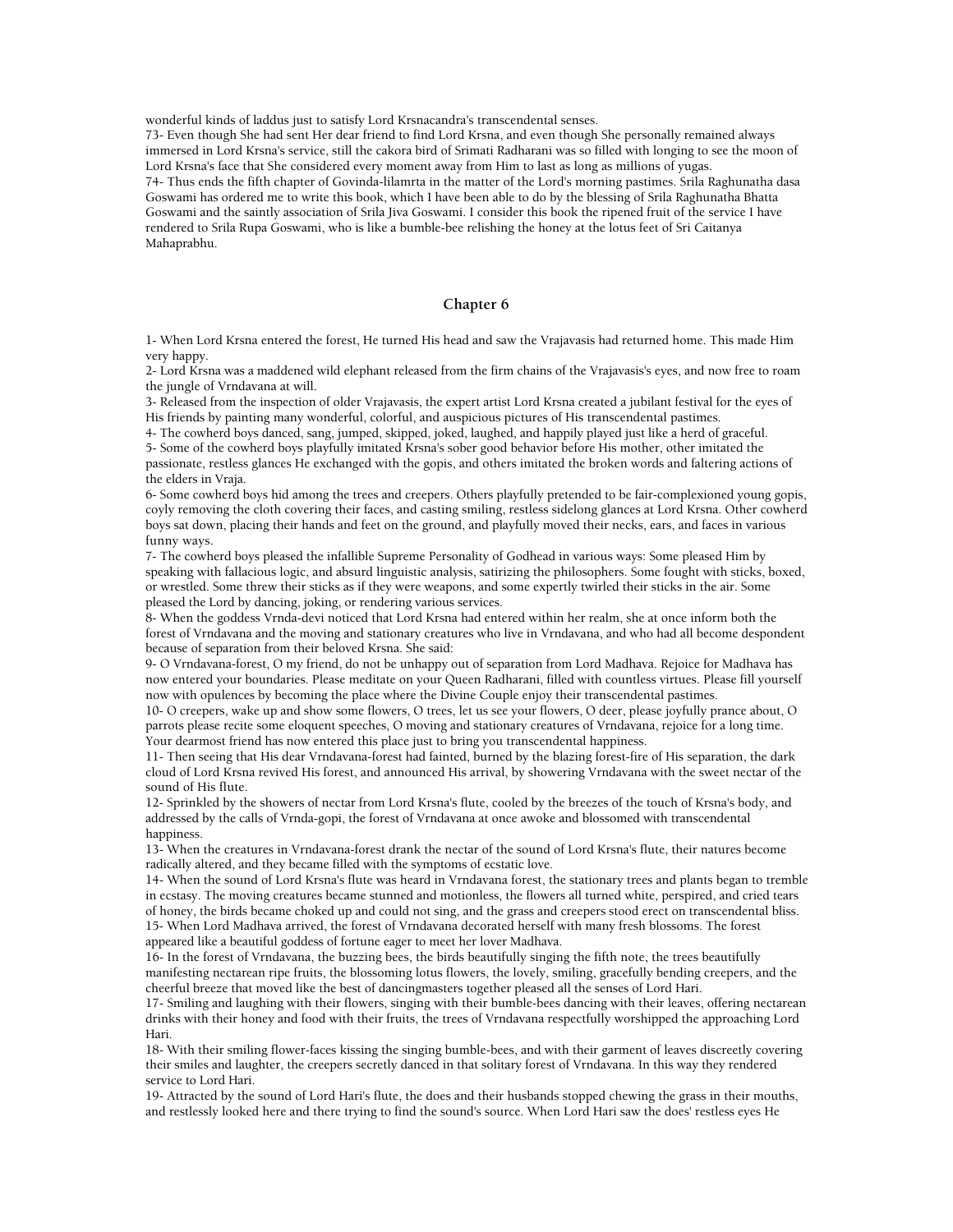remembered the beautiful sidelong of His beloved Radharani, and He became agitated, as if pierced from within. 20- When the peacocks saw Lord Murari, they became mad with love and began to dance, spreading their feathers. These peacocks' feathers at once reminded Lord Murari of Srimati Radharani's glistening hair, disheveled during their amorous pastimes.

21- When Lord Krsna heard the happy cooing sounds of the sparrows, geese and swans in the nearby lake, He thought they were the tinkling sounds of the bracelets, armlets, belts, and ankle-bells of His newly-arrived beloved Srimati Radharani.

22- As He gazed at it, Lord Krsna mistook an aromatic, slightly blossomed lotus flower within which moved a restless bee, for the smiling sidelong glance on the lotus-scented face of His beloved Radharani. He thought that Radharani had just then arrived.

23- When Lord Krsna saw the ripe oranges, pomegranates, bilva, and rucaka fruits, He became very joyful, for He took them all to be the opulent breasts on the transcendental form of Srimati Radharani.

24- Wherever Lord Hari looked, He saw the form of Srimati Radharani. This is not surprising, for the forest of Vrndavanaforest specifically manifested Srimati Radharani's characteristics just to please the Lord.

25- Inflamed with love for Srimati Radharani, Lord Hari could not steady His mind any more than one could catch a kasa flower blown about by a hurricane.

26- Seeing the moving and unmoving residents of Vrndavana overwhelmed with love for Him, Lord Krsna, whose mind is attracted by His devotees' love, became very pleased.

27- Lord hari enthusiastically and repeatedly asked about the welfare of the residents of Vrndavana-forest, saying: O My creeper-friends, are you all in an auspicious condition? O My tree-friends, are you all prosperous and cheerful? O deer and does, is everything well with you? O birds, is everything good with you? O bumble-bees, are you all pleased at heart? O moving and unmoving creatures of Vrndavana, are you all happy and comfortable?

28- Lord Krsna then brought the surabhi cows to graze at the base of Govardhana Hill. Pulling His mind away from it's meditation on the beloved Radharani, Lord Krsna began to play with His cowherd friends.

29- Even by playing His favorite world-famous transcendental games, and even by seeing the great beauty of Vrndavanaforest, Lord Hari was not able to check His distressed mind from always thinking of the absent Radharani.

30- Seeing His friends tired and hungry from wrestling and playing so many games, compassionate Lord Krsna assembled them all together for lunch.

31- Taking from Mother Yasoda the delicious breakfast cooked in ghee by Lalita and her friends, along with the sweetened, spiced curd, Dhanistha and the maidservants brought it to Lord Krsna.

32- Very happy to see her, Lord Krsna said: O Dhanistha, are My parents well and happy? Have they nicely taken bath, worshipped the Supreme Personality of Godhead, satisfied their subordinates, and cheerfully taken their breakfast?

33- Dhanistha replied: For Your benefit, Your parents have nicely taken bath worshipped the Supreme Personality of Godhead and the brahmanas, fed everyone and also taken breakfast themselves. They have this little snack for You and Your friends to eat.

34- Dhanistha could clearly see that the creeper of Lord Hari's thoughts yearned to climb the trunk of the tree of Srimati Radharani's association.

35- With the sounds of His flute, Lord Krsna called the surabhi cows who had been wandering here and there. He and His friends then took the cows to the shore of the Manasa-ganga to drink it's water.

36- After the surabhi cows had drank, the cowherd boys themselves drank the cool, delicious, pure water. They bathed in the river, and played in it's water for a long time.

37- Lord Krsna sat on the shore surrounded by His friends. His jokes made them all smile and laugh as together they enjoyed eating the various foods such as the sweetened, spiced cured mixed with mangoes and other fruits.

38- Lord Krsna then said to His friends: All of you please take care of the saintly surabhi cows for a few minutes while My friends Subala and Madhumangala walk with Me to see the beauty of Vrndavana-forest in the spring.

39- At that very moment Dhanistha said to the maidservants: Please take these empty pits back to Vraja. I shall follow close behind, picking flowers for the worship of Lord Narayana.

40- Vrnda-devi then approached Lord Krsna and placed two campaka blossoms in His hands.

41- The two yellow flowers reminding Lord Hari of His beloved Radharani's fair complexion, He became overwhelmed by the desire to meet Her again. Seeing this, the brahmana boy Madhumangala took the two flowers from the trembling hand of the stunned Lord Krsna, and placed them as two ornaments on His ears.

42- Considering Vrnda-devi, Dhanistha, Subala, and the brahmana boy Madhumangala to be most learned in the six arts of politics and diplomacy, Lord Krsna approached them for counsel in His proposed conquest of the supreme empire of the touch of the transcendental limbs of Srimati Radharani.

43- Accompanied by Vrnda-devi, Dhanistha, and Subala, and taking Madhumangala's hand in His own left hand, LOrd Krsna walked to kusuma-sarovara lake.

44- When He saw kusuma-sarovara lake resplendent with many groves of blossoming trees and creepers, and filled with pleasant tumultous cooing of birds on it's waters and shores, Lord Krsna became filled with hope that He might meet Srimati radharani there, He approached the shore of that lake with His companions.

45- Lord Krsna then spoke the following words: If either Vrnda-devi, Subala or the brahmana Madhumangala were to go to Radha's home and try to speak with Her, then Jatila would become suspicious, argue, and forcibly keep Radha at home. 46- On the other hand, if I were to play upon akarsani flute, all the gopis would quickly assemble here. All of them together would then spoil My transcendental pastimes with the most intense, proud, bitter rivalry.

47- Jatila blindly trusts Kundavalli, even though Kundavalli is expert at cheating her. O dhanistha, please approached Kundavalli. When you ask her, she will certainly bring Radharani here out of affection for us both.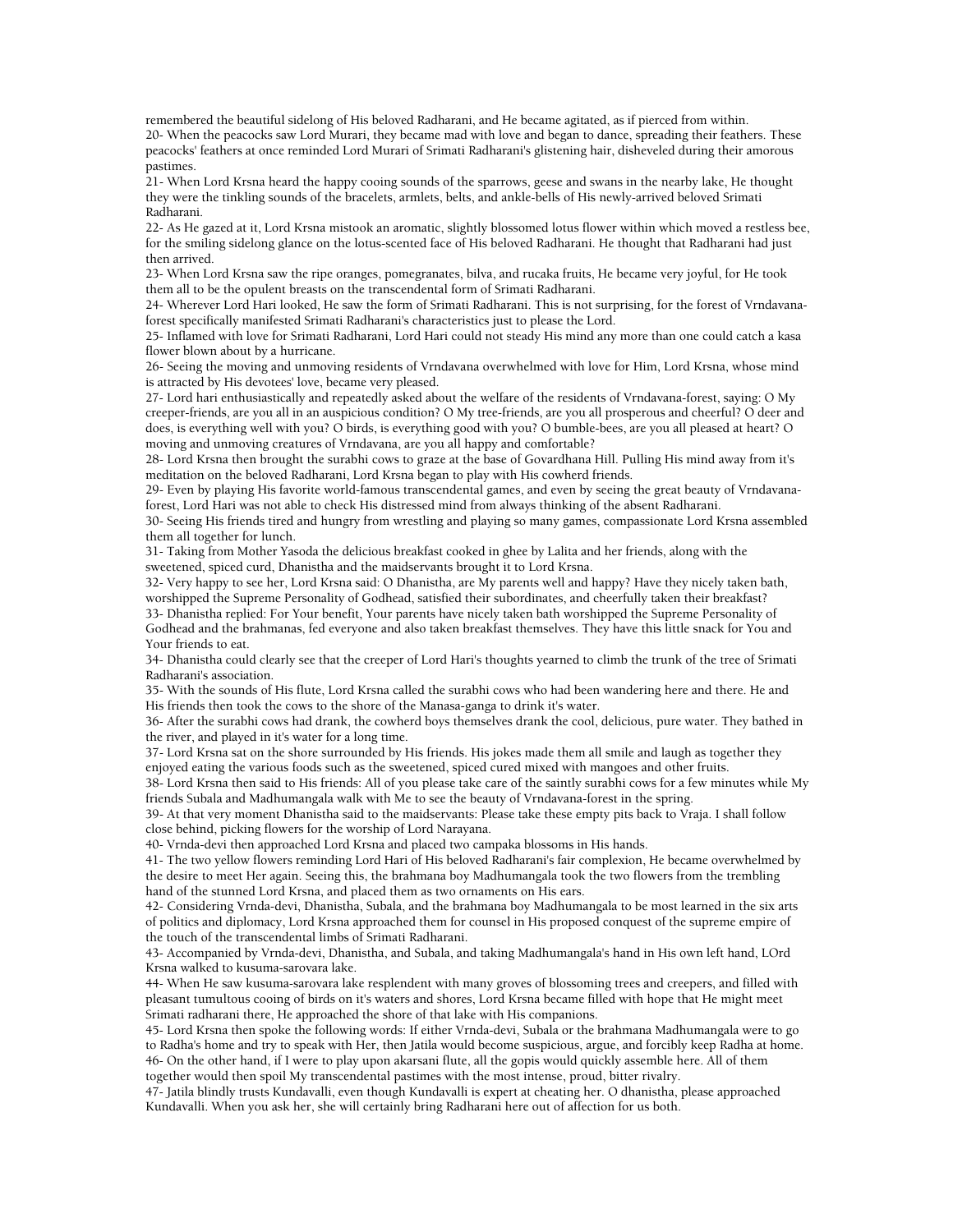48- Vrnda replied: O Lord, what You say is true. Even if one of Radha's friends comes here to pick flowers. Radha will immediately learn that You are here.

49- As Lord Krsna and His four friends planned how to bring Radharani to that place, Tulasi-devi arrived with her friend Kasturika. Tulasi was very glad to see Lord Krsna.

50- Tulasi-devi, even in dream, never leaves the side of her friend Radha. For this reason Lord Krsna and His friends considered that Srimati Radharani must certainly be nearby. They all became jubilant on that account, and Lord Krsna gazed at the pathway, eager to see His beloved Radharani.

51- Jubilant Tulasi placed a garland in the hand of the brahmana boy Madhumangala. She then opened a little case, of betel-nuts, and placed it in the hand of Subala.

52- The garland was wonderfully fashioned by Srimati Radharani with the greatest artistic craftsmanship, and it's sweet fragrance was enhanced by the touch of Her hand. When Lord Hari saw this garland His mind became agitated with great love for Her.

53- Smiling Madhumangala then placed the garland around Lord Hari's neck. Touched by Srimati Radharani's hands, this blissful garland made the hairs of Lord Hari's body stand erect in ecstasy by it's touch.

54- When Tulasi joked that Srimati Radharani had now come, Lord Mukunda took her words seriously. Yearning to see His beloved's face, He spoke with the smiling, laughing Tulasi in the following words:

55- Lord Krsna: Is your friend Radharani happy and well?

Tulasi: Because You are Her master She is always happy.

Krsna: Where is She now?

Tulasi: She is at Her home.

Krsna: Why does She not come to this forest?

Tulasi: Because Her mother-in-law Jatila has ordered Her to do various chores at home.

Krsna: What chores has She done?

56- Tulasi: Distracted by love for You, She did not know what She was doing, and She tried to churn butter from a pot of water.

Krsna: What happened by Her churning?

Tulasi: Her mother-in-law became angry and forbade Her to leave the house.

Krsna: Please bring Her here on some pretext.

Tulasi: We tried, but no one could convince Jatila. Even Vrnda-devi could not trick her.

Krsna: Alas, fate has become My enemy. I shower on this cruel fate.

57- When Lord Krsna understood that Tulasi had only been joking, He became very depressed, agitated with love for the seemingly unattainable Radha.

58- When Tulasi saw that Lord Krsna had become depressed, she became very unhappy also. When Vrnda-devi and Dhanistha chastised her with angry glances she humbly spoke the following words to Lord Krsna:

59- O my Lord, O bliss of Vrajabhumi, I fall at Your feet and beg You: please do not become unhappy. When I said: See how Your beloved has come, I was only joking.

60- Hearing again that His beloved had come, the restless prince of Vraja ardently yearned to see Her. He happily removed the two campaka flowers from His ears, placed them in Tulasi's hands, and then spoke the following words:

61- Were is She? Were is She hiding? If I have not committed any offense, why is She angry with Me? Oh, if this is another joke, it is certainly in very bad taste to place it upon My tortured mind. Oh, Oh, please show Me My beloved. 62- Intelligent Tulasi could neatly judge what should be done in varying time, places, and circumstances. Wishing to quickly bring Srimati Radharani, she spoke the following words to Lord Krsna, who was filled with longing to see His beloved Radha.

63- O lotus-eyed Lord, rest assured that Your beloved Radha loves You and longs to see Your beautiful face. Jatila dispatched Radha and Kundavalli from the house to worship the sun-god in the temple, but before they left they asked me where they should go in order to meet You. Please tell me to which pastime-grove should I bring them?

64- When Lord Krsna heard these words He became very pleased and sighed with relief. He then took a gunja-necklace from His own neck and gave it to Tulasi as a reward for her service.

65- Vrnda-devi glanced at the expression on Lord Krsna's face to see His desire. She then turned to Tulasi and said: At once bring Radharani to this place; Kandarpa-keli, which is situated in the grove Sukhanda-kunja on the shore of Radhakunda.

66- Vrnda continued: O friend, I am very eager to help arrange for the Lord's pastimes, and therefore I shall go with you to Radha-kunda at once.

67- As Lord Krsna's beloved Candravali waited at the rendezvous, Saibya appeared before Vraja's prince Krsna to take Him to her. However, when Saibya noticed the presence of Vrnda-devi, and Tulasi, who was wearing the gunja-necklace from the Lord's own chest, she became very agitated at heart.

68- Noticing Krsna's dear friend Tulasi conversing with Vrnda-devi in the Lord's presence, Saibya considered that Srimati Radharani must also be nearby. Saibya became very unhappy at this, and she spoke the following deceptive words:

69- My friend Candravali is performing a great festival today to celebrate her completion of the Durga-vrata. She has sent me here to invite Radharani to the festivities.

70- I could not find Her at home, and I could not find Her in the forest. Now, by good fortune, I have found Her. O Tulasi, please tell me where is your friend Radha?

71- Aware that Saibya was lying, Tulasi replied with as lie of her own:

72- Your friend Syama has already come to invite Radharani to the great durga-vrata festival. Personally carrying many gifts, Radha has already left for the festival with her friends and relatives.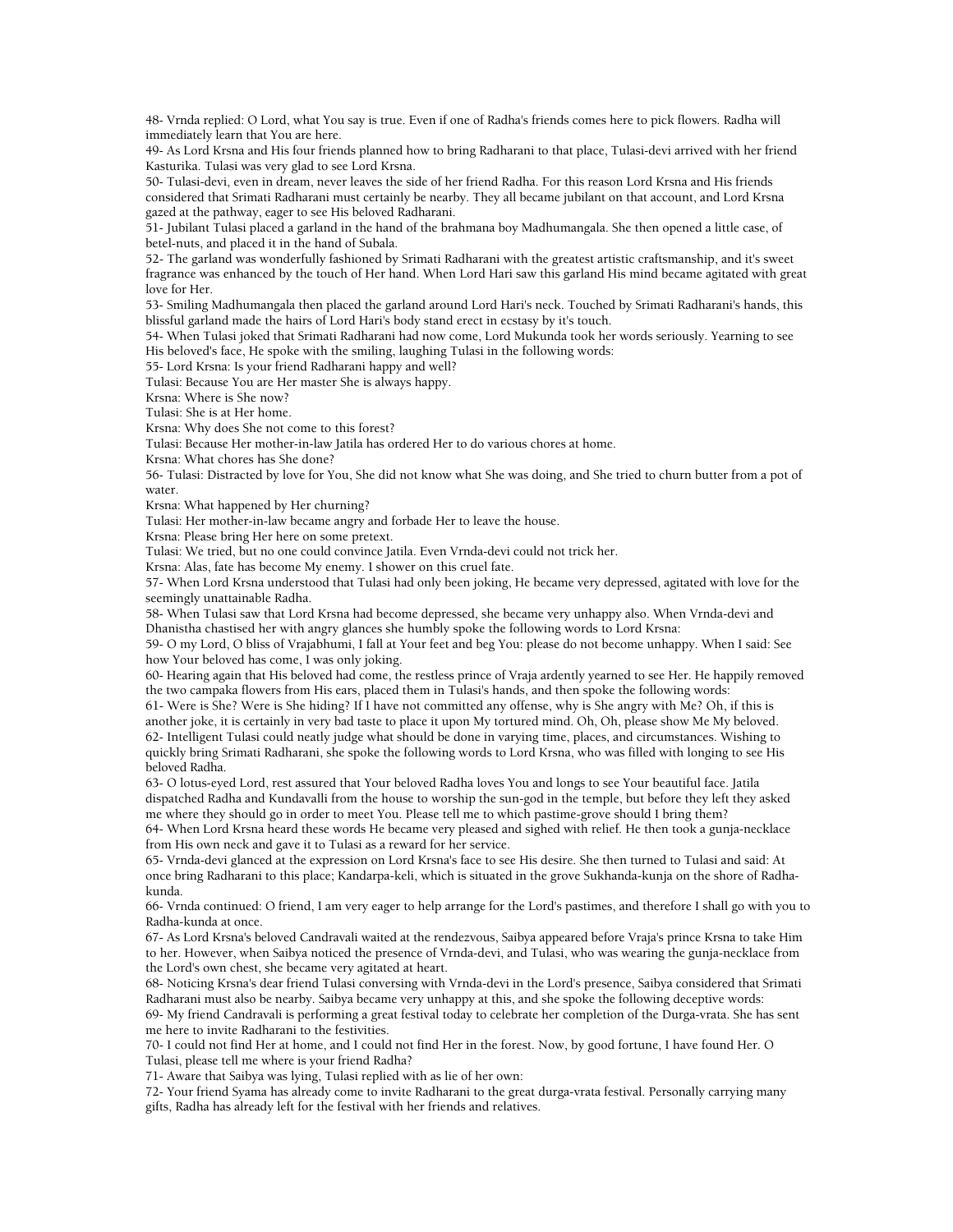73- Lalita sent me to both gather fruits and flowers for the festivities and also to bring Vrnda-devi. Vrnda and I shall now depart for the festivities.

74- After speaking these tricky lies, Tulasi, accompanied by Vrnda and Dhanistha, and pretending to ignore Lord Madhava, left.

75- saibya clearly wished to speak further with Lord krsna. The Lord glanced at her with crooked eyes, and pretending to suppress His apathy towards Tulasi-devi, spoke the following words:

76- O Saibya, please do not speak anything to stop them. Let Tulasi-devi depart. Now that they are gone, please tell Me, is your friend Candravali well and happy? Where is she?What is My beloved Candravali doing now?

77- Saibya became very happy to hear this. She said to Lord Krsna: Although her mother-in-law tried to keep her at home, with great endeavor I have brought her here, on the pretext of taking her to worship the goddess Durga in the temple. 78- Candravali yearns for Your company. She is staying nearby in the village of Sakhisthali. I have come here because Padma sent me to go at once and find You.

79- Unhappy within and cheerful without, quick-witted Lord Hari delighted Saibya as He cheated her by speaking the following lies:

80- Knowing that My friends are nicely protecting the surabhi cows in Pramada-radha forest, I have come to this place, hoping to see Candravali. Ah, My friend, you have cheated her elders and brought her to nearby Gaurti-tirtha. How fortunate I have become!

81- At that point the brahmana boy Madhumangala burst into the conversation and said: O Krsna, Dhanistha just ran here with a message from Vraja's King Nanda. The message is: O Krsna, please remember to follow the instruction I have given You. Lord Krsna then said: O My noble friend, this morning a messenger from Maharaja Vasudeva warned My father that KIng Kamsa has sent some thieves into the forest to steal the surabhi cows.

82- Lord Krsna continued: My father said to Me that all the cowherd should very carefully protect the cows. This is the meaning of Dhanistha's message.

83- Lord Krsna continued: O My friend, do not worry if these obstacles cause some delay. Rest assured that I shall soon meet Candravali at the rendezvous you have just now arranged.

84- After deceiving Saibya in this way, Lord Murari and His friend Madhumangala set out in the direction of the surabhi cows. Happy Saibya hurried to her friend Candravali.

85- Thus ends the sixth chapter of Govinda-lilamrta in the matter of the Lord's morning pastimes. Srila Raghunatha dasa Goswami has ordered me to write this book, which I have been able to do by the blessing of Srila Raghunatha Bhatta Goswami and the saintly association of Srila Jiva Goswami. I consider this book the ripened fruit of the service I have rendered to Srila Rupa Goswami, who is like a bumble-bee relishing the honey at the lotus feet of Sri Caitanya Mahaprabhu.

## **Chapter 7**

1- Yearning to meet His beloved Radharani, Lord Hari walked a little distance turned from the path, and arrived at His favorite place, Radha-kunda.

2- Filled with many jeweled staircases, and it's four corners studded with jewels, Radha-kunda appeared very beautiful. 3- In the four corners were pavilions studded with glistening jewels. Around the pavilions were jeweled mosaic floors and courtyards.

4- Around each pavilions were four wonderfully colorful swings, decorated with various fragrant flowers, and suspended from the branches of trees.

5- In the south was a swing suspended from two campaka trees. In the east was a swing suspended from two kadamba trees. In the north was a swing suspended from two mango trees. In the west was a swing suspended from two bakula trees. In the east by southeast corner the grove of trees came right up to the water and a little north of that place was a wonderfully colorful bridge suspended from pillars. The water of the lake was of varying depth, sometimes as deep as one's neck, chest, belly, navel, hips, thighs, or knees. The groves of tress on the shore were of varying shapes, some sixsided, seven-sided, eight-sided or circular. The temperature was always pleasant, the winters being warm and the summers cool. In all directions there were staircases studded with various jewels. The water which vanquished all thirst for it's drinkers, was decorated with waves that glistened as if they were many jewels. In the middle of the water was a great assembly of water=fowl. The shore was decorated with many courtyards where Sri Sri Radha and Krsna enjoyed many joking pastimes in the company of Their associates. There were many wonderfully colorful, broad mosaic floors, and in all directions there were many trees, blossoming with many large flowers and fruits, and embraced by many flowering creepers.

6- In the four corners of Radha-kunda there were gardens of madhavi creepers surrounded by groves of banira, kesara, and asoka trees.

7- Around these were the large groves of the various gopis, and beyond them were groves of plantain trees that provided nice transcendental fruits and cooling shade.

8- Beyond that were gardens and forests of flower-bearing trees. In the middle of Radha-kunda's waters was a glistering bridge leading to a jeweled palace.

9- In these gardens were many goddesses of fortune and hundreds of maidservants engaged by Vrnda-devi in collecting various fruits and flowers, and in rendering various services in pleasant cottage here and there in the forest.

10- There was no excessive heat or cold, and only the good qualities of spring and the other seasons were present in those groves of Radha-kunda. Vrnda-devi personally arranged that all the paths, courtyards, and building were regularly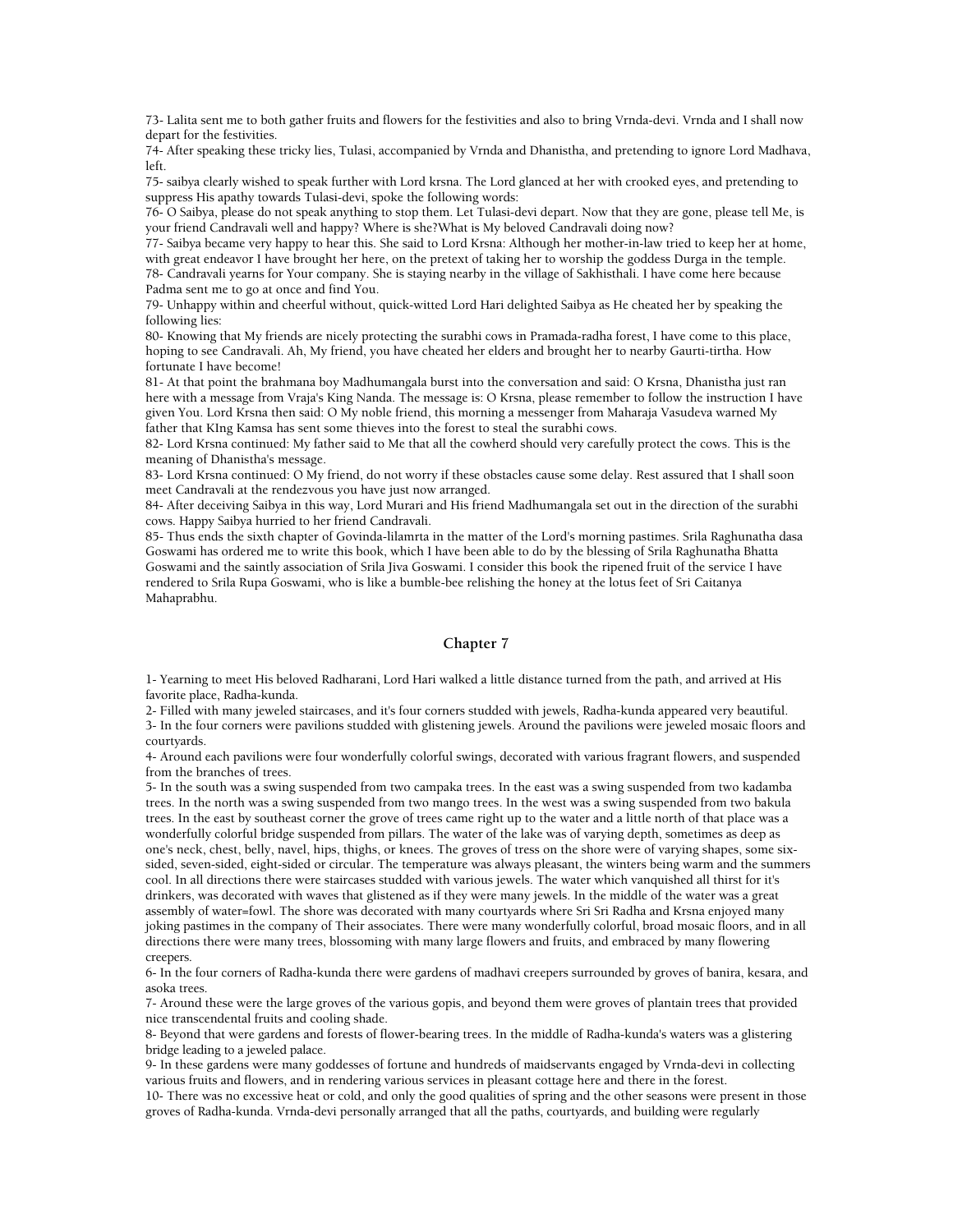sprinkled with scented water, the gates and roofs decorated with many flags, and the forest-groves, path, swings, courtyards, and palaces were all wonderfully decorated with colorful flowers.

11- In those groves were many beautiful pastime-cottages. In those cottages were many couches fashioned of various flowers, flower-stems, and lotus petals and generous cushions. In those cottages were goblets of sweet nectar, betel-nuts, water, and other refreshments.

12- There were many kahlara, raktatpala, pundarika, pankeruha, indivara, and kairava lotus flowers in Radha-kunda. The honey and pollen falling from these flowers made the entire pondvery fragrant.

13- Radha-kunda was filled with the pleasant cooing of the swans, cranes, datuhas, madgus, cuckoos, and other birds, as well as the varatas, laksmanas, and other species of geese. Radha-kunda was also filled with the charming nectarean poems the jubilant male and female parrots recited describing the pastimes of Lord Krsna.

14- The peacocks become maddened with ecstatic love when they see the beautiful form of Lord Krsna, as splendid as a rain-cloud. These ecstatic peacocks coo and dance in the gardens and courtyards of Radha-kunda.

15- When the haritas, paravatas, catakas, and other wonderfully birds saw the form of Lord Krsna they became full of transcendental bliss. These birds filled the forest of Radha-kunda with a charming sound like nectar for the ears. 16- The cakora birds in Radha-kunda's sky revile the feeble beauty of the moon. Instead they prefer to drink the nectarean moonlight of Lord Krsna's face, which is worshipped by billions of the best full moons.

17- The groves around Radha-kunda were filled with bending trees and creepers bearing many new sprouts, buds, blossomed flowers, unripe and ripe fruits. Radha-kunda was in the middle of a district of many lakes. It was filled with the splendor of many different kinds of lotus flowers. It's shore and waters were the place of Lord Hari's transcendental pastimes. It's numberless transcendental virtues eclipsed even the wonder of he milk-ocean in the plant of Svetadvipa. 18- Next to Radha-kunda is a similar lake named Syama-kunda, which was created by the touch of Lord Krsna's lotus foot. Around Radha-kunda are eight groves named after the eight principal gopis. These gopis lovingly created these groves with great effort to please the dear Divine Couple by facilitating Their pastimes.

19- Many gardens and a tree-lined path mark the boundary of the Radha-kunda area.

20- The narrow lanes in the Radha-kunda area were made of pure crystal studded with sapphires. They appeared like little creeks with diminutive waves.

21- The jewels in these lanes reflect the nearby jeweled walls. These walls have many doors leading to pleasant gardens which appear to be in another world.

22- To the north of the Radha-kunda area is the courtyard named Ananga-rangambuja, within which is a pleasant golden plantain and bakula grove in the shape of an eight-petaled lotus. The courtyard itself is in the shape of a thousand-petaled lotus whose lovely whorl is fashioned of glittering golden mosaics. In this pleasant lotus-courtyard there are many nice places which are extremely suitable for the Lord's pastimes. By this courtyard is the opulent palace named Lalitanandana, where Sri Sri Radha and Krsna, the monarchs of Vrndavana-forest reign. This palace is pleasant in every season. It is decorated and maintained by Lalita's student Kalavati, and it is the abode of various pastimes for the Divine Couple. 23- Around the golden whorl of this thousand-petaled lotus courtyard are various rings, each one twice as large as the preceding one. The first ring is a grove of ruby bakula trees. Next is a grove of kadamba trees fashioned from various jewels. Next are five pavilions fashioned from gold, lapis lazuli, sapphire, crystal, and ruby respectively. within these pavilions are many handsome pairs of beasts, birds, humans, and demigods, all splendidly decorated with ornaments made of various jewels. In this courtyard there also many other bakula and other trees glistering with wonderful flowers and leaves in five different colors. In this middle of this lotus-whorl is also a great treasury-building filled knee-deep with precious gems.

24- In the eight petals of the lotus-shaped grove there are many smaller groves filled with asoka trees and creepers which bear white, red, green, yellow, and blue flowers, even down to their roots. In the northwest petal there is a pleasant grove of asoka trees. This grove is named vasanta-sukhada and it is filled with the musical sounds of many bumble-bees and cuckoos.

25- The grove named Sri Padma-mandira is situated in the southwestern petal. It has a four-sided wall with windows and four gates.

26- These four walls are decorated with wonderfully colorful designs and pictures fashioned from various jewels. Within this grove Sri Krsna and the gopis enjoy their purva-raga and other pastimes.

27- Within this grove Lord Krsna enjoyed the rasa-dance and other pastimes wonderfully arranged by Lalita-devi. Just outside this grove Lord Krsna killed Putana, Arista, and other demons.

28- The palace in this grove is fashioned in the form of a lotus flower. The central room there is like a splendid jeweled filament of that lotus flower. The inner chambers around that room are like the inner whorl of that lotus flower. The sixteen walls that surround that palace are like the petals of that lotus flower.

29- Above these sixteen palaces were many palatial turrets and spires, and between them there many palaces also.

30- These walls were supported by rows of crystal columns and had red-coral roofs.

31- These roofs were decorated with great jeweled spires with glistening tops.

32- Above these two roofs there is a third set of very tall spires which delight the eyes of the Divine Couple and the residents of Vrndavana.

33- The bases of the walls were decorated with wonderfully colorful jeweled designs and pictures. Staircases from the walls led in all directions to beautiful mosaic pavements.

34- At the far boundaries of these extensive mosaic pavements are a series of very tall trees.

35- The boundary of this mosaic pavement is decorated with nice flowers and fruits. It is known as keli-ratnakara, the treasury of jewels where Sri Sri Radha and Krsna and Their associates enjoy transcendental pastimes.

36- In the grove to the southeast is a lotus-shaped jeweled swing facing east and west, and expertly suspended between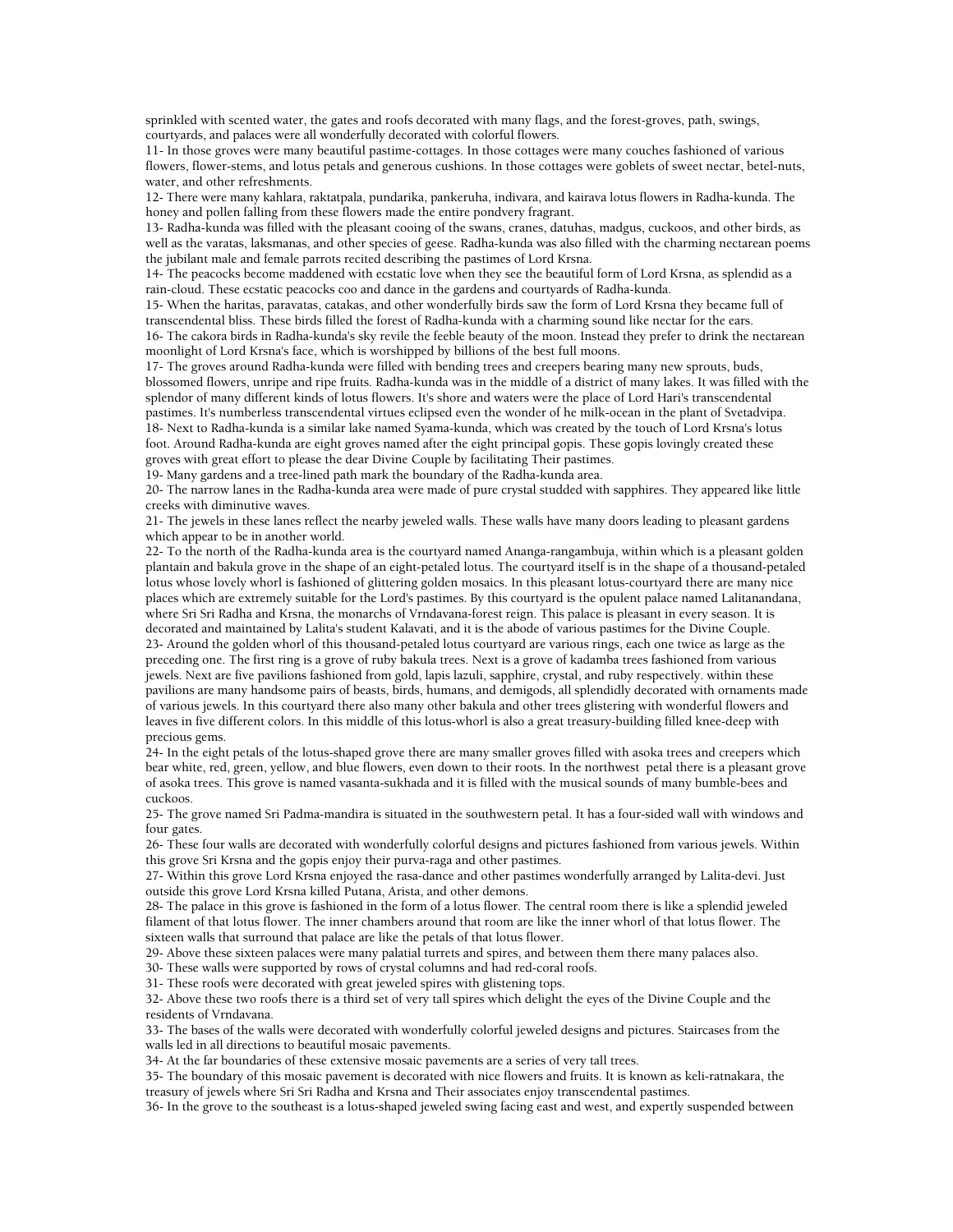two branches of a bakula tree.

37- This swing was placed between two tiltling branches of a bakula tree that shades a pleasant garden below.

38- The swing was firmly tied to the tree with four stout silkenropes. The area around the swing was a perfectly level plain.

39- The bakula tree was enclosed by a little fence formed of eight rubies and eight red-corals, each as large as one's hand. 40- In this mosaic floor is a jeweled design resembling a colorful sixteen-petaled lotus flower.

41- This lotus flower has eight gates in it's filament and two gates in it's southern petal.

42- The swing was suspended from two poles. It had splendid pillows on it's seat, back, and sides.

43- The seat was upholstered with golden and multicolored cloth sewn with pearls resembling glittering moons.

44- The eight principal gopis stood in the petals, and the other gopis melodiously sang as Vrnda-devi moved Srimati Radharani and the infallible Supreme Personality of Godhead, who were seated on the swing.

45- This place, where Srimati Radharani and the infallible Supreme Personality of Godhead sit on the lotuslike swing in the presence of all Their associates, is known as Madanandolana-tirtha.

46- In the northeast is a lake and grove of Madhavi-creepers where the Lord enjoy various pastimes. This place, in the shape of an eight-petaled lotus flower, is named Madhavananda-tirtha.

47- To the north of this place is a grove named Sitambuja-kunja, in the shape of a white lotus flower. The filament of this lotus-shaped grove is studded with jewels, and it's whorl is made of gold, and it's petals consist of various groves and gardens. These groves are shaded by many bending trees embraced by flowering malli-jasmine creepers. The blossoming punnaga flowers make the groves seem to be always flooded by silver moonlight.

48- The eastern grove is named Kunjasitambuja-tirtha (the blue lotus flower). It has a golden whorl, with smaller groves as it's petals. It is filled with bending trees embraced by golden creepers. It's many tamala trees make it appear to be filled with glistening sapphires.

49- The southern petal is a grove named Kunjarunambuja-tirtha (the grove in the shape of a red lotus flower). It is filled with blossoming clove-creepers. It center and outskirts are decorated with rubies and other precious gems.

50- The western petal is a grove named Hemambuja-tirtha (the golden lotus flower). From center to circumference it is made of gold. It is filled with creepers and blossoming campaka trees.

51- In this way there are various groves in the north and other directions. The different colors and features of these groves astonish the eyes of the visitor. These groves are very dear to Sri Sri Radha and Krsna.

52- These groves are filled with sublimely fragrant red, green, yellow, and blue flowers. The northeast, southeast, southwest, and northwest groves are filled with blossoming campaka flowers. The east, north, south, and west are filled with blossoming madhavi-creepers.

53- In these groves some trees had their glistening tilting branches tangled together, and others had their branches neatly separated. These groves were filled with the delightful sweet sounds of the blue, yellow, and red parrots, cuckoos, and bumble-bees. These groves appeared to be a great palace in Radha-kunda.

54- The budding and blossoming flowers growing on the land and in the waters of these groves and lakes provided various ornaments, garments, couches, awnings, and other paraphernalia to decorate the Radha-kunda area. The red, white, yellow, and blue lotus flowers made a wonderful, and colorful picture in all directions.

55- In the middle of this sixteen-petaled lotus flower there are four gates guarded by an army of softly buzzing bees. Beyond those gates is charming jeweled garden filled with blossoming flowers, fresh buds, and arrow-like twigs. 56- The porches of these four gates are shaded by the long branches of nearby trees, and constantly protected and maintained by Manjumukhi-dasi, the expert student of Visakha-devi.

57- In the middle of this green garden is a regal garden grove named Visakha-nandada or madana-sukhada. It is the abode of bliss fro the Vrajabhumi's eyes. It is completely inundated by the nectar-flood of Lord Sri Sri Radha-Bakari's pastimes. 58- In the east is a wonderful grove named Citranandada-tirtha (the bestower of wonderful bliss). In this grove is a wonderful swing, wonderful palaces, wonderful courtyards, wonderful mosaic floors, bees, wonderful colorful birds, many dark trees, many wonderful jewels, and many wonderful trees and creepers.

59-In the southeast is the grove named Purnendu-kunja (the full-moon). This grove is decorated with a beautiful pastimes-couch and other paraphernalia. This grove delights the gopis Indulekha. This grove has a courtyard where the floor is paved with crystal and moonstones. The entire place is made very colorful by the pundarika lotus flowers, kairava lotus flowers. and malli jasmine flowers. There are many creepers and trees bearing beautiful flowers, and there are charming sounds of the bumble-bees, cuckoos, and parrots. Even in this age of kali, during the full-moon night beautifully dressed Radha and Krsna come here with Their gopi-associates and enjoy transcendental pastimes, unseen by the conditioned souls.

60- In the south is a grove named Campakalatanandada-kunja (the grove that delights Campakalata). The land and everything else there is golden. It is filled with golden flowers and golden creepers. There are many wonderful golden lotus flowers. There are golden courtyards with golden mosaic floors. There are golden pavilions and golden swings. There are golden birds and golden-complexioned servants. One day, Srimati Radharani, dressed Herself in golden garments, and decorated Her body with golden cosmetics, entered this golden grove, so expertly camouflaged that even Lord Krsna did not noticed She was standing before Him. One day Lord Krsna camouflaged Himself in the same say, with golden garments and cosmetics, and in the same way He remained unobserved as He overheard His beloved Radharani's description of Their love to Her intently listening gopi-friends. One day Padma sent Jatila to this grove to find Radharani, and when Jatila looked at the throne where Radharani and Krsna were seated, she could see Lord krsna only, for Radharani's golden complexion and garments so nicely camouflaged Her.

61- In that grove is wonderful dining-area and kitchen where expert Campakalata and Vrnda-devi happily cook picniclunches for their masters, the Divine- Couple.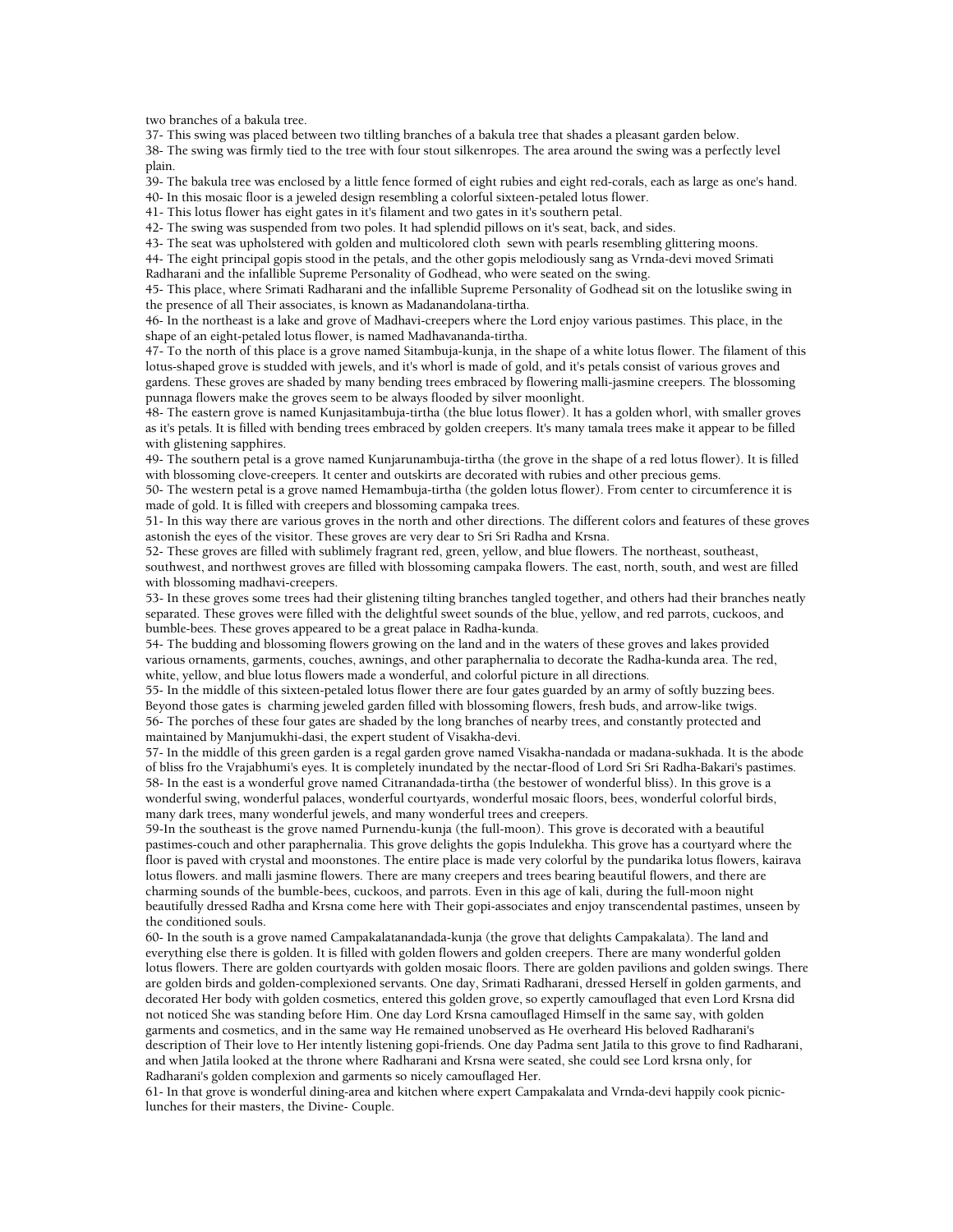62- In the southwest is the grove named Rangadevi-sukha-prada (the grove that delights Rangadevi), which greatly expands the pleasure of Srimati Radharani. Everything in this grove is blue. There are blue tamala trees whose branches are embraced by blue creepers, and there are courtyards whose cobblestones are blue sapphires. The blue environment makes it easy to not see Lord Krsna. One day when Mukhara and the other elderly gopis entered this grove and met Radha and Krsna, they could see Radha only, so perfectly did Lord Krsna's blue complexion camouflaged Him.

63- In the west is a grove named Tungavidyanandada (the grove that delights Tungavidya). Everything in this grove is red. There are red trees with red flowers and leaves, their branches embraced by red creepers. There is a red pavilion and a red swing. There is a courtyard where the cobblestones are rubies.

64- In the northwest there is a grove named Sudevi-sukhada-kunja (the grove that delights Sudevi). Everything in this grove is green. There are green trees, green creepers, green birds, and a courtyard paved with emeralds.

65- In the north is a grove protected by Ananga-manjari, and it is sublimely beautiful. It appears like a sixteen-petaled lotus flower surrounded by water. It's glistening sapphires, rubies, and moonstones appear to be waves in a lake and it's other jewels appear to be water-lilies, lotuses, bumble-bees, swans, and other beautiful forms.

66- Sri Radha-kunda is full of wonderful transcendental qualities just like those of Srimati Radharani Herself. Sri Radhakunda is as dear to Lord Hari as Srimati Radharani is Herself. Lord Sri Madhavendu eternally enjoys loving pastimes with Srimati Radharani on the shore of Radha-kunda. One who bathes even only once in the waters of Radha-kunda attains pure love for Krsna.

67- When the king of heroes, Lord Krsna, saw Radha-kunda, at first He became jubilant, but then He became overwhelmed by burning feelings of love in separation from Srimati Radharani. The desire to attain His beloved Radharani, devoured His thoughts, and in this condition He began to imagine that Radha-kunda was identical with His beloved Radharani.

68- Lord Krsna thought the playful cakravaka couple were Srimati Radharani's breasts. He thought the movements of the nectar waves were the motions of His beloved Radharani's breasts. He thought the foam on the water's surface was Her necklace of splendid pearls.

69- Lord Krsna thought the nectarean waves of Radha-kunda were the charming sweetness of His beloved Radharani. He thought the lotus flowers in Radha-kunda were His beloved Radharani's eyes. He thought the swarm of black-bees were Her hair. He thought the jubilant deer on the shore were Her graceful motions. He thought the cooing of the swans was the tinkling of Her ankle-bells. He thought Radha-kunda was His beloved RAdharani.

70- Lord Krsna thought the place where Syama-kunda flows into Radha-kunda was His own arms embracing His beloved Radharani. He thought the waves in Radha-kunda were Radharani's trembling because of His embrace. He thought the red lotus flowers in Radha-kunda were Radharani's hands responding to His embrace.

71- Lord Krsna thought the slightly tilting lotus flowers moving in the breeze were Srimati Radharani's lotus face, abruptly turning because of the kissing of the bumble-bee of His roving sidelong glance.

72- Lord Krsna thought the loud buzzing of the bees was the inarticulate cry of agitated Radharani, pretending to resist His advances.

73- As He stood on the bowed head of Govardhana Hill. Lord Hari thought the two lakes, Radha-kunda and Syamakunda, filled with moving lotus flowers, moving in the wind-tossed waves, were actually His own restless tear-filled eyes, agitated with ecstatic love for Srimati Radharani.

74- As Lord Krsna gazed at Radha-kunda He saw the limbs of His beloved Radharani. In this way He became filled with intense bliss. His ardent desire to meet Her, shattered to pieces the peaceful composure within His heart.

75- Lord Krsna then looked at Syama-kunda, with various groves built by His own close friends. When He saw Syamakunda by the side of Radha-kunda He thought Syama-kunda was Himself standing next to His beloved Radharani.

76- Lord Krsna's closest friends, such as Subala, Madhumangala, Ujjvala, Arjuna, Gandharva, Vidagdha, Bhrnga, Kokila, Daksa, Sannandana, and others divided the groves around Radha-kunda, giving each one to a particular gopi such as Srimati Radharani or Lalita-devi.

77- In the northwest is the grove Manasa-pavana-tirtha, and the cottage Subalanandada, which were both accepted by Srimati Radharani. She regularly bathes there with Her friends, considering the water to be identical with the madhvika honey of Lord krsna's lotus feet. That place is as dear to Her as Lord Krsna Himself.

78-In the north is the wonderful forest-cottage named Madhumangala-sanda which was accepted by Lalita-devi. and which was very dear to Srimati Radharani.

79- In the northeast is the cottage named Ujjvalanandada, which accepted by Visakha-devi, In this way in each direction there was a cottage that was accepted by a particular gopi.

80- One path enters Radha-kunda from the east, and another from the west. Both humans and animals travel these paths to baths in Radha-kunda and drink it's waters.

81- Those devotees who have developed genuine love for the Divine Couple, and will soon became eligible to assist in Their pastimes, are able to see, within their pure hearts, these spiritual features of Radha-kunda. Others cannot help but think that Radha-kunda is an ordinary material place.

82- When Vrnda-devi noticed the arrival of Nanda's son Krsna, she became very happy. She approached Him and presented Him with a pair of lotus-whorl earrings.

83- Vrnda-devi, artistic skill could be clearly seen in the lotus-whorl earrings she had fashioned herself, and just then given to Lord Krsna, who was radiant with transcendental qualities, Vrnda-devi, speaking about Srimati Radharani in unaffected sweet words, brought Lord Krsna around the shore of Radha-kunda, from one grove to another until they reached the Madana-sukhada grove in the northeast corner.

84- When Lord Krsna entered Madana-sukhada-kunja He became very happy to see the places where He had enjoyed pastimes with Srimati Radharani in the past, and where he desired to enjoy pastimes with her in the future.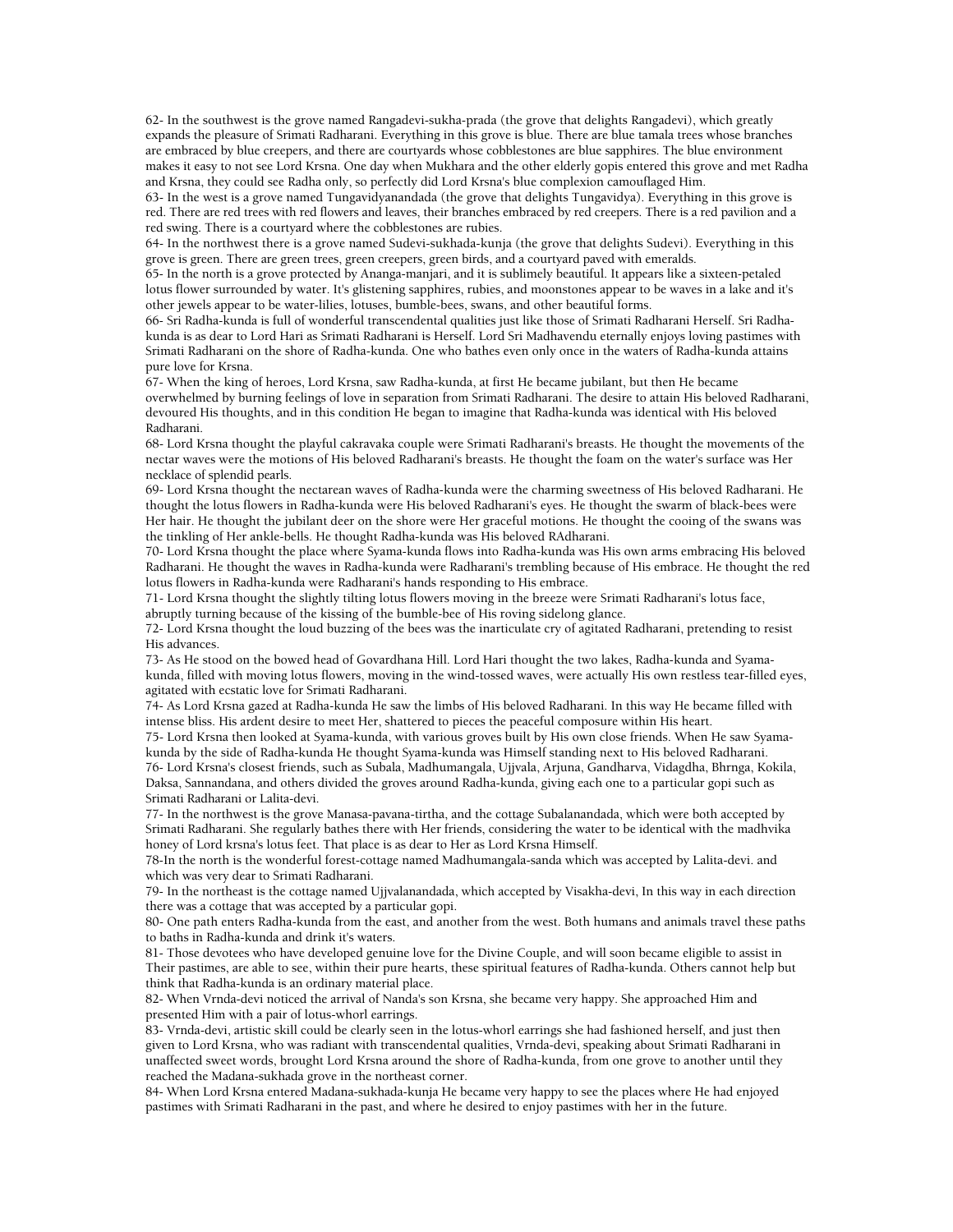85- When Lord Krsna entered this grove so nicely decorated by Visakha, Manjumukhi, and Vrnda-devi, He became very pleased. Filled with longing to meet His beloved Radharani, He spoke the following words to Vrnda-devi:

86- O Vrnda, if by good fortune your friend Radharani were to accidentally come to this place, and if there were no obstacles to My enjoying pastimes with Her, then this pleasant forest, this charming cottage, and all these wonderful decorations you have fashioned, would all become sublimely useful to Me.

87- I think Tulasi must have told Radharani how I met Saibya on the road. Tulasi must have told Radharani my actual intention to meet Her. Tulasi shall certainly bring Her to this place.

88- Srimati Radharani has certainly heard two different stories, one of how I shall meet Her, and another of how I shall meet Candravali. These contradictory stories have certainly thrown Her into the intense suffering of love, and made her burn with the desire to meet with Me. O Dhanistha, please quickly go to Lalita, and have her bring Radharani to this place. 89- O Vrnda, please post one gopi on the path leading to the cows. This gopi may divert any of My cowherd friends trying to find Me. In this way We will not be interrupted by them.

90- Please post another expert gopi on the path to Gauri-tirtha. If Saibya comes for Me again this gopi can deceive her and send her in the wrong direction.

91- Observing how His brahmana friend Madhumangala was greedily eyeing two trees decked with ripe bananas, Lord hari said to Vrnda-devi: And also please see to it that you adequately fills your belly with all this fruits.

92- Madhumangala at once interjected: O friend, what is the use of asking her to eat these bananas. You should ask me to eat them. By constantly gazing at them I am becoming extremely hungry. I should stop at this very place, devour them all, and in this way satisfy the appetite burning in my stomach.

93- When the expert gopis were posted in their places, Lord Krsna, filled with amorous longing, waited, fixing His eyes on the path where His beloved Radharani was to appear.

94- As Lord Krsna waited for His lotus-faced beloved to arrive, He became very impatient. he considered each passing moment to be as long as hundred of thousands of yugas. Although His peaceful composure is generally deeper than hundreds of oceans, He became very agitated and restless. This is not at all surprising. This is the natural emotional response of genuine lovers for their beloved.

95- Thus ends the seventh chapter of Govinda-lilamrta in the matter of the Lord's morning pastimes. Srila Raghunatha dasa Goswami has ordered me to write this book, which I have been able to do by blessings of Srila Raghunatha Bhatta Goswami and the saintly association of Srila Jiva Goswami. I consider this book the ripened fruit of the service I have rendered to Srila Rupa Goswami, who is like a bumble-bee relishing the honey at the lotus feet of Sri Caitanya Mahaprabhu.

## **Chapter 8**

1- When the Divine Couple meet in the middle of the day They appeared very beautiful and charming, decorated with ornaments of various ecstatic symptoms. Although feigning indifference, They were filled with longing to meet each other. As They performed the sacred rituals of amorous love, they greatly enjoyed the joking words spoken by Lalita and the other gopis. They eagerly enjoyed transcendental pastimes in the forest, in the waters of Radha-kunda, and riding on the swing. They enjoyed various pastimes such as the pastime of Radha's stealing the flute, the pastime of drinking honey, the pastime of worshiping the sun-god, and various kinds of amorous pastimes. I meditate on this Sri Sri Radha and Krsna, who are served by Their eternal associates, and who are very eager to enjoy various transcendental pastimes in the middle portion of the day.

2- At that very moment, Srimati Radharani, the beloved of Vraja's prince, approached nearby. Her mind was strongly drawn to her beloved Krsna. She yearned with every sense and limb to meet Him. As Her companion Visakha tried to console Her, the anxious Radharani spoke the following words:

3- Though the hearts of the gopis are like high-standing hills, they are inundated by the waves of the nectarean ocean of Krsna's beauty. The touch of His body is cooler than millions and millions of moons together, and the nectar of His bodily fragrance overfloods the entire world. O My dear friend, that Krsna, who is the son of Nanda Maharaja and whose lips are exactly like nectar, is attracting My five senses by force.

4- My dear friend, the luster of Krsna's body is more brilliant than a newly formed cloud, and His yellow dress is more attractive than newly arrived lightning. A peacock feather decorated His head, and on His neck hangs a lovely necklace of brilliant pearls. As He holds His charming flute to His lips, His face looks as beautiful as the full autumn moon. By such beauty, Madana-mohana the enchanter of Cupid, is increasing the desire of My eyes to see Him.

5- O My friend, this cowherd prince, whose jingling ornaments attract the ears like the pleasant rumbling of monsoon clouds, whose words are full of delightful puns on syllables and words, whose sweet flute-music charms the hearts of the goddess of fortune Laksmi-devi and all other beautiful women, who is more enchanting than Cupid, has created within Me an intense desire to constantly hear His words and music with My ears.

6- The scent of Krsna's transcendental body surpasses the aroma of musk and attracts the minds of all women. The eight lotuslike parts of His body distribute the fragrance of lotuses mixed with that of camphor. His body is anointed with aromatic substances like musk, camphor, sandalwood and aguru. O My dear friend, that Personality of Godhead, also known as the enchanter of Cupid, always increases the desire of My nostrils.

7- My dear friend, Krsna's chest is as broad and attractive as a door made of indranila gems, and His two arms, strong as bolts, can relieve the mental anguish of young girls distressed by lusty desires for Him. In this way, Madana-mohana, the attractor of Cupid, is increasing the desire of My breasts.

8- My dear friend, the all-surpassing nectar from the lips of the Supreme Personality of Godhead, Krsna, can be obtained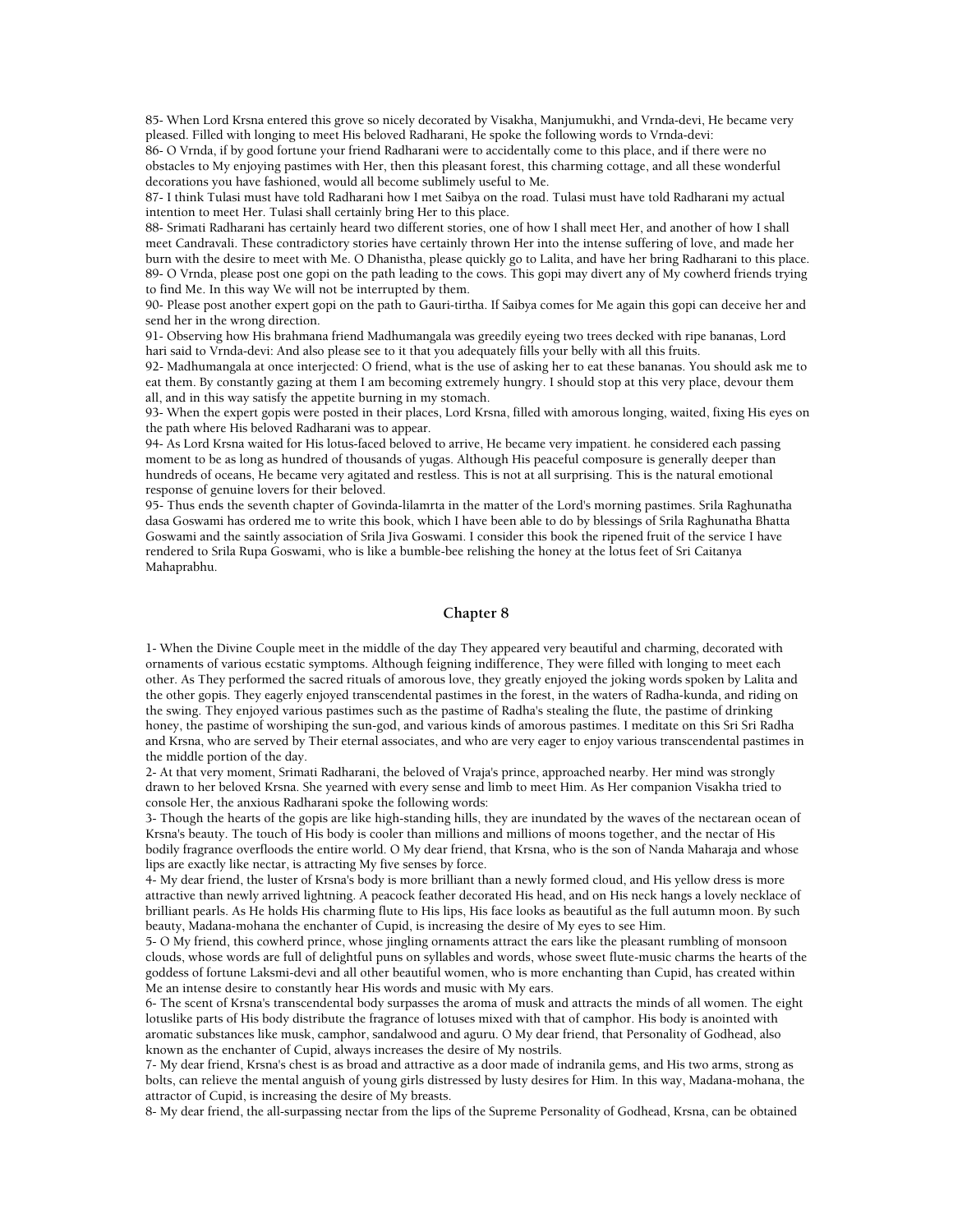only after many, many pious activities. For the beautiful gopis of Vrndavana, that nectar vanquishes the desire for all other tastes. Madana-mohana always chews pan that surpasses the nectar of heaven. He is certainly increasing the desire of My tongue.

9- Tulasi-devi then arrived at the assembly of gopis. Placing Lord krsna's gunja-necklace and two campaka flowers in Lalita's lotus hand, she happily narrated all that had occurred.

10- Lalita took the beautiful gunja-necklace and campaka-earrings, which had both become wonderfully fragrant by the touch of Lord hari. She happily placed them on the ears and breasts of her dear friend Srimati Radharani.

11- Touching the earrings and necklace, Srimati Radharani felt the touch of Lord Krsna's transcendental body. Touched by Him, Her lotus eyes blossomed wide open, She began to tremble, and Her bodily hairs stood up. Although She yearned to immediately go to meet Him, She was stunned in ecstasy, and could not even move.

12- When the intelligent gopis awakened Her, sober Srimati Radharani at once spoke the following crooked joking words to them:

13- O deer-eyed gopis, look before us, if you wish, and see the black deer of Krsna captured in the trap of Saibya's cunning words.

14- All of you are as strong as elephants. You should all try to rescue this black elephant Krsna who has fallen into Candravali's snare.

15- An intelligent person does not act rashly, thoughtlessly, or whimsically. He considers the situation soberly and then acts to obtain the desired result. O My friends, all of you please consider how to rescue our Krsna.

16- Lalita then said: If Lord Hari does not meet us at the rendezvous, then Your prediction will have been true. If Saibya and her friends steal our Krsna, our going to meet Him will become a source of great embarrassment for us.

17- Hearing these words, Srimati Radharani yearned to associate with the seemingly inaccessible Krsna.

18- Srimati Radharani then said: My harsh husband, My mother-in-law Jatila, and My powerful enemies such as Nananda and Padma lurk in this forest of Vrndavana. Aside from them, during the daytime Lord Krsna is constantly surrounded by His cowherd boy friends. How will it be possible for me to cross these obstacles and meet My lover Krsna?

19- Within Her agitated mind Srimati Radharani thought: I am so unfortunate. Today it is not very likely that I shall cross all these impediments and meet My lover Krsna. At that moment, however, an auspicious sign became manifested before Srimati Radharani.

20- Srimati Radharani then said: I can understand that nearby, on Govardhana-Hill, is a wonderful person, as strong as a bull, and filled with transcendental virtues. At that moment Srimati Radharani felt a twitching sensation in Her left thigh, breasts, arm, and eye, indicating that the auspicious meeting with Her lover Krsna was now imminent.

21- Noticing these auspicious signs, Srimati Radharani became filled with joy. Her mind became drowned in thoughts of her deep love for Lord krsna. She thirsted to hear about Her heart's beloved Lord Krsna. At that moment She saw Dhanistha approaching.

22- Seeing Dhanistha so happy at their meeting, Srimati Radharani thought she must have been sent with a message from Her heart's beloved Lord krsna. Considering this, Srimati Radharani became

agitated with various sentiments of ecstatic love, and Her thoughts became repeatedly anointed with the desire to hear about Krsna. Using various clever pretexts to ask about Krsna, She spoke the following words:

23- O My friend, please tell Me, how has this forest of Vrndavana become so suddenly filled with all the beauty of spring? please tell Me, who is this cowherd-prince now standing before us?

24- O My friend, this springtime sweetness bears the mark of all beauty and opulence. This sweetness is filled with hordes of chubby bumble-bees, drawn to the nectars of various blossoming flowers. This springtime sweetness reverberates with the charming conversations of the cuckoos. This springtime sweetness inflame the amorous desire of the young gopis.(O My friend, the sweetness of Lord Krsna is full of all beauty and opulence. This sweetness attracts the bumble-bees, who are drawn by the garland of forest-flowers worn by the Lord. The sweetness of Lord Krsna reverberates with His clever charming speeches and the pleasing flute-melodies of his flute. Lord Krsna's charming sweetness inflames the amorous desire of the young gopis.)

25- Dhanistha replied: Who is able to describe the glory of spring? My friend simply by seeing the beauty of spring one become agitated by hosts of amorous desires.(Who is able to describe the beauty of Lord krsna? Simply by seeing Him, You have become agitated by hosts of amorous desires.)

26- Dhanistha continued: The peak of Govardhana Hill is very splendid and beautiful. It is formed of multi-colored minerals. The rustling sounds of the bamboo growing there reassure the worried cows that streams of drinking water flow nearby. The tumultuous sounds of the birds and other creatures provide a pleasant environment. The peak of Govardhana Hill provides nourishment for all the surabhi cows. It provides the young cows and boys with a pleasant place to sport and play.(Lord krsna, the lifter of Govardhana Hill, is splendidly handsome. His limbs are colorfully decorated with various mineral pigments. He carefully protects the surabhi cows and takes care that they are properly nourished by eating the fresh grasses. He loudly plays the buffalo horn bugle. He performs many jubilant childhood pastimes. His sweet flute-playing reassures all the surabhi cows, who are all afraid that king Indra may again try to inundate Vrndavana with torrential rains.)

27- By drinking the nectar of Dhanistha's puns, Srimati Radharani became intoxicated. In order to obtain a clear description of the activities of Her lover Krsna, Srimati Radharani conversed with Dhanistha in the following way: 28- Radha: Where are you going now?

Dhanistha: I am going to see You.

Radha: For what purpose?

Dhanistha: To relay some news to You.

Radha: What is the news?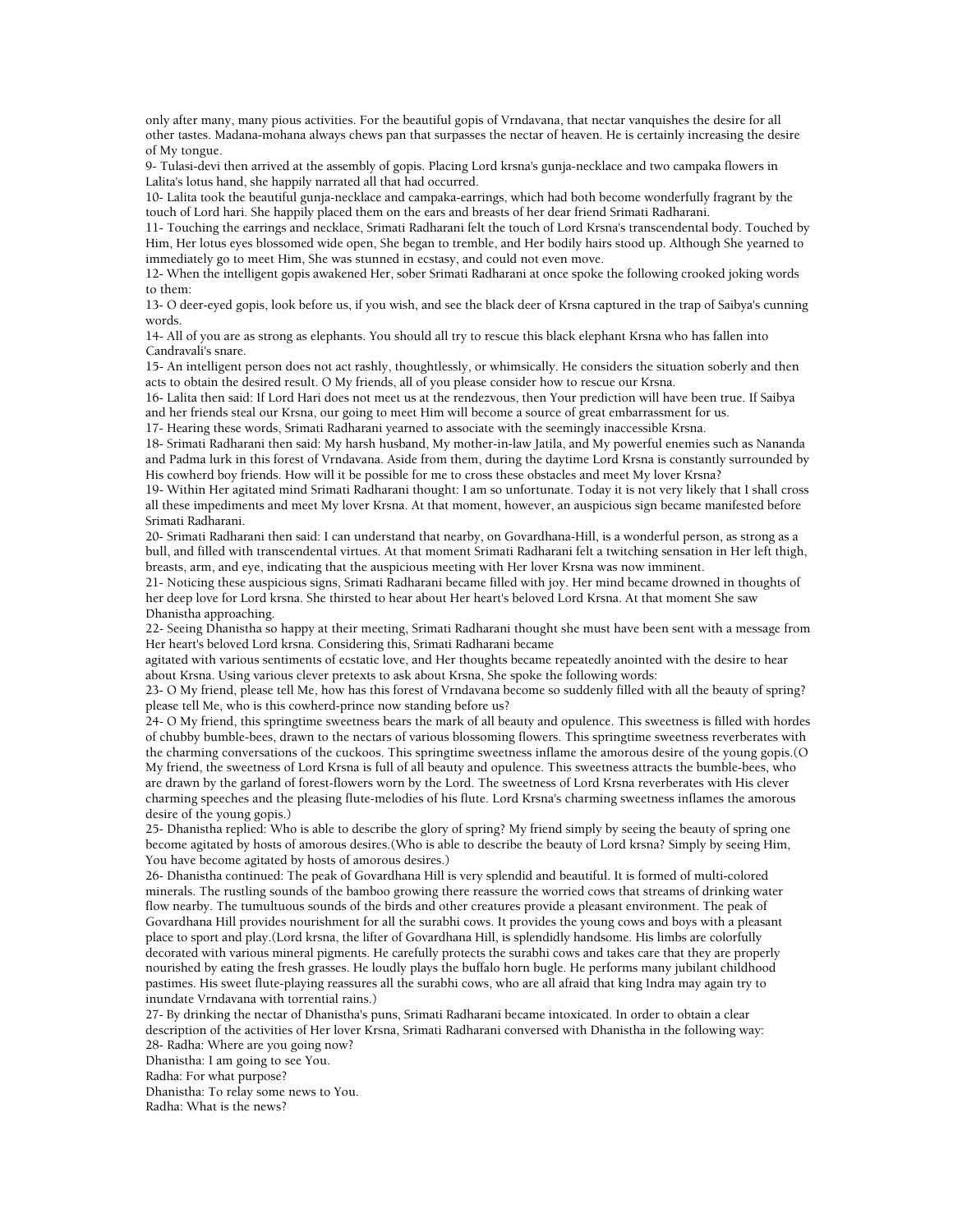Dhanistha: The news is about Sri Krsna, the moon of Vraja.

Radha: What is the news of Him?

Dhanistha: The news is that Sri Krsna has become completely crushed the darkness of ignorance spread by His enemy, the demigod Cupid.

29- Although Krsna was alone and unarmed, and although cupid was accompanied by many followers and armed with dangerous weapons, still, angry Krsna, armed with only His transcendental bodily sweetness, easily defeated the demigod cupid.

30- Rati's husband cupid is now hurling torrents of flower-arrows, bumble-bees , cuckoos, spring-breezes, and other dangerous weapons at Sri Krsna in the forest by Radha-kunda. Sri Krsna wished that You come at once to aid Him in the battle.

31- Your lover Krsna has now fallen into great danger by the force of destiny, and only Your association can deliver Him. Please quickly go to Him, if You are not callous and ungrateful, for the many times He has protected You in the past. 32- When You are present, Sri Krsna can easily bewilder Cupid. When You are not present, even though Sri krsna enchants the entire universe, He cannot protect Himself from the bewilderments of Cupid.

33- Decorated with many ornaments, Lord Hari sits on a couch of flowers in Radha-kunda's grove, which is filled with humming bees and singing cuckoos. He wonders whether You will come, He yearned for You to come. He constantly talks about You. Although He is the most powerful hero, He has lost all composure, being tortured by the cruel Cupid. 34- My dear saintly friend, handsome Lord Hari is now waiting in the grove by Radha-kunda. His complexion is the color of a fresh rain-cloud, and His exquisite garments are the color of gold. He wears glistening shark-shaped earrings and a garland of golden yuthika flowers. His body is anointed with attractive kumkuma, and His wide open eyes are like fully blossomed lotus flowers.

35- As Lord Hari waited for You on the path, He plays the flute, and the sound of His flute creates a gale that makes the blades of grass of the gopis' hearts and eyes repeatedly rise and fall. Lord Hari is repeatedly splashed by the tidal waves of the nectar-ocean of Your splendid beauty, He has now become caught in the powerful whirlpool controlled by the deity Cupid.

36- My dear moon-faced girl, please pour the flood of all Your talent on the supremely talented Lord Krsna, the killer of Bakasura. Offer Your youthful beauty to the youthful, handsome Lord Krsna. Direct Your thirst for romantic love upon the sublimely romantic Lord krsna. Offer some of Your garments to the impeccably dressed Lord Krsna, so He may wear them as a disguise. All these items are meant for Lord krsna's service. Give them to Him. That is their proper use.

37- O beautiful Radharani, Your lover Krsna is overwhelmed with love for You. Defeated by the powerful Cupid, Your Krsna is on the verge of complete collapse. Please quickly go to Him and save Him.

38- When Srimati Radharani drank these nectarean words of Her friend, She longed to meet Krsna. Overwhelmed with ecstatic love, She became stunned and could no longer move.

39- Quickly arriving, Kundalata approached Srimati Radharani. She twirled a toy lotus flower in her right hand as she grasped Radha's hand in her left.

40- Tulasi and Dhanistha stood in front of Srimati Radharani. Visakha and Lalita stood at Her sides. The other gopis stood in a circle around Her.

41- Affectionate Rupa-manjari, carrying paraphernalia for worship of the sun-god, and accompanied by Dhanistha, Tulasi, and other contemporary gopi-friends followed behind Srimati Radharani.

42- As Radharani and the gopis left the village o Vraja they noticed a beautiful woman carrying a jar of yogurt, a blue-jay, a brahmana, a mongoose, deer-herd, surabhi-cow with her calf, and a bull, passing one after another on their left side. 43- Youthful Srimati Radharani glanced at a nearby pond and saw a blossoming lotus flower, a swarm of bumble-bees, and

two dancing khanjana birds. Thinking the lotus flower was Her lover krsna's face, the swarm of bees was His moving locks of hair, and the two birds were His dancing eyes, Radharani became stunned in ecstasy.

44- When the gopis saw all these auspicious omens, they crookedly smiled and laughed. Filled with great happiness, they moved very slowly. As they walked by Her side, Srimati Radharani, moving as lowly as an intoxicated elephant, approached the boundary of Vrndavana-forest.

45- As soon as Srimati Radharani and Her friends entered the forest, the personified beauty of spring also entered. The beauty of spring caused the trees and creepers to bloom. She caused the cuckoos to vibrate sweet songs on their throats, and she caused the bumble-bees and sparrows to warble with pleasant waves of sound.

46- When Srimati Radharani looked at the forest of Vrndavana, She thought it was in truth the desire-fulfilling transcendental form of Her beloved Krsna. She thought the splendor of the dark creepers in Vrndavana was actually the beauty of the transcendental limbs of her beloved Krsna. She thought the beautiful sesame flowers were the tilaka marking on the forehead of Her beloved. She thought the large arjuna trees where Visala, Arjuna, and other cowherd friends of Her beloved. She thought the fertile land was Lord Balarama, the elder brother of Her beloved. She thought the feathers worn by the peacocks were actually decorations on the crown of her beloved. She thought the flowers

blossoming on the punnaga, amala, and campaka trees were flowers in the garland worn by Her beloved. She thought the many kancana and vidruma trees were gold and coral ornaments worn by her beloved. She thought the splendid tamala trees were the luster of the body of Her beloved. She thought the glistening gunjas were a gunja-necklace worn by her beloved. She thought the shade-giving kadamba trees had provided a place where Her beloved had sat down to rest. She thought the pleasant rustling sounds of the bamboos moving in the breeze were the sweet music of Her beloved played on his bamboo flute. She thought the resplendent pitana trees were the kumkuma powder worn by her beloved. She thought the many blossoming manmatha trees were the intense amorous desire of Her beloved. She thought the charming sporting of the handsome forest-birds were the beautiful pastimes of Her beloved krsna.

47- Whatever Srimati Radharani saw She considered to be a limb of Lord Krsna, the enemy of Aghasura. the continual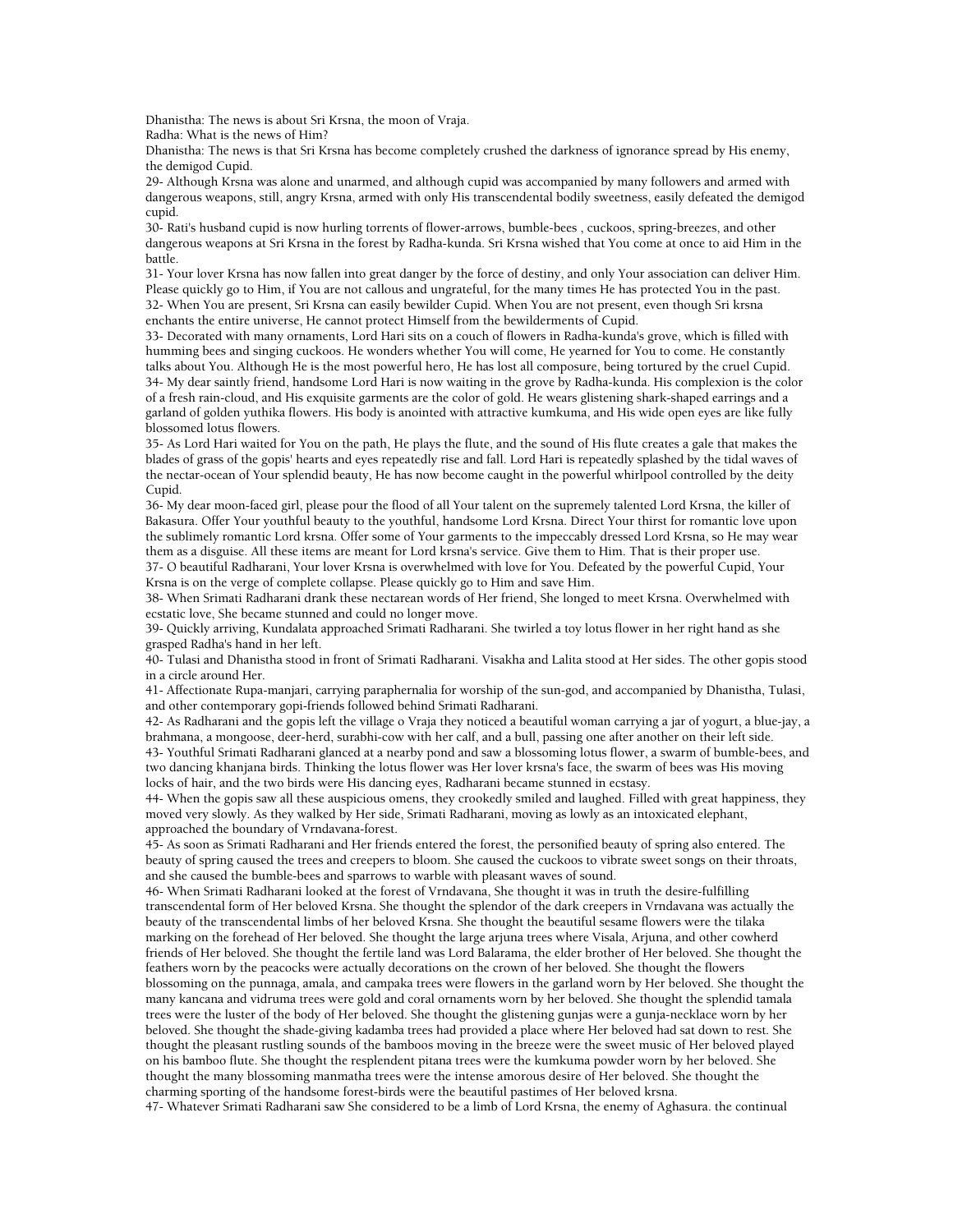sight of Her beloved in this way became like arrows striking Her heart, and maddening Her thoughts. This is certainly very wonderful.

48- Srimati Radharani was decorated with a garland of fresh flowers surrounded by intoxicated bumble-bees, and She was accompanied by jubilant gopi-friends. Her friend Visakha then led Her to a shady place. It was very clear that Radharani was greatly agitated by the awakening of amorous love for Her beloved Krsna.

49- Srimati Radharani was consummately beautiful, Her form was as charming as a graceful creeper, and Her breasts were very large and pleasantly cool. She had the transcendental power to satisfy senses of Lord Krsna.

50- When the gopis looked at Vrndavana-forest, they thought it exactly resembled the form of Srimati Radharani. They thought the beautiful birds in the forest were just like the ecstatic feelings of Radharani.

51- Srimati Radharani thought: Why is it that even though My friends, the best and most expert of gopis diligently search the forest and caves of Vrndavana, still they cannot find Sri Krsna? Why is it that this lusty, greedy rake Krsna willfully abandons us? As Srimati Radharani walked in the forest, She noticed on Her left side a black deer playing with many does and a peacock playing with many peahens. Bewildered by feelings of ecstatic love, She thought the deer and peacock were Her lover Krsna, and the many does and peahens were the gopis. Thinking in this way She became extremely agitated. 52- When Srimati Radharani saw a dark tamala tree, it's roots covered by a flowering golden-jasmine creeper, and it's top branch the home of a dancing peacock, She became convinced that She had just seen Her lover Krsna, with His dark complexion, yellow dhoti, and peacock-feather crown.

53- Srimati Radharani became convinced that Her lover Krsna must be with some other gopi. Bewildered by the snake of jealousy, passionate Radharani angrily moved Her fearsome eyebrow, and spoke the following words to Dhanistha: 54- Radha: My dear Dhanistha, what is this?

Dhanistha: Where?

Radha: What do you see before your eyes?

Dhanistha: This forest of Vrndavana.

Radha: What else do you see?

Dhanistha: I do not see anything else.

Radha: Sri Krsna, the shining moon of all deceivers, is dancing now before your eyes. O wicked Dhanistha, why do you not see Him? Why have you blindfolded yourself so you cannot see Him

55- Thinking She had just seen her lover Krsna dancing with another gopi, Srimati Radharani said to Lalita and the others: My dear friends, just see this wonderful and auspicious dancing of the king and queen of cheaters.

56- Intoxicated by the honey of Srimati Radharani's words, Dhanistha became also convinced that Sri Krsna was standing before them, arrogantly dancing with another gopi.

57- Dhanistha then said: O gopis, a clever, enthusiastic, false messenger has brought us here to make us dance with these two cheaters.

58- Just look at this deer Suranga who left his mate Rangini to sport with these other does, and will not stop his immoral behavior even after seeing he is in my presence. Does he not act in this way because he copies the actions of his master, the libertine Krsna?

59- Here is Krsna's pet peacock Tandavika, who rejects the association of his own mate, My pet peahen Sundari, and instead boldly plays with a host of other peahens. He has clearly learned this from his master Krsna.

60- Smiling Dhanistha then spoke the following words: O saintly Radha, we are all very happy that You have revealed to us the actual meaning of these dances by the deer and peacocks. Your explanations have revealed to us what we did not understand before.

61- Whether the beloved is easy to meet or remote and inacessible, it is the nature of lovers to always worry and imagine that so many obstacles may come between them and their beloved.

62- Dhanistha then turned to the gopis and said: My friends, let us immediately go to Krsna, describe this wonderful dancing of the deer and peacocks, and hear His interpretation of them. Because He is aware of Radha's good qualities He shall certainly affirm His love for Her, and express His desire to desire enjoy pastimes with Her.

63- Srimati Radharani became surprised to se Her friends smiling so cheerfully. When She saw the trees embraced by their creepers, She remembered her beloved Krsna, and became a little embarrassed to have accused Him so strenuously.

64- As Srimati Radharani noticed the Vrndavana forest happily blooming because of the it's contact with Lord krsna, She became very thirsty to drink the nectar of the wonderful sweetness of Krsna. In this condition She became mad with love of krsna and filled with various illusions. When the gopis noticed this they smiled and becoming themselves very eager to also meet Lord krsna began to walk very quickly to the place of rendezvous.

65- With unexpected suddenness Srimati Radharani arrived at the temple of the sun-god in the flower pleasure-garden named Madana-rana.

66- With great devotion slender Radharani bowed down before the deity of the sun-god and begged with folded hands: O lord, please be merciful to Me and remove all the obstacles that stand between Me and Lord Govinda's lotus feet.

67- Her eyes, face, and heart blossoming with happiness, Srimati Radharani again bowed down before the deity, and then left the temple with Her gopi friends.

68- Following Lalita's order, Tulasi and Dhanistha carried the paraphernalia of worship as they left the temple and entered the nearby garden with the other gopis.

69- Sweeter than many lotus flowers anointed with kumkuma, the tidal waves of the celestial Ganges river of the fragrance of Srimati Radharani's transcendental form, suddenly inundated the forest of Vrndavana. When Lord Krsna filled His nostrils with this fragrance, he became overwhelmed with ecstatic love. The hairs of His body stood up, and; He moved about erratically like an intoxicated bumble-bee.

70- Perceiving the forest filled with Srimati Radharani's sweet fragrance, Lord Hari considered that She must be very far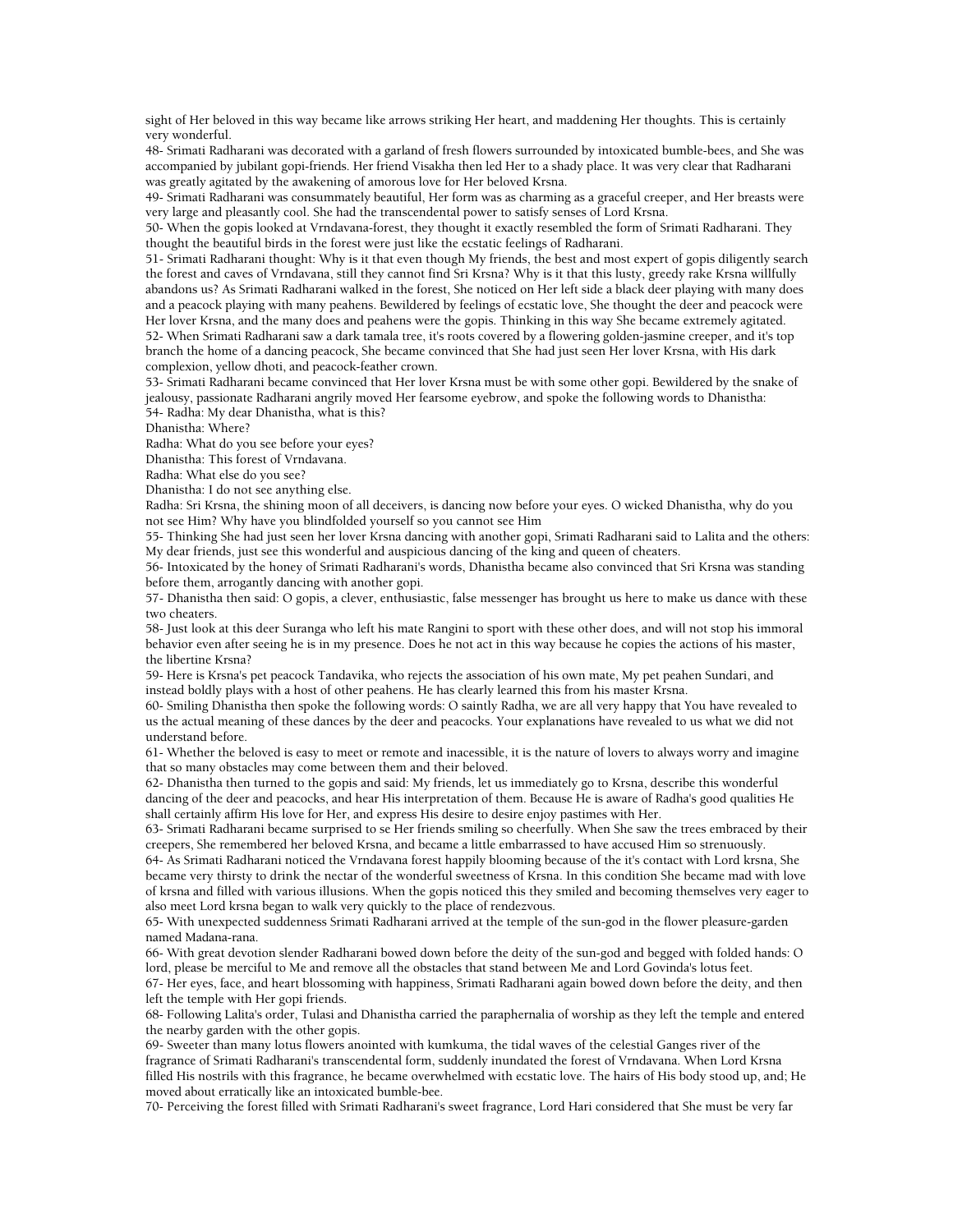away. He anxiously sent Vrnda-devi to find Radha, and bring Her to Him.

71- Eager to meet Radharani, Lord Krsna sent Vrnda-devi to fetch Her. When Vrnda-devi entered Nava-kunja, the personal abode of Vrndavana's king, she met Srimati Radharani. When Radharani saw her, She thought Vrnda-devi to be the personified form of the fulfillment of all Her desires.

72- Vrnda-devi then gave to Her, Lord Krsna's two lotus-flower bumble-bee earrings, which were anointed with the fragrance of His transcendental body.

73- These flowers, touched by Lord Krsna, bore the distinct fragrance of His transcendental body. Perceiving this, Srimati Radharani became mad with ecstatic love. At once She enthusiastically spoke with Vrnda-devi in the following words: 74-O My beloved friend Vrnda, where are you coming from?

I am coming from the feet of Sri Krsna.

Where is He?

In the forest on the bank of Radha-kunda.

What is He doing there?

He is learning dancing.

Who is His master?

Your image, Radha, revealing itself in every tree and creeper in every direction, is roaming like a skillful dancer, making Him dance behind.

75- Srimati Radharani said: My dear Vrnda-devi, you are mistaken. It is not My form that Sri Krsna follows. Inspired by Padma-gopi and Saibya-gopi, Lord Krsna has became like a bumble-bee madly intoxicated by the hurricane=flood of Candravali-gopi's sweet transcendental fragrance.

76- Vrnda-devi said: The same expert krsna who killed the whirlwind demon Trnavarta has also stopped the whirlwind of Saibya-gopi and her friend Padma-gopi. feigning love for Candravali He has tricked them to take their friend to Gauritirtha for a rendezvous with Him that will never happen.

77- Srimati Radharani said: What do we care what this Krsna does? Let us all bathe in the waters of the Ganges which flows from the lower planets into this lake of Syama-kunda. Then let us worship the sun-god according to the order of our superiors, and after that let us all go home.

78- Radha: Where are you going?

Vrnda: I am approaching Your lotus feet.

Radha: Why have you come to see Me?

Vrnda: To describe a very wonderful and auspicious event.

Radha: What is it?

Vrnda: By the mercy of Your glancing on it the forest of Vrndavana has now become decorated with the beautiful features of spring.(By the mercy of Your glance the forest of Vrndavana has now become decorated with Lord krsna's ecstatic feeling of love for You.)

79- Bold and talkative Kundalata then said: My dear Vrnda, do not speak these false messages. Afraid that Radharani may meet the rascal Krsna, the pious Jatila has placed Radharani in My care, asking me to take Her to the temple to worship sun-god.

80- The waters of the sacred Ganges flow from the lower planets into the Syama-kunda lake. After Radharani bathes in that lake, I shall bring Her to the temple to worship the sun-god.

81- Jatila has ordered that if Krsna directly goes to the Manasa-ganga, or if even there is the slightest scent of Krsna in the air, we should not take Radharani to that place.

82- Vrnda-devi then said: My dear Kundalata, how has Lord Hari made you afraid to go the Manasa-ganga. Listen, and I shall tell how we will remain unseen by Him, even if we go there.

83- At present the lovesick Krsna is in the grove by Radha-kunda. If we traverse the jasmine garden on the west and approach Syama-kunda from the east, we may bathe in it as long as we like, and then leave without having been seen by Him or anyone else.

84- Lalita then said: My dear Kundalata, you are acting just like a bewildered inexperienced, immature little girl. Why are you so afraid of your brother-in-law Krsna?

85- We shall see the beauty of the jasmine-garden, bathe in Syama-kunda, and then depart. What can this Krsna do to us? 86- Lalita continued: We girls may bathe and sport in a secluded place where no male may enter or see. My dear Vrndadevi, please go at once, and block the entrance to this place. If Krsna comes, forcibly turn Him away. How can He enter if you prohibit Him?

87- Vrnda replied: I am very meek and gentle, and Krsna is very passionate and ferocious. It will be very difficult for me to keep Him away. Lalita responded; My friend, you are as powerful as a peacock. I am confident you shall easily chase away this Krsna.

88- Then Kundalata said: My dear Vrnda, you are mistaken. If Krsna wishes to place even half a limb in this forest of Syama-kunda, no one of you has the power to stop Him.

89- Vrnda-devi said: Just see the beautiful jasmine creepers clinging to these punnaga trees. I think these creepers are very eager to be tasted by the bumble-bees.(Just see Subhadra-gopa's beautiful wife Kundalata. I think she is very eager to take shelter of the Supreme Personality of Godhead Madhusudana, and be enjoyed by Him.)

90- Hearing this funny pun, all the gopis began to smile, except for Srimati Radharani, who longed to meet Krsna, and whose limbs trembled out of deep love for Him. Vrnda-devi noticed all this, and proceeded to described Radharani's intense thirst to meet Krsna:

91- My dear Lalita, please hear this one question, and answer it at once. The question is: What should a gopi-breeze do when the king of cataka birds becomes overwhelmed with thirst by seeing a monsoon cloud on the horizon?(gopi-breeze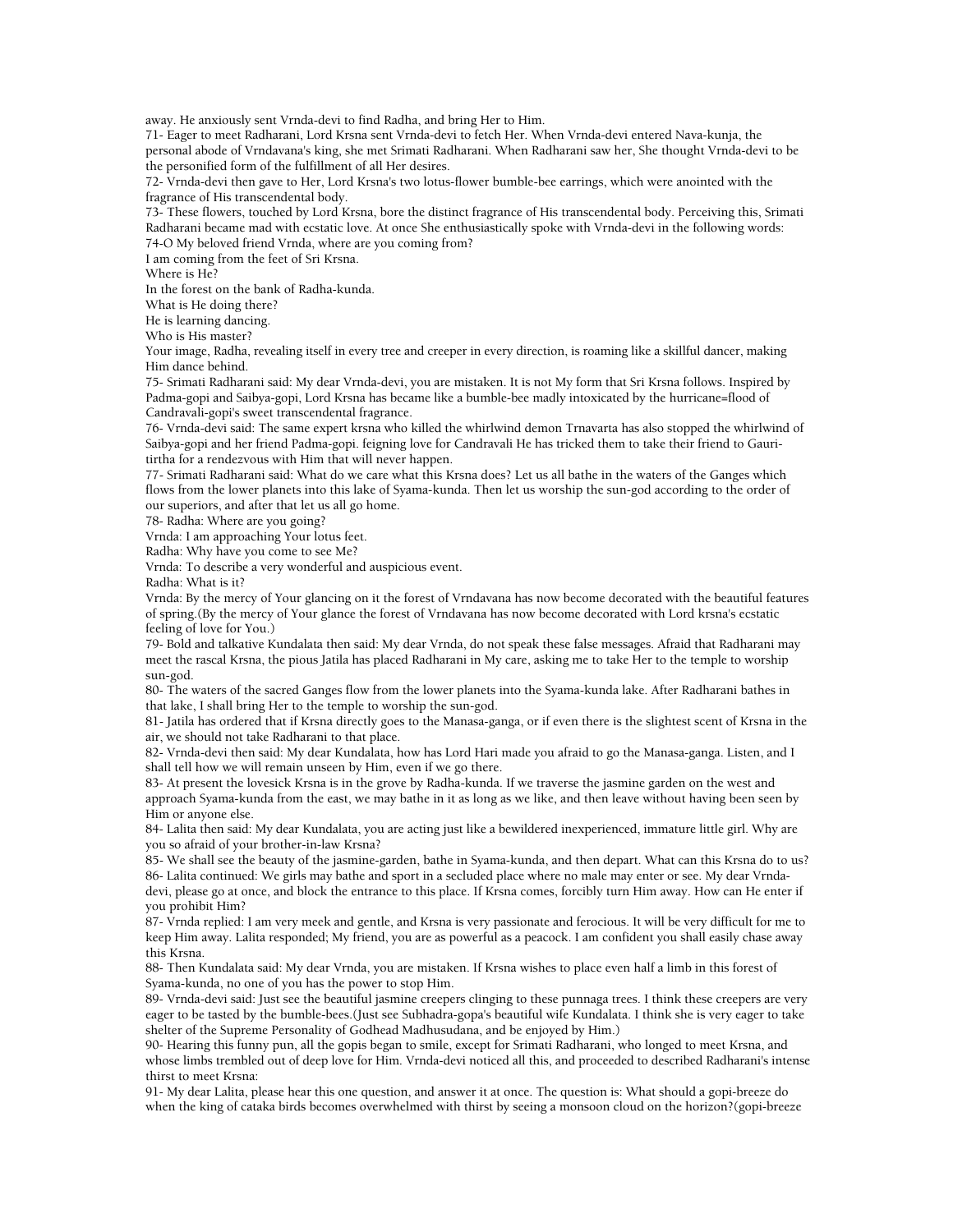is Srimati Radharani, the king of cataka birds is Sri Krsna, and the monsoon clouds are the nectarean pastimes of Sri Sri Radha and krsna)

92- Lalita answered: That breeze should push those clouds from every direction towards that cataka birds. That breeze should cause those clouds to inundate that cataka bird day and night with monsoon-=rains of ever-fresh transcendental nectar. That breeze should do this at once, without waiting another moment.

93-Lalita continued: If this cataka bird is determined to drink only the water of these clouds, and will drink nothing else, then this breeze should at once carry these clouds to him, and make him happily drink their rains of nectar.

94- Lalita continued: If however, these dark cloud are actually dry and nectarless, then no matter how swiftly the breeze carries them, they will not give any pleasure to the cataka bird.

95- Hearing all this, Vrnda-devi said: My dear gopi-friend, all of you please go to Syama-kunda, take bath there, and then worship the sun-god. I shall post myself here, and prevent any unwanted persons from entering.

96- After all the gopis had left, clever Vrnda-devi called her two pet female parrots. Laghu-suksma-dhi and Subha. She asked Laghu-suksma-dhi to quickly go to Vraja and ensure that Abhimanyu's mother Jatila remains peacefully at home. She sent Subha to gauri-tirtha to ensure that Candravali stays there, peacefully waiting for the expected krsna.

97- After this Vrnda-devi went to a cottage where the gopis were fashioning paraphernalia for serving the Divine Couple. Seeing the many different articles, she became very pleased, and loudly praised the gopis there.

98- Vrnda-devi employed many gopis in fashioning paraphernalia for the Divine Couple's pastimes in many different places. They made many articles for the Divine Couple's pastimes of holi, sitting on the swing, drinking madhvika nectar, amorous encounters in the forest, exchanges in the forest, playing in the water, water-sports, forest-picnic, and afternoon nap.

99- Relating the news of the Divine Couple's imminent arrival. Vrnda-devi delighted the moving and non-moving creatures of Vrndavana, who all assist the Divine Couple in Their pastimes.

100- Vrnda-devi then entered the grove where Lord Krsna was staying. She yearned that the full ;moon of the sight of the Divine Couple would rise over the nectar-ocean o divine love, and inundate her with a series of great tidal waves.

101- Then, eager to personally witness the Divine Couple's transcendental pastimes, Nandimukhi left the gopis and joined Vrnda-devi in that grove.

102- Waiting in that grove, Lord krsna directly saw His beloved Radharani as She passed along the bakula-tree-lined road with Her friends. Seeing Her, He became overwhelmed with amorous desires. Stunned, He could not move from that spot.

103- When Srimati Radharani saw her lover Krsna standing by the road, She became astonished and overwhelmed with intense love. the gopis thought krsna to be a tamala tree, and they all laughed at Radharani, causing Her great embarrasment.

104- As They glanced at each other, the Divine Couple became intoxicated with transcendental bliss, and Their hearts became conquered by seeing each other's limitless transcendental qualities. In the following words They guessed about the identity of what They had just seen:

105- Is this the deity of bodily luster? Is this he goddess of youthfulness? Is this personified transcendental opulence? Is this personified sweetness? Is this personified slender gracefulness? Is this the ocean of beauty? Is this the flowing river of transcendental bliss? Is this the great monsoon rains of nectar? Perhaps this is actually a beautiful girl who delights senses in this way.

106- Lord Krsna continued: The beautiful face of this person is like a moon that delights the cakora birds of My eyes. This person is like a host of lotus flowers that delight the bumble-bees of My nose. This person is like a flood of mango-juice inundating the cuckoo of My tongue. This person is like an assemblage of pleasantly jingling ornaments that delights My ear. This person is like a river of nectar that extinguishes the blazing forest-fire of My lust. This person is like a blossoming kalpa-vrksa tree that fulfills all My desires. I think this person must be My beloved Srimati Radharani.

107- Srimati Radharani then said: Is this a dark tamala tree? Is this a fresh raincloud? Is this a sapphire mountain-peak? Is this a mountain-range of black cosmetic? Is this a swarm of intoxicated bumble-bees? Is this the dark current of the Yamuna river? Is this a cluster of blue lotus flowers? Is this the sidelong glance of the deer-eyed gopis? Is this the handsome demigod Cupid? Is this the pious monarch of all sweetness? Is this the expanded ocean of nectar? Is this a blossoming amara tree? I think this is My lover, Lord Krsna. How is it that I have become so fortunate as to meet Him in this place?

108- Srimati Radharani said: O My friend Visakha, I am bewildered. I do not know whether this is My lover Krsna or a blue lotus flower standing before the two bumble-bees of My eyes. Please tell Me the truth, what is this beautiful object standing before Me? After speaking these words, Srimati Radharani's bodily hairs stood up in ecstasy, Her voice became choked up, and Her eyes moved restlessly about. As the gopis smiled and laughed, Visakha answered her question in the following words:

109- Standing before You is the dark tilaka-marking that will be drawn in musk on Your forehead. Standing before You is the series of designs and pictures that will be drawn in musk on Your breasts. Standing before You is the musk-dot that will be placed on Your chin. Standing before You is the black mascara that will adorn Your eyes. Standing before You is the pair of blue-lotus ornaments that will adorn Your ears. Standing before You is the garland of blue lotus flowers that will rest upon Your neck. My dear friend with the beautiful face, Standing before You is Your lover Lord Krsna. Standing before You is Your Supreme good fortune.

110- By seeing each other the Divine Couple became overwhelmed with ecstatic love, and Their hearts, minds, and bodies became agitated with intense bliss. For a moment They stood stunned, unable to move or act.

111- Thus ends the eight chapter of Govinda-lilamrta in the matter of the Lord's midday pastimes. Srila Raghunatha dasa Goswami has ordered me to write this book, which I have been able to do by the blessing of Srila Raghunatha Bhatta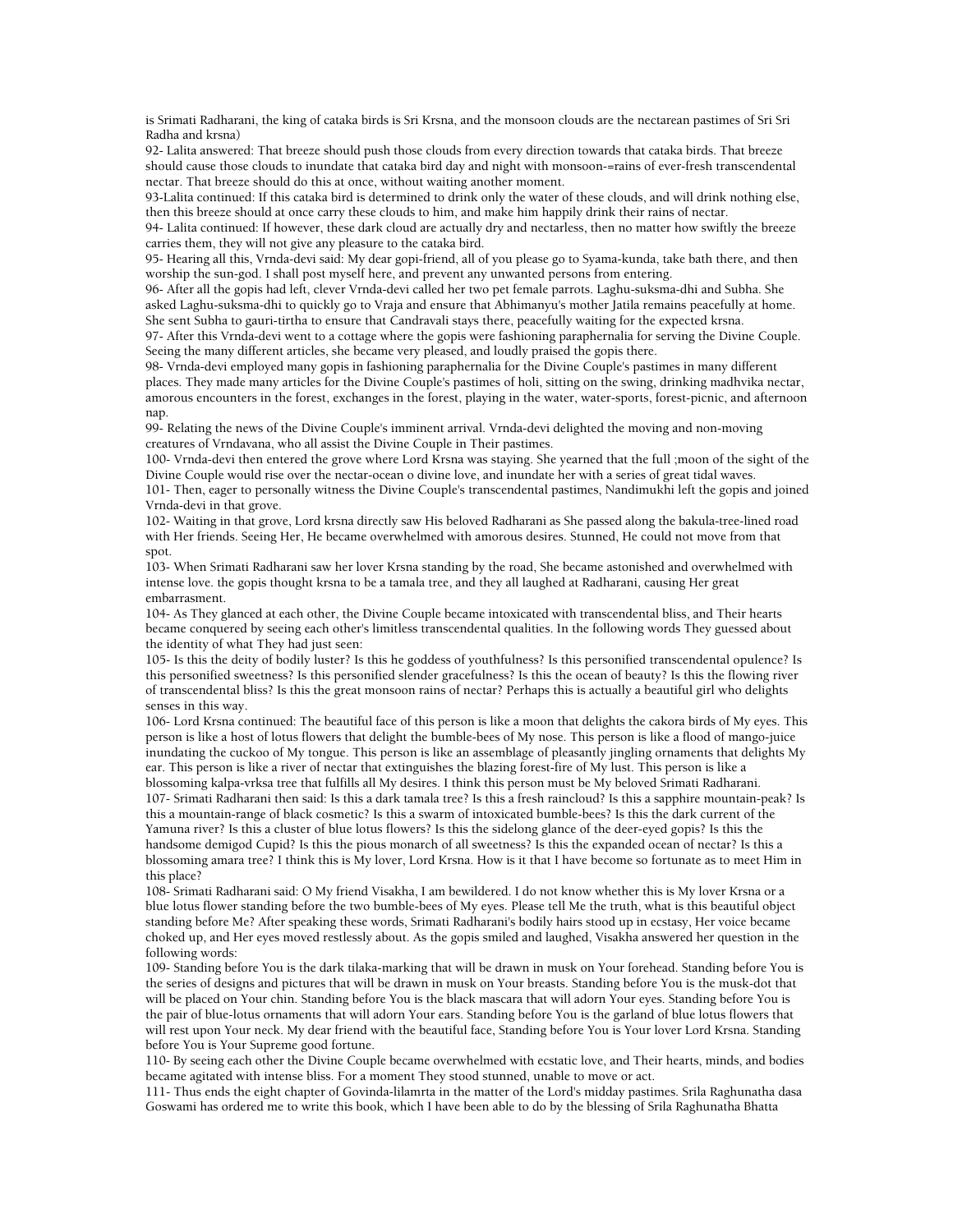Goswami and the saintly association of Srila Jiva Goswami. I consider this book the ripened fruit of the service I have rendered to Srila Rupa Goswami, who is like a bumble-bee relishing the honey at the lotus feet of Sri Caitanya Mahaprabhu.

## **Chapter 9**

1- Vrnda-devi, who taught the minds of the Divine Couple to dance in transcendental love, engaged these two male pupils in dancing with the two female dancers who were the bodies of the Divine Couple. She had these four dancers perform before the audience of the assembled gopis.

2- The dancing teacher Vrnda-devi then decorated her two male dancing-students the mind of the Divine Couple. She happily placed upon Them restlessness, yearning, jubilation, and other ornaments of ecstatic love.

3- Vrnda-devi then decorated the female-dancer of Srimati Radharani's body with the various ornaments of ecstatic love; udbhasvara-bhava, jrmbha-bhava, suddipta-bhava, and sattvika-bhava.

4- Vrnda-devi then decorated the female-dancer of Srimati Radharani's body with the seven ayatnaja-bhava (such as vilasabhava), the ten svabhavas (such as sobha-bhava), and the three angaja-bhava (such as bhava).

5- Vrnda-devi then decorated the beautiful female dancer of Srimati Radharani's body with twenty-two ornaments of ecstatic love (such as cakita and maugdhya).

6-7- Vrnda-devi then decorated the expert female dancer of Sri Krsna's body with the various ornaments of ecstatic love; udbhasvara-bhava, jrmbha-bhava, suddipta-bhava, the seven sattvika-bhavas, the sabhavas,the ayatnaja-bhava (such as sobha-bhava), and the angaja-bhava (such as bhava-bhava).

8- Vrnda-devi engaged these ecstatic sentiments in dancing on the stage of the bodily beauty of the Divine Couple. When the gopis in the audience saw the graceful dancing, they all became filled with great delight.

9- The two proud and happy female dancers of the Divine Couple's transcendental bodies danced together, displaying great artistic skill. The audience of gopis became very pleased with Them, and rewarded Them with gifts of many precious gems from the gopi's own bodies and hearts.

10- Sri Krsna made the two expert dancers of his eyes dance on the glistening stage of the sweet beauty of the female dancer of Srimati Radharani's transcendental body. This dancing greatly pleased Srimati Radharani who showered many delightful lotus flower on the dancers from the corners of Her eyes. When the gopis in the audience saw all this they became filled with transcendental happiness.

11- When Srimati Radharani saw Lord Krsna just before Her, her progress stopped and She assumed an attitude of opposition. Although Her face was slightly covered by a blue garment, her two starry eyes were agitated, being wide and curved. Thus She was decorated with the ornaments of Vilasa, and Her beauty increased to give pleasure to Sri Krsna, the Supreme Personality of Godhead.

12- Radharani was drawn to Krsna. She longed to be with Him, but She felt shy because Her gopi-friends were by Her side. Although She was extremely delighted and agitated with intense ecstatic love for Krsna, She carefully concealed Her actual dealings, pretending to casually pick some flowers on the path leading back to her own home.

13- Srimati Radharani was attracted to Krsna, but because She was surrounded by elder, stronger gopi-friends, who understood the nature of her desire. She felt timid. She neither left the place, nor approached closer to Krsna.

14- When Srimati Radharani was decorated with the ornament of lalita-alankara just to increase Sri Krsna's love, an attractive curve was manifest by Her neck, knees and waist. This was brought about by Her timidity and apparent desire to avoid Krsna. The flickering movement of Her eyebrows could conquer the powerful bow of Cupid. to increase the joy of Her beloved's love, Her body was decorated with the ornaments of lalita-alankara.

15- the male-dancer of Lord Hari's mind became very pleased to see the beautiful transcendental qualities of the femaledancer of Srimati Radharani's body. when He approached to embrace Her, the female dancer of Lord Hari's transcendental body followed close behind.

16- Sri Krsna said to Srimati Radharani: My beloved, in Your haste to meet Me at this rendezvous You have placed Your garments and ornaments in all the wrong places. This shows how restless and agitated Your mind is with the desire to meet Me. Come here, and I shall fix Your garments and ornaments, putting them in the right places. Although Srimati Radharani yearned to be touched by Her lover, Krsna, She restlessly moved her eyes, and silently shrank from His joking advances. In this way She delighted Lord Krsna by decorating Her beautiful form with the ornament known as vibharamalankara.

17- Displaying shyness, fear, crookedness, and clever deeptiveness, Srimati Radharani picked some flowers, and then began to move away. Amorous Lord Hari stood in front of Her to check Her departure. Although Radharani was inwardly delighted by this, She pretended to be very angry.

18- Agitated by tears, Srimati Radharani's eyes were tinged with red, just like the eastern horizon at sunrise. Her lips began to move with jubilation and lusty desire. Her eyebrows curved, and Her lotuslike face smiled mildly. Seeing Radharani's face exhibit such emotion, Lord Sri Krsna felt a million times happier than when embraced Her. Indeed, Lord Sri Krsna's happiness is not at all mundane.

19- Alarmed, Srimati Radharani raised Her creeperlike arm as if to pick a flower from the blossoming branch of a nearby punnaga tree.

20- Delighted by the touch of Radharani's hand, the buds on the punnaga branch at once wonderfully burst into full bloom. At the same time the Supreme Personality of Godhead Lord Krsna also wonderfully blossomed with great happiness by seeing the place under His beloved's arms.

21- Although Lord Krsna had carefully studied the many texts of the philosophy of love from His saintly young teacher,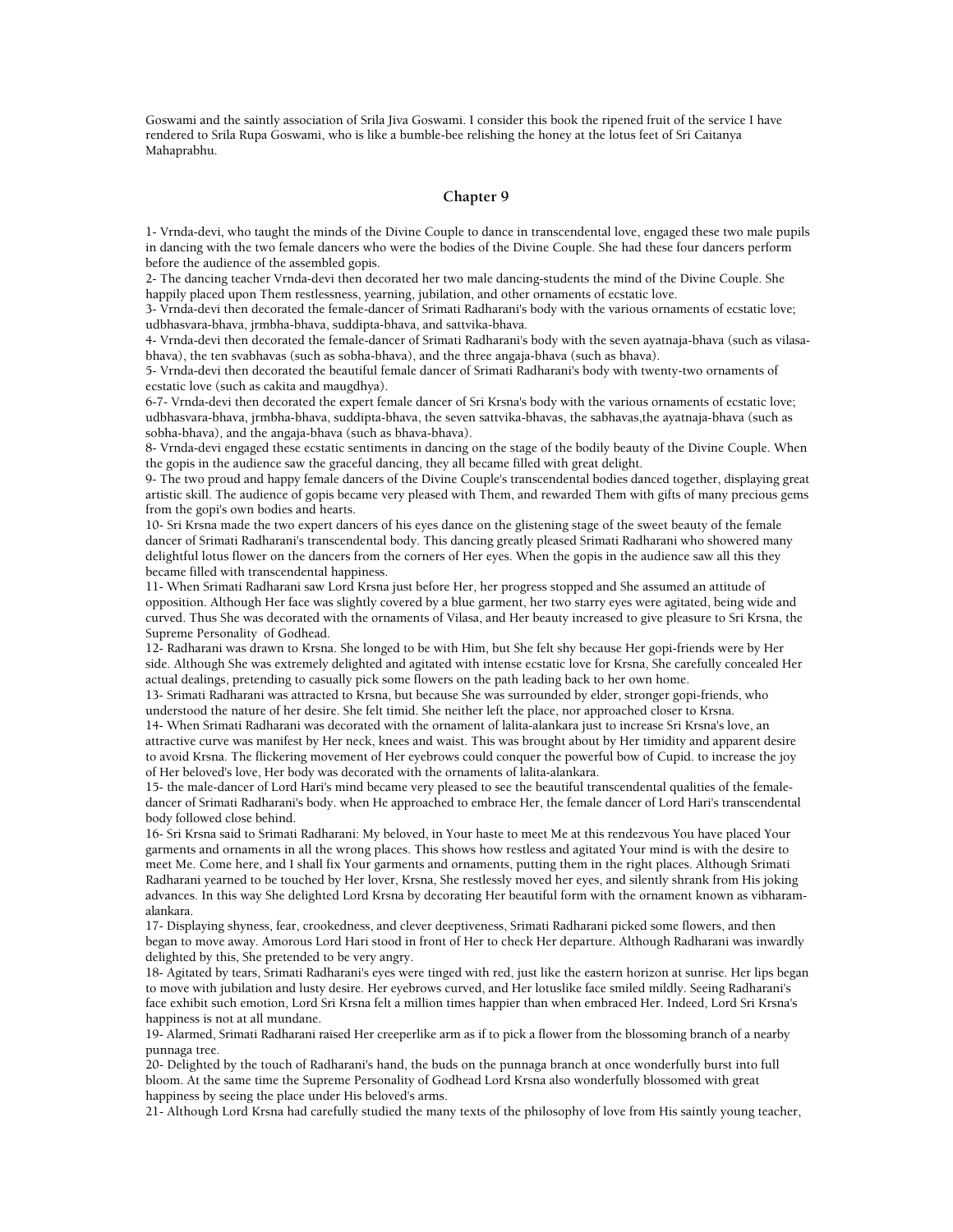He still wished to defeat Her in debate. This is certainly very astonishing.

22- Krsna: Who is this picking My flower? Radha: It is not just anyone. It is I. Who are You? You do not know who I am? No. I do not know You\_ If You do not recognized Me, I think You should leave this place at once\_ I am a male bumblebee drinking the honey of these flowers. If I leave this place I shall not be able to live. If I leave this place where shall I go? Go to Your bumble-bee mate\_ Are You not the bumble-bee mate I have found among these flowers? After speaking these words, Lord Madhusudana approached nearer to Srimati Radharani. He then spoke the following words:

23- My dear girl You are very charming, and You are also enchantly beautiful. In addition to this You are also very saintly and born in a highly respectable noble family. In spite of these exalted qualification You are not so timid that You will not approach this punnaga tree. If You are not reluctant to approach this tree in the forest, then why should You be ashamed to freely wander from forest to forest? Your sudden shyness is certainly very surprising.

24- You, and I, and all our friends have come to this forest to worship the sun-god. We are all very enthusiastic to worship him. My dear girl, just look at this punnaga tree. Although the flowering malati-creepers enthusiastically embrace him, he still does not embrace them in return.

25- My dear girl with beautiful face, You look bewildered. I think You do not understand anything of the words I have spoken. Listen carefully, and I shall explain them to You. I said that this punnaga tree is cooled by various friendly and unfriendly winds. I said that although many malati-creepers embrace this punnaga tree, he never embraces them in return.

26- Emperor Cupid, the ruler of this forest, has happily appointed Me as his policeman. I have personally seen You steal a flower here, and so I shall now punish You by confiscating these two jeweled pitchers sprouted from Your youthful beauty.

27- If You had asked permission, saying: I request that I may be allowed to pick a flower, then I would not even notice You picking flowers. I am always accompanied by My cowherd friends, and I never have the opportunity to see any beautiful young girls. How can I refuse a beautiful young girl like You? Indeed, what young boy can retain a peaceful demeanor when he sees a beautiful young girl like You in a secluded place like this?

28- Furthermore, You are not alone, You are always surrounded by thousands of gopis-accomplices. You have stolen the supreme treasure in this pious kingdom, and if I do not punish You, then I Myself will be severely punished by king Cupid.

29- At that time Srimati Radharani replied in the following words: We regularly pick flowers from this forest, but yet we have never before seen You posted here as a policeman. As for this Emperor Cupid, we have never heard of him, even in dream, so why do You uselessly chatter these lies? give up these tall stories about cupid, and tell us the truth. 30- Lord Krsna replied in the following words: Intently devoted to herding the surabhi cows, and blindly confident that everything was already protected by My great prowess, I neglected My guard-duties. Because of My neglect You were able to steal some of this forest's wealth without being detected.

31- King Cupid has already punished Me for tolerating Your crimes, but now hiding Myself, I have captured You. For Your own good I shall now hand You over to him, and that King Cupid, of whom You have never heard, You will see with Your own eyes.

32- Radharani said: Be kind. Excuse My crime. Do not punish Me. I did not know there was a policeman guarding these forests. Lord Krsna said: How is Your release possible? I have no power to release You from the hand of justice. 33- The moving and stationary creatures of the forest became very agitated to see Your crimes, and they reported all of them to King Cupid. King Cupid angrily punished Me with a stick for My incompetence, and ordered Me to bring before him this girl who has never heard of him.

34- This forest, which has an area of 32 miles, is Cupid's kingdom, and the grass and other valuable objects in the forest are King Cupid's treasury. You ask: Who are his objects? Listen attentively and I shall describe them. King Cupid's subjects are the saintly vraja-gopis, who are enriched with the beauty and opulence of all the universe.

35-38- Lord Krsna continued: My dear girl, I think that the limbs of Your body, embarrassed by great poverty, have become professional thieves, and they wander through this forest of Vrndavana, stealing the wealth that Cupid has placed there. I think the palm of Your hand must have stolen it's beauty from the lotus petals in Vrndavana. I think Your body has certainly stolen the graceful motions of the swans and intoxicated elephants. I think Your fingernails and toenails have stolen their beauty from the mirrorlike reflections in the still ponds of Vrndavana. I think Your legs have stolen their beauty from the golden plantain trees. I think Your knees have stolen their beauty from exquisitely fashioned jeweled cases. I think Your thighs have stolen their beauty from the graceful trunks of the elephants. I think Your torso has stolen the beauty of the splendid courtyards by the Yamuna's shore. I think Your waist has stolen it's beauty from the slender waist of the lion. I think Your navel has stolen it's beauty from the ponds of nectar. I think the line of hairs stretching from Your navel to Your breasts has stolen it's beauty from the glistening black snake. I think Your abdomen has stolen it's beauty from the banyan leaves. I think Your breasts have stolen their beauty from tala fruits, sri fruits, unblossomed lotus buds, cupid's personal throne, and the frontal lobes of regal elephants. I think Your arms have stolen their beauty from lotus stalks, and cupid's rope. I think Your fingers have stolen their beauty from the petals of the asoka flowers. I think You have stolen Your beauty from the multitude of cupid's own personal potencies. I think Your bodily luster has stolen it's beauty from the flashes of lightning. I think the hair on Your head has stolen it's beauty from the swarms of black bumble-bees. I think Your teeth have stolen their beauty from the pearls and diamonds. I think Your skin has stolen it's beauty from gold. I think Your eloquent words have stolen their charm from the parrots' speeches. I think Your singing has stolen it's beauty from the cuckoos' songs. I think Your dancing has stolen it's gracefulness from the peacocks. I think Your eyes have stolen their beauty from white jasmine flowers, saphari fishes, cakora birds, khanjana birds, and the eyes of does. I think Your eyebrows have stolen their beauty from Cupid's bow. U think the movements of Your eyes have stolen their beauty from cupid's bowstring. I think Your glances have stolen their beauty from cupid's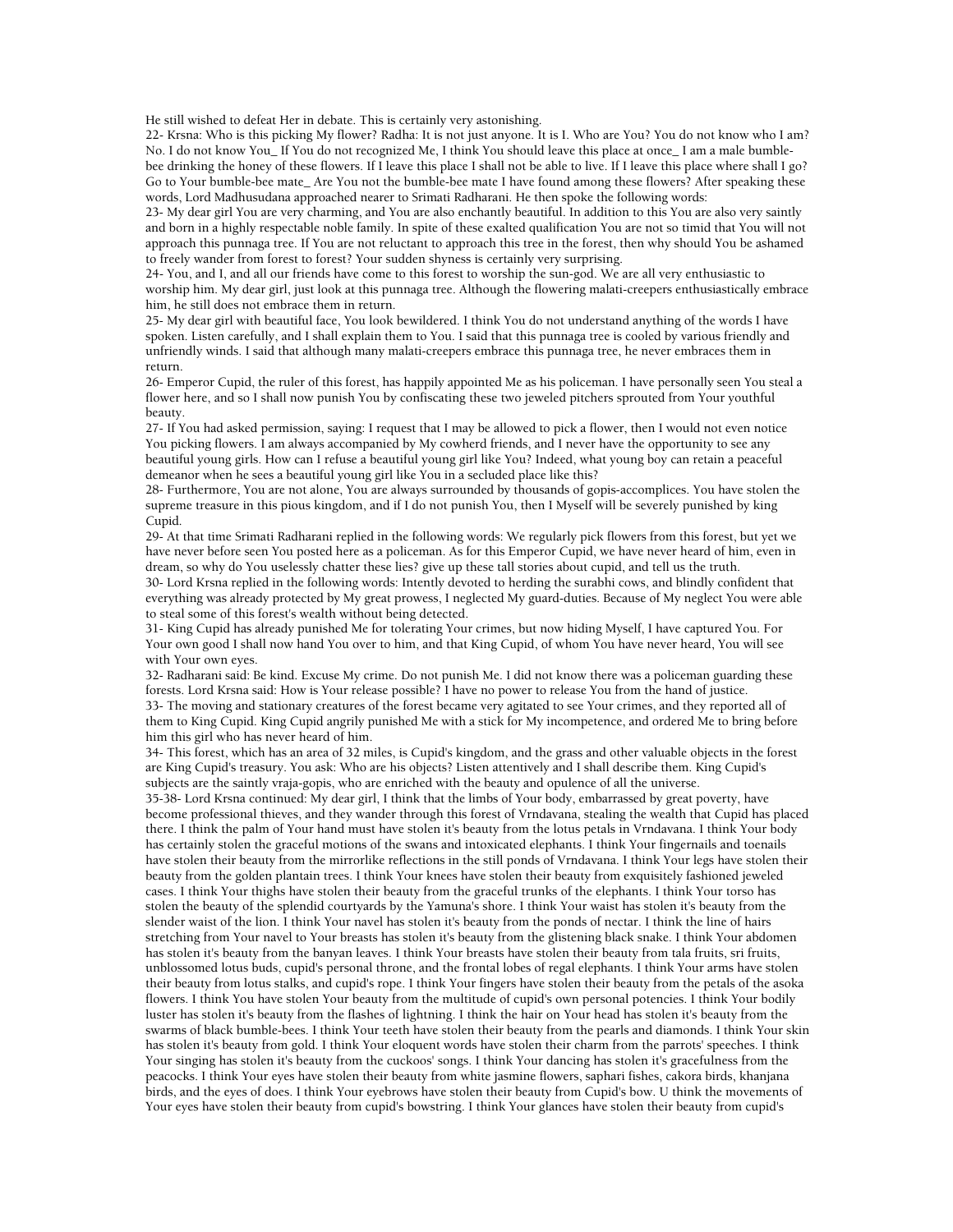sharpened arrows. I think Your lips have stolen their beauty from roses and bandhujiva flowers. I think Your teeth have stolen their beauty from pomegranate seeds. I think Your neck has stolen it's beauty from the lines in the conch-shell. I think Your hair stolen it's beauty from the camara's tail. I think Your graceful gestures have stolen their beauty from the gentle waves in the Yamuna river. In this way everything You have has been stolen. It is actually the property of Emperor Cupid.

39-40- Lord Krsna's joking words were like nectar flowing into Radharani's ears. Hearing these words caused Her body to spontaneously manifest various symptoms of ecstatic love, which She was able to suppress and conceal only with great effort. She whispered under Her breath: What lies has this libertine Krsna placed upon My ears. I must leave this place immediately. From the corner of Her eyes charming Radharani contemptously stared at Her lover Krsna. Feigning indifference, She began to quickly exit. Lord Hari grasped the corner of Her sari, and said: Wicked girl, first You insult Me, and then You try to escape. Where do You think You are going?

41- Lord krsna's touch overwhelmed Radharani with feelings of ecstatic bliss. Her head tilted, Radharani gazed at Her beloved Krsna.

42- Srimati Radharani's smiling glance ran from the corner of Her contempt filled eyes to Lord Krsna's lotus face, and then back again, just as a swarm of bees flies back and forth from a lotus flower. Reddened with tears of happiness by Lord krsna's touching Her sari's edge, Radharani's glance drowned Her beloved Krsna in a shoreless ocean of transcendental bliss.

43- As Srimati Radharani pulled Lord Krsna's hand from Her sari's edge, She pierced Him with Cupid's arrows shot from the corner of Her crooked eyes. Blinded and maddened with ecstatic love, She spoke the following words to Her beloved Krsna, whose beautiful lotus face was decorated with a gentle smile as sweet as nectar:

44- My dear Krsna, I think You are the most handsome and sweet thing in all the material or spiritual worlds. You are perfectly correct to laugh at My beauty and criticize it for being a thief.

45- My dear Krsna, You certainly know everything about the beauty of the young gopis, for when, with saintly simplicity, they placed their folded hands on their heads to offer prayers to Varuna, You saw the beauty of their naked bodies.

46- My dear Krsna, as the worshippable, virtuous, supremely qualified young prince of Vraja, You could have married any one of countless beautiful girls. That You remain unmarried is proof of how vigorously You control Your senses and how firmly You are fixed in the vow of celibacy.

47- My dear Krsna, You nevertheless possess a certain attribute such that there is no girl who, after hearing of it, will agree to accept You as her husband.

48- My dear Krsna, because no girl will marry You, You are forced to remain celibate. This is no great credit to You. 49- My dear Krsna, if You are such a staunch celibate brahmachari, then why are You so eager to gaze into the faces of the wives of others? Why do You enjoy amorous pastimes with the wives of others?

50- My dear Krsna, I think that You falsely pose as a celibate brahmachari to trick others. A brahmachari is supposed to perform Vedic sacrifices. I think the only sacrifice You perform is to break the chastity of the young girls and saintly wives of Vraja.

51- My dear Krsna, we all thought that You were incharge of herding numberless surabhi cows. Now it appears You have abandoned that occupation and become policeman of the forest where trees, creepers and flowers grow without having been planted by any farmer. This is certainly very wonderful.

52- This famous forest of Vrndavana was created by the potency of Our friend Vrnda-devi. She gave it to Me, and she personally crowned Me as it's queen, showering Me with precious gems. It is not true that You and King Cupid are the rulers of this place.

53- This is My pastime-forest, on the shore of My lake. This is My grove, named kama-sarma-prada, where My throne is placed.

54- No males are allowed to enter this place, which bears the name kanta-varta-sudha-dhuk (the nectar-news of the lover). My gopi-friends always stay in this place, drinking the nectar of the news of My lover.

55- We are simply picking a single flower to serve the sun-god. Why are You so shameless and selfish that You wish to stop us?

56- My dear celibate brahmachari, You have no business in this flower-garden where young girls play. Leave this place. Return to Your cowherd friends, and protect the surabhi cows as they eat the fresh grasses of Vraja.

57- As Radharani spoke, the cakora bird of Lord Hari eagerly drank the flood of nectarean joking words flowing from Srimati Radharani's cooling, beautifully smiling moonlike face. As the cakora-bird Hari drank, the cakora-birds of the gopis' eyes showed signs of dissatisfaction.

58- Srimati Radharani proceeded to decorate the neck of Her lover Krsna with a garland of the blue lotus flowers of Her sidelong glances. She became afraid that Krsna might touch Her, and, expressing Her contempt for Him in a wordless breath, playfully turned as if to leave His company at once.

59- The transcendental body of His beloved Radharani was like a wonderful dancer performing before Lord Krsna. By seeing Her, He became agitated with amorous longings, and He again grasped the edge of Her sari.

60- Srimati Radharani bent the bow of Her eyebrows and attacked Her beloved Krsna with the arrows of glances from the reddened corners of her eyes. She pierced the armor of His peaceful composure, and repeatedly stuck Him with the toy lotus flower in Her hand.

61- Struck by Radharani's lotus, Lord krsna became filled with transcendental bliss. Indeed, He was not able to measure the intense happiness that filled His transcendental body, the resting-place of numberless universes. Out of ecstatic happiness He trembled, perspired, shed tears, and the hairs of His body stood erect.

62- The touch of Lord Krsna caused Srimati Radharani's transcendental body to blossom with happiness. The knot holding Her bodice became loose, Her silk undergarment began to slip, and the lower part of Her body began to perspire.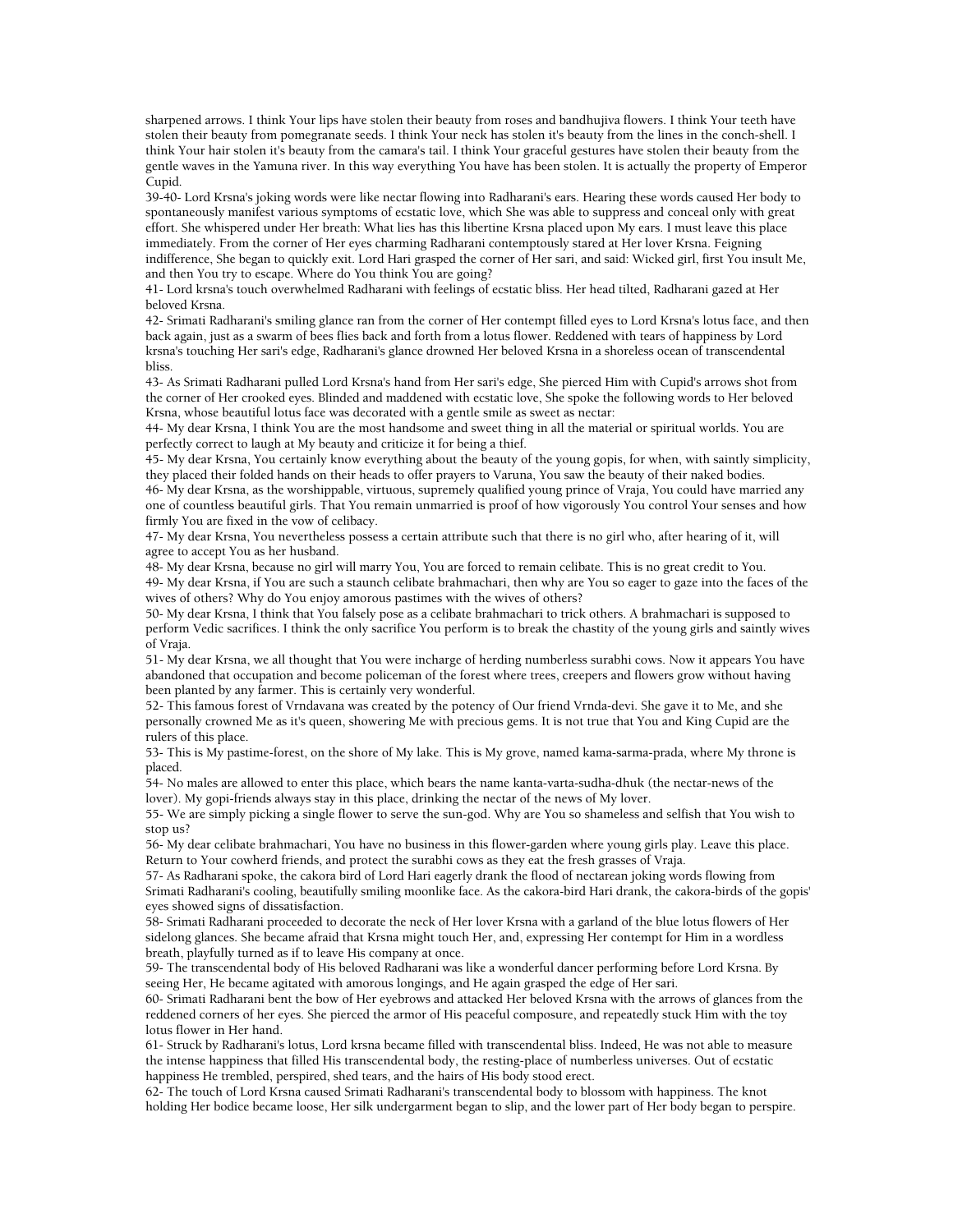63- When Srimati Radharani saw the smiles of Her amused gopi-friends, She became embarrassed, and Her eyes moved restlessly. As She struggled to protect Herself from Lord Krsna's hand, Her sari and undergarments began to fall. Although ordinarily very expert, She became bewildered and unable to protect Herself.

64- Lord Krsna then began the jubilant festival of cupid by placing His hand near Srimati Radharani's breasts, which were like two beautiful golden waterpots filled with Her perspiration.

65- Srimati Radharani observed Lord Krsna from the reddish corner of Her left eye and Her smiling gopi-friends with Her other eye. She hastily tried, somehow or other, to keep Krsna's hand from ripping Her undergarments.

66- Srimati Radharani simultaneously smiled and shed tears. With crooked eyes and stuttering voice She criticizing Her lover, although actually She longed for His embraces. With crooked activities born of crooked happiness Srimati Radharani pretended to resist Lord Krsna's hand, although She actually had no objection to fulfilling any of His desires.

67- There was a great struggle between the hand of Srimati Radharani and the hand of Lord Krsna. Their bracelets tinkling pleasantly, these two hands appeared like two lotus flowers filled with swarms of loudly buzzing bees, and violently moving in the wind.

68- Lalita then forced Her way between the two combatants and pushed Lord Krsna away from Srimati Radharani. Kundavali then addressed Krsna: O Krsna pleased do not act in this way. Instead of this, You should diligently engage in worshipping the five most important demigods. This is what You should do.

69- Lord Krsna replied: O Kundalata, I now request that You become the chief priest in the sacrifice of cupid I am about to perform. Please give Me the proper paraphernalia to perform the sacrifice, and please designate the place where it should be performed. This is My request.

70- I have no qualification to act as priest, although I have heard some secret mantras from Nandimukhi. Because You are my dear brother-in-law, I shall now recite these mantras for You.

71- In this sacrifice to the deity cupid You should first place Your red lotus hand on Srimati Radharani's left breast. Meditate

on this breast as the forehead of Ganesa, and then recite the

mantra "Namo ganesaya te" (O Ganesa, I offer My respectful

obeisances unto you).

72- Next place Your lotus hand on Radharani's right breast. Meditating on this breast as the linga deity of Lord Siva, recite the mantra "Namah sivya". Next place Your hand on the head of this crooked-eyebrowed Radharani, and recite "Hrim candikayai namah".

73- Despite all Her resistance, take Radharani' beautiful chin in one hand and the back of Her neck, where Her braids begin, in the other. Then place Your lotus face against Her moonlike face, and carefully recite the best of all mantra "Om namo visnava" (I offer My respectful obeisances to Lord Visnu).

74- Despite Srimati Radharani's resistance, forcibly place Your bandhujiva flower lips and jasminelike teeth upon Radharani's glistening red lips. At that time chant the mantra "savitre namah" (I offer My respectful obeisances unto the sun-god).

75- When Lord Krsna began to follow these instructions for the worship of cupid, Radharani strenuously resisted, beating Lord Krsna with Her lotus flower earrings, and vehemently criticizing Kundalata. Seeing this, Lord Krsna appealed to the gopis in the following words:

76- My dear gopi-friends, in order to become free from all obstacles in this great sacrifice to the deity cupid, I must first worship the five important demigods. Please tell Me, then, why does your friend Radharani attack and beat Me at this auspicious time?

77- Hearing this, the smiling gopis stared with crooked eyebrows, as they replied with extravagantly arrogant words, until they were stopped by the glance of Visakha. Visakha also checked Kundalata, and proceeded to speak the following words to Lord Krsna:

78- A householder in enjoined to perform his religious duties with the assistance of his wife, and the garments of both partners should be tied together to symbolize their equality. You have begin this sacrifice by completely neglecting that ritual. Why should my religious friend not become angry with You for this omission?

79- Angry Radharani stared with crooked eyebrows at both Visakha and Lord Krsna whose lips glistened with a smile. As She stared, Kundalata stealthily crept behind Her and gleefully tied the corner of Her garment with the garment of Krsna. 80- Although Srimati Radharani remained unaware of Kundalata's action, Lord Madhava was very pleased by Kundalata's service of tying the garments. Kundalata then approached the Divine Couple and addressed the following words to Lord Krsna: How is it possible to begin this sacrifice without further introductory prayers and rituals? In order to attain perfect success in this sacrifice You should now worship the deities of the nine planets.

81- Lord Krsna said to her: Please teach Me how to worship the deities of the planets. Glancing at Srimati Radharani's limbs, Kundalata replied:

82- The nine planets to be worshipped are the lips, two eyes, two cheeks two breasts, forehead, and mouth of Srimati Radharani. You should satisfy these nine planets by offering each of them the blossoming bandhuka flower of Your lips. 83- Afraid of Lord Krsna, to whose garment She was tied, Srimati Radharani said to Kundalata: My dear priest, you should teach your student how to worship these planets by having Him experiment first with the limbs of your own body. 84- Bending Her neck, Radharani noticed the knot which tying Her garment with Krsna's garment. Although Her face blossomed with happiness because this knot was the fulfillment of Her real desire, She still pretended to have become angry with Krsna, Lalita, Visakha, and Kundalata. As She struggled to quickly untie the knot, She spoke the following words:

85- In this gross and immoral vaudeville act Krsna is the male dancer. Visakha is the leading female dancer, Lalita is the leader of the audience, and Kundalata is the clown.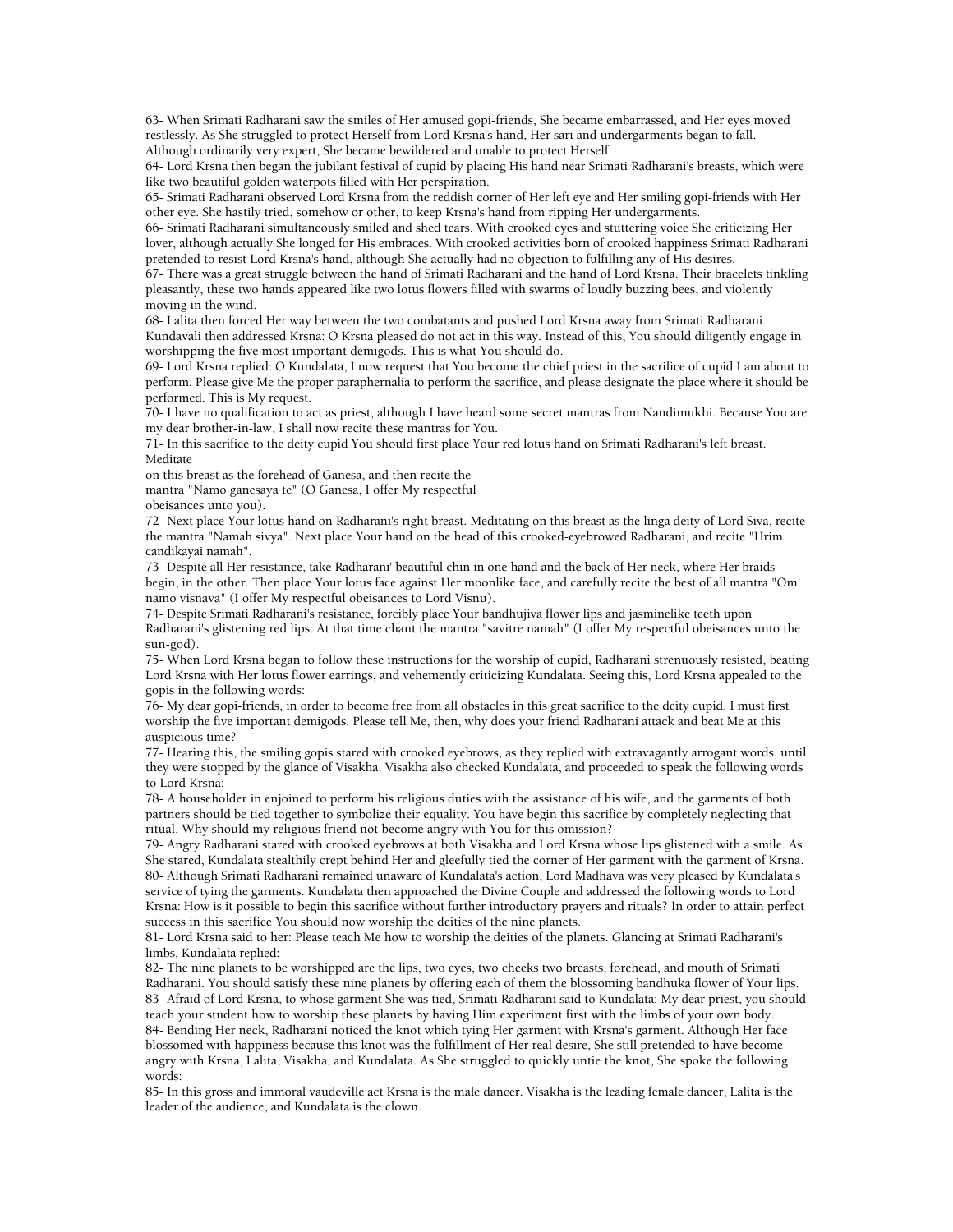86- This Krsna is a shameless, immoral degenerate. Even if countless wives crowed His lap, He will still chase after some other woman.

87- Rejecting Radharani's criticism, Lord Krsna began forcibly kissing Her mouth and face. She resisted, determined to stop Him and untie the knot holding Them together.

88- In the ensuing struggle neither part could gain the upper hand. Proud Lalita approached Them. With feigned anger she chastised Lord Krsna. She began to untie the knot.

89- Lalita said: If You wish to tie the marriage-knot, and if You cannot find a suitable young girl in Vraja, then ask Your sister-in-law Kundalata, and she will be more than glad to become Your matchmaker.

90- Lalita untied the knot and pulled the garments apart. Smiling charmingly and moving her eyebrows, Lalita glanced at Lord Krsna and hinted that He continue His aggressive advances. Lalita said:

91- Your priest Kundalata was certainly very bewildered when she engaged You, her ignorant disciple, student, in the worship of the planetary deities, but neglected the worship of the deities who preside over the directions. This is a great fault on her part.

92- Kundalata then said: I am not bewildered. It is you who are the fool. Everyone knows that in a sacrifice for the cupid deity one should worship the planetary deities before worshiping the deities who preside over the directions.

93- Lord Krsna then asked Kundalata to named the deities of the various directions. Kundalata winked at the gopis, and began to speak:

94- Just see: The deities of the directions are so eager to be worshiped by You and fulfill all Your desires that they have now personally appeared before us.

95-97- This girl Visakha is actually the incarnation of Lord Siva, the regent of the Northeast. This Lalita is the incarnation of Lord Indra, the regent of the eastern direction. Sudevi is the incarnation of Agni, the regent of the Southeast.

Tungavidya is the incarnation of Yamaraja. The regent of the southern direction. Citra is the incarnation of Nairrtya, the regent of the southwest. Rangadevi is the incarnation of Varuna, the regent of the western direction. Indulekha is the incarnation of Vayu, the regent of the northwest. Campakalata is the incarnation of Kuvera, the regent of the north. Sri Rupa-manjari who expert at making arrangements for the nectar of transcendental mellows, is the incarnation of Lord Brahma, the regent of the upper worlds. Expert Ananga-manjari is the incarnation of the Lord Anantadeva, the regent of the nether worlds.

98- These girls are all incarnations of the demigods who control the directions. They are all Your sincer well-wishers, and they have come here specifically to receive Your worship. If You worship them properly, You will attain the fulfillment of all Your desires.

99- At that moment the gopis began to loudly complain: O foolish, degraded, bold, arrogant, wicked, shameless Kundalata, do not encourage your brother-in-law to worship us. Observing all this, Lord Krsna quickly approached the gopis to began His worship.

100- When the gopis saw Lord Krsna moving towards them, they became filled with anxiety for their own protection. 101- Lord Krsna approached the restless-eyed gopis one-by-one, and began to worship them as incarnations of the demigod. Before half the ceremony was completed, each gopi fled to take shelter of her friends, either fabricating some excuse, or quickly leaving without any words.

102- One gopi fled muttering humble apologies. Another arrogantly criticized Krsna and then fled. Another fled so quickly that she left her cape behind, and others fled in various ways.

103- When Lord Krsna saw the gopis' faces nicely decorated with a mixture of smiles, frowns, tears, and restlessly moving, crooked, reddish, blossomed wide-open eyes, He attained the wonderful transcendental delight He wished to find by performing these pastimes.

104- The gopis fled, taking shelter around Srimati Radharani, as if She were a secure fortress to protect them. The gopis' glistening, restless eyes were like thirsty cakora birds rushing towards the moon of Lord Krsna's face.

105- Seeing the beauty of naughty Srimati Radharani, and seeing the blossoming lotus faces of the gopis, the bold bumble-bee Madhusudana became determined to approach them and drink their honey.

106- Neglecting the other gopis, Lord Krsna immediately approached Srimati Radharani. She began to angrily criticize Him. Stunned and frightened, He gradually turned His glance to the face of Kundalata.

107- Thus ends the ninth chapter of Govinda-lilamrta in the matter of the Lord's midday pastimes. Srila Raghunatha dasa Goswami ordered me to write this book, which I have been able to do by the blessing of Srila Raghunatha Bhatta Goswami and the saintly association of Srila Jiva Goswami. I consider this book the ripened fruit of the service I have rendered to Srila Rupa Goswami, who is like a bumble-bee relishing the honey at the lotus feet of Sri Caitanya Mahaprabhu.

# **Chapter 10**

1- Lord Krsna seemed to be lament the many impediments obstructing His wish-fulfilling cupid-sacrifice. Understanding the meaning of Lord Krsna's glance, and appearing to be also very depressed, Kundalata approached Lord Krsna, and spoke the following words:

2- My dear Krsna, You are just like the demigod Siva. Just as Siva burned the cupid to ashes, in the same way You have made cupid powerless, and made the sacrifice to him useless. If You retain the nature of Siva, how do You expect to reap the benefits of performing the cupid-sacrifice? My dear amorous Krsna, at once give up this alien nature of Siva, and accept Your own original feature.

3- Formerly everyone thought Me the incarnation of Lord Siva, the enemy of cupid. Now I shall prove I am not Cupid's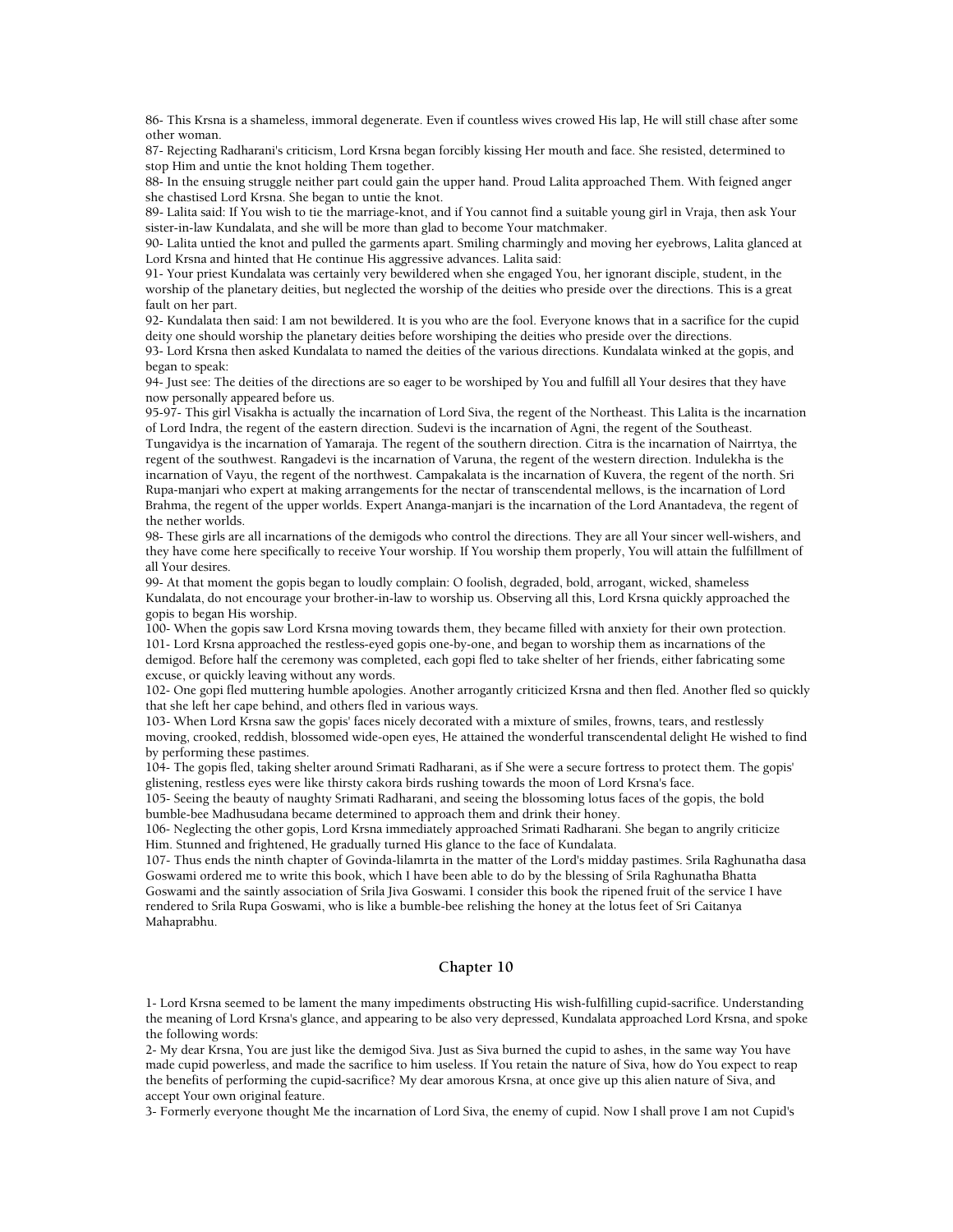enemy. I shall make a gift of each one of My limbs to My beloved Radharani, the friend of cupid.

4- Lord Siva is famous for giving half of his body to his wife Parvati. I shall eclipse his fame. I shall now become more famous than all expert and submissive lovers, for I shall now give My entire body to My beloved Radharani.

5- Srimati Radharani was afraid of Krsna, and She alertly watched to ward off His approach. He stealthily approached without Her knowledge. Eager to embrace Her, He spoke the following words:

6- My dear fair-complexioned girl, please take this body, I am offering to You. It is actually the body of Lord Siva. As Lord Krsna spoke these words, He yearned to embrace Srimati Radharani. Hearing His words, She at once began to flee, but Lord krsna forcibly caught Her in His arms.

7- Simultaneously smiling and crying tears, Srimati Radharani reproached Him with broken words. Somehow She extricated Herself from His embrace, and angrily stood before Him.

8- Eager to taste the nectar of Her face, a swarm of bees flew near Radharani's ear, frightened Her with their buzzing sounds. Radharani lost all Her peacefulness. She gazed at Krsna, the master of Her life, with anxious, restless eyes, and suddenly fell upon Him, embracing Him with Her arms.

9- When the gopis began to smile at all this, Radharani became embarrassed and earnestly tried to slip out of Krsna's embrace. Krsna laughed, held her very firmly, and would not let Her go. She appeared like a glittering lightning flash permanently resting against a dark cloud.

10- For Lord Krsna's pleasure, Radharani at once began a verbal and psychological war with the gopis, who were all filled with a combination of anger, shyness, happiness, and female duplicity, and who were all intent on encouraging the amorous pastimes of the Divine Couple.

11- Struggling with both hands, Srimati Radharani freed Herself from the tight embrace of Her lover's arms. Simultaneously smiling and shedding tears, She spoke clever puns mixed with curses, prayers, vociferous criticisms, and humble apologies, all intended to mean the exact opposite of what was said. By all this, She delighted Her gopi-friends and Lord Krsna.

12- When the gopis saw the strong embraces of the Divine Couple, their faces blossomed with transcendental happiness, and they trembled, showing various signs of ecstatic bliss. Observing all this, Vrnda-devi spoke to Nandimukhi the following words:

13- The gopis are not embraced by Lord Hari. He does not even touch them. Still, when they see that Srimati Radharani strongly embraced by Him for a long time, they become filled with ecstatic bliss, just as if He had embraced them, and not Radharani. This is certainly very astonishing.

14- When the gopis cannot see Lord Krsna, then they yearn to see Him. When they see Him, they yearn to touch Him. However, when He touches them, they become angry and contrary. This is certainly very astonishing.

15- Nandimukhi then said to Vrnda-devi, the controller of Vrndavana-forest: The beautiful and exalted Vraja-gopis only desire the pleasure of Lord Krsna and for this purpose they dedicated their bodies and minds. For this reason their activities for His pleasure are not at all astonishing.

16- All the gopis, the personal friends of Srimati Radharani,are equal to Her. Krsna is pleasing to the inhabitants of Vrajabhumi, just as the moon is pleasing to the lotus flower. His pleasure-giving potency is known as hladini, of which the active principle is Srimati Radharani. She is compared to a creeper with newly grown flowers and leaves. When the nectar of Krsna's pastimes is sprinkled on Srimati Radharani, all Her friends, the gopis, immediately appreciate the pleasure, a hundred times more than if they were sprinkled themselves. Actually this is not at all wonderful.

17- The pastimes of Sri Sri Radha and Krsna are self-effulgent. they are happiness personified, unlimited and all-powerful. Even so, the spiritual humors of such pastimes are never complete without the gopis, the Lord's personal friends. the Supreme Personality of Godhead is never complete without His spiritual potencies, therefore unless one takes shelter of the gopis, one cannot enter into the company of Radha and Krsna. Who can be interested in Their spiritual pastimes without taking their shelter?

18- Srimati Radharani is as beautiful as a blossoming golden creeper, and Lord Krsna is as handsome as a blossoming tamala tree. Who would not become delighted by seeing this handsome Divine Couple?

19- The beautiful gopis are the purest lovers of Krsna. When they display crookedness and contrariness toward Him, they act only to please Him. They do not act for their own happiness.

20- Srimati Radharani yearned for the touch of Lord Krsna, and when His arm firmly pressed against Her breasts, She became overwhelmed with transcendental bliss. Nevertheless She crookedly continued to pretend to chastise Him. She said to Lalita:

21- My dear clever Lalita, you have met with Lord Hari's tricky messenger Kundalata, and the two of you have placed Me in the hands of Krsna, the king of rascals. As you stand on the shore of this Radha-kunda, you may cast your crooked glance on the impudent dancing of this Krsna, the king of cheaters.

22- My dear Lalita, although you are generally sharp and passionate by nature, you have suddenly become sweet and good-natured. Although Lord Krsna is generally gentle and good-natured, He has suddenly became sharp and passionate. This sudden change is not so wonderful, the two of you have exchanged nature, one becoming like the other.

23- Although Lalita was actually very pleased to hear these words, she pretended to become red with anger. Although she vehemently criticized Lord Krsna, her criticisms caused everyone to smile with happiness. She said: My dear Krsna, my dear king of those who impudently destroy the chastity of young wives, why do You act in this sinful way?

24- Lord Krsna responded: My dear Lalita, I have done nothing. It is all Her doing. You should rather ask your friend Radharani why She has forcibly embraced Me, strongly pressing Her body against Mine.

25- Lalita replied: My dear Krsna, You are like a nagakesara tree and Radharani is like a madhavi creeper. A creeper may embrace a tree with it's limbs, but it is not at all proper for a tree to embrace a creeper.

26- Lord Krsna replied: I have given My body to Radharani, and She has accepted that gift. I have given that gift, and it is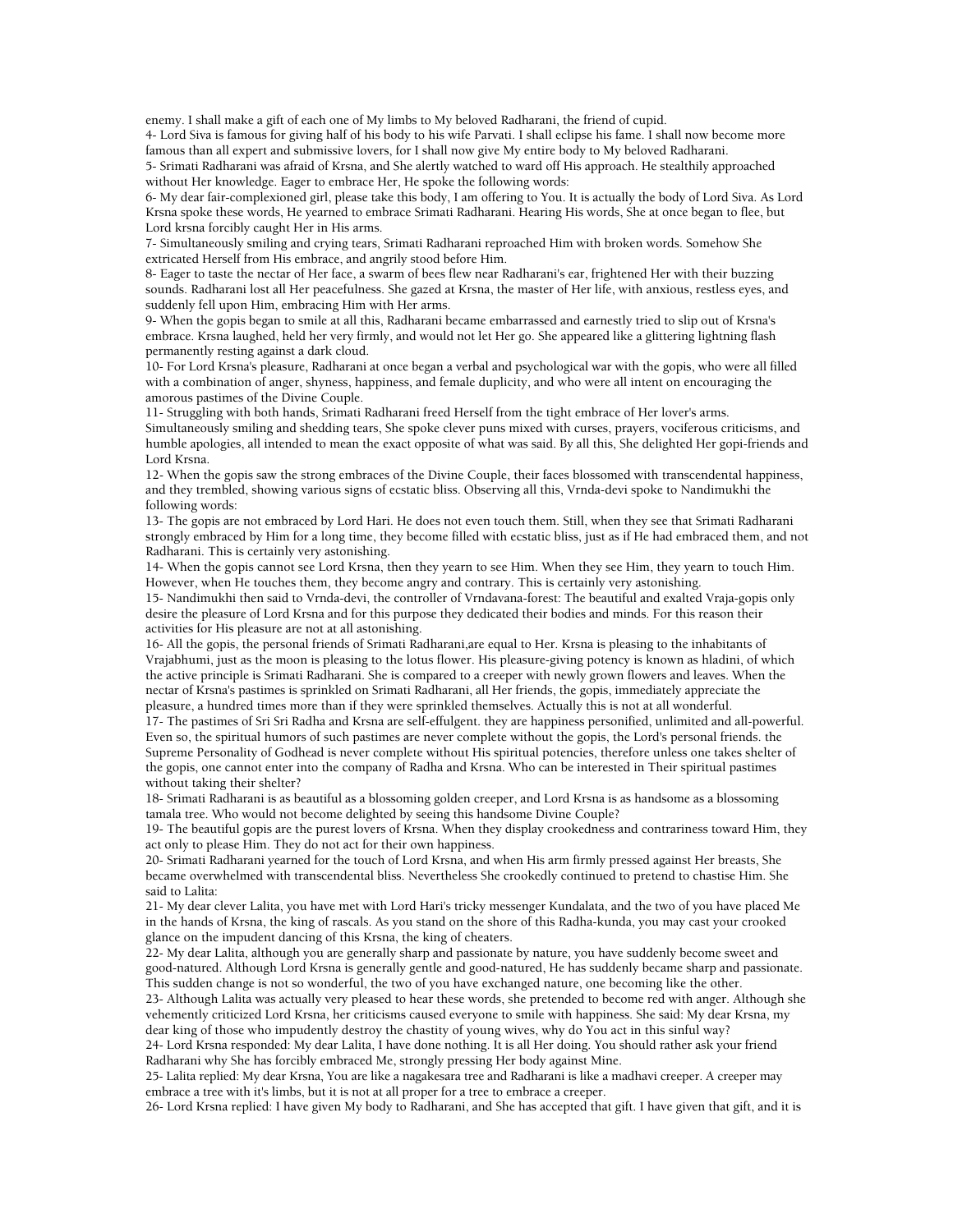too late now for Me to take it back. What is the harm if My gift embraces Her?

27- Cruel, powerful, angry Lalita proceeded to destroy Lord Krsna's good reputation by saying: My dear libidinous bumblebee Krsna, please give up this attempt to push Your celebrated licentious wickedness on this pious, chaste housewife Radharani.

28- Lalita continued: When I am present even the wind cannot touch Srimati Radharani. Give up trying to embrace Her. 29- As Lalita and the other gopis were angrily talking in this way, Lord Krsna became overwhelmed with transcendental bliss. He manifested various symptoms of ecstasy, such as trembling, shedding tears, and standing up of hairs on the body.

30- As Lord Krsna became overwhelmed with transcendental bliss by touching the body of His beloved Radha, and as He became frightened by hearing Lalita's threats, His grip on Radharani loosened, and the flute fell from His hand. Radharani then slipped out of His embrace, picked up the flute, and quickly fled.

31- As Radharani fled, She carefully concealed the flute in the folds of Her garment. After Her escape the following conversation was exchanged between Visakha and Lord Krsna:

32- My dear Krsna, just see how Your plan to forcibly capture the star Radha in Your rahu-arms is now frustrated. Your rahu-arms can only catch the moons of Candravali. They have no power to catch the stars known as Radha and Her friends( Rahu only eclipses the moon, and not the stars. Candravali means a host of moons).

33- I am the star Visakha. My friends Radha, Jyestha, Dhanistha, Citra, Bharani, Indulekha, and many others too numerous to count, are all stars. The rahu-planet of Your arms can never catch us. All Your arms can do is briefly catch the host of moons known as Candravali. Leave us. Go and catch Candravali.

34- Lord Krsna replied: My dear Visakha, I thought you were the delightful incarnation of Lord Siva, the regent of the northwest. I thought Lalita was the incarnation of Lord Indra, the eastern regent who carries a fearful thunderbolt. How is it that you have all suddenly become stars?

35- I have already enjoyed easy-to-get Candravali many times in many ways. I am tired of her. I have left her, and now I yearned to taste the nectar of Radharani's beauty, which is so difficult to obtain.

36- Although rahu may enjoy his passage through the realm of the various stars, he does not capture them. It is only the crescent moon named Indulekha that he yearns to catch.

37- Speaking in this way, Lord Hari approached Indulekha to embrace her. Frightened, she backed away from Him. Knitting her eyebrows, she spoke the following words to the smiling Krsna:

38- Insolent rahu, You have no right to touch this crescent moon of Indulekha. I order You to pass by all these stars and go at once to the full-moons of Candravali.

39- Unseen by Him, Lalita stealthily approached Lord Krsna and said: You can never attain the star Radha without first approaching the star named Visakha.

40- Lord Krsna then approached Visakha and touched her. Visakha said: By enjoying Radha, Visakha is automatically enjoyed, but before You attain Radha, You must first approach Jyestha.

41- Unseen by her, Lord Krsna approached Jyestha and touched her. Jyestha became furious and spoke the following words to the wilting Krsna: O insolent Rahu, without first approaching the star Citra it will be very difficult for You to reach any of the other stars in the heavens.

42- Lord Krsna then approached Citra and forcibly embraced her. Citra said: O debauchee Rahu, leave me at once. You have no right to pass by the stars. You must now travel along the pathway of the planets.

43- Tungavidya then said: O Citra, we cannot allow this Rahu-planet to travel among us. He must radically change course and travel among the planets instead.

44- Citra then said: O Tungavidya, perhaps we are too harsh on this Rahu-planet. I think that because of our mistreating Him, the scales of justice, in the form of the sign Libra will enter my place, and then go on to give trouble to you also. 45- When Lord Krsna touched Tungavidya, she said to Him: My dear insolent libertine. The painful scales of justice, otherwise known as the sign of Libra will soon pass from the realm of Ranga-devi to my realm. After that they will approach You. Will You be as eager to embrace them as You are to touch us?

46- Lord Krsna then approached Rangadevi and touched her. She said to Him: My dear Rahu-planet, by touching me You have now entered the sign Virgo. The sign Pisces has now assumed the form of Campakalata-gopi. You can clearly see her before You. Go to her.

47- Lord Krsna then embraced Campakalata. She said to Him: Rascal, leave me and go at once to Sudevi, who is known as the sign Aquarius.

48- Then Lord Krsna touched Sudevi. She said to Him: O Madhusudana, go to the girl Kancanalata. She will fulfill all Your desires.

49- Lord Krsna then embraced Kancanalata. She said to Him: My dear cakora-bird Krsna, why have You come here? Go at once to the moon-faced Radharani, and quench Your thirst by drinking the moonlight of Her beauty.

50- Eager to kiss Srimati Radharani, Lord Krsna stealthily approached Her unobserved, and embraced Her. Feigning aversion, She said: Rascal, if You wish to kiss Me, You must first renounce Your other wife, this flute.

51- After a little time Lord Krsna noticed that He was no longer holding the flute in His hand. He became momentarily perplexed, turned towards Kundalata and asked: Where is My flute?

52- Kundalata's restless glance pointed to Radharani as the flute-thief. As soon as Lord Krsna understood, Radharani secretly passed the flute to Tulasi-devi.

53- Tulasi took the flute, went behind Visakha, Lalita and the other gopis, and hid it carefully. Lord Krsna again approached Radharani. Yearning to embrace Her, He spoke the following words:

54- My dear thief, first You wounded My clear mind with the pointed hook of Your amorous sidelong glance, and then when I was bewildered, You stole away My flute without My knowledge. This is very wonderful.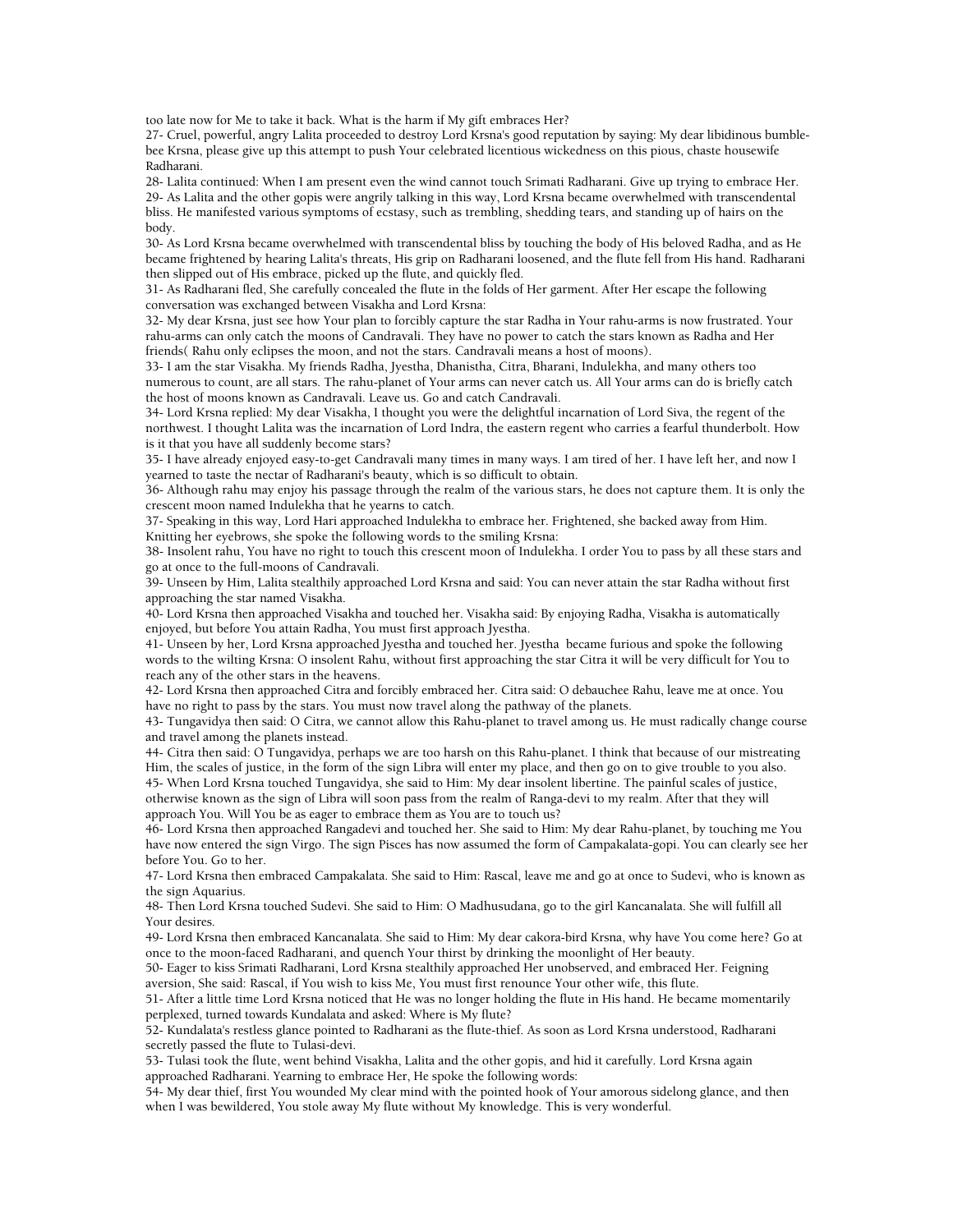55- I shall now bind You with many ropes, confiscate the ornament that decorate the hook of Your amorous glances, lead You to the Vrndavana-prison, and place You before king cupid.

56- Wounded by love, Srimati Radharani could not move, although She stared at Lord Krsna with contempt. When She started to go Lord Krsna checked Her by force on the pretext of investigating the recent flute-theft.

57- Lord Hari said to Srimati Radharani: My dear thief, You have stolen My flute in vain. Unless You return it to Me, I shall not release You from these ropes.

58- Moving her creeper eyebrows and restless crooked eyes, and smiling with sublime arrogance, Lalita pretended to be very angry. She at once stood before Lord Hari and chastised Him in the following proud words:

59- O polluted libertine, O destroyer of young girls' chastity, Go away! Go to some other girl and leave Radharani in peace. Radharani has just now bathed, purifying Herself for the worship of the sun-god. Do not now make Her impure by touching Her or by speaking all these lies.

60- Lalita continued: My dear rascal, when You were at the Kusuma-sarovara lake, You became intoxicated by drinking the liquor of Saibya-gopi's lips. When You were bewildered in this way, the bold Saibya stole Your flute. If You do not believe me, then hear the facts from Tulasi-devi, who personally witnessed the entire affair.

61- If a criminal does some mischief, the blame sometimes falls on the innocent. Just see; even though Saibya is the actual culprit, innocent Radharani is falsely accessed of stealing the flute.

62- With a glance Lalita hinted to Krsna that He should go to Tulasi to satisfy His desire. He did, and Srimati Radharani escaped, just like the nectarean moon escapes the grip of a dark cloud.

63- Understanding Lalita's hint, Tulasi suddenly handed the flute to Rupa-manjari. When Tulasi tried to leave, Lord Krsna checked her by force. Touched by Krsna, Tulasi began to tremble and the hairs of her body stood up in ecstasy.

64- Tulasi folded her hands in supplication, placing them against her face. She begged: O merciful Lord, please leave me in peace. I am Your maidservant going to worship the sun-god. It is not at all proper for You to approach me in this way. 65- Tulasi continued: You are arresting me to get the flute. I do not have it. In fact, just today I have seen Your flute in the hand of Saibya-gopi. As Tulasi spoke in this way, the movements of her eyes hinted that flute was in the hand of Rupa-manjari.

66- Lord Krsna left Tulasi and approached Rupa-manjari, Intelligent Rupa-manjari understood that she bore the unmistakable fragrance of the honey of Krsna's flute, she at once gave the flute to Lalita.

67- Lord Krsna quickly approached Rupa-manjari unobserved, and bound her with the ropes of His arms, searching her bodice for the flute, He said: My dear thief where have you hidden My flute?

68- Rupa-manjari pushed Him away and said: I am the thief. Now You have gotten Your flute. By good fortune You have attained Your desire. Go now, and call the gopis to this place.

69- You have Yourself hidden the flute. This search for the flute is simply Your trick to rape the wives of others.

70- The movements of Rupa-manjari's eyes hinted to Krsna that Lalita had the flute. Krsna slackened the bonds of His embrace, and Rupa-manjari quickly escaped. Krsna then approached the frightened Lalita, who secretly slipped the flute to Kundalata.

71- Angry Lalita said to the approaching Krsna: Stand back! Why have You come here? You cannot impudently take Your flute from me if I do not have it.

72- Srimati Radharani's gopi-friends live in the realm of cintamani gems, and they would not condescend to kick Your bamboo flute with their feet. O rascal, why do You accuse them of stealing Your flute?

73- This flute is hard and dry. It is defective because it has so many holes. Day and night it disturbs the three worlds. That this flute has been stolen from the Lord's hand is an auspicious blessing for many people in this worlds.

74- Let this flute be a disturbance no longer. Let the women of Vraja happily perform their household duties, their undergarments and hair remaining firmly tied. Let them not become agitated by the sound of Krsna's flute. Let the does wander freely with their husbands without becoming spellbound by the sound of Krsna's flute. Let the rivers quickly flow to the ocean without becoming stunned by the sound of Krsna's flute.

75- Because You stole the garments of the unmarried gopis and because You made them suffer with cold by forcing them to remain naked in the water of the Yamuna, You must therefore suffer by having the flute stolen from Your hand. Those who cause suffering to others must suffer themselves.

76- The dry bamboo flute, faulted with many holes, was resting in Lord Krsna's hand. Also, alas, who has stolen this flute, the dearmost treasure of the master of Gokula.

77- Lord Krsna was stunned and depressed by hearing Lalita's contemptuous joking words. Kundalata, considering Krsna's depression to be merely a clever trick, secretly handed the flute to Radharani, approaching Lord Krsna, and very feelingly spoke the following words:

78- because Your bamboo flute was so full of holes, it was defective, and was hardly worth half an conch-shell when it was new, what to speak of now that it is old and battered. That such a flute was stolen from Your hand is actually a blessing. You are the prince of the cowherds, why should You lament the loss of an insignificant bamboo flute? All the gopis are very happy to hear the flute is lost. In fact, they are giggling so loudly that I am practically dead with embarrassment.

79- Lord Krsna replied in the following words: My dear Kundalata, you speak in this way because you are unaware of the many virtues possessed by My flute. It is a great wonder that neither you nor your friends appreciate the virtues of My flute.

80- Just as the spiritual potency of Lord Narayana fulfills all His desires, in the same way this flute very easily and perfectly fulfills whatever impossible to obtain desire may arise within My heart.

81- This all-powerful flute fulfills all My desires. Radharani and the other gopis are well aware of this flute's extraordinary power. For this reason they have become very eager to steal it.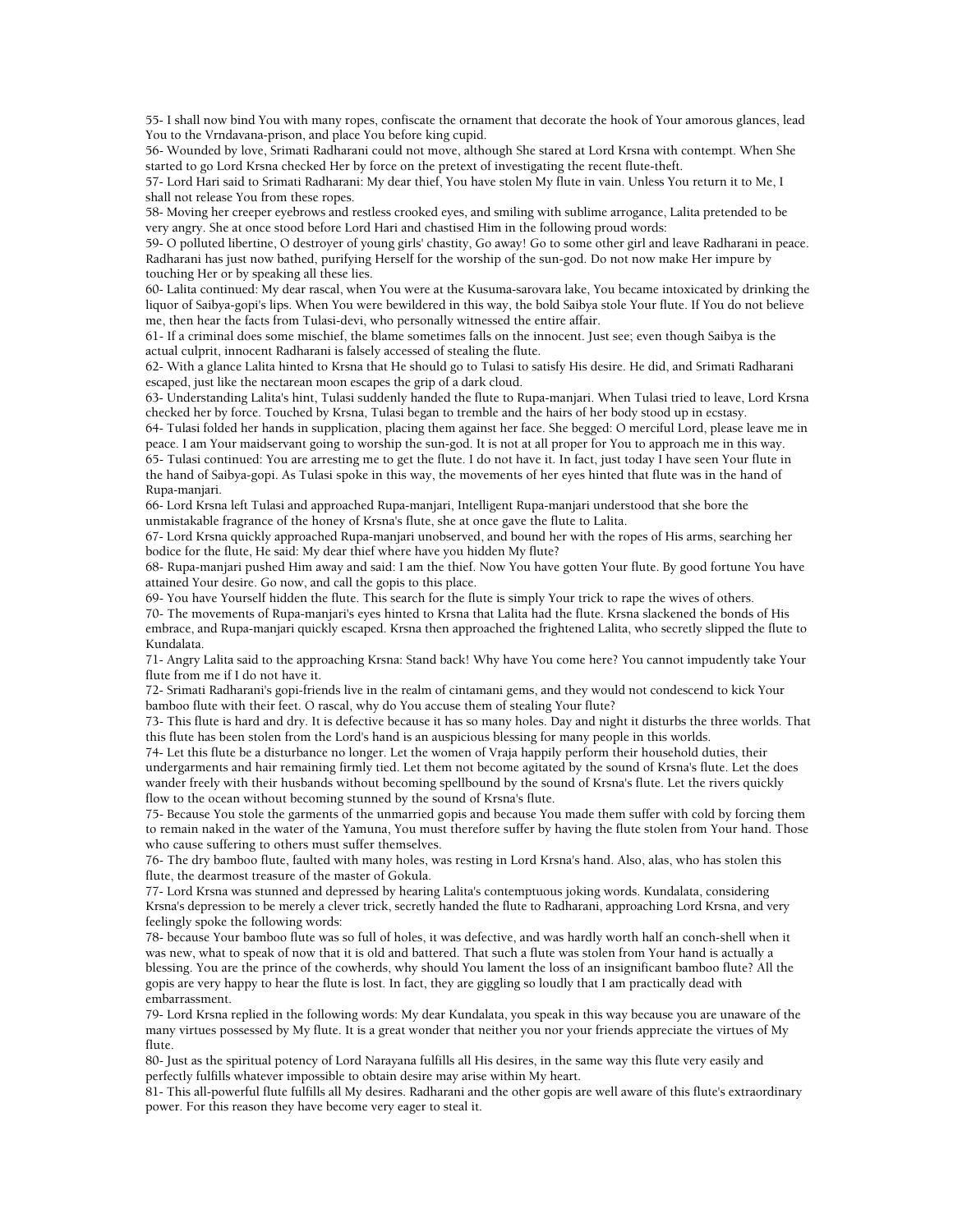82- Lalita then replied: My dear libertine Krsna, we were not aware that this flute is the queen of procuresses, so dear to You for her occupational skill.

83- My dear Krsna, Your flute is like a rope that constantly binds the wild elephants of the minds of women who are as charming and beautiful as nectar. Your flute is very expert at constantly ebbing the impeccably pure piety of the women in this world. Your flute constantly enchants Laksmi, Parvati, Samjna, and all ;other young girls. Your flute is famous in the three planetary systems for it's wonderful qualities.

84- Lord Krsna then said: First this ferocious Lalita steals My flute, and then she blasphemes both Me and My flute with crooked words as sharp as thorns.

85- After hearing these words, Lord Krsna tried to grasp the edge of Lalita's garment. She quickly retreated and spoke the following words to the smiling Krsna, whose creeperlike eyebrows were knitted as if he were angry:

86- My dear Krsna, I am the Lalita, You know very well. I shall leave now with my gopi-friends, and therefore Your mischief will not be successful today.

87- Seeing Lalita about to depart, Lord Krsna grasped her garment and said: If you do not return My flute, you will not find it very easy to go to your home.

88- Lord Krsna continued: If you have not stolen My flute, then why do you flee in fear? you may, of course, go if you like, but if you wish to clear your reputation, you should stay here and show Me each of your limbs one by one to prove that you have not concealed the flute on your person.

89- Pulling her garment away from Krsna's grip, and staring at Him with crooked eyes, Lalita said: Lusty madman, examine the limbs of Your sister-in-law Kundalata.

90- We have neither taken Your flute nor seen it. If You are so cruel that You will not leave us in peace, then at least go to Kundalata and see if she can sell You a flute to replace the one You lost, and if You do not like her price then go to some other market and buy a flute there.

91- I will tell our friends on Govardhana Hill, the two aborigine girls Nalli and Bhrngi, and by my order they will serve You by bringing a hollow bamboo stick to replace Your flute. This stick will be far superior to Your flute, for it will not be faulted by all those holes.

92- Lord Krsna then said: These fortunate aborigine girls are very affectionate to Me. They become free from all unhappiness when they smear their bodies with the kumkuma powder that has fallen from My lotus feet onto the grass. They bring Me gunja, mineral pigments, and other nice things from Govardhana Hill. They are My maidservants. Please tell Me how you have made friendship with them?

93- Lord Krsna continued: First you steal My flute, and then you insult Me. In retaliation I shall bind you and then punish you severely. Let whoever is your protector step forward now and protect you.

94- Visakha at once stepped between Lalita and Krsna. Smiling she humbly spoke the following instruction to the Lord: 95- My dear Krsna, You should try to find Your lost flute by gathering information about it and weighing that information with a cool brain. Cruel punishment of the gopis will not help You to find it.

96- Then Campakalata said: Why are You so eager to reclaim this lost flute? Why do You think this bamboo stick is such

a valuable treasure?

97- Then Tungavaidya said: O foolish Campakalata, you don't understand. Listen: This flute is the be-all-and-all of Krsna's life. There is nothing He will not give to get it back.

98- My dear Krsna, if You wish to regain Your lost flute, You should offer a valuable reward for it's return. That would be better than this threat of punishment.

99- Then Visakha said: My Lord, I speak for Your benefit; You should offer both a reward for whomever returns the flute, and a punishment for the thief.

100- Lord Krsna said: I shall give a large flower-garland, a necklace of jewels, and a valuable magnet to anyone who tells Me where I can find My flute.

101- I shall punish the gopi-thief who has stolen My flute. I shall contiscate her garments and jewel-ornaments. I shall take the jewel of youthfulness from her waterpotlike breasts. I shall bind her with the ropes of My arms and drag her to the prison of Vrndavana-forest to be severely punished by King Cupid himself.

102- Visakha said: My dear Krsna, my dear prince of the cowherds, this generous reward to again place the flute in Your hand is very appropriate. You are not a miser.

103- Visakha continued: Actually Kundalata knows about Your flute, and because we are close friends, I also know a little about it. This whole affair is very troublesome and uncomfortable for me, but if You first give a reward, then You may tactfully inquire about the fate of Your flute.

104- Jubilant Visakha then said to Kundalata: Ah my friend, your good-fortune has just arrived. Now you can claim a costly reward for returning the flute to your brother-in-law Krsna.

105- Hearing these words of Visakha and Kundalata, and understanding their intent, Srimati Radharani took the flute and secretly handed it to Tulasi-devi.

106- As expectation-filled Krsna stared into her face, Kundalata said: My dear Visakha, I don't know anything of this flutetheft, I swear.

107- If I knew anything about my brother-in-law's flute, I would tell Him, even without any reward. My property is always available for Him to take. I am not like you other gopis, who are eager to cheat Him at every step.

108- Visakha then said to Kundalata: My dear friend, you know everything about the theft of the flute. Please take this bribe of jewels, and tell Krsna where the flute is. If you are at all inclined to your master Krsna, now is the time to place the flute in His hand.

109- Take the bribe and tell Krsna where He can find His flute. I promise, You shall gain both. You shall gain the reward, and He shall gain the flute. I vow that I shall personally become the collateral to protect both your investments.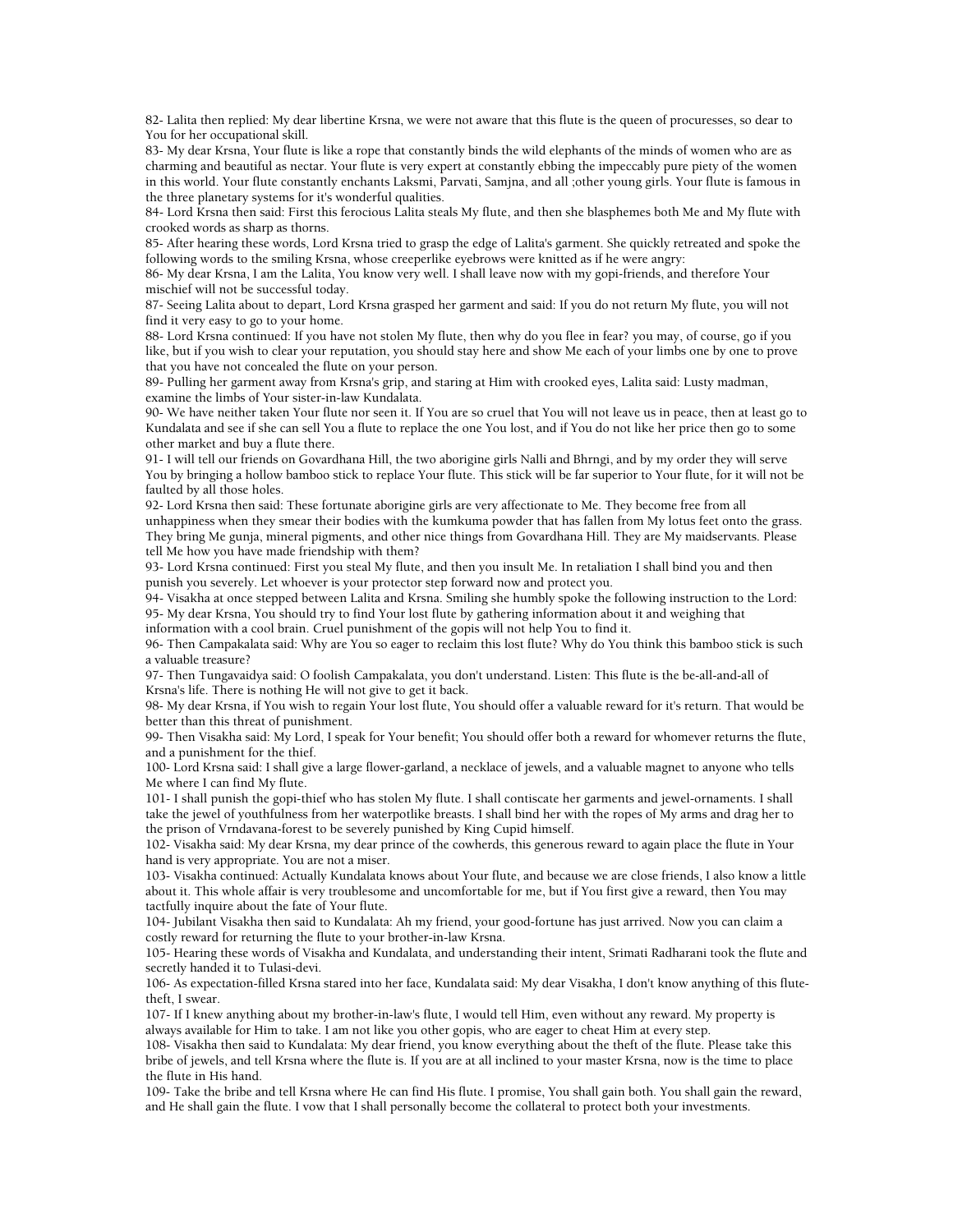110- Lord Krsna was very eager to retrieve His flute, and He could understand the hints dispatched by Kundalata's glances. At that moment, however, He became suddenly stunned, attacked by the sharpened arrows of many sidelong glances shot by His beloved Radharani. At that time Kundalata spoke the following words to the motionless Krsna. 111- My dear Krsna. I can now see that the dark nectar flowing from Your flute which attracts the entire universe to You, has now become transformed into a dot of black musk, and You have now placed this same musk-dot on the chin of Your beloved Radharani.

112- Radharani has taken this musk-dot from Your flute and placed it on Her chin, but She is so foolish She has neglected to hide it.

113- By good fortune You are now able to see the mark of Your flute in this musk-dot on Radharani's chin. At once reclaim it with Your lips. Afterwards You can punish Her for theft, and also reward Her for returning Your flute. 114- Take Your flute from Radha. I did not steal it. I will not lose anything. After that give the promised reward to Visakha and she will hand it to me at once.

115- After hearing all these words, Lord Krsna said: I shall now take the flute and then immediately give the reward to Visakha. Then I shall imprison this culprit Radharani in the grove of Vrndavana and punish Her very severely. 116- As Lord Krsna spoke these words, He began to approach His beloved Radharani. As Krsna was about to kiss Radha's

chin, Lalita placed herself between them. Simultaneously smiling and pretending to be very angry, Lalita spoke the following words:

117- Radharani has not worshipped the sun-god yet today. By interrupting Her worship You are forcing Her to act sinfully. Why is it that You have no fear of the sun-god? Why do You have no fear to violate the rules of religion? Leave. Leave this place at once.

118- At that moment Lord Krsna addressed Her: O Radha, do not worry. Neither I nor My teeth shall harm You. I shall simply reclaim the musk-dot from Your chin.

119- I see Your friend the musk-dot has become frightened to see Me, and has run to take shelter of Your lips, which are like a great fortress to protect Your teeth. In order to reclaim My musk-dot I shall now attack the fortress of Your lips with My teeth.

120- Then Kundalata said to Srimati Radharani: Although You have skillfully written a wonderful poem entitled "The Musk-dot's Retreat", still Lord Krsna, the king of poets, has become angry with You, and has written His own poem "The Return of the Musk-dot" to surpass You.

121- Those who understand the superexellence of Krsna's virtues, see that He is completely faultless, and they try to please Him in all respects. O Radha, You should also try to please Him by giving Him Your necklace of jewels as a gift. 122- Srimati Radharani then said: My dear friend Kundalata, when you consider the cooling virtues of your brother-in-law Krsna, you blossom with great happiness. I think you should worship Him, not I. Just worship Him now by offering the flowers of your teeth on the altar of His reddish lips.

123- Hearing these words, Kundalata became angry. She addressed the infallible Personality of Godhead, Lord Krsna, in the following words: My dear Lord Hari, this girl is Radharani, the talkative granddaughter of Mukhara, and this other girl is the harsh Lalita. How is it possible for a meek and gentle person like You to reclaim the stolen flute from such nasty person?

124- You are a single gentle-hearted person against this host of crooked-hearted, domineering girls. You cannot defeat them. My advice to You is: Carefully protect Your garments and ornaments so they do not snatch them from You, and flee at once to Your cowherd friends.

125- My dear Krsna, these girls do not care for piety or impiety. They are simply obsessed with greed to attain the association of the Supreme Personality of Godhead.

126- Although these gopis are all religious, pure-hearted and chaste, they have spoken improperly to You, my young brother-in-law, and they have also blasphemed me with many harsh words. O Krsna, give my reward to Visakha, and free me from these bonds so I can at once visit their homes and complain about their behavior to their superior.

127- Krsna laughed and said to Visakha: My dear pious girl, come here. Come here and take these jewels. As Visakha approached, Lord Krsna embraced her. The gopis then began to smile and laugh. They all surrounded Visakha and Krsna. 128- During the loud quarrel that ensued, Srimati Radharani carefully decorated Herself with silence, slipped away unnoticed, and disappeared into the forest.

129- Fearful Tulasi took the flute and fled to the nearby grove of Vrndavana forest. Vrnda-devi met her there, and took the flute from her hand. Pressing the flute against her breasts, Vrnda-devi said:

130- My dear flute, you are the crown of your entire family, for even though you took birth in a family of insignificant bamboos, you have become the cause of these wonderful pastimes enjoyed by Sri Sri Radha and Krsna.

131- Anxious because of her friends laughter, Visakha moved her eyes restlessly. She stared at Krsna, stuttered, and with a great struggle broke free from His tight grip. She angrily spoke to Him the following words:

132- We are neither Your family members, nor are we Your servants. How can it be proper for us, then to take gifts from You, a stranger? O king of cheaters, I think You should give Your gifts to Kundalata, for she is Your sister-in-law, a member of Your family.

133- Visakha then turned to Kundalata and said: My dear friend Kundalata, if you are so intelligent, why do you act like such a fool? Why do you neglect your brother-in-law's gifts, and to obtain things elsewhere? Why do you act in this sinful way?

134- Kundalata then said: O visakha, generous Krsna is simply trying to gain good karma and eliminate His bad karma by giving this charity to the brahmana ladies like yourself. Why should I stop Him?

135- Why are you afraid of Krsna's gift of love? Take it, double your own wealth, and then you may also give in charity. 136- Citra then said: O Visakha, why are you trying to renounce your own honestly earned wages, thinking they are not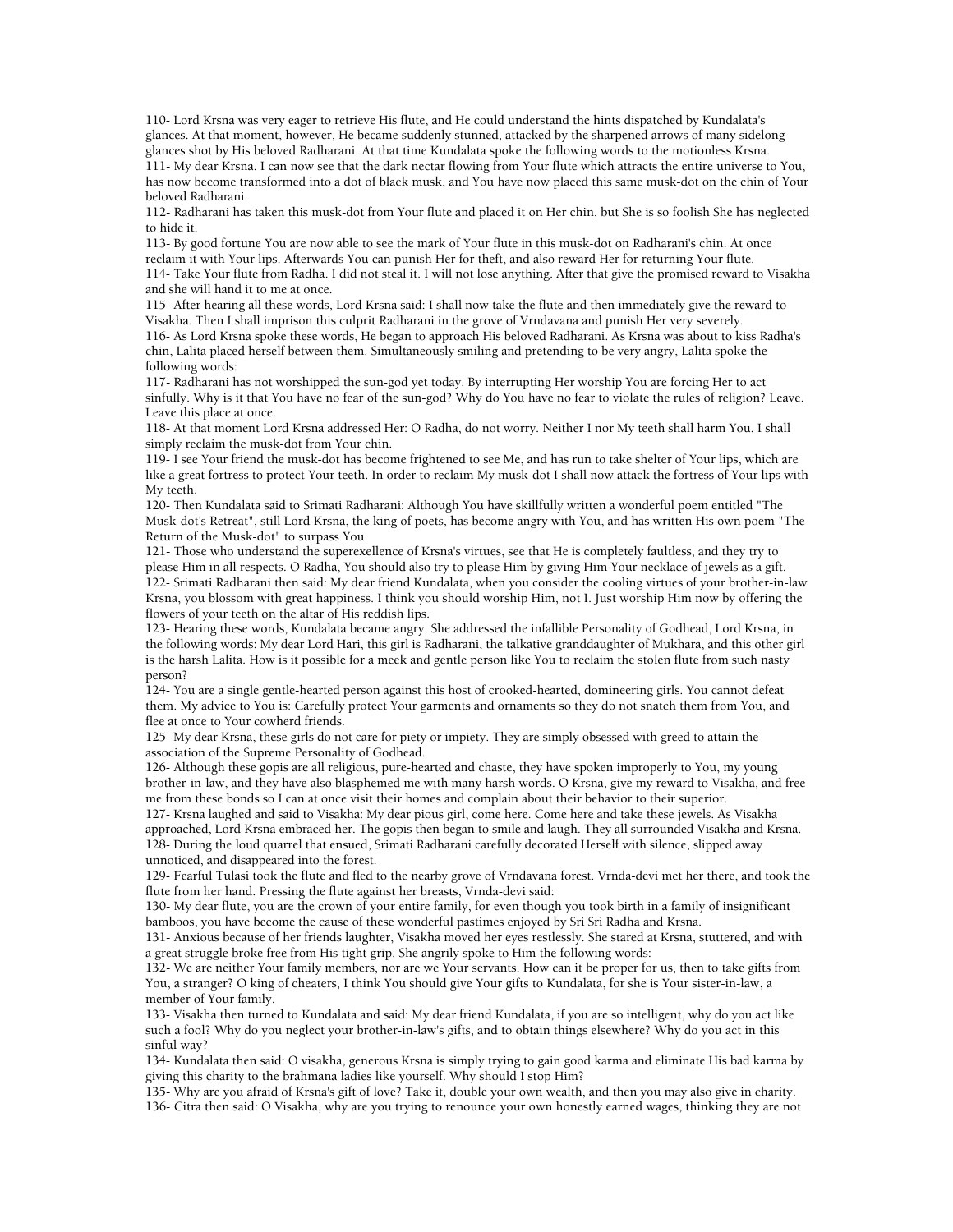your own property. Now that you have become wealthy, give some of your wealth to your friend Kundalata, who standing right before you.

137- Then Kundalata said: O Citra, I think you should become the claimant of Krsna's gift. If Krsna gives His own jewel away and you do not accept it , it is not He who become the loser.

138- Kundalata then turned to Lord Krsna and said: My dear Krsna, because You are very generous, You are trying to give charity to these girls, even though they are too small-minded to appreciate it. I think You should give this gift only to Srimati Radharani, for only She is wise and liberal enough to understand it's value.

139- Searching for Radha with His glance and not finding Her anywhere, Lord Krsna said: O crooked Lalita, where have you hidden your friend, the thief Radha? Bring Her before Me! Disobey, and will be punished.

140- Lalita replied: I am not her warden. Who knows where She is? Find Her by Your own efforts and rule Your little kingdom with Her as Your queen. I am going home.

141- One gopi announced: I am also going home. Another gopi announced: I am going to the temple to worship the sungod. A third gopi announced: I am going to bath again in the Manasa-ganga river to purify myself from the contamination of krsna's touch.

142- As the gopis were trying to cheat Lord Krsna in this way, He turned to the face of Kundalata. Her glance signaled Him to the forest, and He entered it without delay.

143- Lord Krsna then bound Kundalata and the other gopis with ropes made from forest-vines. He brought them to the four gates of a courtyard deep within the forest.

144- When Srimati Radharani saw Her lover Krsna coming, She began to flee. Krsna caught Her and forced Her to enter the courtyard and sit down on the couch there.

145- By that time Srimati Radharani was burning in the forest-fire of amorous passion. the mad-elephant of Lord Krsna took Her to secluded place in the forest and enjoyed Her to His full satisfaction.

146- As Lord Krsna fought to untie Her bodice and undergarments, alarmed Radharani fiercely resisted, Her moving arms causing Her bracelets to loudly jingle. The soldiers of Lord Krsna's impudence routed Radharani's peaceful composure, shyness, contrariness, and other defenders. Lord Krsna happily stuttered as He demanded: Gi gi give Me My My My flute. Their bodies decorated with the glittering ornaments of Their previous joking words, and Their bent necks singing and sprinkling a shower of nectar, They enjoy a great festival of happiness. All glories to these sweet pastimes of Sri Sri Radha and Krsna enjoyed in the grove of Vrndavana.

147- Thus ends the tenth chapter of Govinda-lilamrta in the matter of the Lord's midday pastimes that delight the gopis. Srila Raghunatha dasa Goswami has ordered me to write this book. which I have been able to do by the blessing of Srila Raghunatha Bhatta Goswami and the saintly association of Srila Jiva Goswami. I consider this book the ripened fruit of the service I have rendered to Srila Rupa Goswami, who is like a bumble-bee relishing the honey at the lotus feet of Sri Caitanya Mahaprabhu.

### **Chapter 11**

1- Vrnda-devi hid the flute in her bodice and followed Nandimukhi to the place where the gopis had assembled. Vrndadevi asked the gopis: O friends, where are the king and queen of Vrndavana-forest. I have a request to present before Their lotus feet.

2- The gopis replied: They quarreled and went to see Emperor Cupid. If your request is very confidential, you should go to Them in Cupid's forest-palace.

3- Vrnda-devi said: You are all equal to Srimati Radharani in your hearts, forms, and lives, and therefore my request certainly cannot be kept secret from you. Indeed, because you are the intimate counselor of Vrndavana's royal Couple I must first present my request to you.

4- Understanding that Divine Couple had concluded Their amorous pastimes, the eager gopis assembled at the now-open doors and peering into the garden, where the Divine Couple were staying.

5- When Lord Krsna began to dress Himself, He was repeatedly checked by Radharani. He finally acceded to Her demands, allowing Her to hastily dress Him as He dressed Her.

6- Using an unbroken lotus leaf as a palate, Lord Krsna pained many decorations on Srimati Radharani's face. He neatly tied Her braids, and then said: Stand up, Your friends are waiting outside.

7- Radharani was ashamed to see Her friends, and She wanted to run away like a thief. Krsna, His eyes blossoming wide with happiness, spoke many logical arguments to defeat Her reluctance, and finally He took Her by the hand and forcibly dragged Her from the inner garden to the outer courtyard where the gopis were waiting.

8- Radharani was shyly looking away. Lord Krsna's eyes were blossoming with happiness. The gopis were very happy to see Radha and Krsna, who were more dear to them than their own lives, standing before them. They at once gathered around their friend Radha and respectfully addressed Her in the following words:

9- Where did You go when You left us? We searched for You but could not find You anywhere. Where did You go with this insolent boy? This disappearance is not very auspicious for You. It will wreck Your good reputation.

10- When Srimati Radharani heard these crooked joking words, She became overwhelmed with embarrassment. When She saw Her lover Krsna hinting the details of Their amorous pastimes to Her friends, She became livid with anger.

11- When Her lover Krsna began to laugh out loud, Srimati Radharani knitted Her eyebrows, and unloosed vociferous stuttered criticisms, pointing Her moving forefinger at Him. She then turned to Her laughing gopi-friends and spoke the following crooked words:

12- I wanted to return home, and you stop Me, pulling at My garment, and torturing Me by hinting that I have gone to a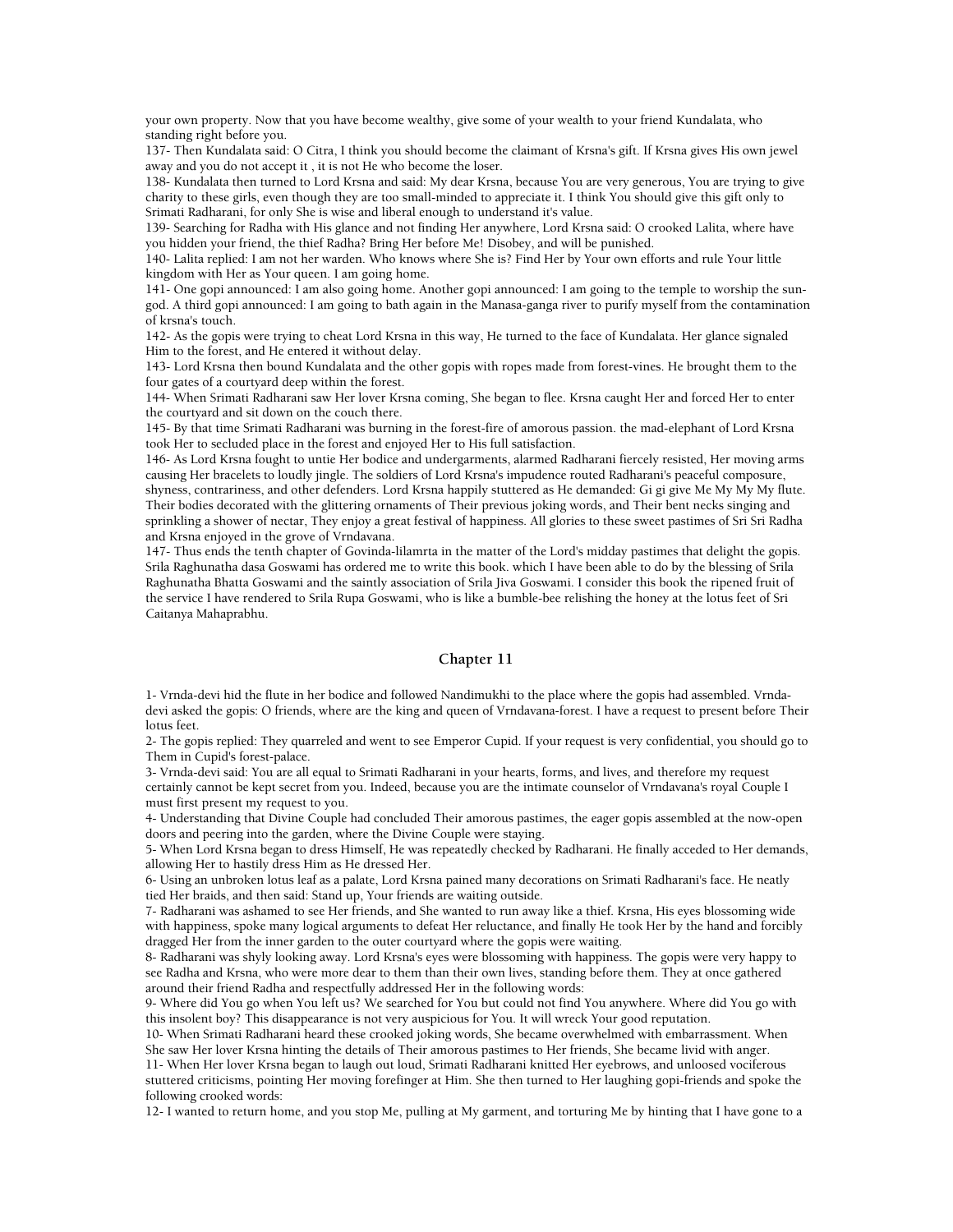secret rendezvous with this reprobate Krsna. Why must I tolerate your association?

13- When I fled in fear of this maddened great snake, who hotly pursued Me, thirsting to touch Me, My friends, the thorny creepers, the labhyrinthine forest, and the mazes of red and white hundred-petaled lotus flowers, gave Me protection.

14- Kundalata then said: O Radha, You speak the truth. You are not lying, for we can clearly see on Lord Krsna's body the marking left by Your strenuous resistance to His advances.

15- We can clearly see on Lord Krsna's body the marks of Your friends the thorny creepers as well as the marks left by Your own beautiful thornlike nails as You struggled to protect Yourself. These marks are all very wonderful.

16- This debauchee Krsna, the paramour of many gopis, bears many moonlike scratched on His chest, and You, carry these inauspicious marks also upon Your breasts. This is certainly very wonderful. Please tell us the reason for this. 17- This debauchee Krsna, the paramour of many gopis, always meditates on Candravali-gopi within His heart, and You also seem to be intently meditating on the same Candravali within Your heart. This is certainly very wonderful. Please tell us the reason for this.

18- At that moment Kundalata turned to Lalita and said: My saintly friend, I don't think you should believe this theory that the scratch-marks on the bodies of Radha and Krsna were caused by the thorny bushes of Vrndavana. If this were so, then why are there no scratch-marks at all on the bodies of the chaste gopis who fled in fear of the Supreme Personality of Godhead, who furiously chased them, yearning to catch and embrace them.

19- In order to hear the description of each of Srimati Radharani's limbs, as well as to see the varieties of ecstatic love manifested upon Her face, the gopis jokingly described their friend Radha, expressing themselves in various colorful methaphors and similes as Lord Krsna intently listened, meditating on the form of His beloved.

20- Understanding Lord Krsna's desire, and in order to please Him, the smiling gopis began to describe the limbs of Srimati Radharani, in nectarean poetry scented with the camphor of Her beautiful sweetness. Although the knitted eyebrows of restless-eyed Radharani forbade them to speak, they were encouraged by the showers of nectar falling from the gently smiling blossoming lotus face of Lord Krsna.

21- With crooked words, the gopis, using the rhetorical device aprastuta-prasamsa (where the speaker conceals the actual object of his glorification), pretended to describe Kundalata, although their words were actually meant to describe their friend Srimati Radharani.

22- Lalita then said: O friends, just see how the clear signs of Lord Madhusudana's amorous pastimes are now present on the body of Kundalata.

23- Lalita continued: O noble friends, we can see that the phases of the moon shine in this world like a series of curved Siva-lingas. I think that the Siva-lingas of Radharani's breasts yearn to defeat them.

24- Her face blossoming with a beautiful teeth-revealing smile, Visakha spoke the following words to please Lord Krsna: 25- How is it that the many phases of the spotless full moon of Lord Krsna's fingernails have left the waning spotted moon in the sky and chosen to decorate the two Siva-lingas, that are the breasts of Srimati Radharani?

26- Delighted by hearing these words, slender-waisted Campakalata pleased Lord Krsna with the following statement: 27- I do not know how these marks have come on Srimati Radharani's breasts. Is it perhaps that Lord Hari's lotus hands, seeing the Lord's lotus feet dance on the Kaliya serpent's head and leave many footprints there, has now become envious, and in a spirit of rivalry has wounded the two oranges of Radharani's breasts with jubilant dancing? 28- Citra, the best among the gopis, then spoke the following words:

29- I think perhaps this golden creeper of Radharani has embraced the dark tamala tree of Lord Krsna. Perhaps the moving twigs of that trees have scratched that creeper's ripe sriphala fruits. Perhaps this is the reason for these marks on Radharani's breasts.

30- As Tungavidya, the queen of poets, spoked the following words, she delighted all the gopis except for her friend Radharani, who became filled with embarrassment:

31- I think Srimati Radharani's glistening body is actually a tropical jungle. Within that jungle resides the maddened elephant of Radharani's lusty desires. The bulging, musk, decorated forehead of that elephant pretends to be the breasts of Srimati Radharani. I think Lord Krsna must have taken cupid's goad in His hand and struck that elephant's forehead hundreds of times. I think this is the reason there are so many marks on Srimati Radharani's breasts.

32- Her teeth shining like a line of moons, Indulekha happily spoke the following words:

33- I think Radharani is like a great amorous, celestial Ganges river. I think the elephant of Lord Krsna has played in Her waters and violently scratched with His trunk the lotus buds of Her breasts growing there. I think this is the reason for these marks on Srimati Radharani's breasts.

34- In spite if her friend Radharani's stern glance intended to check her, Rangadevi proceeded to fill Lord Krsna's ears with nectar by speaking the following words:

35- I think the creator Brahma has placed two decorated golden vessels, filled with the jewels of youthfulness on Srimati Radharani's chest. Although Radharani always conceals these vessels with care, Lord Krsna has sent the thieves of His fingernails to steal the jewels within them. These thieves violently scratched these vessels, hoping to break them open and rob the jewels within. I think this is the reason for these marks on Srimati Radharani's breasts. 36- In order to please Lord Krsna, Sudevi then joked about Radharani in the following words:

37- I think Radharani's breasts are two valuable golden pomegranates. These two pomegranates are the favorite fruit of Lord Krsna, who wears yellow garments and who is the dearest object of love for the residents of Vrndavana forest. I think Lord Krsna has violently pounded these two pomegranates in order to extract the sweet juice within. I think this is the reason for these marks on Srimati Radharani's breasts.

38- Taking the opportunity to speak, jubilant Candramukhi described Srimati Radharani in the following words:

39- I think Srimati Radharani is like an extraordinary golden pomegranate tree bearing two golden fruits. I think the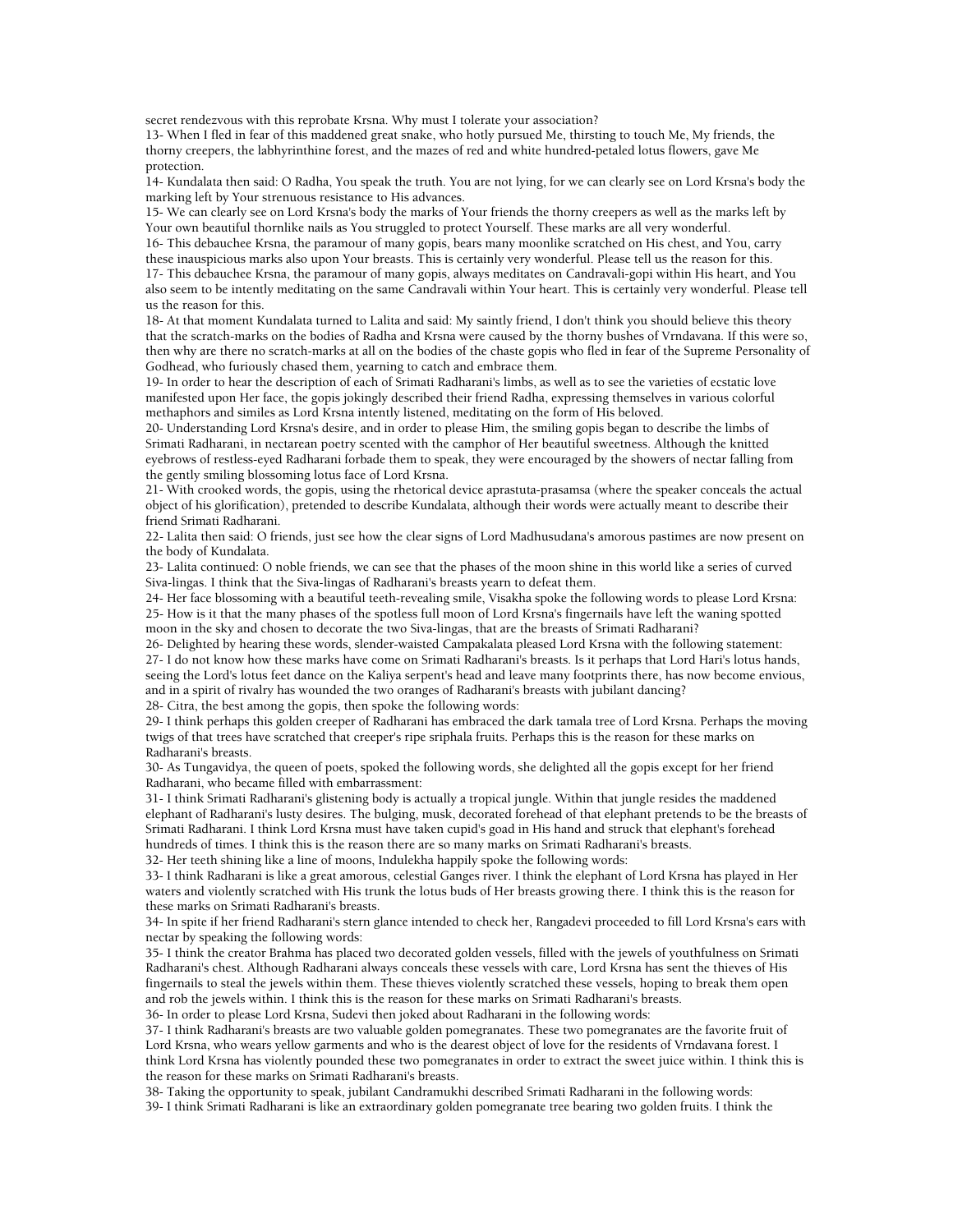bumble-bees of Lord Krsna's fingernails must have landed on two flowers of that tree and bitten these two fruits to get the sweet juice of the very rope seeds within. I think this is the reason for these marks on Srimati Radharani's breasts. 40- Jyestha, the best of the gopis, then spoke the following words:

41- When Lord Krsna kissed Radharani's eyes with His lips, Her black mascara appears reddish like a ripe bimba fruit. When Srimati Radharani kissed kissed Lord Krsna, Her teeth became like hungry parrots, eager to taste the fruit of Lord Krsna's lips.

42- Simultaneously encouraged by the movements of Lord Krsna's eyebrow, and forbidden by her mistress Radha's menacing glance, Kancanalata proceeded to describe Radharani in the following very clear words:

43- Just see how Lord Brahma has cleverly constructed this patrol scene to exactly resemble a young girl with a navel, a vertical line of hair on her torso, two breasts, and a face. Actually, of course, what at first appears to be a navel is actually a pond of thick nectar. What appears to be a vertical line of hairs above it is actually a single lotus stem sprouted from the waters of that lake. What appears to be two breasts, are actually two lotus flowers whose petals have closed because of the brilliant shining of the moon that exactly resembles a young girl's face.

44- Doe-eyed Madhavi-gopi then spoke the following words:

45- I think this girl Radha is actually a sacrificial arena for Lord Krsna. Her navel is the reservoir of sacrificial ghee. The three folds of skin around Her middle are the sacrificial belt. Her waist is the sacrificial altar. The vertical line of hairs on Her torso, is the sacrificial flame. Her breasts are the two sacrificial pots. Her thighs are the sacrificial seat. Her neck is the conchshell blown in the sacrificial. The demigod Cupid is the priest who offers sacrifice here. The result of his sacrifice is the attraction of the mind of Lord Krsna, the enemy of Bakasura.

46-Vasanti-gopi glanced at Srimati Radharani, the beautiful and opulent daughter of Maharaja Vrsabhanu, and then spoke the following words:

47- I think Radharani is the great armory of king Cupid. Her eyebrow are his bows. The vertical line of hairs on Her torso is his sword. Her sidelong glances are his arrows, Her two arms are his rope-weapons. Her neck is his conchshell. Her thighs are his cakra-weapon. Her glistening cheeks are his golden shield, and Her nails are his hook-weapons. 48- Pleased to hear these words, Vrnda-devi said:

49- Srimati Radharani's beautiful form is a nectarean celestial Ganges river, where Her arms are two lotus steams. Her beautiful breasts are two cakravaka birds. Her beautiful face, navel, hands, and feet are lotus flowers. The curling locks of hair on Her head are a swarm of bumble-bees. Her charming smile is a water-lily. Her eyes are two blue lotus flowers, and the vertical line of hairs on Her torso is moss. The elephant who plays within Her waters is the heart of Sri Krsna. 50- Understanding the desire within Lord Krsna's heart, Lalita and other gopis proceeded, one after another, to speak various verses affectionately glorifying their friend Srimati Radharani.

51- Another gopi said: The soles of Radharani's lotus feet are a formidable army shining with regal opulence. That army is equipped with many weapons, such as conchshells, half-moons, barleycorns, lotus flowers, elephants, chariots, plows, goads, arrows, flags, bows, svastikas, fish, clubs, and shields which are decorations drawn in red lac. With these weapons the army of Radha's lotus soles has conquered all directions.

52- Another gopi said: The luster of Srimati Radharani's feet are so beautiful that it makes the new sprouts named pallava, the lotus flower named padma, and the red lotus named kokanada appear dull and unattractive, just like a white cakaravaka bird whose glory is dimmed by the darkness of night. Radharani's lotus feet eclipse the beauty of every beautiful things. to what may the metaphor-hungry poet compare Srimati Radharani's beautiful feet?

53- Another gopi said: the unprecedented and very wonderful spotless and reddish full moons of Srimati Radharani's toenails eternally shine in Lord Hari's heart, making the lotus flowers of His senses blossom with delight.

54- Another gopi said: In the lawless city of Queen Radha's youthful form, the thieves of Her breasts and hips have violently attacked Her waist and stolen all its property, and bound it with ropes of three folds of skin visible there. Seeing all this, Radharani's ankles are now hiding in fear of these rapacious thieves.

55- Another gopi said: When Lord Krsna is afflicted by the burning heat of cupid's summer season, He takes shelter under the cooling shade of the two golden plantain trees of Srimati Radharani's thighs.

56- Another gopi said: Why, on the pretext of creating Radharani's legs, did Lord Brahma fulfill cupid's request for two golden posts? I think that gift must have been given so cupid could bind the mad elephant of Lord Krsna's amorous mind to those posts using the chain of Radharani' charming sweetness.

57- Another gopi said: What appear to be Radharani's knees are not knees at all, but cupid's golden jewelry chests. Cupid feels very happy that he has now, with great endeavor, stolen the jewels of Lord Krsna's heart and eyes, and placed them in these two golden cases.

58- Another gopi said: An intelligent person may fear the blows of the elephant's hard trunks, and the plantain trees may be ashamed that their tapering stems become so narrow, still, the elephant's trunks are not so delightfully firm as Srimati Radharani's thighs, and the plantain trees do not taper as beautiful as Radharani's thighs, which become exhausted by playing with the youthful elephant of Lord Krsna. to what may the incomparably charming thighs of Srimati Radharani be compared?

59- Another gopi said: When Lord Krsna travels to the beautiful slope of Govardhana Hill, He does not feel the happiness He experience by seeing the beauty of the Yamuna's shore and remembering His pastimes there. In the same way, when he travels to the Yamuna's shore He does not feel the happiness of being on Govardhana Hill. However, when He travels to the beautiful hips of Srimati Radharani He feels both kinds o happiness simultaneously. This is the glory of Srimati Radharani's hips.

60- Another gopi said: The poet has truly said that the beautiful hips of Srimati Radharani are more delightfully charming than the nicest pleasant river-shore. See how the swans of Her belt swim in the Yamuna river of Her braids that flow by the shore of Her hips. This is the ideal dancing arena for Lord Hari's mind. If it were not so, then why does Lord Hari's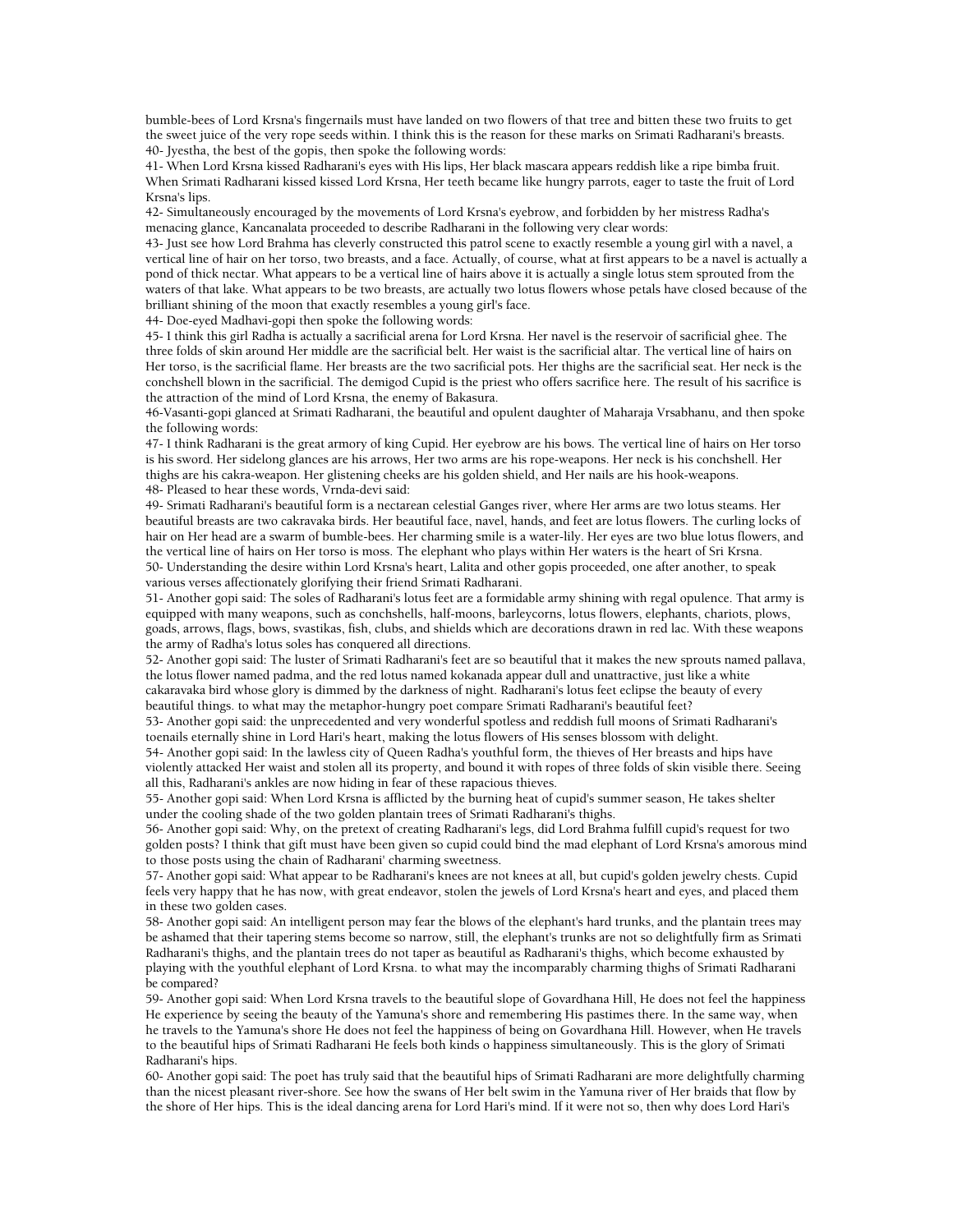mind continually dance here with the many dancing partners of His thoughts?

61- Another gopi said: Srimati Radharani's waist screamed; Riding on the back head, and trunk of cupid's powerful mad elephant, Radha's thighs, hips, and breasts, the three monarchs of the community of thieves, have together attacked me and stolen my substance. Frightened, angry, and grief-stricken, Radharani's wretched waist at once fled, and made allegiance with it's friend, the waist of the lion.

62- Another gopi said: After stealing the wealth of the waist's wealth, Srimati Radharani's poverty-stricken hips and breasts met to divide the spoils, and proceeded to quarrel over the bounty. In order to separate the two greedy protagonists, did Lord Brahma, build a fortified boundary that appears like the three folds of skin on Radharani's waist? 63- Another gopis said: Did Lord Brahma think Radharani's waist had become so thin by pining away in separation from it's friend, Radharani's youthful vitality? Did Lord Brahma fear Radharani's waist so slender it might break? Is this the reason he thrice bound it with ropes that appear to be folds of skin.

64- Another gopi said: Is this a golden lotus-petal floating on nectar-lake and pursued by a swarm or black bees? No. I think this is Srimati Radharani's beautiful abdomen decorated with a navel and a vertical line of hairs.

65- Another gopi said: Decorated with the black musk of a vertical line of hairs and filled with regal opulence, the allvictorious abdomen of Srimati Radharani makes the beautiful pipal leaves tremble in fear, and makes the golden new lotus petals become stunned in astonishment and shame.

66- Another gopi said: Srimati Radharani's hands are decorated with a golden pitcher, garland of lotuses, fan, crescentmoon, earrings, parasol, sacrificial post, conchshell, beautiful tree, altar, throne, flower, creeper, camara-wisk, and svastika, and other auspicious markings. I think She carries all these articles of worship so She may secretly serve Her beloved Krsna.

67- Another gopi said: If somewhere there were two lotus flowers decorated with the tips of campaka petals, full moons made of rubies, and the beautiful sharp goads carried by the cupid demigod, then these lotus flowers may somewhat resemble Radharani's hands, which are more beautiful than a multitude of ordinary fresh lotus blossoms.

68- Another gopi said: Srimati Radharani's sharp lotus nails have become fine glistening cupid's chisels for engraving various designs on the sapphire door-panel of the chest of Lord Krsna, the enemy of Bakasura.

69- Another gopi said: Srimati Radharani's arms are two golden lotus stems somehow unconnected to the lotus filaments of Her face. Srimati Radharani's arms are two ropes employed by the demigod cupid. Srimati Radharani's arms are two creepers bearing the two fruits of Her breasts and the two beautiful fresh sprouts of Her hands. Srimati Radharani's arms are two splendid creepers tightly embracing the blossoming tamala tree of Sri Krsna.

70- Another gopi said: In order to help Lord Hari cross the great ocean of amorous desires, the creator Brahma has given Him the elaborately jeweled golden boat known as Srimati Radharani. Since this boat is already nicely equipped with the sail of the beautiful vertical line of hairs on Her torso, I do not understand why Brahma has also furnished it with the arms that are Her arms.

71- Another gopi said: Srimati Radharani's left side is the splendid daughter of the demigod of beauty, and Her right side another daughter of the beauty demigod. In the same way Lord Krsna's right and left sides are the two handsome sons of the demigod of charming sweetness. The girl on Radharani's left has accepted the boy on Krsna's right as her lover, and the girl on Radharani's right has accepted the boy on Krsna's left.

72- Another gopi said: Is this a golden tablet bearing the proclamation of cupid's victory? Is it a golden sheath for cupid's sword, or a golden case for cupid's snake-noose weapon? I think not. I think this must be Srimati Radharani's beautiful back decorated with Her braided hair.

73- Another gopi said: The greatest poets proclaim that Srimati Radharani's shoulder slope gracefully because of the great weight of Lord Giridhari's hand which eternally rests there. I do not agree with them. I think Srimati Radharani's shoulder slope because of the heavy burden of Her beauty, which surpasses all the goddesses of fortune.

74- Another gopi said: Perfect beauty, charming poetry, and melodious song are the three opulences resting on Srimati Radharani's neck for the pleasure of Lord Krsna. I sometimes wonder if the creator Brahma placed these three graceful lines on Radharani' neck to commemorate He threefold opulence.

75- Another gopi said: When the nose and breasts, disputed the boundaries of their respective kingdom in the continent of Srimati Radharani's body, the creator Brahma peacefully settled the conflict, drawing a boundary of three lines in the middle of Radharani's neck.

76- Another gopi said: When the sweet sounds of Radharani's throat are manifested, the melodious cuckoo birds become useless, nectar become bitter, and charming notes of the lute become silent. When the beauty of Radharani's throat is manifested, the graceful conchshells flee in embarrassment, and hide in the ocean. What remains for the poets to use in their metaphors glorifying Srimati Radharani's beautiful throat?

77- Another gopi said: When golden lotus-petal on which a black bee sleeps at dawn meets with a black cuckoo resting in the window of a golden palace, and the two of them see Srimati Radharani's beautiful chin decorated with a spot dot of musk and blessed by the touch of Lord Krsna's finger, both observers revile their own insignificant splendor and glorify the vast superiority of Srimati Radharani's graceful chin.

78- Another gopi said: The bandhujiva flower and the bimba fruit proclaim that Srimati Radharani's lips are the life and soul of their dearmost friend, Lord Krsna, as well as the external reflection of the love for Lord Krsna within Srimati Radharani's heart. The bandhujiva flower and bimba fruit both assert that they can never become equal to Srimati Radharani' beautiful lips.

79- Another gopi said: Srimati Radharani's lips are famous as the life-and-soul of Lord Krsna, whose transcendental form is filled with the nectar of perfect bliss. How is it possible to say anything further to glorify Radharani's lips. 80- Another gopi said: Srimati Radharani's teeth eclipse the splendor of jasmine flowers, white mountain summits, and all other beautiful things. Had the creator Brahma not immediately covered Her lips and teeth, the entire multicolored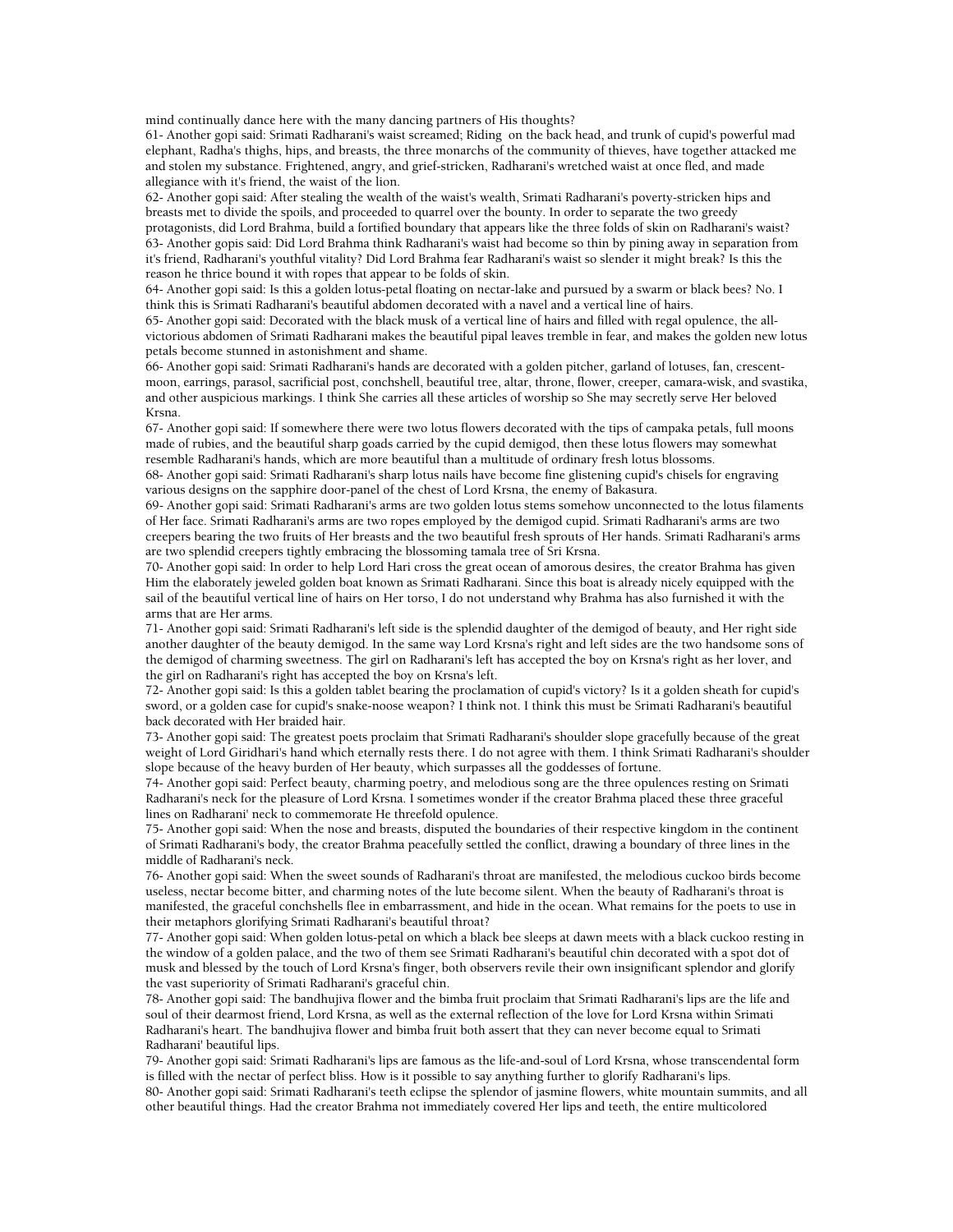universe would have become swallowed by the non-dual white light of Srimati Radharani's teeth.

81- Another gopi said: Srimati Radharani's teeth are as beautiful as jasmine flowers or diamonds. They have attained this wonderful splendor by constantly tasting the bimba fruits of Lord Krsna's lips.

82- Another gopi said: The ruby-studded spoon of Srimati Radharani's tongue serves Lord Krsna the ecstatic nectar of transcendental playful joking words songs, and charming poetry.

83- Another gopi said: In the backstage room of Her throat Srimati Radharani keeps and actress expert at narrating Lord Krsna's transcendental glories. Why is it when the fine red curtain is lifted, and She appears on the stage, this actress disguises herself and pretends to be a tongue?

84- Another gopi said: The creator Brahma fashioned the red-cloth-covered swing of Srimati Radharani's tongue so the youthful couple of Lord Krsna's transcendental glorious qualities and names could enjoy swinging pastimes there. 85- Another gopi said: Srimati Radharani's words are sweet waves in the ocean of nectar. They are filled with charming jokes and riddles, the various emotional rasas, and a host of literary ornaments decorating the sounds and meanings of words. They have become the music teacher for the bees and cuckoos. They are a nectarean tonic for the ears of Lord Krsna.

86- Another gopi said: Mixed with the ghee of Her love, the sugar of playful jokes, the madhavika juice of the emotional rasas, the camphor of gentle smiles and the pepper of feigned anger, the wonderful, nectarean drink of Srimati Radharani's words delights the Supreme Personality of Godhead.

87- Another gopi said: Is this the nectar-stream that is he home of the swan of Lord Hari's minds? Is this the nectarean moonlight that the cakori birds of Lord Hari's thirsty eyes yearn to drink? Is this the mass of nectarean dark clouds that give life to the cataki bird of Lord Hari's handsome form? I think not. I think this must be the nectar-waves of Srimati Radharani's smile.

88- Another gopi said: The desire-creepers of Lord Hari's transcendental qualities blossom in the garden of Srimati Radharani's heart. Why do the flowers of those creepers pretend to be smiles when they fall to Srimati Radharani's mouth? 89- Another gopi said: As it flows to the ocean of LOrd Krsna, the river of Srimati Radharani's mouth becomes in some places a lake of nectar-syllables, a nectar-stream of the fifth-note, a nectar-river of singing, a river of nectar-discourses, a nectar river of sweet fragrances, and a glistening transcendental river of nectar-smiles.

90- Another gopi said: Srimati Radharani's mouth is a great mountain peak that reviles the insignificant summit of Mount Sumeru. From that mountain peak of Srimati Radharani's mouth many rivers, such as the transcendental nectarean, celestial Ganges river of Radharani's smile, the beautiful nectar-river of Radharani's transcendental fragrance, the nectarean, celestial Gages river of Radharani's discourses, the nectarean Ganges river of Radharani's singing, and nectarean, celestial Ganges river of Radharani's breathing, all flow to the nectar-ocean of Lord Krsna.

91- Another gopi said: So the two travelers of Lord Krsna's eyes might have a pleasant and auspicious journey, the demigod Brahma created the lotus flower of Radharani's face. Brahma then placed two khanjana-birds of Radharani's eyes upon that flower, and noticing that the birds were very restless, secretly bound them to the golden pots of Radharani's nose.

92- Another gopi said: the creator Brahma fashioned the unprecedented full moon of Radharani's face for the pleasure of the two cakori birds of Lord Krsna's eyes. Placing the two deer of Radharani' eyes, Brahma noticed they were very restless, and so he fixed nearby the two ropes of Radharani's ears in order to bind them.

93- Another gopi said: The moon is unhappy, full of spots, and subject to diminution. The lotus flower shares these faults because the imperfect moon shines upon it. On the other hand, Srimati Radharani's face is perfectly pure and always full. Tell me, to what object may we compare Radharani's face?

94- Another gopi said: Srimati Radharani's cheeks have crushed the pride of the golden mirrors. Her cheeks are two lakes filled with the nectar of transcendental beauty and surrounded by golden shore. Her earrings are the lotus buds growing in those lakes. the picture and designs drawn in musk on Her cheeks are the moss growing on the shores and the makari fishes playing in the waters. The waters of these two lakes completely quenches the great thirst of Lord Krsna.

95- Another gopi said: In order to feed the two bumble-bees of Lord Krsna's eyes, the creator Brahma has placed two blue lotus flowers, which superficially appear to be eyes, in the lake of nectar-beauty, which superficially appear to be the face of Srimati Radharani. to help those two lotus flowers blossom nicely, Brahma has placed nearby the two glistening moons of Radharani's cheeks.

96- Another gopi said: Is this not the king of parrots sitting in the cage of Radharani's forehead? Just see how this thirsty parrot, reaching down to taste the nectar-filled bimba fruit of Radharani's lips, pretends that his beak is only an innocent nose.

97- Another gopi said: the wonderful cupid's arrow of Srimati Radharani's beautiful nose is now placed on the bending bow of Her eyebrows. Tipped with a pearl, that arrow has quickly broken Lord Krsna's armor and pierced the peaceful composure within His mind.

98- Another gopi said: Srimati Radharani has drawn many of Cupid's flower-arrows from the sesame-flower quiver of Her beautiful nose. Lowering Her face and pretending these flower-arrows were smiles, She shot them at Lord Krsna. The deer of Lord Krsna's mind suddenly found itself the target of all these arrows.

99- Another gopi said: Ignorant poets say that the pearl on Radharani's nose has become red and black like a gunja-berry because it reflects the red of Her lips and the black of Her eye-mascara. My opinion is that black Krsna eternally resides within Radharani's heart, which has become reddened with love for Him. I think that when Srimati Radharani sighs the red love and black Krsna become reflected on Her nose-pearl, turning it red and black like a gunja-berry.

100- Another gopi said: The creator Brahma collected from all the corners of the universe the essences of the most sublime beauty and sweetness to form the eyes of Srimati Radharani. When he was finished he took the few useless scraps of sweetness remaining, and with them he created bumble-bees, cakori-birds, deer-eyes, fish, and white and blue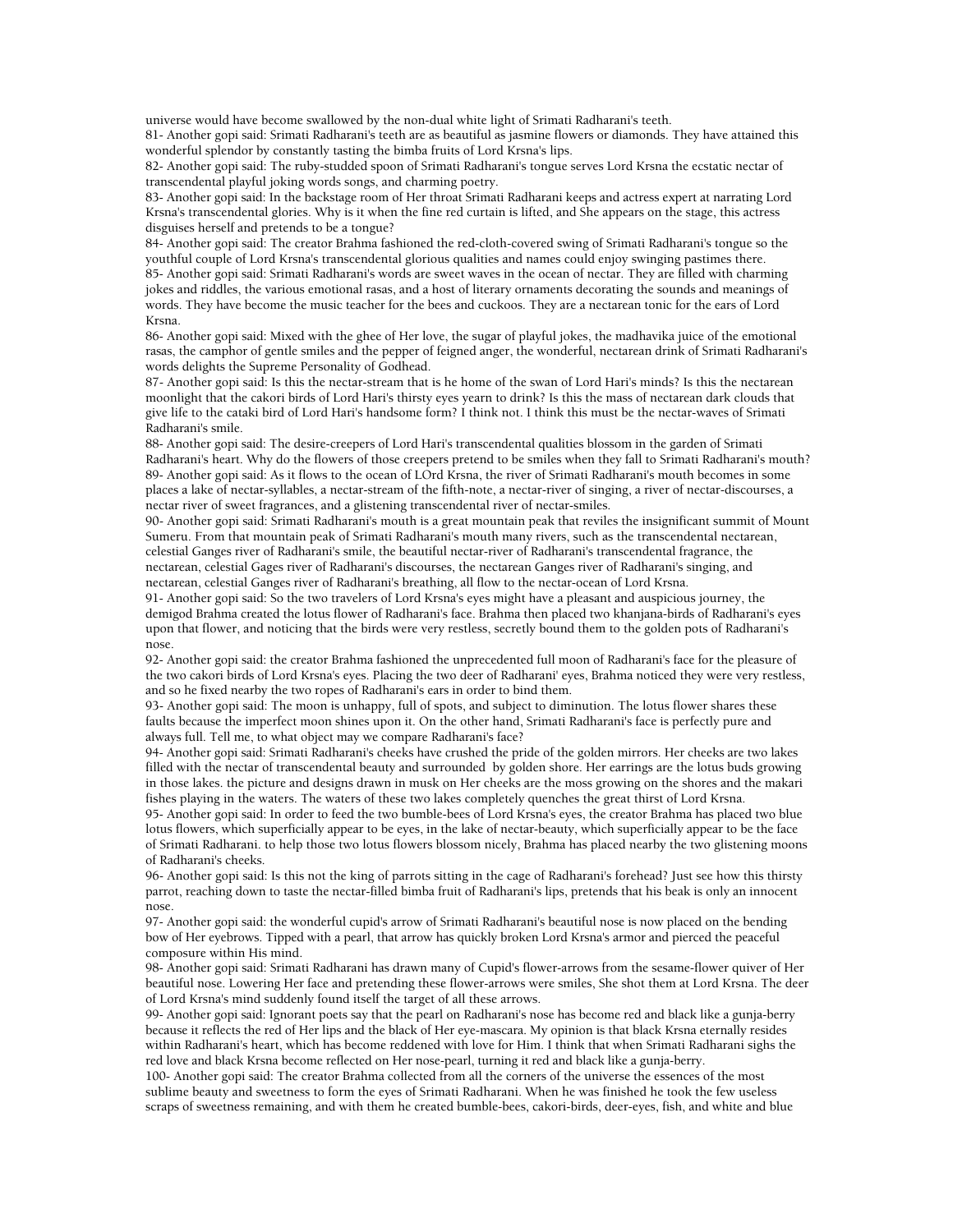lotus flowers.

101- Another gopi said: My dear beautiful-faced Radharani, Your mascara-decorated eyes are like two khanjana birds. Their ever-fresh, wonderful beauty has shattered the pride of the lotus flowers. With their graceful, playful motions they have embarrassed the charming fish. They delight the infallible Supreme Personality of Godhead.

102- Another gopi said: In order to teach the two youthful and charming fish-princesses the art of dancing, the creator Brahma disguised them as a pair of eyes and placed them in the nectar-like of Srimati Radharani's face. Wishing to arrange for their marriage with the two handsome fish princes of Lord Krsna's shark-shaped earrings, and fearing that the two restless princes might escape, Brahma confined the princes in the nets of Lord Krsna's ears.

103- Another gopi said: Two bumble-bees Prajapatis reside in the two lotus flowers of Radharani's eyes. These two Prajapatis have begotten a host of mind-born sons disguised as a multitude of sidelong glances.

104- Another gopi said: The two curving Visnukranta creepers of Radharani's eyes have sprouted two black flowers disguised as a pair of eyes.

105- Another gopi said: Is this a splendid forehead stretching from Radharani's hair to the creepers of Her eyebrows. 106- Another gopi said: Srimati Radharani's splendid forehead has crushed the pride of the brilliant crescent moon. Bounded by black eyebrows and curling locks of hair, it appears like a fresh, golden madhavi petal surrounded by bumblebees.

107- Another gopi said: Lord Brahma has written Srimati Radharani's destiny in the following inscription on Her forehead: This girl is deeply enamored of Her lover Krsna, who is a mine filled with the jewels of transcendental virtues. Please tell me, why is this proclamation disguised as a red sindura moon-dot?

108- Another gopi said: Is this red-sindura tilaka drawn in the part of Radharani's hair and covered by Her red sari, or is this cupid's pointed arghya-patra, ceremoniously offered with the karavaguntha-gesture?

109- Another gopi said: Entering the narrow lane, that parts of the forests of Radharani's hair, the mad elephant of Lord Krsna's mind has become reddened sprinkled by the sindura there.

110- Another gopi said: Although great darkness and a splendid moon both live happily and without enmity in the continent o Radharani's body, they nevertheless fear each other's attack. Disguising itself as Radharani's braided hair the darkness has placed an army of bumble-bees at it's frontier. Disguising itself as a face, the moon has assembled as army of moon-phases for it's own defense.

111- Another gopi said: Srimati Radharani's curling locks of hair are a swarm of bumble-bees flying over Her ears and eager to taste the sweet nectar of Her lotus flower face. The hunter cupid has cleverly placed these bees in this place in order to lure the two deer of Lord Krsna's eyes into his trap.

112- Another gopi said: Sprinkled with the nectar of pure love, the creeper of Srimati Radharani's thoughts has sprouted many new tendrils. Blackened by constant meditation on the dark; form of Sri Krsna, these long, thin, tendrils appear to outsiders to be hairs on Srimati Radharani's head.

113- Another gopi said: the beautiful dark luster of Lord Krsna's transcendental form has been carefully collected by Srimati Radharani's glance and thoughts. It has now become transformed into the glorious black substance that superficially appears to be the braided hair upon Her head.

114- Another gopi said: The Yamuna river of Srimati Radharani's beautiful black hair is braided with the Sarasvati river of a string of jewels, and a Ganges river of pearls and flowers. In this way the decorated, braided hair of curving-eyebrowed Radharani have become just like the pilgrimage place Triveni, where the Sarasvati, Ganges, and Yamuna rivers converge. 115- Another gopi said: When the camari does and the peacocks saw Srimati Radharani's braided loosened in Her transcendental pastimes, they both became afraid that the beauty of their tails would at once appear very insignificant by comparison with it. With great embarrassment they both fled, the camari does running to the mountains, and the peacocks hiding in the forests.

116- Another gopi said: All Srimati Radharani's limbs are scented with kumkuma. Her navel, eyebrows, hair, and eyes bear the fragrance of blue lotus flowers anointed with aguru and musk, Her breasts, ears, face, nose, hands, and feet, bear the fragrance of lotus flowers anointed with camphor, and Her sides, and nails bear the fragrance of ketali flowers anointed with sandalwood paste.

117- Another gopi said: Filled with all transcendental qualities to delight Lord Krsna's senses, noble Radharani appears very splendid and beautiful. She may be compared to Herself only, and to no one else. Her limbs are all consummately beautiful, and they may also be compared to themselves only, and to no other objects. they crush to pieces any attempt to compare them to anything else.

118- Another gop said: Srimati Radharani is just like the incomparable sweetness of Lord Krsna, the enemy of Aghasura. Lord Krsna's transcendental sweetness is just like the incomparable Srimati Radharani.

119- Another gopi said: Radharani's pure love is boundless, Her virtues incomparable, Her beauty unequaled, Her character perfectly charming, and Her youthfulness supremely wonderful. Lord Krsna is wellaware of all Her virtues. Why should He not be completely under Her dominion?

120- Another gopi said: Although Srimati Radharani is very pure and chaste, there are still malicious rumors of Her infidelity. Although She is; full of transcendental love, Her superiors try to check Her expression of it. Although She yearns to always associate with Lord Krsna, the enemy of Bakasura, She cannot. These three facts are a sharp trident that has struck our heart.

121- Another gopi said: If one asks about the origin o love of Krsna, the answer if that the origin is in Srimati Radharani alone. Who is the most dear friend of Krsna? The answer again is Srimati Radharani alone. No one else. Srimati Radharani's hair is very curly, Her two eyes are always moving to and fro, and Her breasts are firm. Since all transcendental qualities are manifest in Srimati Radharani, She alone is able to fulfill all the desire of Krsna. No one else.

122- Another gopi said: Beautiful Srimati Radharani remains in this forest of Vrndavana. Her fragrant, gracefully bending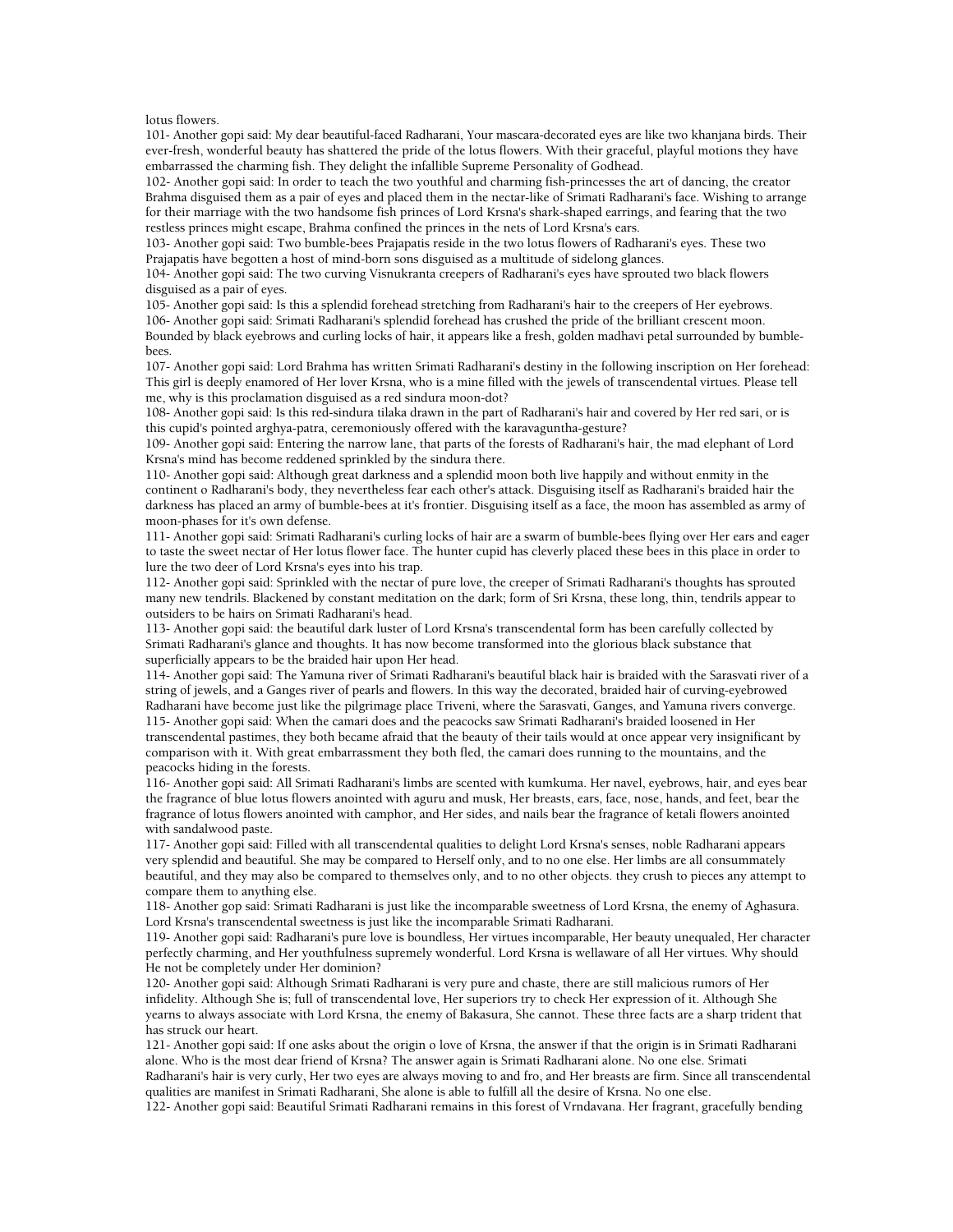from decorated with pictures and designs drawn in musk, sandal, and other substances, and Her limbs blossoming with happiness, She eternally embraces Lord Madhusudana, the jubilant Supreme Personality of Godhead.

123- Another gopi said: A beautiful madhavi creeper grows in this forest of Vrndavana. this gracefully bending, fragrant creeper has sprouted many delightful leaves and flowers that have become the shelters of many bumble-bees. This creeper eternally embraces handsome, blossoming nage-kesara tree.

124- Another gopi said: Although Srimati Radharani has never heard the techniques of the various arts from the mouth of a teacher, still She has now become the art-teacher for doe-eyed vraja-gopis, who astonish the women of the three worlds with their skill, and who delight Lord Krsna, the ocean of all transcendental artistic talent.

125- Another gopi said: The creator Brahma has fashioned the character of Srimati Radharani in a very wonderful way. Although Radharani considers the principles of religion, the pious older women of Vraja, and even Her own rejected husband, to all be as unimportant as pieces of straw, She is nevertheless the most pious and chaste of all girls, and Her transcendental pastimes are the proper object of the most reverential worship.

126- Another gopi said: Whether awake, dreaming, or in sleep, Srimati Radharani constantly engages Her mind, body, words, and all Her senses in Lord Krsna's service without ever diverting them to any other activity.

127- Another gopi said: The expert dancers of Srimati Radharani's playful glances have stolen away Lord Hari's peaceful composure and completely defeated the graceful charm of the saphara fishes, deer, cakori and khanjana birds, bumblebees, blue and white lotus flowers, and cupid's entire arsenal of flower-arrows.

128- Another gopi said: Everyone knows the impoverished cakori birds, cakravaka birds, and lotus flowers fix their consciousness on the moon, clouds, and sun to gain the nourishment to sustain their lives. O Radharani, please tell us why You have timidly fixed Your consciousness in constant meditation on Lord Krsna?

129- Another gopi said: My dear Srimati Radharani, when the personified constant meditation of the cakoras, catakas, and lotuses sees Your unwavering meditation on Lord Krsna, he become embarrassed at his own great fickleness.

130- Another gopi said: Sarasvati, Bhu-devi, and Lilasakti are the most highly qualified of all beautiful young girls. Laksmi-devi is superior to them. The gopis, who are filled with great pure love for Lord Krsna, are superior to Laksmi. Candravali is the best of the lovely gopis. However, Srimati Radharani is superior even to Candravali, for Radharani eternally arouses the intense thirst of Lord Krsna.

131- Another gopi said: Straining to exhibit all her love, beauty, and various good qualities, Candravali is able, with great difficulty, to conquer Lord Krsna and bring Him under her control. When, however, Srimati Radharani causally exhibits Her own virtues, Lord Krsna at once forgets all about Candravali. If Lord Krsna then cannot remember Candravali, how can He remember any of the other gopis?

132- Another gopi said: It is not true to say that beautiful Radharani has no faults. She has numerous faults. For example: Her hair is curly, Her breasts are very firm, and Her eyes exhibit a glittering transcendental greediness.

133- Another gopi said: O my friend, the two cakori birds of Srimati Radharani's eyes are now engaged in continually drinking the nectarean moonlight of Lord Krsna's smiles. The two thirsty bumble-bees of Lord Krsna's eyes have now landed on the lotus flower of Srimati Radharani's face.

134- Another gopi said: Even though She may not be decorated with nice ornaments, if She is near Her lover Krsna, Srimati Radharani becomes naturally decorated with ornaments of Her intense love for Him. These ornaments make Her blossom with happiness and also fill Her lover with happiness also. If however, She is separated from Her Krsna, then even if She is decorated with all Her favorite ornaments, She wilts, and Her mind becomes thin and emaciated. 135- Another gopi said: Srimati Radharani constantly remembers Lord Krsna. She meditates on Him as being always present at Her side. She meditates on Him as a jewel-ornament She always wears on Her cheeks and breasts. She constantly sees Him before Her.

136- Another gopi said: Defeated by Lord Krsna's superior handsomeness, the cupid demigod could not find any way to avenge himself until he noticed Krsna's lover Radharani. Cupid stole Her away, and, just to spite his rival Krsna, repeatedly tortures Her.

137- Another gopi said: If Lord Mukunda touches Radharani, then Radharani's gopi-friends feel transcendental happiness and manifest the ecstasy symptoms of trembling, perspiring, crying tears, and standing up of the body's hairs. If Lord Mukunda earnestly drinks the nectar of Radharani's lips, then all the gopis feel intoxicated by this drinking. This is certainly very wonderful.

138- Another gopi said: Decorated with all transcendental qualities, Lord Krsna is the best of males. Decorated with all transcendental qualities, Srimati Radharani is the best of women. Their fame constantly dances in this world.

139- Another gopi said: Lord Krsna gave Srimati Radharani a large, lovely garland of amorous scratches, and generous Radharani reciprocated by giving Him a lovely necklace of amorous bites. Lord Krsna drank the nectar of Radha's lips and gave His own lips to be tasted by Her teeth. The nearby gopis glimpsed now and then a little of these exchanges of transcendental gifts.

140- Another gopi said: When Srimati Radharani meets Her beloved Krsna, Her beauty increases to become something completely unlike what it had been before. The graceful movements of Her eyes and form become something different and more graceful. The happiness in Her heart expands to become something completely different.

141- Another gopi said: This lotus flower of Srimati Radharani is filled with the honey of beauty and charming tenderness, and it floods all the directions with its pleasant fragrance. Why should the bumble-bee of Lord Madhusudana leave this exquisite lotus and go to the scentless, thorn-filled ketaki flowers of the other gopis?

142- Another gopi said: Srimati Radharani's transcendental beauty expands with the association of Lord Krsna. Lord Krsna's handsomeness increase with the presence of Srimati Radharani, who blossoms with happiness. The creator Brahma has arranged that They should complement and increase each other's splendor.

143- Another gopi said: Noticing Srimati Radharani, who had been fashioned by some other creator, Lord Brahma become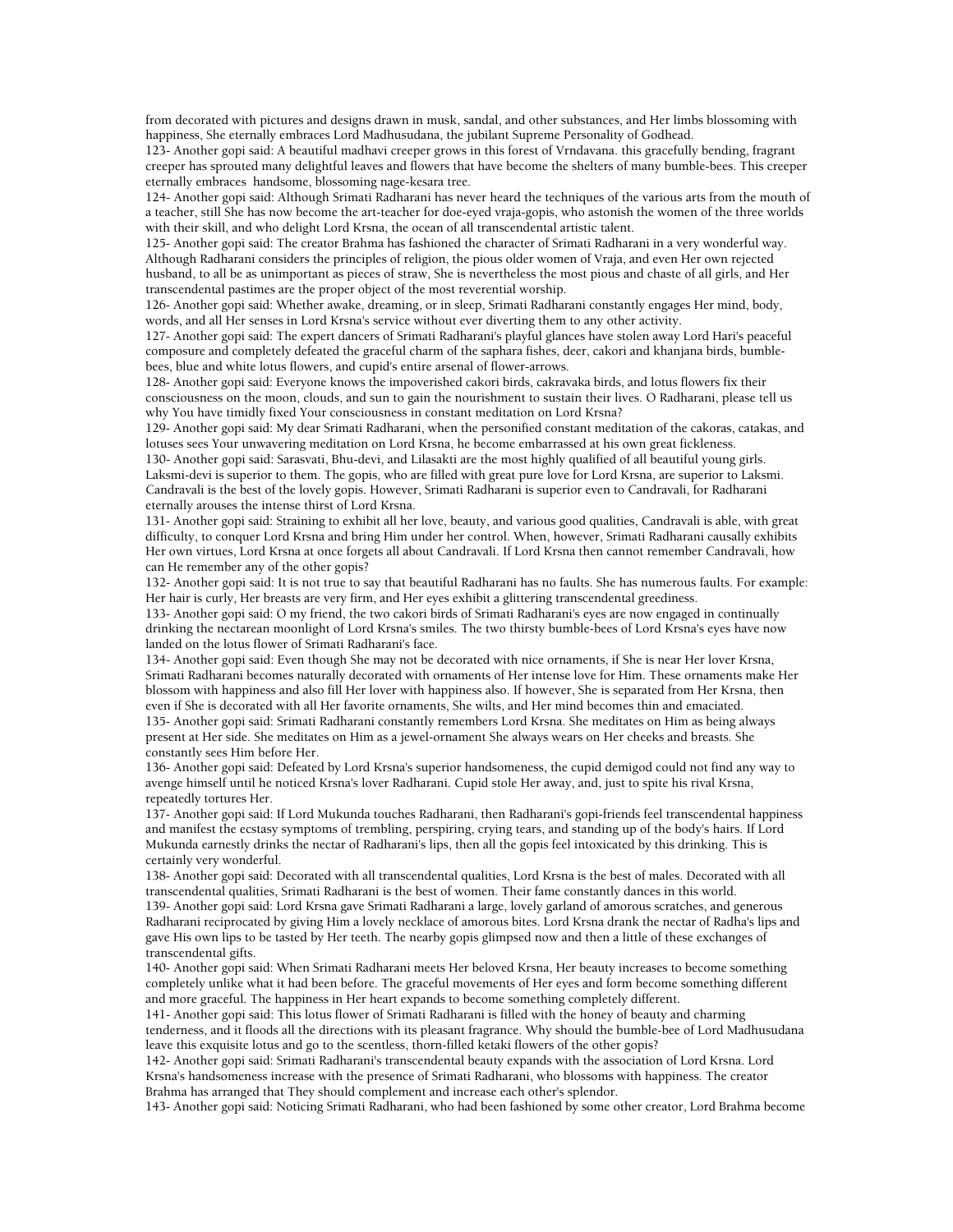embarrassed, and he determined to fashion a young girl who would be Her equal. Although he carefully assembled all the best ingredients, none of the girls he created were at all equal to Radharani. They were all completely useless in comparison to Her.

144- Another gopi said: When the creator Brahma saw the beautiful face of Srimati Radharani, he considered the lotus flower and moon to be ugly and impure by comparison. To proclaim their inferiority he arranged that the lotus flowers be regularly visited by grotesque black bees, and the moon be painted with many black spots.

145- Another gopi said: No one can count Srimati Radharani's transcendental qualities, and no one can describe Her glories. Even the goddess Sarasvati cannot properly praise Her transcendental opulences. My friends, you are perfectly aware of all this. What is the use of all our words of praise? They can never do justice to Her.

146- Lord Krsna heard the gopis ornately ornamented poetry describing the transcendental form of their friend Radharani, and at the same time gazed at His beloved Radharani, whose crooked eyes alternately blossomed wide with happiness, and shrank with embarrassment. In this way Lord Krsna's ears and eyes felt great transcendental bliss.

147- Thus ends the eleventh chapter of Govinda-lilamrta in the matter of the description of Srimati Radharani's transcendental form. Srila Raghunatha dasa Goswami has ordered me to write this book, which I have been able to do by the blessing of Srila Raghunatha Bhatta Goswami and the saintly association of Srila Jiva Goswami. I consider this book the ripened fruit of the service I have rendered to Srila Rupa Goswami, who is like a bumble-bee relishing the honey at the lotus feet of Sri Caitanya Mahaprabhu.

# **Chapter 12**

1- At that time Vrnda- devi approached the lotus feet of sri sri Radha and Krsna, the two monarchs of Vraja-forest, and then spoke the following words: My Lordships, please hear now ( with Your gopi friends) the prayer of the six seasons. 2- The six seasons then spoke the following prayer: O king and queen, with great labor we have used all our skill and energy to make this Vrndavana forest wonderfully beautiful for Your pleasure. Please make our lives successful by placing Your merciful glance upon us, Your servants.

3- Vrnda-devi then said: O king and queen, now please hear the prayer of the moving and stationary creatures who stay in the place in Vrndavana forest where You enjoy transcendental pastimes.

4- The creatures of Vrndavana then said: O king and queen who are delighted by each other's company, please fulfill our desires. Please permit us to see You and render transcendental service unto You.

5- Accompanied by Subala, the brahmana boy Madhumangala then approached Lord Krsna and said: O Krsna, this Radharani has turned the creatures of Vrndavana forest into paupers.

6- Displaying Her bodilu luster, this Radharani has stolen away the beautiful, charming opulence of this forest. Aside for that, with our own eyes we have seen Her friends directly stealing the fruits, flowers, and other wealth of this forest. 7- Nandimukhi then approached and said:O auspicious king and queen, may all blessings fall upon You and Your gopifriends. The noble Paurnamasi showers hundreds of benedictions upon You. Please hear her words.Please allow her words to travel now along the pathway of Your ears.

8- Paurnamasi said: The cruel emperor Cupid, recognizing You as his equals, has now crowned You both as king and queen of Vrndavana forest and he has given the bumble-bees, cuckoos, and other creatures here to be Your subjects. 9- King cupid is afraid that You may quarrel and become unhappy. I request You, therefore, to happily go now to Your kingdom(so he may be in a peaceful condition of mind).

10- Nandimukhi continued: The noble Paurnamasi then said: If Radha and Krsna quarrel, then you and Vrnda-devi carefully consider the situation, and at once tell me which one of Them is to blame.

11- Lord Hari then said to Nandimukhi : You know the truth about every thing this Radharani does. Tell Me, why has She met Me here, why have She and Her friends stolen the wealth of this forest, and why has She now stolen My flute? 12- Kundalata said: O Hari, You and Radharani are both very proud and quarrelsome. What shall You do when we take You both before King Cupid and charge You with quarreling?

13- Lord Krsna said: Give Radha to Me. I shall take Her to king Cupid. I shall tell him She has plundered his forest and stolen My flute, and for these offenses She should be punished.

14-Hearing Lord Krsna's request, Kundalata replied: Herding numberless cows, You and Your cowherd friends greedily pick all the fruits and flowers here. This forest remains in an auspicious condition only because it is nourished by the beauty of us gopis.

15- At that point one of gopis interceded on Krsna's behalf, saying: Although this weak-hearted Krsna has lied about Radharani, you should not take His offense very seriously,for in reality He loves Her deeply.

16- Kundalata then said: If Krsna has so much love for Radharani, then why did He strike the jewel of Radharani's youthfulness ( Her breasts)? Why does He remain silent, and not remorsefully confess His crime?

17- Lord Krsna said: King Cupid hinted to Me as we walked on the road, and I prayed for his mercy to Her, if I declined to punish Radharani, then I Myself would be punished very severely.

18- At that time Srimati Radharani shot many arrows of sidelong glances from Her curved eyebrows. Wounded by these arrows, Lord Krsna's throat became choked, and He could not speak. Observing Radharani's amorous forwardness, Kundalata chastized Her by hitting Her with a toy lotus-flower. This act greatly delighted Lord Krsna.

19- Lord Krsna then pulled a letter from His turban, and handed it to Nandimukhi. She proceeded to read it aloud, but no one could understand it from the first reading. The gopis, eager to hear the letter, begged that she read it more clearly. Nandimukhi read: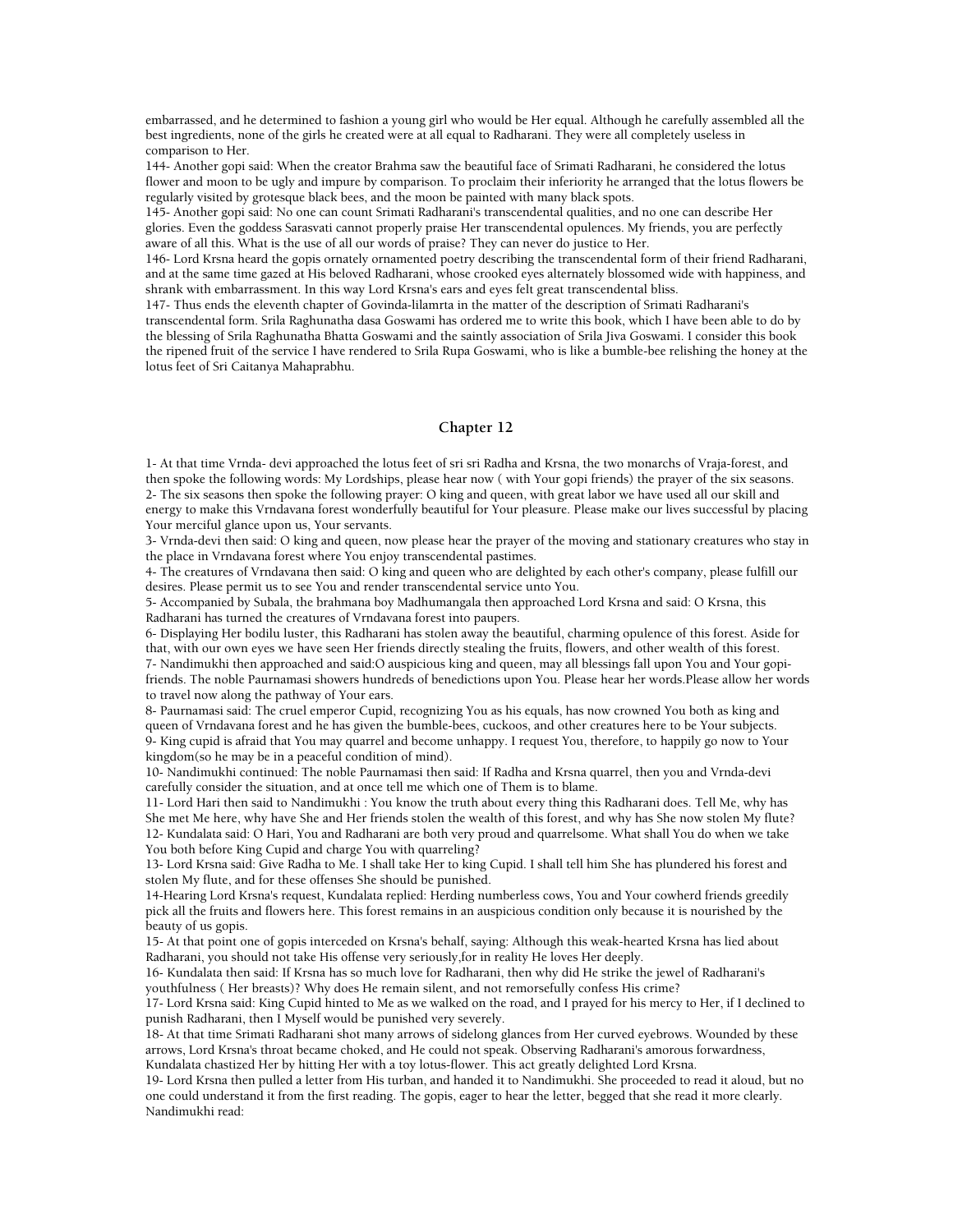20- Greetings. The lotus feet of Emperor Cupid speak this order to Nandimukhi, Vrnda, Kundalata, and all the gopis: Return at once the transcendental opulence Radharani has stolen from all the creatures of Vrndavana forest. After that is accomplished You should all form a tribunal and try the case of Radharani's accused theft of Madhava's flute.

21- As the gopis were asking each other what should be done, Visakha approached Srimati Radharani and said: In this letter king cupid claims that You have stolen Your beauty from Vrndavana-forest.

22- Lalita then said: O foolish girl, who cares what this cupid says? The actual is that this forest of Vraja is simply the a reflection of Srimati Radharani's beautiful form.

23- We shall ignore king Cupid's order. What can he do to punish us? This is our forest. We protect and maintain it. If we gather some fruits, flowers, and other nice things from it, there is no fault for us.

24- If, however you remain inclined to obey king Cupid's order, then just look before you and you will clearly see how Srimati Radharani, the queen of Vrndavana, already has beautiful this forest, just as She also beautifies Her friend Lalita. 25- As far as the flute is concerned, we have not seen it. This flute has become initiated to perform a sacrifice to destroy the religious principles of the chaste and saintly gopis. If we had our way we would toss it into the Yamuna and let it be carried to the sea.

26- Nandimukhi then said: O Krsna, this girl Radharani claims that She has already given Her beauty and opulence to the creatures of Vrndavana-forest. First let us determine whether Her statement is truth or lie, and then after that is decided we may consider what to do in the affair of the flute.

27- Lalita yearned to see the forest-pastimes of the dearmost Divine Couple. As Radharani began to walk, Lalita followed behind Her. Lalita said to the gopis: come with me and you shall see how Radharani decorates this forest with Her personal beauty and opulence.

28- By the association of Srimati Radharani all the birds, deers, trees, creepers, leaves, flowers, and other creatures in the forest suddenly became golden, exactly reflecting the luster of Radharani's transcendental form. Seeing this, Lord Krsna and all the other members of that assembly could at once perceive the truth of Radha's statement, Radha had indeed increased the beauty of Vrndavana-forest.

29- Standing before the assembled gopis, Nandimukhi said: Now we may see that Srimati Radharani, the daughter of Maharaja Vrsabhanu has spoken the truth. By expanding Her own beauty She has increased the opulence of this forest. In this way She inaugurated a great festival of happiness within the eyes of all of us.

30- Lord Krsna then said: Yesterday, as this Radharani was leaving for home, She stolen all the beauty of this forest. Now, fearing the arrival of king Cupid, She has at once replaced all the stolen beauty. Does She know magic that She can do such things?

31- Seeing the gopis smile and laugh, the brahmana boy Madhumangala, making a great effort, at once found a place by Lord Krsna's side. At that time the golden effulgence of Srimati Radharani and the blue luster of Lord Krsna both combined to become an emerald-green splendor that suddenly pervaded the forest of Vrndavana.

32- Jubilant Madhumangala then said: One may ask: why have Radha and Mukunda combined Their bodily lusters to produce this emerald color? The answer is: They are both tortured by the cruel cupid. They think that by combining in this way he will not see Them, and They will thus escape his clutches.

33- Learned and intelligent Tungavidya smiled as she spoke the following words: Srimati Radharani's golden complexion has combined with Lord Krsna's blue luster to form this emerald-green effulgence. My dear gopis, because you are decorated with the transcendental qualities of Radha and Krsna, you are all now glistening with the splendor of the green effulgence.

34- Eager to speak, Vrnda-devi, the protectress of Vrndavana forest began to motion with her hands. these motions created a little breeze. As fate would have it, the breeze entered the holes of the flute concealed on her person and caused it to sound a note.

35- All the gopis became frightened to hear the sound of the flute. Kundalata and her friends at once approached Vrndadevi. Kundalata took the flute from Vrnda's hand. Kundalata then presented Vrnda-devi before Lord Hari and said: Here is the thief.

36- Radharani took the flute and handed it again to Vrnda-devi. Radha said: My friend Kundalata, your brother-in-law Krsna is tormenting us. If You think He is right and Vrnda has stolen His flute, then ask how she got this flute. Only if she cannot give a satisfactory answer do you have the right to punish her.

37- Vrnda said: In the forest a monkey forcibly took this flute from Saibya's hand, broke it, and then gave it to me. Nandimukhi was there. She is my witness.

38- Kundalata then placed the flute in Lord Krsna's hand. Happy to regain His flute after such a long time, Lord Krsna began to play notes upon it.

39- The beautiful sounds of Lord Krsna's flute sprinkled the entire universe with the sweetest nectar. That flute sound aroused the amorous desires of all women in the three worlds. That flute sound caused all six seasons to be manifest simultaneously . That flute sound caused the stationary living entities to move in ecstasy, and the moving living entities to become stunned.

40- The arrows of beautiful sound from Lord Krsna's flute sounded all the peaceful and sedate women for a great distance and caused them all to become maddened with amorous desires. Even those who were not women became agitated with ecstatic love by hearing the flute's sound. This is not very wonderful or surprising, for Lord Krsna is the original form of the demigod cupid.

41- The sounds of Lord Krsna's flute caused everyone to become stunned in ecstasy. They caused the stationary hills and mountain peaks to melt. They caused the rivers to stop flowing and stand still. Seeing the still rivers the thirsty birds and deer wanted to go to them to drink, but they could not move for they were stunned by the sounds of the flute. Those who were already at the river's edge could not drink, for they were overwhelmed by hearing the sound of Lord Krsna's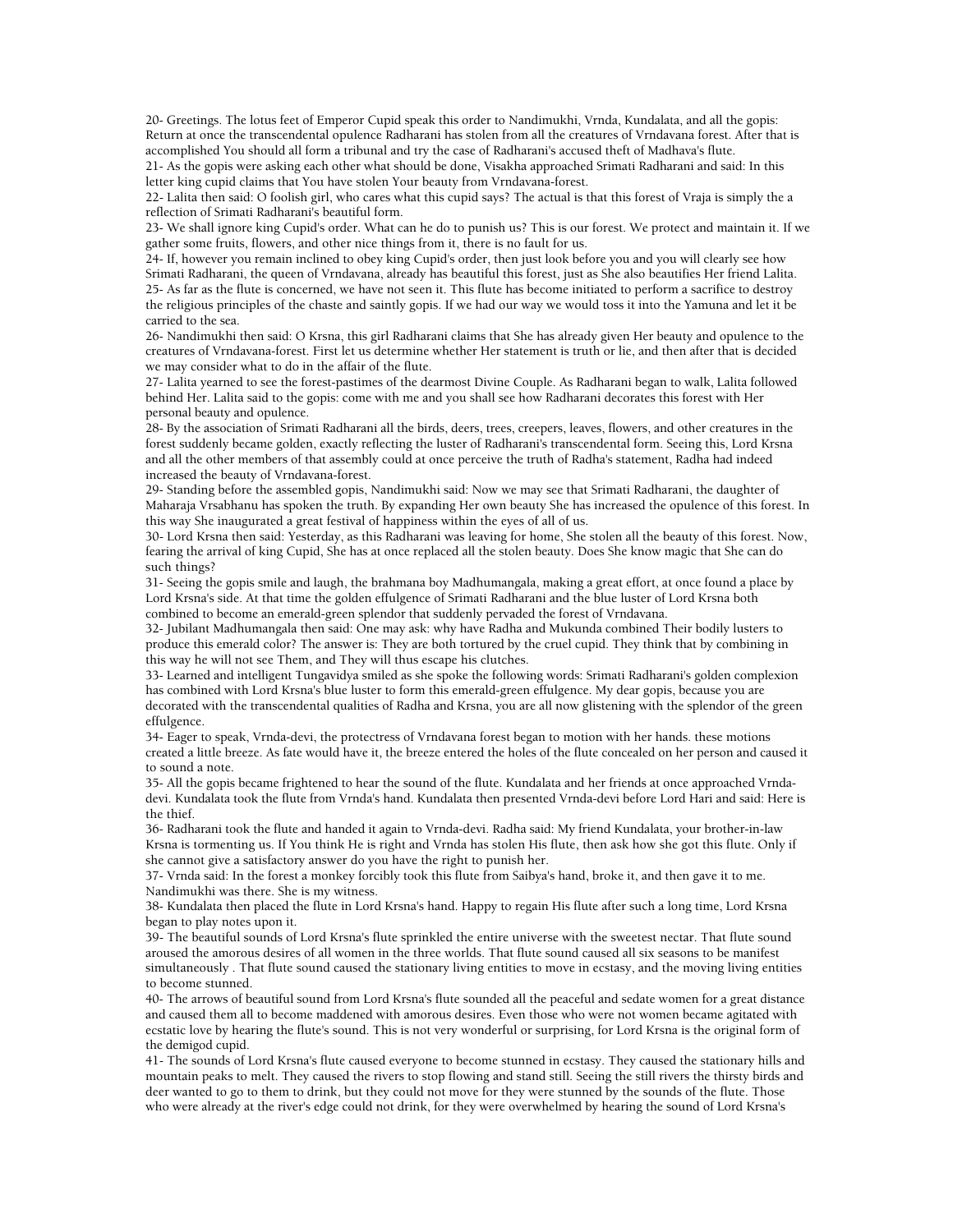#### flute.

42- The sounds of Lord Krsna's flute caused the waters of the lake to become hard like stone. The flute sounds caused the female swans to become stunned and motionless as if their feet were firmly bound. Although their husbands wished to sport with them and give them morsels of lotus stems to eat, they were also stunned and could neither move nor eat. 43- O Radha,O Krsna,O gopis, see how the sound of Lord Krsna's flute has overwhelmed this forest with ecstatic love. See how the moving creatures have become stunned in ecstasy, standing still like stone pillars. See how the unmoving living entities are trembling, the stones melting, the birds stuttering, and the blades of grass are standing upright in ecstasy.

44- Standing before her master and mistress(Sri Sri Radha and Krsna), Vrnda-devi showed Them how the beauties of all the seasons were simultaneously present in Vrndavana forest at that moment. Vrnda-devi said to Them the following words:

45- See how this Vrndavana forest is decorated at this moment with the beautiful flowers of all different seasons, such as the springtime malati and bakula, the summer vicakila, amogha, and sisrisa, the monsoon-season yuthi, nipa, and ketaki, the autumn jati, lotus, and bana, the early winter lodhra, and amlana, and the late winter bandhuka and kunda flowers. 46- O Krsna, O killer of Bakasura, here are the householder-couples of Vrndavana forest. Here are the blossoming mango trees accompanied by their wives, the blossoming madhavi creepers. Here are the sirisa trees and their wives the beautiful malli creepers. Here are the kadamba trees and their wives, the flowering vithi creepers. Here are the saptaparna trees and their wives the jati creepers. Here are the lodhra trees and their wives the flowering amlana creepers. Here are the kunda trees and their wives the phalini creepers. All these trees and creepers of the forest are very eager to serve You.

47- O Radha and Krsna, somewhere the bees and cuckoos, in other places the blue-jays and dhumyatakas, in other places the datyuhas and sikhi-catakas, in other places the swans and cranes, in other places the parrots and kikkhis, and in other places the bharadvajas and haritaka birds jubilantly warble the narration of Your glorious transcendental attributes. 48- See how the trees show the signs of all six seasons simultaneously. On a single tree one branch has new shoots, another flower-buds, and another blooming flowers,. On one branch the leaves are green and on another they are white. One branch has unripe fruit, another has fruit in the process of becoming ripe, and another has fully ripened fruit. 49- This forest of Vrndavana is decorated with the opulences and sweetnesses of all the six seasons. Filled with love for

You, this forest yearns to taste the happiness of directly serving You with them. 50- Seeing You both enter the forest-cottage, this forest of Vrndavana has become very happy. On the pretext of its vines

moving as the gopis walk by them, Vrndavana forest is dancing in ecstasy, and shaking its garments of sumanah-flower pollen.

51- This forest jubilantly welcomes You both by placing a wonderful carpet of multicolored flowers on the path before Your feet.

52- The splendor of Your moonlike faces has caused the moonstone studded pavements here to melt. Vrndavana forest has now taken that moonstone-water, mixed it with the syamaka grains, durva grass, and exquisite lotus flowers growing by the path, and presented the mixture to You both as water for washing Your feet.

53- This Vrndavana forest now offers You both arghya water mixed with durva-grass, sumanah flowers, and various new shoots. The forest also offers You acamana water mixed with jaya fruits, cloves, jati fruits, and fresh buds, that have all fallen on the path before Your feet.

54- Vrndavana forest offers You both madhuparka with its streams of honey. This forest offers You fragrant bath-water cooled by the breeze and the cloud's shadow.

55- Vrndavana-forest places upon Your limbs multicolored garments and ornaments made of fresh sprouts and many varieties of flowers. The beauty of these flowers is only a partial reflection of the splendor of Your bodies, which defeat the glistening mirrors made of jewels.

56- Vrndavana-forest jubilantly anoints Your limbs with the fragrance of its own sandalwood, musk, aguru, and kunkuma, carried in the breeze. This forest dusts Your bodies with the scented-powder of many kinds of flower-pollen. 57- Vrndavana-forest jubilantly places on Your transcendental bodies garlands of bakula, vicalika, and yuthi flowers, earrings of lovely, fresh malati flowers, crowns of amlana flowers, sashes of kunda flowers, and many other ornaments made of various other flowers.

58- This forest offers You the multitude of its delightful, flowers, tulasi-leaves, tulasi-manjaris, and various sprouts. This forest offers You many garlands made from them.

59- This forest offers arati to You. On the pretext of a swarm of bumble-bees carrying waves of aromatic pollen from various flowers, it offers You incense. On the pretext of moving campaka flowers it offers You a lamp. It offers You foodstuff in the form of its own delicious fruits.

60- This forest presents You with tambula made from its own betel-nuts and betel-leaves mixed with plantain blossoms, camphor, cloves, cardamom, and other palatable ingredients.

61- This forest showers You with sumanahs, bakulas, and many other flowers, as the parrot community proclaims: Victory! Victory! All glories to You!

62- The campaka trees are priests, their branches moving in the breeze are their moving arms, their twigs are hands, and their golden flowers are flames. These campaka-priests wave their flower-flames before You as the birds and bees sing with melodious voices. In this way the forest of Vrndavana jubilantly offers arati to You.

63- The wind repeatedly moving its flower-and-fruit-laden branches first up and then down, this forest of Vrndavana humbly and jubilantly offers numberless prostrated obeisances at Your lotus feet.

64- This forest of Vrndavana arranges various courtly entertainments for You. The forest arrangs that the birds offer prayers to You, the bees provide instrumental music with their humming, the bees provide vocal music by singing sweetly on the fifth note, the parrots and similar birds narrate Your pastimes and glories, and the peacocks dances for Your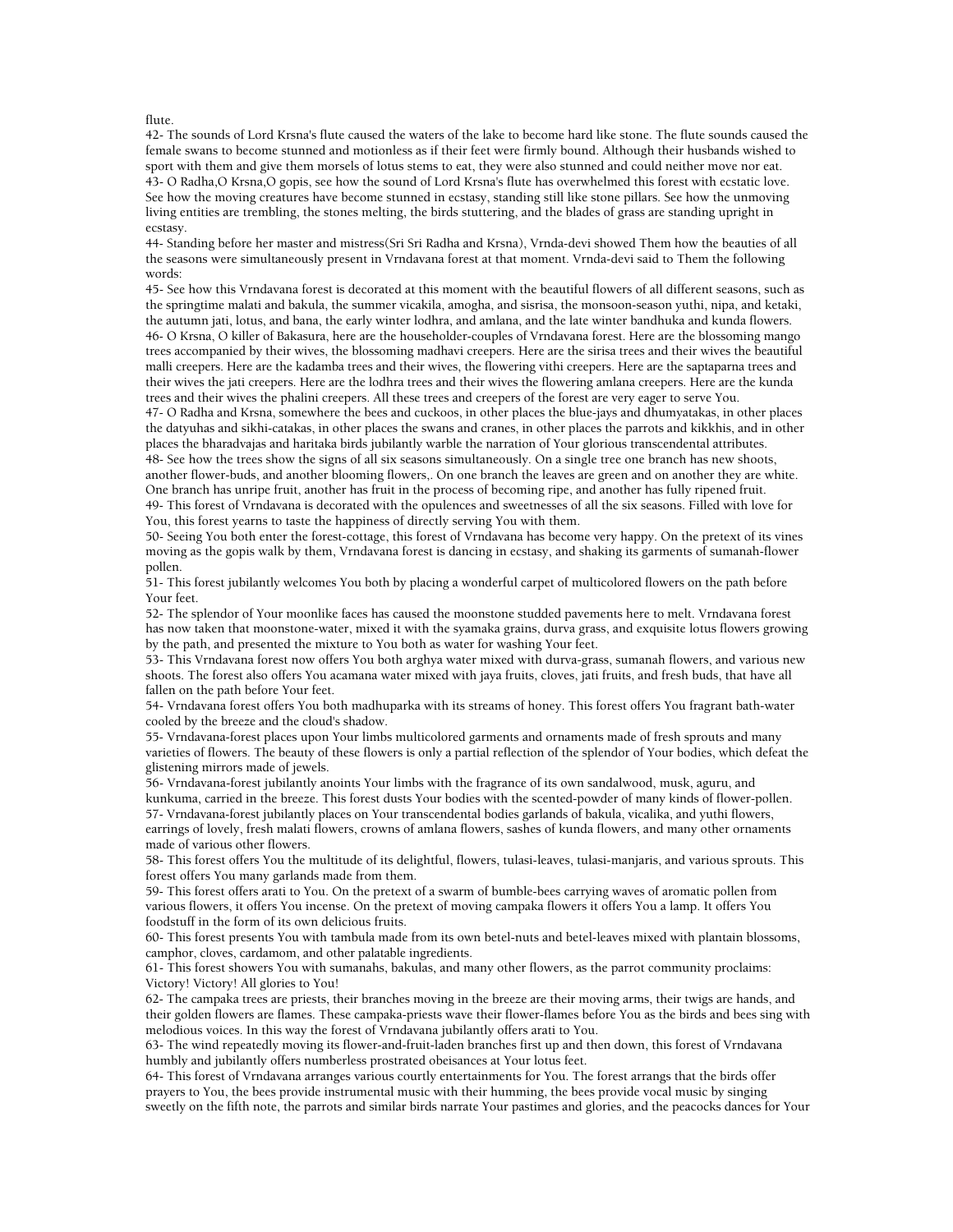#### pleasure.

65- Vrndavana forest now raises a parasol above Your heads. This parasol consists of flower-pollen and drops of madhvikanectar carried by a whirlwind.

66- Arranging that the breeze move the camara wisks of its vines and the fans of its plantain and palm leaves, this forest fans You both. It worships You by performing the festive ananda-satra ceremony in this way. By pleasing You in this way, Vrndavana forest also pleases all living entities automatically.

67- O Mukunda, this gentle breeze is an expert waver, who takes the curved waver's shuttle of this swarm of bees, and fashions an awning of flower-pollen to shield You both from the sun's heat.

68- O king and queen of Vrndavana, this part of the forest is known as Vasanta-kanta. The king of all seasons happily resides in this place. He yearns to serve You with his various opulences.

69- Lord Hari was very pleased to see the opulences of Vrndavana forest. He turned to His sweetly beautiful beloved Radharani and described the forest's splendor in the following words:

70- My dear Radharani, whose teeth are as beautiful as jasmine flowers, look at these bumble-bees. After collecting all the available nectar, they have now turned their backs on these jasmine flowers, and greedy for more honey, they are now flying to the top branch of this mango tree.

71- Lord Krsna continued: My dear sweet-voiced Radharani, look at these cuckoos. Abandoning their vow of silence they have begun to warble sweetly, as if drinking kasaya-rasa. See how they fly to this budding mango tree.

72- Look at these madhavi, svarna-yuthi, and other smiling creepers embracing the trees of Vraja. Look at these splendid, blossoming campaka, bakula, tamala, punnaga, tilaka, mango, vanjula, and kesanagara trees before us.

73- O moon-faced girl with lovely teeth, look at these beautiful trees and creepers. Here are punnaga trees embraced by sapta;a creepers, baku;a trees embraced by graceful; ;avanga creepers, kovidara trees embraced by kubja creepers, campaka trees embraced by ketaki creepers, asoka trees embraced by svarna-yuthi creepers splendid kimsuka trees embraced by patali creepers, mango trees embraced by madhavi creepers, kesanagara trees embraced by white satadalika creepers.

74- Within this forest are atimukta trees, madhavi creepers, and the exalted Vrajavasis, who are above the petty benediction known as liberation from this world. Carpenters come here to get the wood of the atimukta trees, garlandmakers come to get the flowers of the madhavi creepers, and those who aspire for liberation come to associate with the great souls who have already surpassed the liberated stage. I think these trees are all aspiring transcendentalists who have taken birth here as trees in order to associate with the Vrajavasis.

75- This forest has become like cupid's arrow-factory. The trees and creepers here are like the workers who create cupid's flower-arrows. The bumble-bees are like inspectors, traveling from flower to flower. On the pretext of making loud buzzing sounds, these inspector-bees announce the good and ill of each worker's product.

76- This female bee now sees her lover within a flower. Seeing her own reflection beside him, and thinking this to be a rival female bee, she burns with jealous anger. Even though she is very thirsty, she adamantly refuses to enter that flower and drink its nectar.

77- Lord Krsna continued: My dear lotus-faced girl, look at these plantain trees. These leaves are their lips, and these fruits are their teeth. These trees are very happy to see that the two of Us have met each other in this forest. They are laughing and trembling with happiness, and the bumble-bees flying from their flowers are the tears of happiness gliding from their eyes.

78- Look at this. Here is a male bee performing the rasa-dance with many female bees in the flowering vines. The male bee has now taken his favorite and hidden her among the lotus flowers. He has now left the rasa-dance to enjoy with his beloved.

79- Madhumangala showed Vrndavana forest to the dear Divine Couple, and then said:

80- O king and queen of Vraja-forest, the beauty of summer has now noticed Your arrival. He is very eager to serve You with his various opulences.

81- Noticing Your arrival, the tittibha birds now warble like dundubhi drums, the dhumyata birds like bheri drums, the crickets like jhallari drums, the cuckoos like lutes, and the blue-jays like diddima drums. As all these instruments play, the parrots recite prayers, the bumble-bees sing, and the vines have begun to dance.

82- The summer season is very happy and eager to present to You garments of lovely patali flowers, garlands of sirisa flowers, and various ornaments of malli flowers.

83- Wishing to serve You, the summer season has given me these perfectly ripe pilu, karira, dhatri, rajadana, panasa, mango, bilva, vikankata, jalaka, and talabija fruits to present before You.

84- Look at these trees and creepers. Fearing that the heat of the blazing summer sun, encircled with suryakanta gems, would cause You discomfort, these trees and creepers are now shading You with their branches and fanning You with their blossoms moving in the breeze.

85- Look at this plantain tree surrounded by saplings. This tree appears like a mother affectionately caressing her seven children fulfilling their desires, and feeding them with the milk from the breasts of its curved flowers.

86- O Hari, look at Your beloved Radharani. See how her beautiful nose is like a cuckoo's beak reaching to taste the ripe mango fruit of Her lips. See how Her friends are smiling to hear this. See how she has now bowed Her head in embarrassment.

87- On the shores of this lake a tamala tree enjoys the rasa-dance with these beautiful jasmine creepers, filled with many glistening restless bumble-bees, and smiling with blossoming flowers because angry cupid has appointed them the best of all athletes. This tamala tree is actually Lord Krsna, the prince who rules the cowherds' village, the creepers are the beautiful gopis, and the bumble-bees are the gopis playful, moving eyebrows.

88- Sri Sri Radha-Mukunda smiled to hear Madhumangala's words. Vrnda-devi gave Them bunches of sirisa flowers, and They placed them on each other's ears.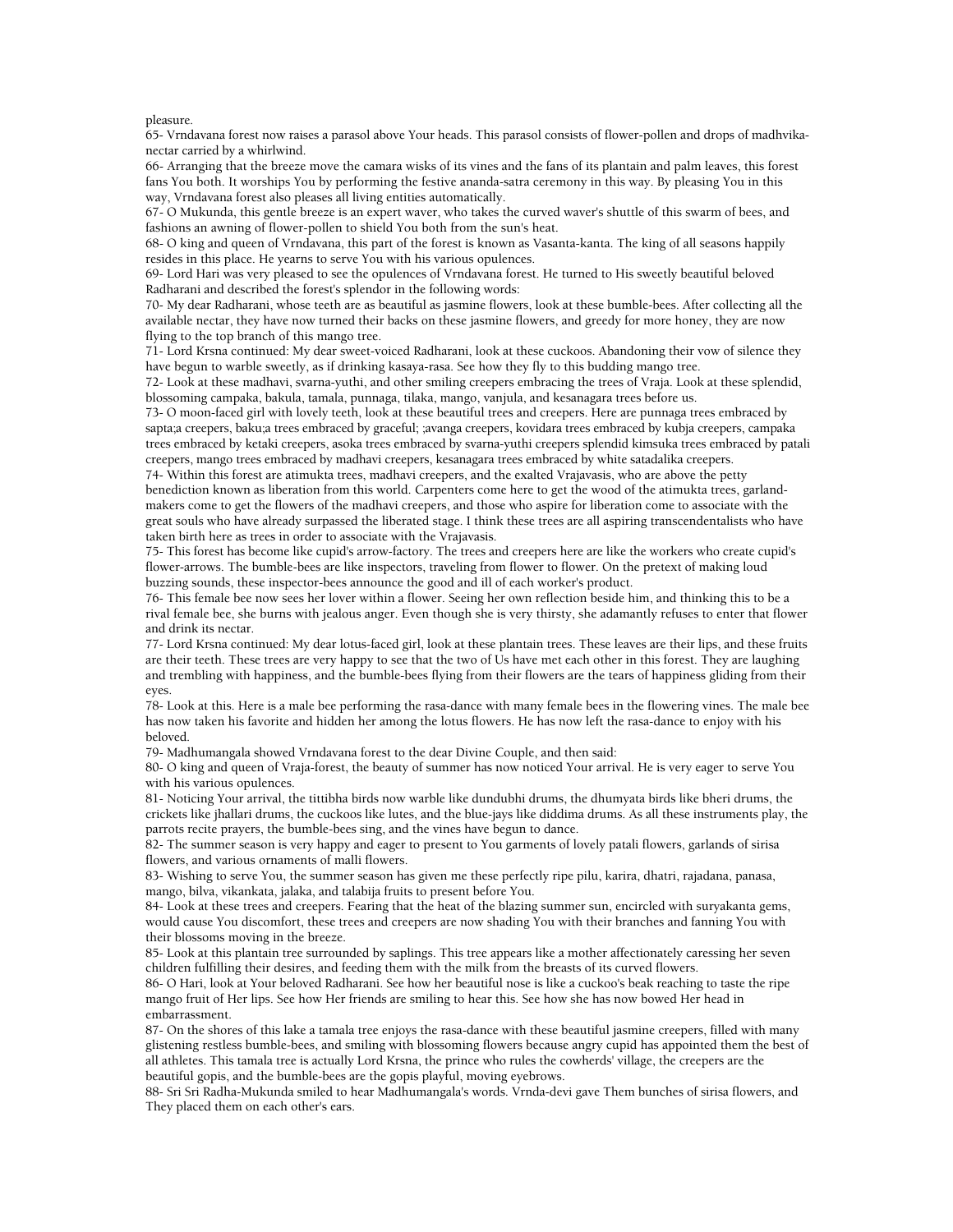89- With His own lotus hand, Lord Krsna placed scented powder on the hair of His beloved Radharani. She then anointed His hair and arm-pits with scented powder, and decorated His crown with peacock feathers.

90- As He touched Her breasts, Lord Krsna said to His beloved Radharani: My beloved, this summer's heat has caused Me great pain, and therefore I am fleeing to take shelter of the mountain fortress of Your breasts. May I become cooled in this way?

91- O My beloved, Your face is an effulgent golden jambu river studded with candrakanta gems. Many amorous pairs of birds bath in this river, drink its waters, and play on its shores.

92- Subala then said to Sri Sri Radha-Krsna: Look at the beauty of the monsoon-season in this part of the forest. The peacocks have mistaken You for a monsoon cloud accompanied by a lightning flash. Blinded with love for You, they jubilantly dance, as if they had suddenly gone mad.

93- Look at these jasmine creepers. They smile and laugh with pride because their sweet aroma has attracted the restless bumble-bees to sit in their flowers. They are just like the gopis, who are very proud to have attracted the bumble-bee Krsna.

94- This part of the forest is beautified with the constant rains of the monsoon season. This place is filled with splendid dark clouds, yuthi flowers, and charming, playful bumble-bees.

95- In this place the sky is filled with clouds, the land with water, and the directions with blossoming kadamba and arjuna trees.

96- Listen to the jubilant chirping of the birds. The cuckoos sing alalapi, the datyuhas sing kokavi, the catakas sing samrarati, and the saluras sing pariroravi.

97- The ducks sing viraravi, the peacocks sing dandhvani, the kopastikas sing praninanadi, and the swans sing prasamsvani.

98- Carrying a blue sari of clouds, a pearl necklace of small white cranes, and a rainbow-ornament, this monsoon-season wishes to serve You as the gopis do.

99- This monsoon-season serves You by placing at You lotus feet pralamba-garlands of kadamba flowers, beautiful hairornaments of kutaja flowers, crowns of ketaki-petals, and various kinds of garlands fashioned of beautiful rangana and yuthi flowers.

100- The beauty of this monsoon-season is so great that it can be compared only with Your beloved Radharani. The ripe tala fruits in this monsoon-season are like Srimati Radharani's breasts anointed with kunkuma and musk, the ripe jambufruits are like Her glistening hair, and the ripe kharjura fruits are like Her beautiful fingers.

101- The scriptures pose the following rhetorical question: Except for Sri Krsna, who can enjoy sublime transcendental pastimes? Except for this forest of Vraja, where is there a place suitable for the Lord's pastimes? The datyuha birds reflect these questions as they now warble: who else? who else? where else? where else?

102- "The scriptures pose the following rhetorical question: what are ordinary clouds that sometimes sprinkles sprinkle water in some places, certain places in comparison to Lord Krsna, whose pastime clouds eternally shower the sweetest nectar? What is this ordinary two-month monsoon, only one of six seasons, in comparison to the eternal monsoon of Lord Krsna's pastimes? The frogs reflect these questions as they jubilantly croak in all directions: What? What?

103-Look! These bumble-bees have become like a monsoon-cloud, this shady grove of kadamba trees has become like a dark monsoon-day, and this sweet forest-honey has become like a great monsoon-shower

104- Look at this peacock playing with his beloved. Now he sees a host of peahens before them. Now he shields his beloved with his extended feathers, and dances with her as if they were alone in a private place.

105- Embraced by the lightning flash of Srimati Radharani, the dark cloud of Sri Krsna greatly increases the beauty of the monsoon season. That cloud delights the catakas birds of the gopis' eyes, and showers the nectar of its own transcendental pastimes upon this world.

106- Thus ends the twelfth chapter of Govinda-lilamrta in the matter of the Lord's midday pastimes.

Srila Raghunatha dasa Goswami has ordered me to write this book, which I have been able to do by the blessings of Srila Raghunatha Bhatta Goswami and the saintly association of Srila Jiva Goswami. I consider this book the ripened fruit of the service I have rendered to Srila Rupa Goswami, who is like a bumble-bee relishing the honey at the lotus feet of Sri Caitanya Mahaprabhu.

### **Chapter 13**

1- Lord Krsna and His associates then arrived at the forest-boundary that divided the monsoon and autumn-seasons. In the following words He described the beauties of both seasons to His beloved Radharani:

2- O My beloved, the last part of the monsoon-season is like the last part of a girl's childhood, and the beginning of autumn is like the beginning of a girl's adolescence. Look! the autumn forest of Vrndavana is present before Us, glistening like a beautiful teen-age girl.

3- Now that the yuthi creeper no longer bear flowers, the bumble-bee has abandoned it, and gone to the freshly blooming jati flower, like a young man rejects an old woman and is attracted to a beautiful young girl.

4-The forest of Vrndavana is now reddened with ripe gunja berries and whitened with blossoming kasa flowers. The absence of rain has silenced the peacocks, who no longer spread their tail-feathers. The swans warble excitedly. The beauty of this season announces the arrival of autumn.

5- Look! Whenever this bumble-bees lands on a sephalika flower, that flower at once falls away. The same thing happened to Me. O girl with the beautiful face, when I tried to reclaim My flute from Your gopi-friends, they all became frightened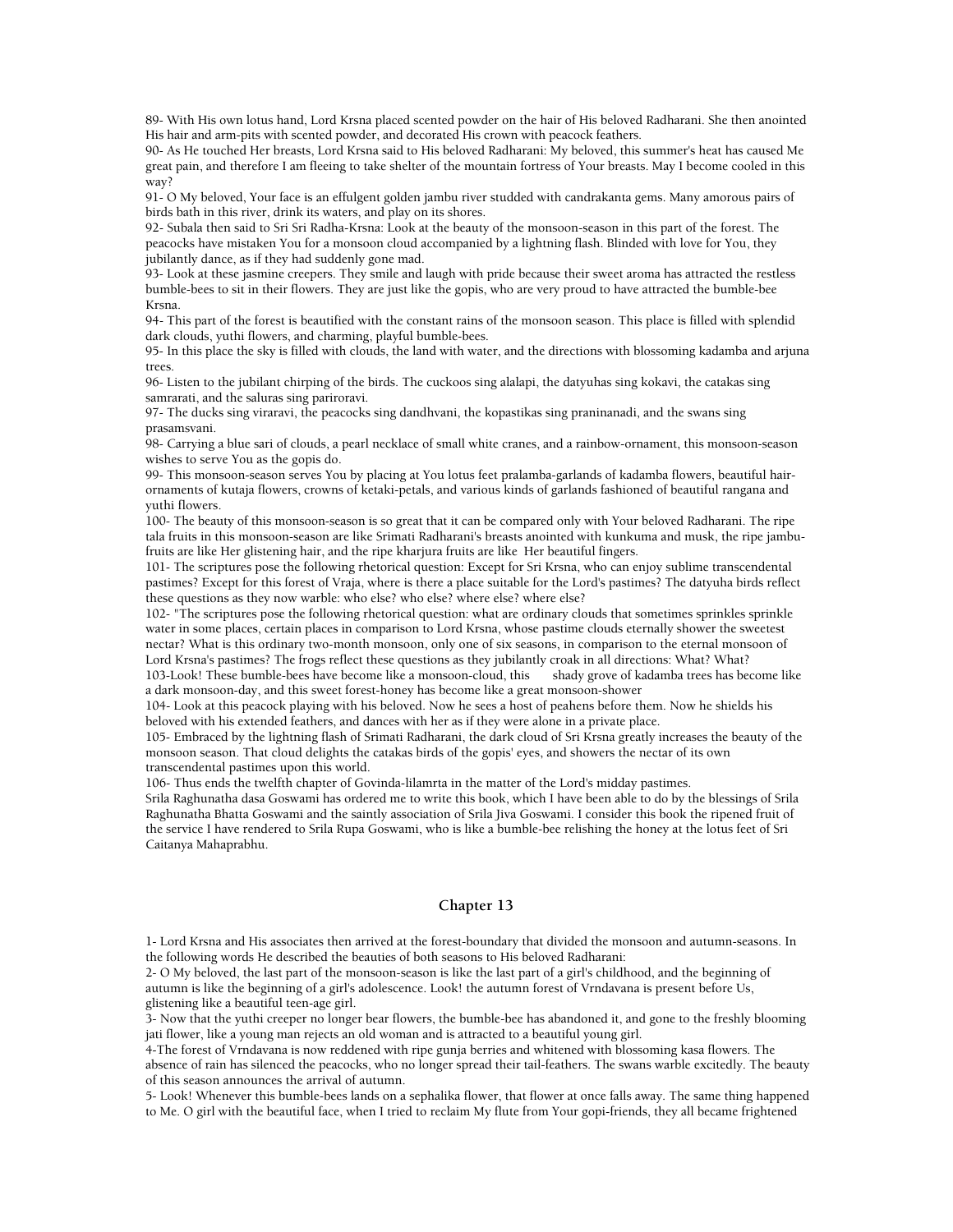and fled as soon as I approached.

6- Then Kundalata said: O king and queen of Vrndavana, look at this part of the forest, so beautifully decorated by Your friend, the autumn season.

7- Her eyes quickly moving khanjana birds, her face a lotus flower, her breasts playful cakravaka birds, her garments like a white cloud, her lips a red lotus flower, the sash of tinkling bells about her waist a host of warbling sarasa cranes, and her earrings fashioned of blue lotus flowers, Your friend the autumn season is eager to serve You. O my master and mistress, please glance upon her.

8- Your friend the autumn season has fashioned all kinds of ornaments from jati and rangana flower, crowns from white lotus flowers, garlands from beautiful red and blue lotus flowers, and a forest-cottage couch from sephalika flowers. She gazes at this path, waiting for the time when she can offer all these to You.

9- His ichor-fragrance the blossoming saptacchada flowers, the cloth covering his body a host of white clouds, his camarawhisk a multitude of kasa flowers, his bellow the sound of bulls and bees maddened with amorous desire, his jingling ornaments the warbling of sarasa cranes in the lakes, his tinkling bells the cooing of swans and other birds, the autumnal cupid-elephant now appears very handsomely before You in this forest.

10- Her graceful charm this multitude of lakes teeming with lotus flowers, the luster of her beautiful form these playful cakravaka birds, her limbs the sole shelter of these handsome swans, this autumn season now stands before You.

10- This autumn season now appears before You like the Supreme Personality of Godhead's transcendental form. This form carry the glistening Sudarsana cakra. It is the sole shelter of the pure devotees, and it appears even more charming and beautiful by the presence of the transcendental form of Srimati Laksmi-devi.

11- Lord Krsna and His friends then overhead the following foolish debate between the male and female parrots in branches of the tree filled with ripe nectar fruits above them.

12- The male birds said: We male birds are great students and teachers of Vedanta philosophy, and you female parrots are by nature our maidservants. Because Lord Krsna, the king of Vrndavana is very pleased with us, He gave us this forest as our property. For these reasons we order you: Do not touch this tree until we have finished eating these fruits. Go away! Go somewhere else.

13- The female parrots replied: You are rebels who hate our mistress Radharani. Radharani is the queen of Vrndavana. The puranas proclaim: Radha Vrndavane vane ( Radharani is the ruler of Vrndavana forest).

14- The male parrots then said: The sruti-sastra proclaims that Vrndavana forest is the property of Lord Krsna. Your evidence from the smrti-sastra is negated by our quotation from the more authoritative sruti. This you should consider. 15- That Lord Hari is the master of this forest is a fact well-known in all the worlds. This fact delights the minds of the people of this world. This fact is confirmed by the statements of both sruti and smrti sastras.

16- The female parrots replied: That Her lover is its king is not the only relationship Radharani has with this forest. This forest is the expansion of Radharani's expansion. This forest is the reflection of Srimati Radharani's transcendental body. 17- The cowherd boys like Krsna, although from the outside they are very handsome and pleasant to see, within their hearts they are polluted with great cunning. They are like maha-kala fruits that are pretty without and wretched within. 18- The male parrots then proceeded to say: The gopis are just like coconuts, for just as a coconut has a hard shell, a soft inside, and nectar-liquid within, in the same way the gopis are covered by a hard shell of pride, within which is a soft coating of gentleness, and within that is a pool of transcendental nectar.

19-My master Krsna has no faults. He is filled with nectar both within and without, just like grapes .

20- The female parrots replied: Your master Lord Acyuta is just like a sugar-cane stalk. Although filled with nectar within, he covered by a hard, rough shell of arrogance and cunning. Within removing the hard shell of His pride, there is no question of obtaining the sweet nectar within.

21- The female parrots continued: Just as one must press a sesame seed to obtain the oil within, in the same way one must first press the hard covering of Lord Krsna's crookedness before obtaining the oil of gentle love within Him. 22- The male parrots said: The gopis are like java flowers for although they are very beautiful they have no sweet fragrance. Lord Krsna is like a blue lotus flowers, for He is simultaneously splendid and fragrant.

23- A female parrot said: Our queen Radha is reddened with transcendental virtue within and without like the red manjistha plant. On the other hand Your king Krsna has no qualities of His own. He is like a clear crystal that only reflects Radharani's various virtues because He always remains in Her company.

24- A male parrot replied: Our Krsna lifted Govardana Hill, the king of mountains, and He burned the moths of the demons with the fire of His own strength. Who can compare with Him?

25- A female parrot replied: Satisfied by Vrajesvara Nanda's worship, Lord Vishnu invested His own wonderful power in Krsna. Fools glorify Krsna for killing Putana, Bakasura, and the other enemies of the demigods. They do not know He could not have done it without Visnu's help.

26- A male parrot then said: Satisfied by Vraja's offerings, Krsna assumed the form of a gigantic Govardhana Hill reaching to the sky. The same Krsna extended His hand and lifted Govardhana Hill at its root. In this way He become famous as the lifter of Govardhana Hill.

27- The male parrot sang: The glorification of Lord Krsna, the Supreme Personality of Godhead, is beneficial to everyone in the universe. His beauty is victorious over the gopis of Vrndavana, and it subdues their patience. His pastimes astound the goddess of fortune, and His bodily strength turns Govardhana Hill into a small toy like a ball. His spotless qualities are unlimited, and His behavior satisfies everyone. Lord Krsna is attractive to everyone. Oh, may our Lord maintain the whole universe.

28- The female parrot said: Srimati Radharani's affection, Her exquisite beauty and good behavior, Her artistic dancing and chanting and Her poetic compositions are all so attractive that they attract the mind of Krsna, who attracts the mind of everyone in the universe.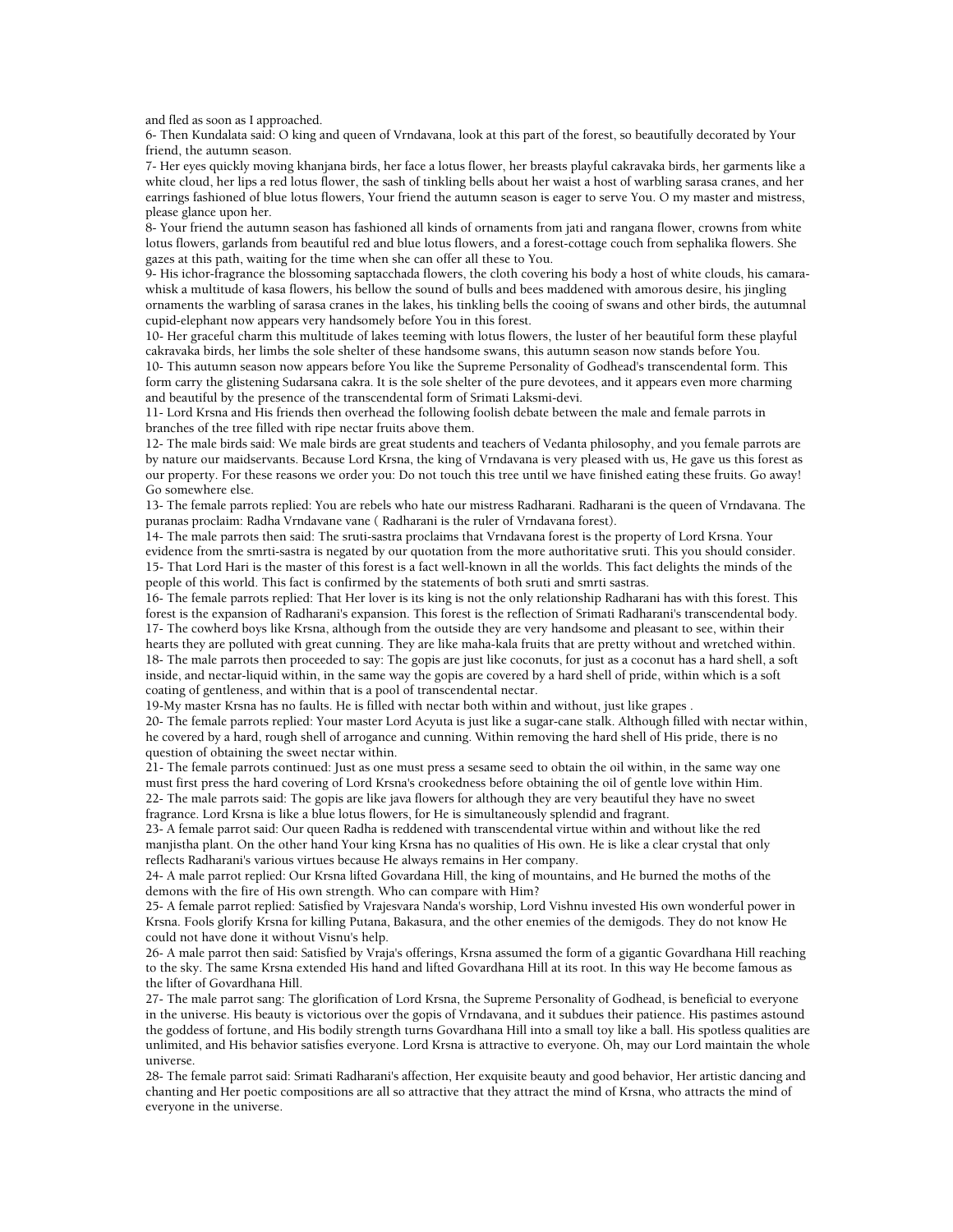29- A male parrot said: Radha's enjoyment is to serve Krsna's lotus feet. On the other hand, Krsna's enjoyment is only to taste the nectar of Radha's lips in the same way a bumble-bee enjoys a jasmine flower. By comparing these two methods of enjoyment we may easily understand that Krsna is in the superior position.

30- A female parrot then said: Srimati Radharani prays for Lord Krsna's association. She performs severe austerities in the glorious powerful summer sun as She prays. She prays to serve Krsna with love. It is very wonderful that She prays in this way in the kingdom of Vrndavana forest.

31- A female parrot said: Lord Hari's companion the flute causes havoc in this forest. This flute stuns the flowing streams, attracts the entire universe, enchants all living entities with its spell, and forces the women of Vrndavana to transgress the codes of religion.

32- A male parrot replied: Who can describe the glories of Lord Krsna's flute? By showering the nectar of its music upon the hearts of the women in the universe, this flute washes away the mud of love for any other man, and uncovers the heart's natural love for Krsna.

33- Maddened with love for their master and mistress, the male and female parrots delightedly conversed, asking and answering questions in the following way:

34- One male parrot asked his colleagues: Who flattened the great mountain of Indra's pride by lifting the unliftable Govardhana Hill? Who danced on the dancing-arena of the Kaliya srpent's heads?Say who did this! Another male parrot replied: Krsna did this.

35- One female parrot asked: Whose two mountain-breasts carry Lord Krsna as if He were a toy lotus flower? Who dances on the head of the moving snake of the thoughts of Lord Krsna, the subduer of the Kaliya serpent? Say who does this? Another female parrot replied: Srimati Radharani does this.

 36- One male parrot asked: Who gives the madhavi creepers blossoming in this forest the power to constantly nourish the bumble-bees with nectar? Another male parrot answered: Lord Madhava does it.

37- One male parrot asked: These madhavi creepers, madhuka trees and bumble-bees are all liberated souls. Why have they taken birth in this forest? Another male parrot replied: They have accepted birth here so they may associate with Lord Krsna, the younger brother of Balarama.

38- One female parrot asked: Who stole the pious gopis' garments, saw them naked, and violated their chastity? Who killed a woman (Putana), a calf (Vatsasura), and a bull (Aristasura), without feeling any shame? Say who did all this. Another female parrot answered: Krsna did this.

39- One male parrot asked: Who, even though affectionate to His mother, killed His motherly nurse (Putana)? Who, although the protector of the calves, killed a calf (Vatsasura)? Who, although the protector of the dhenukas, killed a dhenuka (Dhenukasura)? Who, although the maintainer of the bulls, killed a bull (Aristasura)?Who, by examining the words, hearts, and limbs of the young girls who yearned to become His wives, simultaneously broke their chastity and elevated them to the greatest purity? Say who did this. Another male parrot replied: Krsna did all this.

40- Sri Sri Radha-Krsna and their associates filled the gobbles of their ears and drank the nectarean words of these expert birds. They walked through this part of the forest, gazed at the beauty and opulence of autumn, and pointed out the various details for the pleasure of Their friends.

41- Lalita then gave ripe grapes to the female parrots, and Subala gave ripe pomegranate seeds to the male parrots. 42- Nandimukhi then said: O king and queen of Vrndavana-forest, look at this part of the forest. This place, famous as Hemanta-santama (the great auspiciousness of the early winter season) is eager to employ its charming opulences in the worship of Your lotus feet.

43- This place in the forest bring pleasure to the five senses of Your Lordships. The blossoming citra, amlana, kurunda, and kurubaka flowers delight Your eyes and nose with their splendor and fragrance, the jubilant patridges, quails, bees, kikhi birds, and parrots charm Your ears with their musical warblings, the ripe nagaranga and rucaka fruits please Your palate with their delightful flavor, and the breezes bring a pleasant coolness to Your sense of touch.

44- O Krsna, this hemanta-season is exactly like the transcendental form of Your Lordship. It is surrounded by many friends, its beauty is eternal and unfading, it resembles cupid who carries a bow of flowers, it is glorifies by the beautiful gopis, it resembles a quiver filled with fully-blossomed flower-arrows, and it is filled with playful garrulous parrots who glorify it just as the great parrot Sukadeva Goswami glorified Your transcendental pastimes. In all these ways the hemanta-season resembles Your Lordship.

45- Lord Hari became very pleased to see the beauty and opulence of the hemanta-season. He turned to His beloved Srimati Radharani and spoke the following words:

46- O beautiful-faced Radharani, look how this hemanta-season appears like a beautiful actress. Her complexion appears in many different colors, her large breasts are these nagaranga fruits, and her garments these mature rice plants. She bows deeply and recites the drama's introductory verses, which are the sweet warbling of these parrots.

47- My dear saintly Radharani, the sun's warmth, fearing the bitter cold of the hemanta-season, has refuge in the strong fortress of Your heart. Because the sun's warmth is so near, the two cakravaka birds of Your breasts do not experience any inconvenience because of the season, and indeed they are both happily playing together all day and night.

48- Experiencing the intense heat of the fir, the frightened frosts in this hemanta-season have now fled in all directions. Some are now hiding in the well-water, others in the tree-branches,and others in mountain-caves.

49- Unobserved, the witch of winter-cold drinks the fire and sun's warmth blood both day and night.

50- Embracing their beloved mother, the sleeping young winter nights huddle around the warmth of her breasts. In response to their worship of him, the sun mercifully delays his appearance on he horizon, and in this way the little nights are gradually growing into strong, tall adults.

51- These ripe naranga fruits remind Us of the young gopis' breasts so nicely decorated with kunkuma during the rasadance.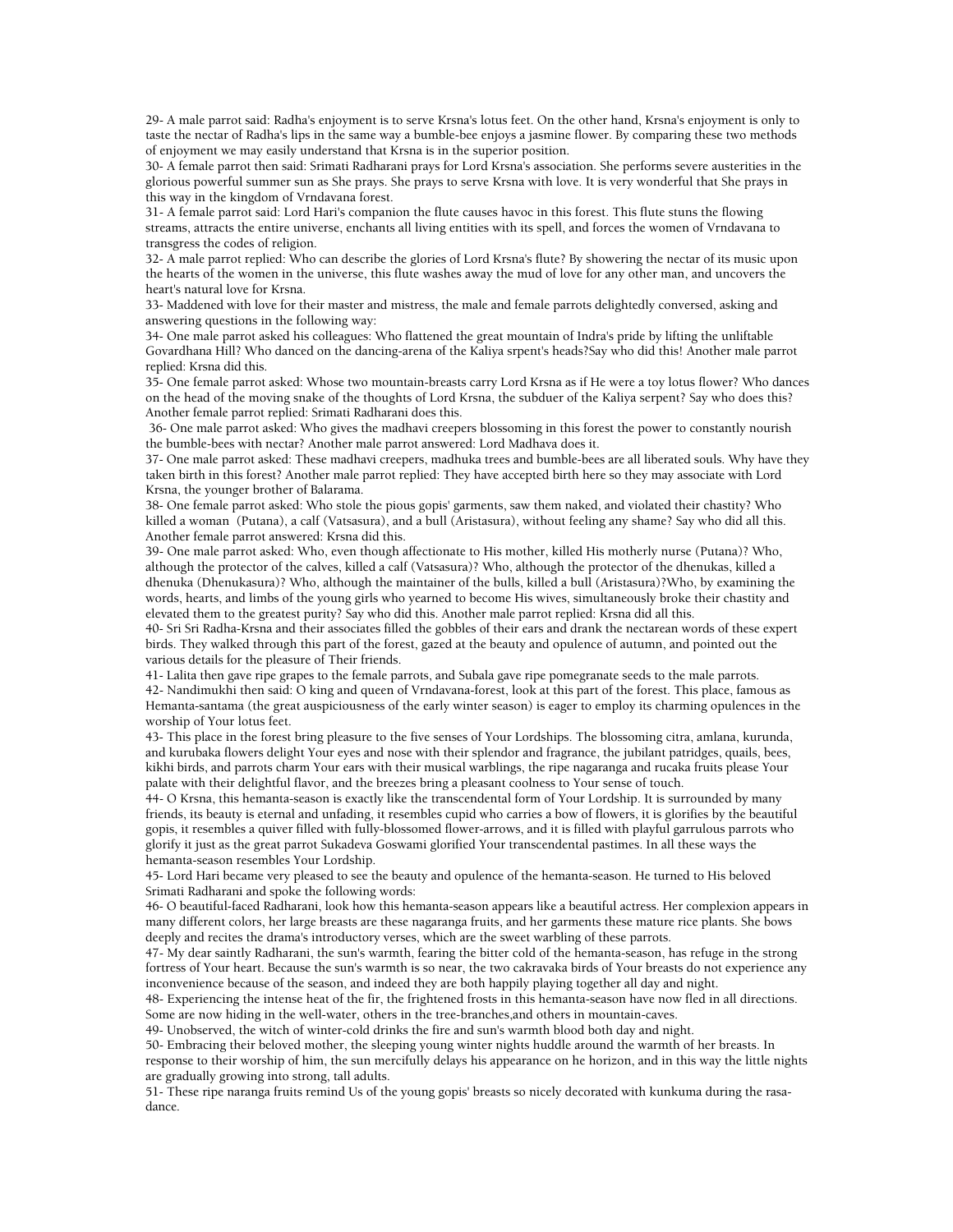52- To Sri Sri Radha and Krsna, her mistress and master, who were eagerly viewing that part of the forest, Vrnda-devi, the controller of Vrndavana forest, then spoke the following words:

53- This part of the forest is named Sisira-rucira ( The beauty of the cold sisira season ). In this place all living entities shiver with cold and the hairs of their bodies stand upright. The trees are stooped over, and because the sun is traveling in the south, the sunlight is very faint.

54- Dressed in the exquisite red garments of the splendor of the java and bandhuka flowers, wearing the bodice of the luster of the damanaka flowers, and her head covered by the white veil of the glistening of the kunda flowers, the beauty and opulence of the late winter sisira season joins voices with the bharadvaja and harita birds as if glorifying You with great love.

55- This forest is filled with leafy trees studded with suryakanta gems. At sunrise and sunset the sunshine warms this place only slightly. The charming deer in this place see You and at once approach near to You. They slowly chew their cud, their bodily hairs stand up in ecstasy, and the tears glide from their eyes.

56- During this season there is not very much sunlight. The cold weather has killed the lotus flowers, and the fiercely shining sun, seeing his dearest friends destroyed, has become despondent and now shines only faintly. All this happens with the sanction of the Lord of the universe, for without His sanction how could this season exert its influence upon anyone?

57- Afraid of the cold sisira season, the sun has hidden the treasure of its warmth in the mountain fortresses of the gopis' breasts. The gopis at once brought the sun's treasure to been joyed by Lord Krsna. The principles of religion had no power to hinder the intense love of the gopis.

58- Delighted by Vrnda-devi's words, Lord Krsna, the enemy of Bakasura, gazed at the beauty and opulence of this forest in the sisira season. He then turned to His beloved Radharani and spoke the following charming playful words:

59- My dear beautiful girl, by ignoring the lotus flowers and finding great pleasure in the kunda flowers, the bumble-bees point to the arrival of this sisir season.

60- My dear beautiful girl, seeing their lotus flower, temple burst into flames because of the intense cold, the bumble-bees quickly left that place and made a new temple of the kunda flowers.

61- The military leader who is the rahu-planet of winter-cold has found himself unable to defeat his enemy, the sun. Seeking revenge, and knowing the lotus flowers to be most dear lovers of the sun, the winter cold has now become an arsonist, setting into flames the lotus flowers.

62- These ripe badari fruits remind Me of the breasts of the young gopis as they were rising from the Yamuna's waters. 63- Vrnda-devi then gave Lord Hari two clusters of flowers, each with a delicate white java flower in the center. His bodily hairs standing up in ecstasy, and His hands trembling, Lord Hari placed these flowers on the ears of His beloved Radharani, who responded by placing kunda flowers on His ears in the same way.

64- Vrnda-devi then jubilantly placed a garland of kunda flowers in Srimati Radharani's lotus hand. She placed it around Lord Krsna's neck, and He then removed the same garland and placed it around Radharani's neck and breasts. Although the garland was the color of the pink lotus flowers, when placed around Lord Krsna's neck, it assumed the color of blue lotus flowers, and when around Srimati Radharani's neck the same garland appeared the color of yellow campaka flowers. This is certainly very wonderful.

65- Smiling Visakha then said: Look at this delicate beautiful creeper Kundalata. These amorous bumble-bees are constantly drinking the nectar of her flowers. This is certainly very wonderful.

66- Citra-gopi then said: My dear saintly girl, it is not at all wonderful that Kundalata's lovers are all bumble-bees. This is good arrangement for which there is ample precedent. For example, the Pracetas, who were all human beings, accepted as their wife the daughter of the trees.

67- Kundalata then said: Look! Hundreds of wild bumble-bees have left this host of nearby bandhujiva flowers. They are all simultaneously drinking the nectar of this one bandhujiva flower. This is certainly very wonderful.

68- Citra then said: This is not actually very wonderful. These pure-hearted bees, who sing the fifth note, are intent on drinking only the purest, sweetest nectar. For this reason they will only drink the honey of the bodily luster of Lord Krsna and nothing else.

69- Lord Hari then spoke the following joking words to His beloved Radharani: O Radha, Your peerless transcendental virtues have shaken the pride even of the goddess of fortune Laksmi-devi. Even Laksmi cannot approach Your exalted position, what to speak of any other girls. When Srimati Radharani heard these words She began the following conversation with Lord Hari:

70- Radha said: Krsna! How can You speak in this way? This goddess of fortune Laksmi-devi is Your wife. You cannot speak ill of her in this way.

71- Krsna said: I can speak in this way because You are actually the goddess of fortune. The goddess of fortune is not a personality different from You.

72- Radha: Why do You say that we gopis are goddesses of fortune?

73- Krsna: The husband of You gopis is famous as the husband of the goddesses of fortune. Therefore, if He is Your husband You must all be goddesses of fortune.

74- Radha: The goddess of fortune must genuinely love You if she is willing to abandon Her exalted position in the spiritual world and appear as Your human wife.

75- Krsna: It is true. The goddess of fortune has appeared before Me as My humanlike wife.

76- Radha: Even the does have become attracted by the sound of Your flute. You seem to be very fond of these does.

77- Krsna: I am fond of the does because their eyes resemble Your beautiful eyes.

78- Radha: You do not love Me. I think You actually love the Yamuna river. She is the daughter of the great sun-god. Her complexion is the same as Yours, and she is also known by Your name, Krsna.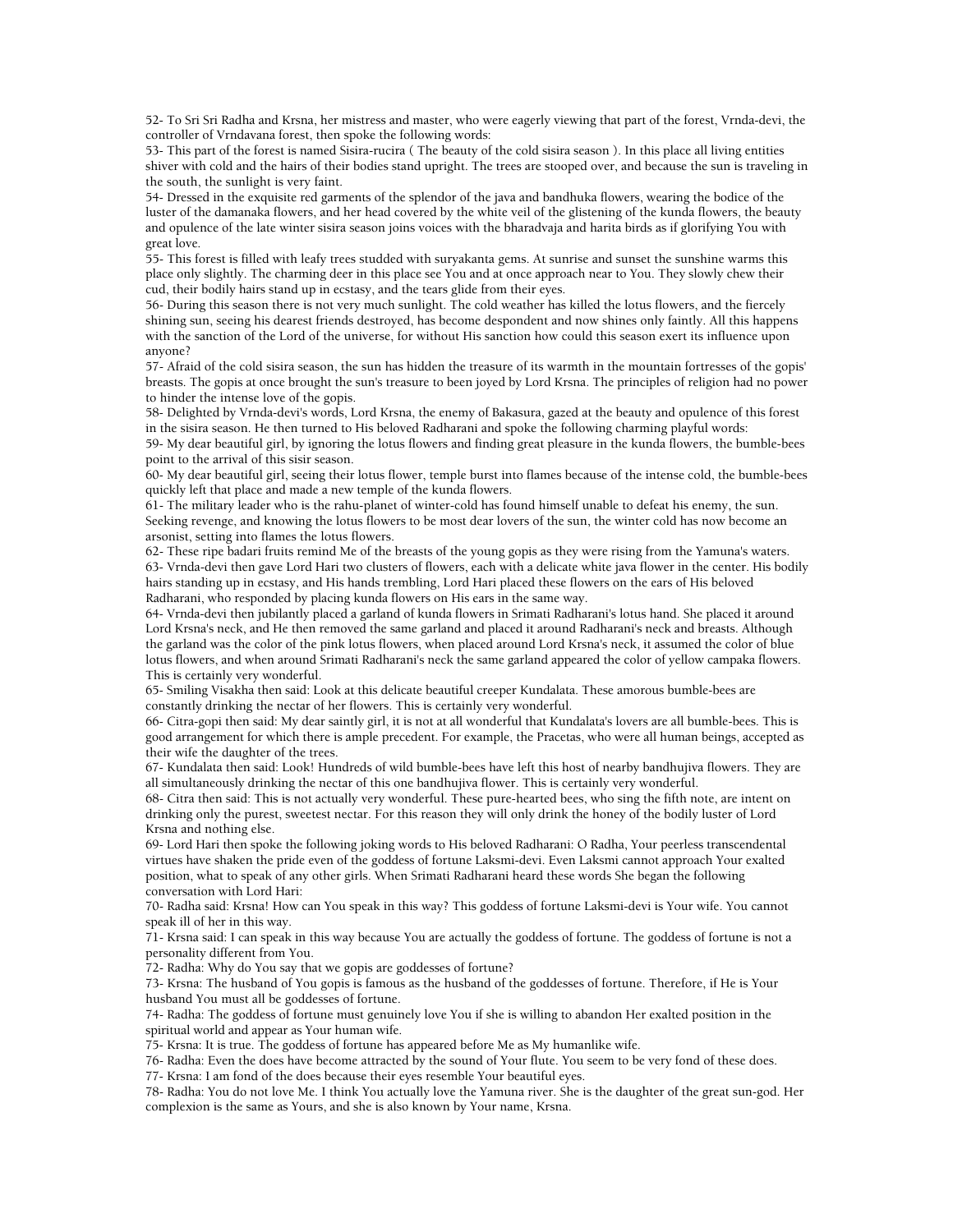79- Krsna: I love You and I also Love Your friend Visakha who is just like You.

80- Radha: These female bumble-bees nap on the garland resting on Your chest as if they were Your lovers. Perhaps it is they You love.

81- Krsna: These bees are eternally dear to Me because they resemble Your beautiful hair.

82- Radha: O Krsna, Your form is as delicate as a blue lotus flower, and Your waist is very slender. How was it possible for this delicate form to lift Govardhana Hill for seven days?

83- Krsna: My lifting Govardhana Hill for seven days is not so wonderful. What I cannot understand is how is it possible for Your tender, delicate form to continually carry the two lofty golden Meru mountains of Your breasts?

84- Radha: Unable to tolerate any separation from You, the crescent moon has appeared on Your chest as the glistening mark of Srivatsa. I think this Srivata mark is the actual object of Your love.

85- Krsna: Radha, Your face is the moon, and Your fingernails are crescent moons. I keep the crescent moons of Your fingernails in My heart and they are reflected outside as this mark of Srivatsa on My chest.

86- Radha: These honey and bumble-bee filled creepers bring You great delight. I think they are the real source of Your happiness.

87- Krsna: The fresh sprouts on this creeper resemble Your lovely lips, and the flowers resemble Your smile. It is for this reason that the sight of this creeper brings Me such happiness.

88- Radha: Here is youthful, charming, beautiful Lalita. Just as Parvati, the mother of Karttikeya is expert in military engagement, Lalita is expert at fighting the amorous duels which so delight passionate lovers. I think You should reject Me and give Your love to her.

89- Krsna: My dear girl with the beautiful neck, although this Lalita may be expert in verbal-battle, when challenged to an amorous duel, she always flees.

90- The wonderful designs drawn in musk on Your breasts appear like a host of splendid black bees sitting on the whorl of a golden lotus flower.

91- Radha: Your wonderfully elegant words are like a glistening sharp sword that cuts the heartsand senses of these young gopis.

92- Krsna: This cuckoo naturally sings loudly the fifth note. He is not at fault if his singing arouses the amorous desire of these young girls.

93- Radha: The women of this world testify that it is not this cuckoo, but rather lovely hypocritical flute that glorifies irreligion before these young girls.

94- Krsna: According to My own wish this flute preaches the message of religious scriptures and thus purifies these young girls of all faults.

95- Radha: How is it possible for these tender young girls, who have so devotedly worshipped the goddess Katyayani, to bear these crushing blows from You, who are as ferocious as a maddened elephant?

96- Krsna: The attack of a large bumble-bee does not harm the blossoming yuthika flowers, but rather nourishes them. In the same way, is it not so that these young girls remain unharmed by My crushing words?

97- A glorious golden plain traversed by a young black snake is something like Your beautiful golden abdomen decorated with this line of black hairs.

98- Your beautiful braid-decorated back is like a golden mountain-slope decorated with a black snake.

99- Radha: O My beloved, why have these beautiful cakori birds ceased gazing at the moon and assembled together during the daytime, jubilantly flying in the air?

100- Krsna: Seeing the moon grow smaller and smaller, these cakori birds have abandoned it. Now they jubilantly nourish themselves by drinking the effulgence of the beauty of Your moonlike face.

101- By speaking the following joking questions and answers in fitting poetic prayers, Srimati Radharani and Lord Krsna, the infallible Personality of Godhead, who were overwhelmed with love for each other, embarrassed their gopi-friends.

102- Krsna: O Radha, when I shower dangerous arrows of joking words in the verbal battlefield, even the most eloquent, harsh, and ferocious gopi flee from My challenges. Tell Me,who among the gopis is eager to fight with Me? Who is able to fight against My showers of arrows? Radha: Lalita shall fight You.

103- Krsna: O Radha, among the gopis who flee from the challenge of My dangerous arrows, who will stay behind and worship her chosen deity anointing her deity's breasts with kunkuma, musk, aguru, and sandalwood paste? Radha: Visakha shall do that.

104- Krsna: What creeper shall slowly crawl far away from her husband and approach the tamala tree of Lord Krsna? Radha: Kundalata (jasmine-creeper) is that creeper.

105- Krsna: Who is the artistic, gentle, charming, humble gopi who will please Us by decorating Us in various ways? Radha: Citra will decorate Us.

106- Krsna: Which gopi is expert in erotic science who will accept Me as her student, and in private will place each of My limbs upon Yours? Radha: Tungavidya shall do this.

107- Krsna: Who is the gopi, simultaneously pure-hearted and cunning, who arouses amorous desires with only a glance? Tell Me who. Radha: Indulekha is she.

108- Krsna: Who is the beautiful, quickly moving gopi who will please Us with her graceful dancing? Radha: Rangadevi is she.

109- Krsna: who is the expert gopi, who, seeing Me win the magnet wagered in the dice-game, will proclaim Me the loser, and try to without the prize from Me? Radha: Sudevi is she.

110- Krsna: What devotees are satisfied when I am satisfied, very unhappy when I am unhappy, unable to enjoy if their enjoyment means My unhappiness, and fully engaged in worshipping Me as their deity? My dear moon-faced girl, please think for a moment, and tell Me who is like this. Radha: My gopi-friends are like this.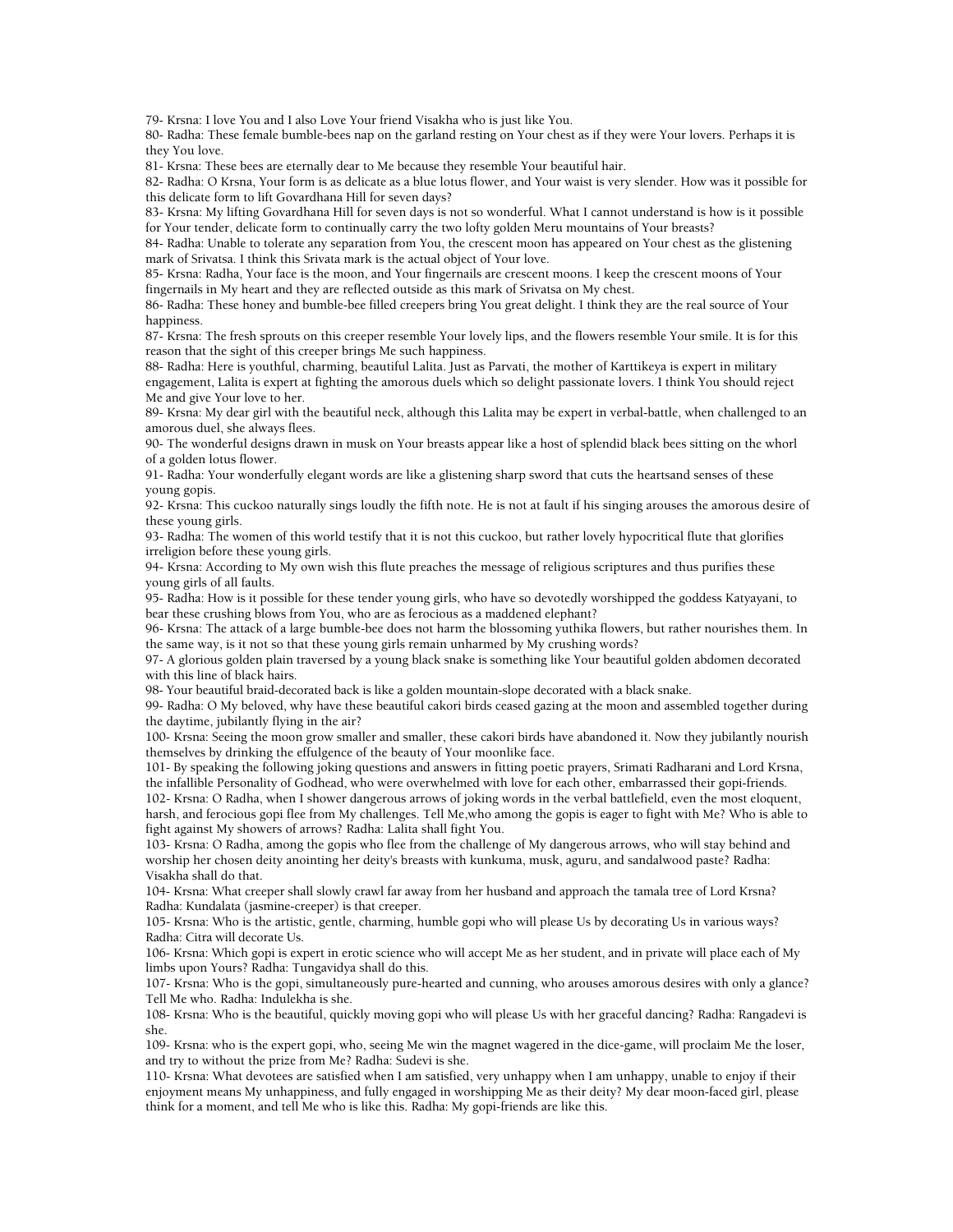111- Joking with the clever and artistic gopis, worshipping them with flowers, touching their breasts and kissing their lips, Lord Krsna appeared like the king of cuckoos, intoxicated by tasting the fruits and flowers of a host of creepers. Enjoying in this way, and wandering here and there, Lord Krsna gradually arrived at the grove named Lalitanandada-kunja ( Lalita's delight ).

112- Thus ends the thirteenth chapter of Govinda-lilamrta in the matter of the Lord's midday pastimes. Srila Raghunatha dasa Goswami has ordered me to write this book, which I have been able to do by the blessings of Srila Raghunatha Bhatta Goswami and the saintly association of Srila Jiva Goswami. I consider this book the ripened fruit of the service I have rendered to Srila Rupa Goswami, who is like a bumble-bee relishing the honey at the lotus feet of Sri Caitanya Mahaprabhu.

### **Chapter 14**

1- Attracted by the fragrance of the lotus flowers of the gopis' faces, the Krsna bumble-bee flew among them, although He always checked Himself and did not stay at any one. However, when the Krsna bumble-bee approached the lotus flower of Radharani's face He became completely maddened by its fragrance, buzzing He continually hovered about it. 2- With glances from the corners of Her eyes and gestures of Her lotus hands, which brought ominous waves of sound from Her jangling bracelets, frightened Srimati Radharani rejected the Krsna bumble-bee's advances. Eager Krsna refused to leave. Radha covered Her lotus face with the corner of Her garment, and retired to a nearby place.

3- When the Krsna bumble-bee followed Radharani to Kamalavana, the gopis said to Her: Friend, have no fear. We shall chase away this rascal buzzing Krsna-bee.

4- Blinded by great auspicious Srimati Radharani could not see Her beloved Krsna standing before Her.

5- Understanding the contents of Radharani's heart, Lord Krsna checked the gopis from announcing His arrival. Astonished at the nature of Radharani's love, the gopis obeyed Krsna's wish.

6- Overwhelmed with love, Srimati Radharani thought Her lover Krsna had gone to another girl friend. Angry, She approached Dhanistha and spoke the following words:

7- Radha: My dear Dhanistha, my dear actress in this deceptive comedy, where has the arrogant actor Krsna gone? Dhanistha: Friend, Your lover Krsna has gone to pick a flower for You. Radha: Cheater, He has gone to Padma's friend Candravali. Dhanistha: If He were to bring that Candravali here, whatever beauty she may have will be overwhelmingly defeated by the beauty of Your face.

8- Radha: It is not your fault. It is I who am bewildered. When I heard from your tricky messenger coming from Krsna's side that Krsna had gone deep into the forest with Saibya-gopi, I believed her.

9- Even though Dhanistha is My dearest friend, as dear to Me as My own heart, still she is trying to deceive Me. Krsna has now left Me, and He now enjoys pastimes with another girl in My favorite forest. Alas, even though He is gone, I am so bewildered that I think I still see Him with My eyes. Perhaps He will see Me again, If He stays in this universe for a long time, will He not see Me again?

10- How can I bear this? Krsna has taken Padma's friend Candravali to a secluded place in the groves around My favorite lake. Now He will be so bold as to arrange that we shall all meet together for a moment. This deceiver Krsna played with us for a little time, bantered some useless words with us, and then left us to go to this other girl.

11- Lalita then said: My friend, I have time and again witnessed Krsna's impudence. You are a simple, honest girl. You do not understand the real truth about this Krsna. Forget Him. Let us all go home.

12- Lalita took Radharani by the hand and encouraged Her to return home. Radha became frightened and distressed at the prospect of separation from Krsna. She said to Lalita:

13-O Lalita, why does My contrary mind ignore Krsna's obvious faults and imagine so many non-existent virtues within Him?

14- Lalita hinted: Just as a rice plant never exposes the rice-grains within it, in the same way women do not allow others to see the powerful creeper of amorous desires within them. Srimati Radharani then replied to Her friend in the following words:

15- Give up this useless moralizing on womanly virtue. This talking merely assaults the ears. Consider My position. My life-breath has now left My body. My heart is now trembling and My body tossing in agony. I say: Let My honor, goodreputation, shyness, and peaceful composure all meet destruction. O My friend, I offer My respectful obeisances to you. I beg you, please show Me for a moment the beloved of My heart.

16- Lalita replied: I have seen how You are simple and pure-hearted and how this Krsna is the king of impudent rascals and the inconstant debauchee-lover of many beautiful girls. Ah, this Krsna will simply cheat You. O Radha, Your longsuffering noble goodness has already tortured and slain us. What further shall You do to harm us?

17- Srimati Radharani then said: How can anyone cheat others more than He? This trickster Krsna is constantly torturing us. As Radharani spoke these words She noticed Her lover Krsna standing before Her. Krsna at once stepped forward and embraced His beloved Radha.

18- The gopis became very happy to see Lord Krsna embrace Radharani. Radha, however, thought that Krsna had become unfaithful. She saw Her reflection in the water of Radha-kunda, and She saw Padma's friend Candravali embracing Krsna. Radha recoiled from Krsna's embrace. She trembled with shame and anger.

19- When Radharani saw the charmingly handsome Lord Krsna, She became furious. Lord Krsna spoke to Her with His eyes, and Kundalata also addressed Her in the following words:

20- You are so eager to see Your lover, and now He stands before You longing to embrace You. Embrace Him! Why, with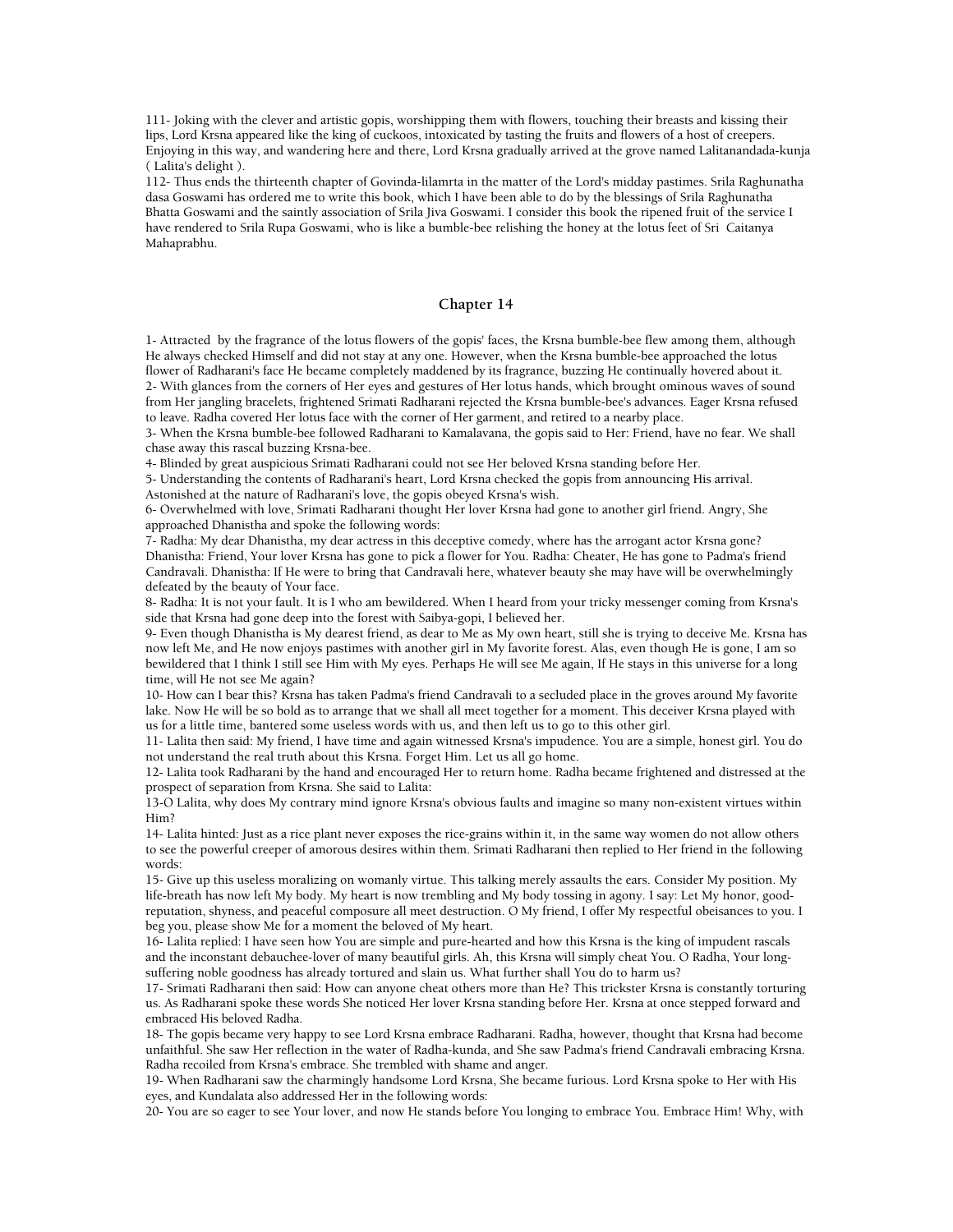no good reason, You angrily turn from Him?

21- Srimati Radharani then said to Kundalata: Did you not see Candravali resting on Lord Hari's chest? Rogue, you have brought Me here simply to fetch this Candravali from her home.

22- Lord Krsna then said: You do not understand. It was not the person You think it was. I did not arrange that that girl should approach Me. That was an unknown girl who approached Me and said: I am Radha's friend. I am the goddess who rules this forest. This girl proceeded to forcibly embrace Me against My will.

23- Utilizing her mystic knowledge this goddess of Vrndavana forest kissed Me, embraced Me, and clung to My chest. At first I was not able to slip out of her grasp, and in the end I only escaped with the greatest endeavor.

24- Although I begged her to stop, this lusty girl would not leave Me. O Radha, please keep Your friend at bay. She causes Me great suffering.

25- Lalita then whispered in Radharani's ear: You were the girl You saw embracing Krsna. You saw a reflection in the water of Radha-kunda. Hearing this, Srimati Radharani looked down with embarrassment, Lord Krsna and everyone else laughed out loud. Kundalata then spoke the following words to Radharani:

26- Even though Your lover stands before Your eyes, You cannot see Him. You see Your own reflection in the water and think it is someone else. You suspect Candravali may appear at any moment. O Radharani, all this is the manifestation of Your wonderful pranaya-nartana ( the dancing of Your ecstatic love for Lord Krsna ).

27- Then Vrnda-devi said: O Radha-Krsna, O treasury of auspiciousness in this land of Vraja, behold the great abode of rangadevi before You. This place is decorated with designs and picture drawn in various aromatic substances. This is the place where jubilant festivals of springtime pastimes are held.

28- Here are many golden jars and jewel-studded sprinkling devices, all filled with water scented with aguru, kunkuma, musk, camphor, and sandalwood.

29- Here are balls of sindura, camphor, and flowers. Here are quivers filled with flower-arrows. Here are garlands of betelleaves, and golden pitchers filled with water, sandalwood, and flowers.

30- Here are golden jars filled with camphor, kunkuma, musk, aguru, and sandalwood in both powdered and ointment form. The fragrance of these substances is carried everywhere by the gentle breeze.

31- Lord Krsna and the gopis then entered Ranga-devi's forest. They each took a water-sprinkling device, and with great love they enjoyed pastimes splashing each other with water.

32- Dressed in fine white garments, and Their mouths charmingly decorated with betel-nuts, Radha and Krsna fought an amorous battle, showering each other with sharpened cupid's arrows of restless sidelong glances, and jubilantly splashing each other with water from Their sprinkling instruments.

33- As they stood on the shore of their beloved Krsna's mind, the gopis sprinkled the lotus flower of His eyes with the nectar of the sweetness of their limbs, partly visible from behind their very fine garments sprinkled with water. Lord Krsna also sprinkled the gopis' happy lotus eyes in exactly the same way.

34- The gopis' cheeks were slightly puffed as they chewed betel-nuts. Their hair was wet with sprinkled water and their foreheads were wet with perspiration. Their braids loosened and the many flowers placed within them fell over their shoulders and beautiful breasts.

35- The gopis waists were tightly enchained by sashes sprinkled with various aromatic powders. Their charming jokes and beautiful songs inflamed the amorous desires of Lord Krsna. They stealthily hid from Lord Krsna and surprised Him by sprinkling Him with water.

36- Srimati Radharani and the other gopis then showered their lover Krsna with aromatic powders and bouquets of flowers, from the cloth satchels they carried. With great love they sprinkled Krsna with scented water from their sprinkling instruments.

37- A flowering-vine bow resting on His shoulders, a flute and a quiver of flower-arrows tucked into His handsome sash, a jeweled sprinkling instrument in His hand, and a pouch of colorful, fragrant powder hidden in the edge of His garment, Lord Krsna playfully sprinkled His beloved gopis with fragrant water and colorful powders.

38- Lord Krsna sprinkled the gopis with water from His sprinkling device. The water traveled through the air and descended on the gopis in hundreds, thousands, hundreds of thousands, and tens of millions of individual streams. 39- In this way Lord Krsna and the gopis threw red sindura and fragrant powders on each other from the vessels they held. Striking their targets, or missing and hitting the ground, these missiles splattered into hundreds of thousands of tiny drops.

40- Splattered with drops of red kunkuma and black musk, the fair-complexioned gopis appeared like creepers bearing golden flowers, which had then become the resting places for hosts of sleeping bumble-bees.

41- Sprinkled with drops of kunkuma-water from the fine nozzle of Radharani's sprinkling device, Lord Krsna's body appeared like an evening sky hosting hundreds of nectarean moons.

42- Splattered with camphor-powder, red sindura-powder, and flower pollen (all become like pastes mixed with drops of aromatic water), the bodies of Lord Krsna and the gopis presented a wonderfully multi-colored appearance.

43- The shower of multi-colored aromatic powders and drops of scented water appeared like a wonderfully colorful parasol reaching from the earth to the sky and extending in all directions.

44- When Lord Krsna smeared His beloved Radharani's body with fragrant ointment, She pretended to be angry with Him for touching Her with His hand. As She quarreled with Her lover, a certain restless-eyed gopi stealthily approached Him from behind and suddenly doused Him with a pot of aromatic water.

45- Whenever one of the gopi would approach Lord Hari and anoint His body with fragrant colored powders, He would embrace that gopi to His chest, reciprocate by smearing her face with fragrant powders, and drink the nectar of her beauty with His eyes.

46- Srimati Radharani also approached Lord Krsna and anointed Him with fragrant colored powders. He fulfilled all His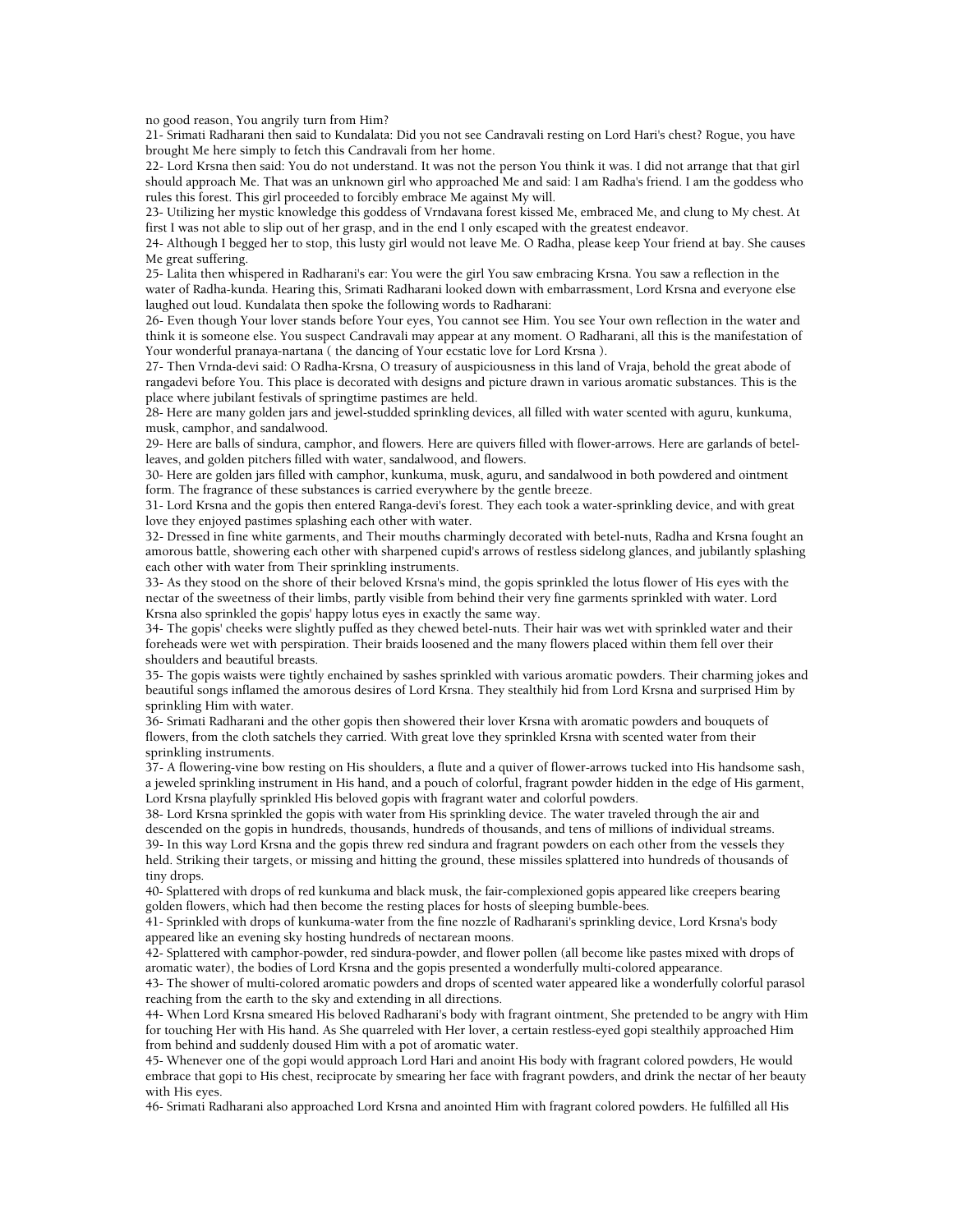desires by embracing Her to His chest for a long time. When the gopis saw this they became shy, and they at once arranged their disarrayed garments in a more demure fashion.

47- The gopis combinedly attacked Lord Krsna, showering Him with the sharp cupid's arrows of their sidelong glances, and expertly reciting the magic mantras of their joking words.These weapons pierced Lord Krsna's vital organs and overwhelmed Him with amorous desires. Lord Krsna then retaliated by showering the gopis with the powerful weapons of His own smiling sidelong glances, repeatedly wounding them with amorous desire.

48- Lord Krsna appeared like a cloud that had descended to earth and assumed a manlike form, and the gopis were like many glistening forks of lightning. These lightning flashes cast the aromatic powders of their splendid effulgence upon the cloud, and the cloud reciprocated by showering torrential rains of aromatic powders upon the lighting flashes. This nectarean rain was caught and drunk by the cataka birds of the eyes of Vrnda and the other gopi-observers.

49- As Lord Krsna enjoyed these pastimes with the gopis, He gradually approached the swing made of lotus flowers. Encouraged by the hints of Vrnda-devi and Kundalata, He forcibly took the water-sprinkling device and the previously stolen flute from His beloved Radharani's lotus hand, and then ascended the lotus-swing with Her.

50- Smiling Kundalata then said: O beautiful-faced Radharani, give this flute back to Krsna. Don't condescend to touch this flute, for it is simply a matchmaker eager to arrange Your meeting with Krsna. Kundalata then turned to Lord Krsna and said: O Madhava, this water-sprinkling device is the property of this young girls. You have no right to it. Please return it at once. Radha and Krsna then proceeded to obey these orders of Kundalata.

51-Lord Hari placed the water-sprinkling device in Srimati Radharani's left hand,and took the flute She placed in His left hand. On the pretext of this exchange, They touched each other's lotus hands.

52- Vrnda-devi and Kundalata placed the swing under Lord Hari. He sat there and forced the reluctant Srimati Radharani to sit beside Him.

53- As the infallible Supreme Personality of Godhead sat on the swing with His beloved Radharani, the delighted gopis surrounded the swing, pushing and pulling it from front and back, and singing loudly.

54- The gopis moved the swing so vigorously that Srimati Radharani became afraid. Her body trembled, and Her eyes moved about restlessly. She clung to Her lover Lord Krsna.

55- As a result of the vigorous movements of the swing, Sri Sri Radha and Krsna's hair became disheveled, Their flower garlands began to wilt, and their earrings, flower-sashes, and various ornaments moved to and fro.

56- As the swing moved with such violence, Srimati Radharani became afraid. By glancing at Her restless eyes, the gopis could understand Her desire.

57- understanding that Radharani was feeling a little out of sorts because of the ferocious swinging, and in Her heart wanted Her gopi-friends to serve Her in various ways, the gopis stopped the swing and stood before Her.

58- Lalita and Visakha carried betel-nuts, Campakalata and Citra carried fans, Tungavidya and Indulekha carried golden pitchers filled with nectar, and Sudevi and Rangadevi carried fragrant ointments and powders, Filled with love and happiness, these gopis eagerly stood before Srimati Radharani as She sat on the swing.

59- Lalita and the other beautiful gopis served the most dear Divine Couple with this paraphernalia. Following the hints of the Divine Couple's glances, the gopis gathered around Them like the petals of a lotus flower.

60- At that time a very wonderful event occurred. Although the gopis surrounded the Divine Couple, each gopi saw Radha and Krsna as if they were standing face to face.

61- When Vrnda-devi, Kundalata, and the other gopis again began to enthusiastically move the swing, another wonderful event occurred.

62- Embraced by Srimati Radharani, Lord Hari appeared before each of the gopis standing on the lotus petals around Him. At the same moment each gopi saw Him standing face to face before her.

63- If the top portion of the sun shone through a mass of dark clouds shooting lightning flashes through the bottom half, and if that sun were rocked back and forth by great storm winds, then poets would compare this extraordinary sight to dark-complexioned Lord Hari, dressed in a yellow dhoti, and moving to and fro on His swing.

64- Understanding the hint in Srimati Radharani's glance, Lord Krsna, the enemy of Aghasura, placed His right arm around Lalita's neck, and His other arm around the shoulder of His beloved Radharani. In this way He appeared like a dark cloud in the midst of two lightning flashes.

65- Kundalata then said: Friends, look at this effulgent circle moving before us. The full moon of Lord Krsna has now risen between the two stars Radha and Anuradha (Lalita).

66- Lord Madhava brought Visakha and the other gopis one by one onto the swing. One by one He embraced their right shoulder as He enjoyed His swinging pastimes in their company.

67- Srimati Radharani then descended from the swing. She proceeded to move the swing as two-by-two, beginning with Lalita and Visakha, the gopis rode on the swing with Her lover Lord Krsna.

68- Understanding the hint in Srimati Radharani's glance, Lalita and the other gopis stepped from the swing, and on various pretexts placed Kancanalata and other gopis one by one on the moving swing.

69- Two by two gopis took turns riding on the swing at the left and right sides of Lord Govinda. Srimati Radharani and the other gopis sang as they happily moved the swing.

70- By this time all of Radha's friends had taken a turn riding on the swing. Lalita whispered something in Radha's ear. Radha laughed and then ascended the swing.

71- As Srimati Radharani staying on the left side of Her lover, and as Her gopi-friends moved the swing, another

wonderful event occurred. Lord Hari appeared between each two gopis, thus manifesting Himself in many places at once. 72- If a tamala tree grew on a flying golden mountain, and if that tree were embraced by a blossoming golden creeper and surrounded by a forest of tamala trees and golden plantain trees, it might resemble the sight of Lord Krsna enjoying His swinging pastimes at that moment.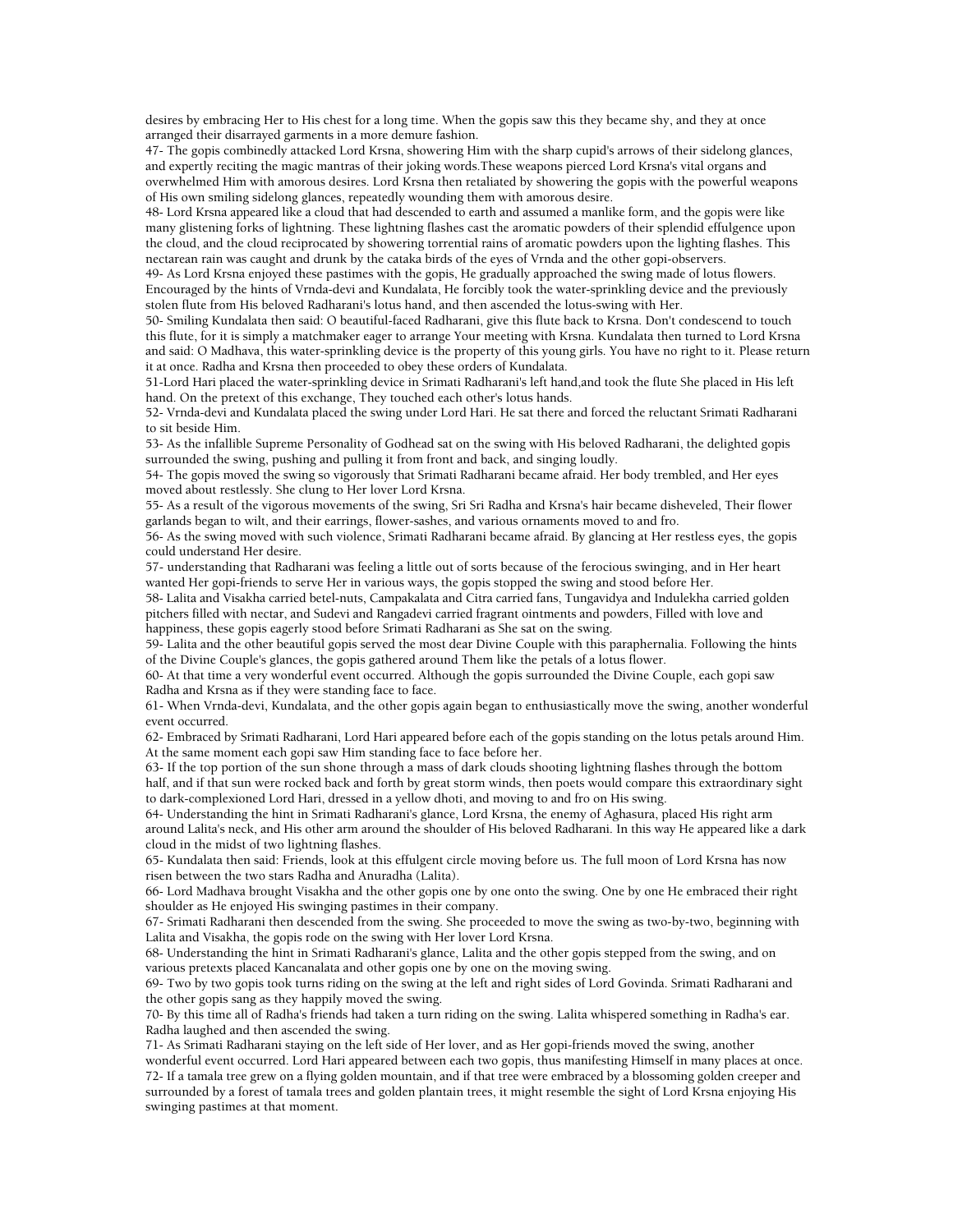73- Following Visakha's hints, Lalita and the other gopis happily moved the swing with great vigor, causing Srimati Radharani and the infallible Supreme Personality of Godhead Lord Krsna to move to and fro.

74- Srimati Radharani became agitated by the vigorous swinging and began to clutch Her lover Krsna out of fear. Lord Krsna noticed this. He smiled, and taking Her with Him, descended from the swing, entering among the smiling gopis. 75- Surrounded by the lightning flashes of the principal gopis, the black cloud of Lord Krsna showers the nectar of His pastimes upon the world, thus extinguishing the thirst of the cataki birds of the eyes of Kundalata, Vrnda-devi, and the other gopis. All glories to that Lord Krsna, who enjoys His swinging pastimes in Vrndavana forest in this way.

76- Lord Krsna and the gopis then entered a cool, shady place where goblets of madhvika nectar awaited them. In that place the Lord tasted the happiness of peaceful rest.

77- Decorated with various ornaments and dressed in yellow garments, Lord Krsna sat down in that place surrounded by the gopis whose eyes were as beautiful as lotus flowers. He appeared like a jeweled sapphire locket placed within a golden necklace.

78- Five gopis then took camara whisks in their hands, which were more beautiful than hosts of lotus flowers, and began to fan Srimati Radharani, who was exhausted from these many pastimes, and Her lover Lord Krsna, whose bodily luster defeated the glory of cupid.

79- The gopis massaged Radha and Krsna's lotus feet and fanned Their bodies. When Their fatigue had dissipated, Vrndadevi brought Them a goblet of madhvika nectar.

80- beautiful Radharani and Lord Krsna, the enemy of Bakasura glanced into Their cup and saw a golden lotus flower standing next to a blue lotus flower. Each blossoming flower had two khanjana birds dancing within its petals. This sudden appearance of two lotus flowers was certainly very astonishing.(These flowers are the reflections of Radha and Krsna's faces, and khanjana birds are Their dancing eyes).

81- The greedy bumble-bees of Srimati Radharani's eyes at once flew into the blue lotus flower, and overwhelmed by the flood of sweet honey of that flower's beauty, became unable to leave it. The bumble-bees of the eyes of the infallible Supreme Personality of Godhead flew into the golden lotus flower in the same way and met the exact same fate.

82- As Sri Sri Radha and Krsna drank from this goblet, they became intoxicated. In this intoxicated condition the cup of madhvika nectar from which They drank, became a mirror in which They saw each other. Each other's beauty became the nectar They drank. Each other's faces became the goblets where that nectar was contained. Their eyes became bumble-bees that drank the honey of each other's beauty. Their other senses became the eyes with which They saw each other. By drinking each other's beauty in this way They became intoxicated. Their hearts and minds became filled with amorous desires, Their limbs became stunned, and the hairs of Their bodies stood up in ecstasy.

83- Kundalata then said: My dear Radha and Krsna, now that Your eyes have drunk the honey of each other's lotus faces, please engage Your tongues in drinking this cup of nectar-beverage, sweetly scented with the reflections of Your lotus faces and lotus eyes.

84- Lord Krsna, the younger brother of Balarama, took the cup, placed it near His beloved Radharani's lotus face, and said: Drink. Bowing Her head, She shyly took it from His hand.

85- Srimati Radharani, whose face is sweet as nectar, shyly covered Her face with the edge of Her sari, smelled the madhvika nectar, and then placed it to Her lips. After making the nectar drink very fragrant by the touch of Her lips, She again placed it in the hand of Her lover Lord Krsna.

86- Srimati Radharani offered Her lover Krsna His favorite madhvika honey beverage. That beverage was produced from the fruit of the trees and creepers of His favorite forest, and it was scented with the touch of Her lips and the joking words of Her gopi friends. Lord Krsna eagerly took it and drank.

87- Lord Krsna placed the cup of nectar, now scented with the touch of His lips, in the hand of His saintly beloved Radharani. She shyly covered Her face with Her sari, and drank from the cup.

88- Vrnda-devi, Kundalata, and their friends then took the remnants of what Radha and Krsna had drunk, and mixed these remnants with many other full cups of nectar. They then happily placed a cup before each gopi.

89- After the cups had been placed before each gopi, Lord Krsna expanded His own mystic power, and appeared by each gopi's right side, although no one could see Him.

90- Only each individual gopi and no one else could see their beloved Krsna standing by her side. They saw Him offering them the honey nectar to drink, and they also saw Him personally drinking from their cup.

91- As the gopis drank this kadambari nectar they became intoxicated. Their lotus eyes blossomed wide open, became reddish at the corners, and began to roll to and fro. The sweet fragrance of the gopi's bodies seemed to invite the bumblebees, who are always delighted by sweet aromas. The moonlight of the gopis' smiles and laughter caused their lips to blossom with happiness. The faces of these intoxicated beautiful-eyed gopis thus became goblets to enable the thirsty tongue of Lord Krsna's eyes to drink the nectar of the gopis' beauty.

92- Lord Hari became maddened with intoxication by drinking the beauty of the passionate doe-eyed gopis. He placed His lips to the gopis' mouths, which had all become cups of intoxicating nectar.

93- Vrnda-devi and her friends then presented varieties of madhvika nectar and different kinds of spicy condiments before the king and queen of Vrndavana and Their gopi-friends.

94- The sight of Radha, Krsna, and Their gopi friends enjoying this food and drink became like a sweet nectar that caused the eyes of Vrnda-devi and her friends to become intoxicated for a long time.

95- The touch of each other's lips became the appetizer that excited Lord Krsna and the gopis to continually drink the honey beverage before them. Eating this appetizer increased Their thirst and soon They became intoxicated by tasting the honey of amorous desire. It was the taste of each other's lips, and not the honey beverage that caused Their intoxication. 96- By the arrival of springtime, which naturally brings amorous desires, by drinking the intoxicating madhvika nectar, and by the touch of Lord Krsna, the beautiful gopis became extremely agitated.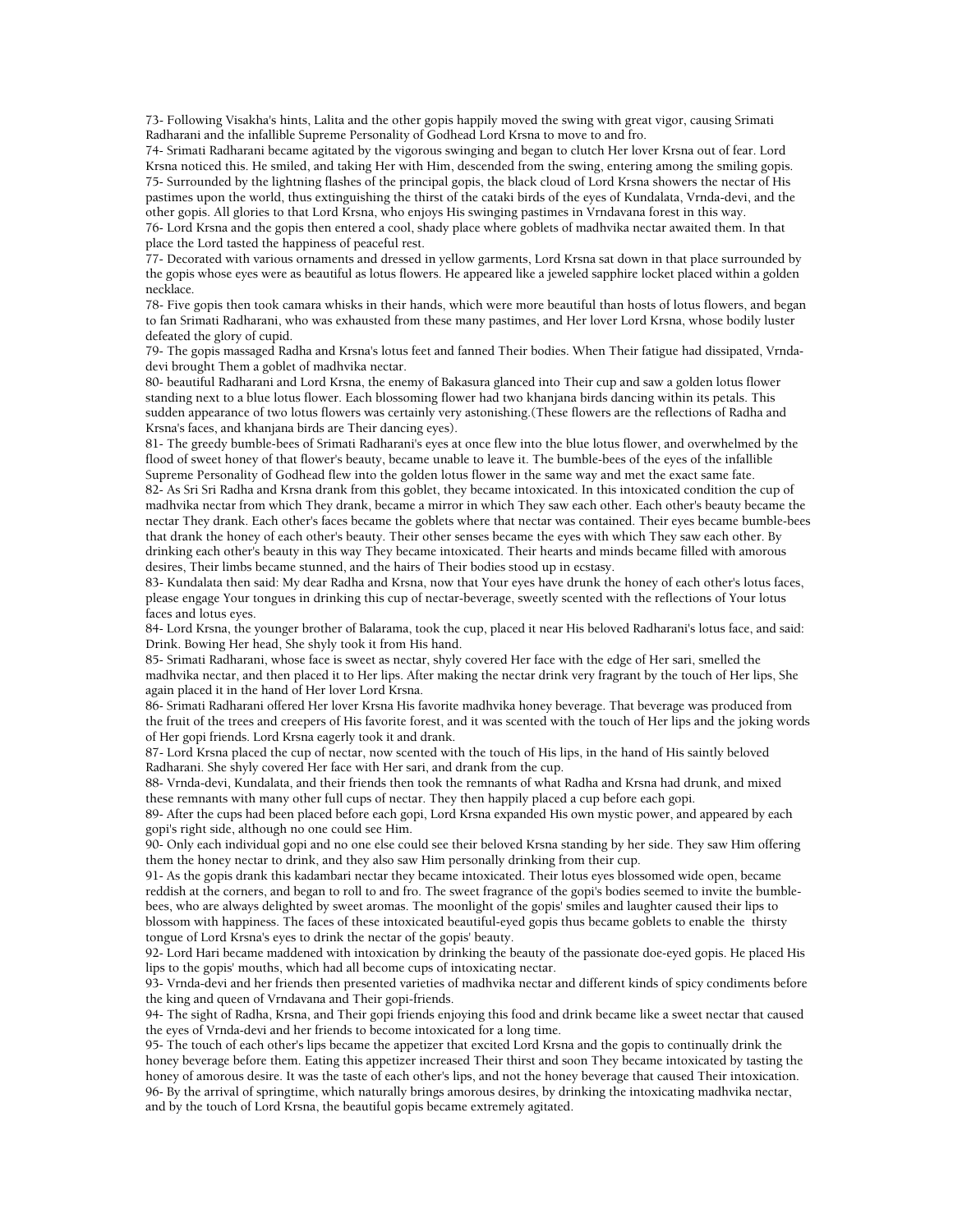97- The gopis' garments and ornaments began to slip from their limbs, they laughed out loud for no reason, they enthusiastically answered questions that had never been asked, and they chattered nonsense. All this revealed that they had become intoxicated by drinking the varuni beverage.

98- The intoxicating caused by drinking madhvika nectar made the gopis repeatedly stumble as they walked to Nidhuvana forest with their lover Krsna. It made their voices falter, and their hair and garments become disarrayed. In this way the gopis' intoxicated state increased the happiness and love felt by Lord Krsna, the enemy of the Mura demon.

99- Faltering and stuttering as they spoke, tripping as they walked, their hair and garments in disarray, the corners of their eyes reddish, their mouths fragrant with liquor, their eyes rolling to and fro, their speeches filled with jokes, their glances restless, and their actions marked with a lack of reserve, the gopis were wonderfully intoxicated. The beautiful-eyed gopis trebled state of intoxication greatly pleased their lover Krsna.

100- natural feminine shyness forced the lotus-eyed Vraja-gopis to conceal their intense love for Krsna deep within their hearts. However, the agitation caused by drinking madhvika nectar forced that love to travel to the gopis' lotus eyes and take up residence there.

101- Her eyes rolling with intoxication after drinking the fresh madhvika nectar, a certain agitated young gopi spoke the following words:

102- La La La Lalita, loo loo loo look at this! why are Radha, Krsna, their f f f friends, the fo fo fo forest, the ea ea ea earth, and the s s s sky all spinning around in circles like this?

103- Lord Krsna's face was so beautiful and fragrant that it chastised the blossoming lotus flowers whose fragrance attracts the bumble-bees. Lord Krsna had become maddened with the intoxication of amorous desires by drinking the nectar of the gopis' lips, that had just tasted the madhvika nectar. Lord Krsna's eyes have defeated the blossoming red restless bumble-bee laden lotus flowers moving in the breeze. That Lord Krsna enjoys splendid amorous pastimes among the gopis just like a thirsty bee enjoys among many lotus flowers.

104- Two sleepy, playful, intoxicated gopis intently served the Divine Couple, while the other gopis became increasingly eager to sleep.

105- Impelled by madhvika intoxication, the Divine Couple wished to enjoy amorous pastimes in private. Understanding this, Kundalata asked Lord Krsna to pick some asoka flowers to decorate His beloved. As He was picking the flowers, Radharani, served by Her devoted gopi-friends, and Her eyes rolling with intoxication, entered Lalita-kunja, the king of groves, and fell asleep on a bed of flowers.

106- Their yawning lotus mouths bearing the most wonderful aroma of fragrant liquor, their eyes rolling about in intoxication, and their garments in disarray, the gopis stumbled after Srimati Radharani.

107- These groves were filled with flower petals, yellowed with lotus pollen,filled with the charming sounds of humming bees, wonderfully colored with gunja berries and blossoming flowers, and carefully equipped with vessels of scented water and betel-nuts. Their eyes like restless khanjana birds because of intoxication, all the gopis entered these groves and fell asleep on beds of flowers and lotus petals.

108- Thus ends the fourteenth chapter of Govinda-lilamrta in the matter of the Lord's midday pastimes. Srila Raghunatha dasa Goswami has ordered me to write this book, which I have been able to do by the blessing of Srila Raghunatha Bhatta Goswami and the saintly association of Srila Jiva Goswami. I consider this book the ripened fruit of the service I have rendered to Srila Rupa Goswami, who is like a bumble-bee relishing the honey at the lotus feet of Sri Caitanya Mahaprabhu.

# **Chapter 15**

1- His hands like a creeper bearing a bunch of fresh asoka flowers to be Srimati Radharani's earrings, eager Krsna quickly entered the lakeside grove previously hinted to Him by Vrnda-devi's glance.

2- When the intoxicated mad elephant of Lord Krsna reached the shore of the celestial Ganges river of Srimati Radharani, the swans of Her gopi-friends at once flew away.

3- With His lotus eyes that mad elephant of Lord Krsna drank the nectar of the beautiful form of the celestial Ganges river of Srimati Radharani. Trembling with agitation, that elephant used His hand to break apart the saivala plants of that river's bodice and the lotus flower's of Her undergarments.

4- Srimati Radharani was so tired and sleepy that She did not awaken. With Her eyes closed She saw Her lover Krsna in Her dream. As She saw Him touching Her breasts and tugging at Her undergarment, She pretended to be displeased, and staunchly resisted His advances. She said:

5- Hari! D d d don't touch Me! Wha wha wha what do You want to to do here? Let Me sleep for a few moments more. My eyes are spi spinning around with intoxication.

6- Srimati Radharani simultaneously smiled and wept. She spoke to Her lover in stuttered, unclear words, and used both hands to check His trembling hand. At that time She suddenly awakened and saw Her own actions, and Her lover Krsna standing before Her.

7- Srimati Radharani repeatedly opened and closed Her eyes. Maddened by both madhvika intoxication and amorous desire, Her speech and actions were then same now She was awake as they had been before when She was asleep.

8- Because of shyness and contrariness Srimati Radharani resisted Lord Krsna's amorous assault. Maddened with desire, and striving for victory, the infallible Supreme Personality of Godhead, attacked Her. Noticing Her belt was silent, He attacked it. Seeing this attack, Radharani's ankle-bells loudly tinkled as if screaming out in fear.

9- When Lord Hari grasped the neck of beautiful-eyebrowed Srimati Radharani, Her voice became choked with fear.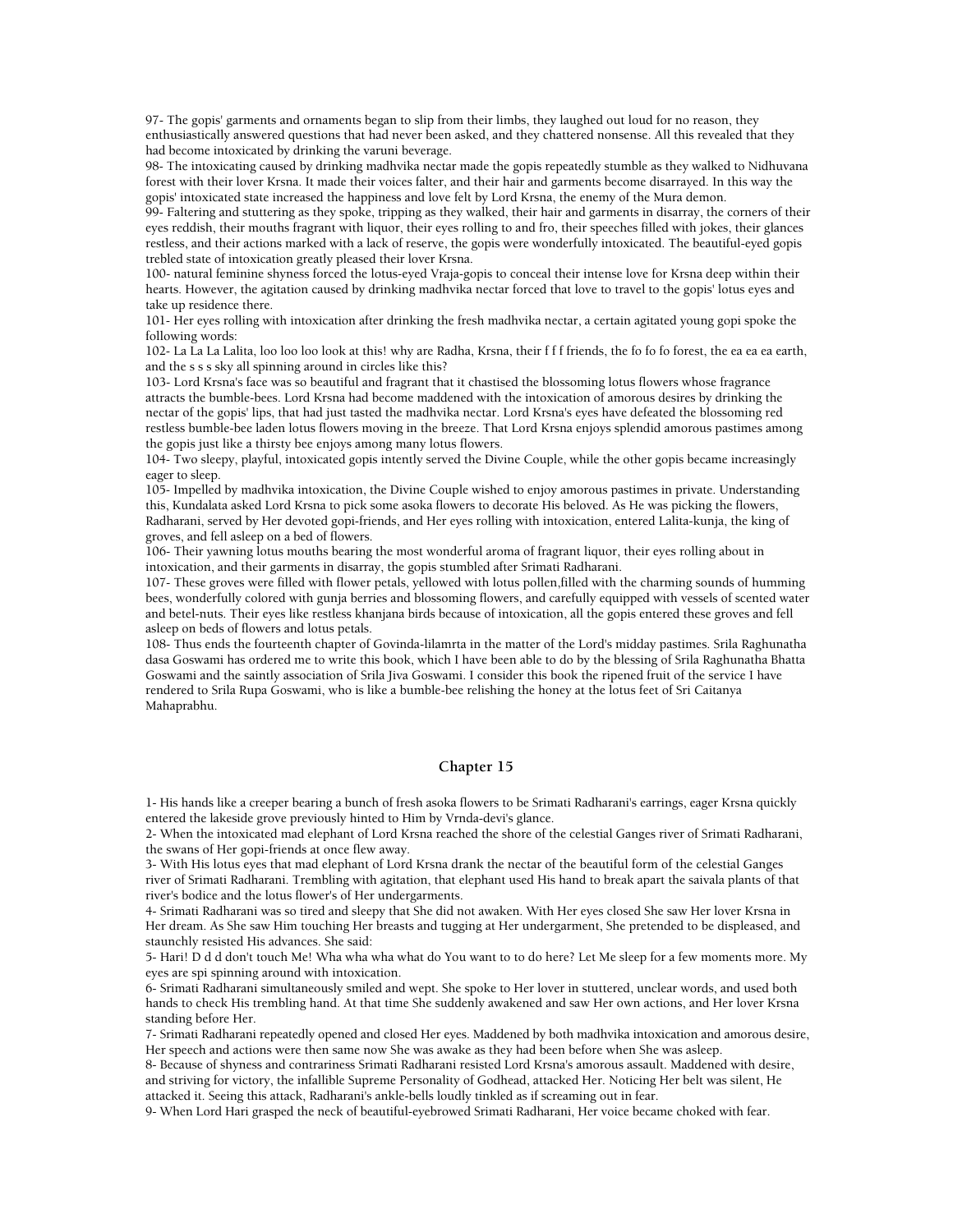Making various wonderful inarticulate warbles, She presented an emotion-laden appeal before Lord Hari:

10- With the clubs of His two broad arms Lord Krsna smashed the fortress of Radharani's contrariness. accompanied by the heroic soldier-friends of His lips, nails, teeth, chest, arms, and hands, Lord Krsna invaded and plundered the city of the body of beautiful Srimati Radharani.

11- Understanding that great jewels were buried there, Lord Krsna's fingernails dug Srimati Radharani's breasts. He extracted from them the jewel of Her youthfulness. He held that jewel with both hands.

12- Lord Krsna's teeth extracted the nectar from Srimati Radharani's lips. Pressing Her body against His arms and chest, Krsna extracted the jewel of the touch of Srimati Radharani.

13- With His hands Lord Krsna held Srimati Radharani's hair, and with His lips He uncovered the splendid jewel of kissing that had been hidden in the different parts of Her face.

14- Srimati Radharani was unable to tolerate the breaking of Her modesty's armor and the theft of the treasure of Her nectarean lips. Placing Her boldness as the general in command of the great military might of Her teeth and nails, She inaugurated a fierce amorous battle with Her lover Krsna.

15- Srimati Radharani jubilantly roared like a lion. Her belt tinkled like the roll of dundubhi drums. Displaying Her military might, She violently attacked Her lover Krsna.

16- Seeing Lord Krsna grow restless under His beloved's attack, and thinking that the unconquerable Krsna had just now succumbed to defeat, Srimati Radharani's earrings began to jubilantly dance with the dancing girl of Her pearl necklace. 17- Lord Krsna, the killer of Aghasura, then stole the jewels of Radharani's heart and lips, and hid them among His own jewels. Radharani then attacked Him with Her teeth and nails and took away aLL His jewels in retaliation. All this proves the popular maxim that a thief will eventually be robbed of all his wealth.

18- The handsome-eyebrowed heroes of Radharani's eyes stand on the chariot of Her lotus face. The honey of Lord Krsna's bodily splendor rests in the lotus flower of His face, and is carefully protected by the two bumble-bees of His eyes. The heroes of Radharani's eyes have now stolen that honey and taken it back to their lotus chariot.

19- Seeing before them the two powerful heroes of Lord Krsna's eyes, the two soldiers of Radharani's eyes fled in fear, and the army of Radharani's limbs scattered in defeat.

20- Srimati Radharani's forehead was covered with perspiration and disheveled locks of hair. Her thighs became motionless and Her breasts heaved with deep sighs. Her arms moved languidly and Her eyes were closed shut. Clearly defeated in the amorous battle, She now delighted Her lover Krsna.

21- Obedient to King Cupid's order, Srimati Radharani attacked Lord Krsna. Although striving to display the maximum military power, She suddenly became fatigued and all Her limbs became slackened. This was not very surprising, for after all She was only a weak woman.

22- Her garments and ornaments in disarray, Her motionless form glistening with drops of perspiration, Her eyes closed, and Her voice decorated with amorous whisperings, Srimati Radharani rested upon the chest of Her lover Krsna. She appeared like a stationary lightning flash on a fresh raincloud.

23- moving with each deep breath, Srimati Radharani's abdomen repeatedly touched Lord Krsna's belly. How is it that the touch of Lord Krsna simultaneously stunned Her with pleasure and excited Her to serve Him? This is certainly very surprising.

24- Doe-eyed Radharani yearned to touch and gaze at the glistening sweet limbs of Her lover. She simultaneously melted with happiness and longed to serve Her beloved Lord Hari.

25- Lord Krsna then gently disentangled Himself from Srimati Radharani's embrace. With His own lotus hand He wiped away Her perspiration and neatly arranged Her disarrayed hair and garments.

26- In order to make a joke before Her friends, Srimati Radharani thrice begged Lord Krsna to take time to very neatly arrange Her ornaments. He reluctantly complied to Her request. As soon as He touched Her, She became overwhelmed with bliss. She forbade Him to proceed. She spoke the following words:

27- My love, did I ask You to decorate Me with all these ornaments? Stop this useless waste of time. These ornaments do not please Me. They are too heavy. I cannot bear their the weight. They simply give Me pain. Stop this and let Me rest here for a moment in peace.

28- As Srimati Radharani spoke these words Her eyes were closed and Her beautiful face decorated with a charming mixture of tears and smiles. As astonished smiling Lord Krsna thirstily drank the honey of His beloved Radharani's stuttered words, He found Himself intoxicated with amorous desires.

29- The gopis had waited outside for the proper moment to enter. At that moment they entered the forest-grove. They carried articles of worship in their lotus hands. They were intent on serving the Divine Couple.

30- Maddened with devotional love, the gopis served the lotus feet of the Divine Couple. The gopis brought Them betelnuts, cool water, fragrant garlands and other nice articles. The gopis fanned Them, massaged Their lotus feet and other limbs, and rendered various other services. In this way the Divine Couple became pleasantly scented and completely free from all fatigue.

31- Glancing at Her lover with expressive, smiling eyes, Srimati Radharani said: My love, I cannot be happy without the company of My lotus-faced gopi-friends, who are now intoxicated and asleep in the nearby groves. My love, please wake them up and bring them here.

32- Srimati Radharani repeatedly begged reluctant Lord Krsna, and at last He consented. He left to waken the gopis just like a maddened elephant goes to sport among lotus flowers.

33- Lord Krsna thought: To whom shall I go first? To Lalita? To visakha? To Citra? In His mind He reviewed all the gopi friends of His beloved Radharani. Finally, He expanded Himself into many forms and happily entered all the different groves simultaneously.

34-In these groves Lord Krsna enjoyed with each gopi the same charming sleeping-waking pastimes He had previously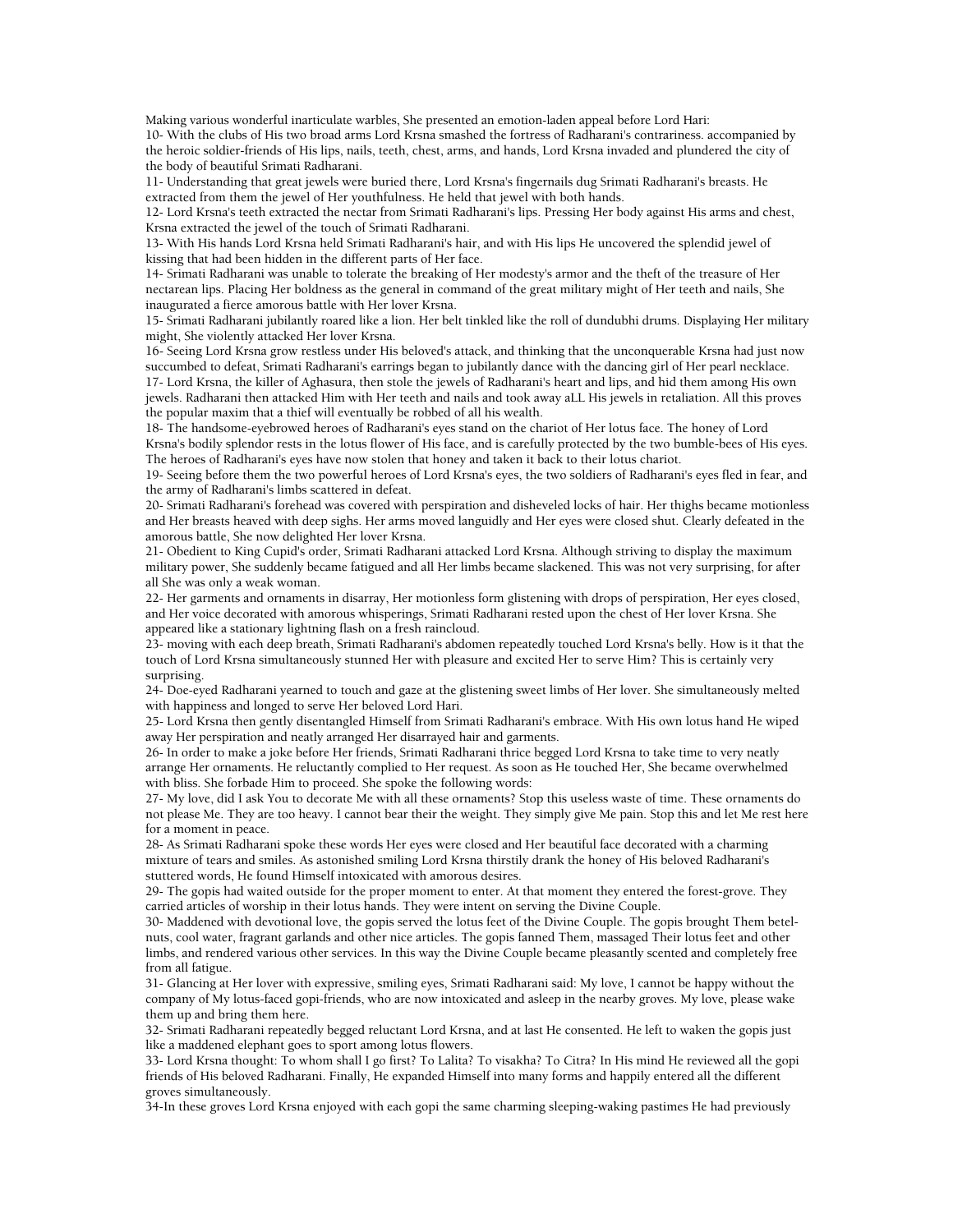enjoyed with their leader, Srimati Radharani.

35- The expert wrestler Krsna fought with each of the powerful gopis and simultaneously defeated all of them. 36- The gopis who were at that place, diligently served Srimati Radharani, and after a little time Radharani became tired of

staying in that grove. She and these friends all went to the shore of Radha-kunda.

37- Decorated by the hands of their wild uncontrollable lover, the gopis, who had just been awakened by Krsna, showed numberless signs of conjugal happiness. Their limbs were marked with various scars obtained in the great battle fought in cupid's sacrifice, and these marks made them appear like grandly decorated sacrificial arenas of cupid. Stumbling as they walked, their arms tired from fighting with Krsna, their eyes half-closed, their heads bowed with embarrassment, and their eyebrows curved in the anger of love, these gopis approached their friend Radharani.

38- Lord Krsna also left those groves. He then met Madhumangala and some other close gopa-friends. Then He saw His smiling beloved Radharani. He and His friends approached Her.

39- Mischievous Kundalata then arranged for a gambling match. The principal gopis were the contestants, Lord Krsna was made the referee, Vrnda-devi and her friends became the audience, and the prize for the winner was the right to enjoy with Krsna without any embarrassment. In that game Srimati Radharani defeated Her embarrassed gopi-friends in a single stroke.

40- The deep nectar ocean of Lord Krsna's amorous pastimes remains always inaccessible to ordinary living entities. Only a few rare souls, filled with pure devotional love, can actually taste the sweetness of that ocean. Others, who are merely great philosophers and poets, must remain on that ocean's shore. They have no power to enter it.

41- After enjoying many different pastimes, Lord Hari and the gopis became tired. When the gopis understood that Radharani wanted to sport in the water, they took it as an opportunity to serve the Divine Couple. Soon Lord Hari, His beloved Radharani, and the gopis were moving about in the waters of Radha-kunda.

42- Their hair loosened by enjoying pastimes and clustered about their necks, their many heavy ornaments removed, and their bodies clothed in fine, white, silk garments, by their devoted gopi-maidservants, the beautiful-eyed principal gopis appeared very splendid and glorious.

43- Lord Krsna's bodily luster eclipsed the beauty of hundreds of lotus flowers or nectarean moons, His eyes were as beautiful as splendid suns or blossoming lotuses, and His sidelong glance defeated the lotus flower of cupid's great happiness. Lord Krsna appeared like a powerful, fatigued, maddened, wild jungle elephant who had eagerly entered with many fatigued female elephants into the lotus filled pond Radha-kunda, so dear to His beloved Radharani.

44- The gopis eyes and faces were like lotus flowers, their hair like swarms of restlessly moving bumble-bees, their breasts like pairs of cakravaka birds, and their bodies and arms like lotus stems. They sported in the lake in order to bring pleasure to the two maddened elephants of Lord Krsna's eyes.

45- During these water-pastimes some timid gopis remained on the shore. Other gopis splashed them with water, grasped their garments, and laughing, forcibly pulled them into the water.

46- Standing in the water up to His navel, Lord Hari laughed as He violently splashed water on all the gopis. Afraid of His splashing, some gopis fled to other places in the pond, where the water reached only up to their thighs or knees.

47- Partly visible from under translucent wet garments, the exquisite beauty of the gopis bodies became a great river that submerged the two maddened elephants of Lord Hari's eyes. A similar river also flowed from the form of Lord Hari and submerged the female elephants of the gopis' eyes.

48- Out of contrariness all the gopis pretended o be pained by the coldness of the water. Their wet faces were simultaneously filled with tears and smiles as they expressed their desire to rise from the water. Lord Krsna responded by suddenly pulling them deeper so the water was now up to their navels. Clustered about Lord Hari in the water, all the gopis appeared very beautiful.

49- The gopis played in the water fragrant with the falling pollen and honey of the rajiva, raktotpala, pundarika, kahlara, nilotpala, and kairava lotus flowers.

50- Nandimukhi, Vrnda-devi, Dhanistha, and other gopis stood on the shore observing the water-fight between Lord Krsna and the gopis. Desiring the victory of Srimati Radharani and Her friends, these gopis showered flowers and shouted, Victory! Victory!

51- Subala, Kundalata, and the brahmana boy Madhumangala stood at another place on the shore. They desired Lord Krsna's victory, and they also showered flowers and called out, Victory! Victory!

52- The water-splashing battle between Lord Hari and the gopis then began in earnest. The gopis gently sprinkled Lord Hari, and He replied by vigorously splashing them. The gopis responded with ferocious, constant volley of water from all directions that made Lord Hari lower His head in fear and cover His eyes, nose, and ears with His hands and flower-petal fingers.

53- To gaze at the gopis' beauty Lord Hari appeared to have thousands of eyes. To approach each gopi individually He had thousands of feet, and to embrace each gopi He had thousands of arms.

54- Manifesting thousands of hands, Lord Krsna splashed the doe-eyed gopis who stood in water up to their waists, and made their lotus faces blossom with happiness. With the same thousands of hands He affectionately stroked the many pairs of cakravaka birds that were the gopis' breasts.

55- Seeing Lord Krsna in this way, the brahmana boy Madhumangala joyfully recited the Vedic purusa-sukta prayer: The Supreme Personality of Godhead has thousands of feet, thousands of eyes, and thousands of arms.

56- Standing on the shore, Nandimukhi laughed as she recited from the smrti-sastra: Everywhere are His hands and legs, His eyes, heads and faces. In this way the Supersoul exists, pervading everything.

57- Lord Krsna's dark form was a raincloud ceaselessly showering water on the trembling creepers of the beautiful Vrajagopis in all directions.

58- Thinking " Are the soles of the gopis' feet red because they are decorated with cosmetics, or because they have been so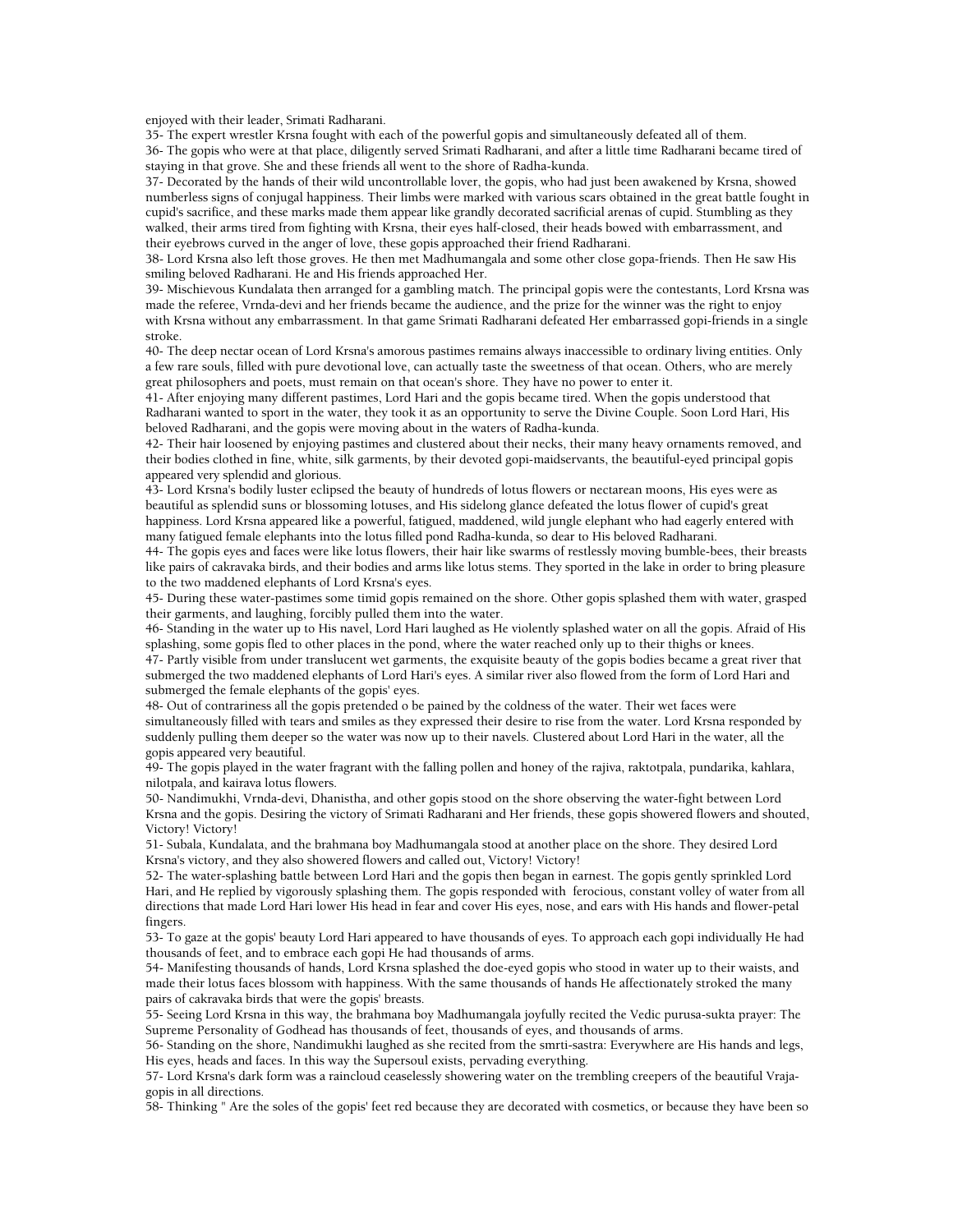long in the cold water?" and unable to reach a definite conclusion, the garland of clouds known as Sri Krsna has now become maddened with doubt.

59- Although at first the beautiful gopis were delighted to be splashed with water by the hand of their lover Krsna, after some time they became agitated by the constant showers of water in every direction. Their hair became disheveled, their garments disarrayed, and their garlands broken. In this condition they became reluctant to continue the water-fight. 60- As He stood in the pure crystal water, Lord Krsna embraced the gopis, took away their garments, touched them with the water-waves of His hands, and decorated them with flower petals. In this way He immediately made friends with the lotuslike bodies of the gopis.

61- Seeing Her friends repeatedly defeated by Krsna without being able to utter even two syllables in their own defense, Srimati Radharani became determined to defeat Her lover. Beginning by speaking many sweet conciliatory words, She suddenly launched a ferocious, constant shower of water.

62- Ignoring the gopis' prohibitions, Radha and Krsna began the first round of Their fight with a water-duel. 63- Surrounded by the gopis, Radha and Krsna next fought hand-to-hand, then arm-to-arm, then claw-to-claw, then mouth-to-mouth, and then tooth-to-tooth.

64- Seeing that by touching each other Lord Krsna was overwhelmed with bliss and Srimati Radharani was deeply agitated with ecstatic love, Lalita spoke the following words to Srimati Radharani:

65- Krsna's crown has fallen, His kaustubha gem has fled, disguising itself as the mirrors of His cheeks, His earrings are trembling, His tilaka marking has disappeared, and His garland is broken to pieces. My friend, please give up fighting. Do not cause Krsna any more suffering.

66- At one moment Krsna was victorious and Radha defeated, and in the next moment the situation was reversed. Seeing the constantly changing fortunes of the contestants in the water fight, the gopi-friends on the shore began to laugh.

67- Lord Mukunda then forcibly dragged Srimati Radharani to a deeper part of the lake, where the water was up to Her neck, pushed Her under the water, and then pulled Her up again, just as an elephant playfully pushes a lotus flower under the waves.

68- Srimati Radharani's face was like a lotus flower and Her hair was like saivala moss. When Her head again rose from the water, She placed Her lotus arm around Lord Krsna's neck. She yearned to escape the grip of the trunk of this elephant Krsna.

69- During these pastimes the gopis had cheerfully hidden themselves in a cluster of blossoming golden lotus flowers where the water was up to their necks. When the gopis were hidden Srimati Radharani said to Lord Krsna: My love, where have My friends gone so suddenly? Please go at once and find them.

70- Leaving Srimati Radharani in that place where the water was up to Her neck, lotus-eyed Lord Krsna went off to find the gopis. When He was out of sight beautiful lotus-faced RAdharani hid within a cluster of lotus flowers.

71-Lord Krsna then saw the golden lotus flowers of the gopis' faces standing a little above the water. He saw the saivala moss of their hair, and the pair of blue lotuses that were their eyes. The bumble-bee of Lord Krsna became very eager to drink the honey of these lotus flowers.

72- Expanding into many forms, Lord Hari approached each gopi. The many thirsty bumble-bees of Lord Hari's forms drank the honey of the golden lotus flowers of the gopis faces.

73- As Lord Krsna approached, Srimati Radharani hid Herself among the gopis. Lord Krsna placed His lotus face before the lotus face of each gopi. A fierce duel between Lord Krsna and the gopis followed.

74- By stroking the gopis' breasts, Lord Krsna created waves that rocked the lotus flowers of the gopis' faces, which each held the trembling bumble-bee of Lord Krsna. When Lord Krsna kissed the gopis He could see their eyes move restlessly, and He could see them turn from Him, reluctant to receive His Kisses.

75- The gopis became exhausted by enjoying all these pastimes, and as a result their limbs became a little emaciated. When their lotus flower armlets and bracelets began to slip from their thinner arms, Lord Krsna affectionately held them in place.

76- The gopis' smiles defeat the beauty of blossoming flowers, their arms defeat the beauty of the lotus stems, their graceful motions defeat the swans, their faces defeat the golden lotus flowers, their breasts defeat the cakravaka birds, and their eyes defeat the blue lotus flowers. Lord Krsna's stroking their firm breasts and hips agitated the water of Radhakunda.

77- These pastimes generated great waves in the water. The waves clashed with the wind blowing in the opposite direction. The water and wind checked each other's movements. They could neither move nor stand still. They could be neither agitated nor peaceful.

78- The nectarean moons of the gopis' faces then arose from their hiding places. When the few cakravaka birds in that lake saw the glistening breasts of the gopis they believed those breasts to be cakravaka bird couples like themselves, and they no longer felt lonely. Thinking themselves at a grand social event filled with handsome cakravaka bird couples, they became filled with happiness.

79- When the moon of Srimati Radharani's face arose, all the creatures in the pond thought night had arrived. Even though it was still daytime, the blue and white lotus flowers bloomed, and the bumble-bees began to enjoy drinking their honey.

80- As the gopis gazed with rapt attention at the wonderful pastimes of the bumble-bees among the lotus flowers and water-lilies, Lord Krsna hid within a cluster of blue lotuses.

81- The gopis immediately began searching for Krsna. Maddened with transcendental bliss, the gopis thought the lotus flowers were actually Krsna's faces. Each gopi began eagerly kissing the lotus flower before her, until, noticing the activities of her friends, and understanding the actual situation, she became filled with embarrassment at her folly. 82- By chance Srimati Radharani stood next to the lotus face of Her lover Krsna. Citra noticed this and said to the gopis: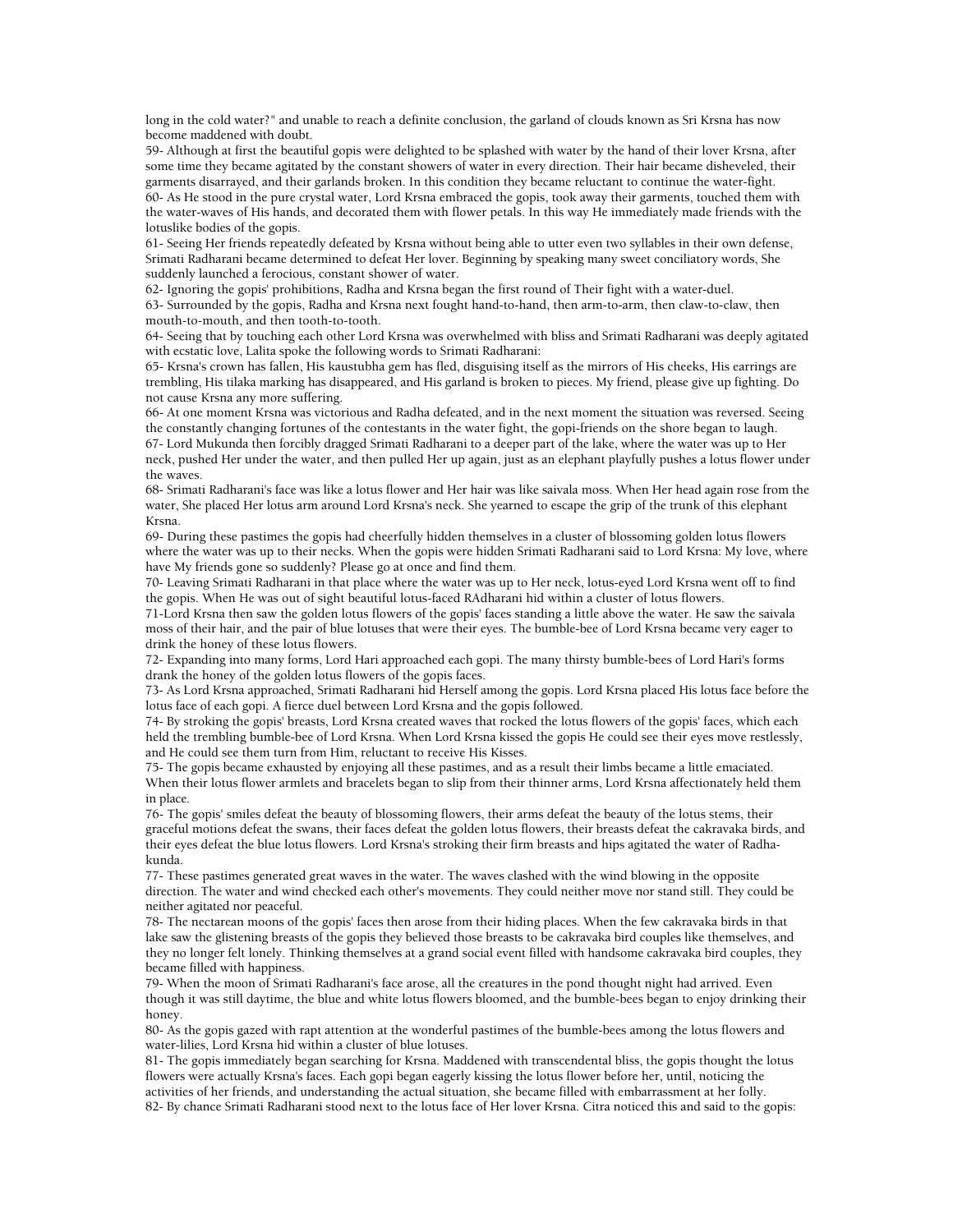Friends, look at this great wonder among these lotus flowers.

83- Citra continued: Here is a wonderful golden lotus flower, it top covered with saivala moss and a garland of moving black bees, and its middle the home of a pair of dancing khanjana birds. Next to this golden lotus is a blue lotus flower, also decorated with saivala moss, bumble-bees, and a pair of khanjana birds.

84- This golden lotus flower is tossed about by the glistening waves of amorous desire. Those waves have carried this delicate lotus a great distance. Those waves caused this golden lotus to cling to the blue lotus flower. Whether this golden lotus touches the blue lotus or not, these waves cause it to tremble with agitate.

85- Citra continued: Two cakravaka birds have now risen from the water. Two blue lotus flowers have suddenly appeared and covered those cakravaka birds. Two red lotus flowers have now also appeared on the scene. By speaking these outrageous metaphors, Citra delighted the gopis.( The two cakravaka birds are Srimati Radharani's breasts, and the red

lotus flowers are Her hands and the two blue lotus flowers are Lord Krsna's hand )

86- Taking Srimati Radharani with Him, Lord Krsna stood in the midst of the gopis. He appeared like a blue lotus flower surrounded by golden lotus flowers.

87- Splashing in the lake, Lord Krsna and the gopis sounded like frogs jumping in the water. Sometimes they sounded like pataha drums,and sometimes they sounded like dundubhi drums.

88- As Lord Hari and His beloved gopis sported they made the water more fragrant and cool. They colored the originally crystal clear water with the black musk, white sandalwood, and red kunkuma that had anointed Their bodies.

89- Appearing like a male elephant splashed by many female elephants and splashing them with His lotus hand, Lord Hari emerged from the cluster of lotus flowers in the water and entered the dry land.

90- The gopi-maidservants then massaged Lord Krsna and His intimate gopi friends with scented oils. After this, these maidservants happily bathed Them in the water, and afterwards they also bathed themselves. After this They all entered the sacred shore of Radha-kunda.

91- When the maidservants emerged from the water the fine white garments on their golden bodies were dripping with water. The girls appeared like golden mountain peaks surrounded by white autumnal clouds showering incessant rain. 92- The glistening drops of water trickling from the loosened hair of the maidservant gopis appeared like beautiful strands of pearls. This was the thought within Lord Krsna's heart.

93- Although it is very difficult to see Lord Krsna even for a moment in a dream, the doe-eyed gopis were able to gaze at Him for a very long time, they associated with Him without obstruction. As they drank the nectar of His sweetness with their eyes, their thirst to drink, doubled, and then doubled again.

94- When Lord Krsna saw the maidservant-gopis' bodies, partly visible through the translucent wet garments, His happiness expanded unlimitedly, far beyond the happiness of direct conjugal love. This is not very surprising, for Lord Krsna is limitless and all-powerful. When He was only a small child, and His waist was the size of an adults' hand-span, His mother was unable to circle that tiny waist, even with an endlessly long rope.

95- The maidservants dried the bodies and hair of Lord Krsna and His beloved gopis with silken towels, and then dressed them in fresh clean garments. Krsna and the gopis then went to the lotus flower palace named Padma-mandira. 96- Lord Krsna went to the south where the ground was inlaid with mosaics and there was a cottage of lotus flowers. Assisted by Her gopi-friends, Srimati Radharani decorated Lord Krsna, who was more dear to Her than Her own lifebreath. She lovingly placed on Him many flower-ornaments and other ornaments also.

97- Srimati Radharani then dried and scented Her lover Krsna's hair with aguru incense smoke. She carefully combed it, and bound it with a garland of malli flowers, and with other garlands of jati, rangana, yuthika, bakula, golden yuthi, and campaka flowers, ketaki petals, peacock feathers, gunja, and pearls, each placed one above the other. These bushes of flowers and peacock feathers formed a great crown with a broad base at Lord Krsna's forehead, and a narrow pinnacle at the top. The flowers in this crown were so fresh that they attracted swarms of bumble-bees. This crown appeared like a great, beautiful camara whisk, and it enchanted the residents of the entire universe.

98- The bumble-bees of the gopis' eyes rest on Lord Krsna's flower-crown and never leave it. This crown always rests in the lotus flower of the gopis' hearts and never exits. The momentary sight of this crown's reflection repeatedly drags the mind to the remembrance of Lord Krsna. This crown overwhelms the entire world with its splendor.

99- Lalita then decorated Lord Hari's forehead with a moonlike tilaka mark, she placed a single musk-dot in the center, and many sandalwood dots on both sides of it. These tilaka marking were cupid's cakra-weapons to cut the hearts of the gopis. 100- Citra then decorated Lord Krsna's body with beautiful designs drawn in kunkuma. When she looked at Lord Krsna she became agitated by the strong waves of the sight of Lord Krsna's beauty. The marking she had drawn on His body reminded her of Lord Krsna's dancing with each gopi during the rasa-lila.

101- Citra then drew colorful tilaka pictures on her friend, Krsna's limbs, whose glistening, friendly luster defeats the beauty of dark monsoon clouds. These tilaka pictures were like cupid's flower's net to catch the khanjana birds of Srimati Radharani's eyes.

102- The gopis jubilantly decorated the body of their lover Krsna with earrings, necklaces, bracelets, armlets, a belt, and glistering splendid anklets made of fragrant flower buds and blossoms of many different colors. These flower ornaments became like cupid's rope for binding the does of the gopis' eyes.

103- The principal gopis then decorated Srimati Radharani with flowers as She sat behind a screen. These gopis were in turn decorated by the maidservant-gopis.

104- Vrnda-devi then took Lord Krsna and the gopis to a charming place where the ground was paved with mosaics. There they saw a great variety of fruits and other foodstuffs in plates and cups fashioned from palasam sala, plantain, and balkala leaves.

105- Lord Krsna then sat down on a seat of flowers to eat His lunch. Subala sat at His left and Madhumangala at His right.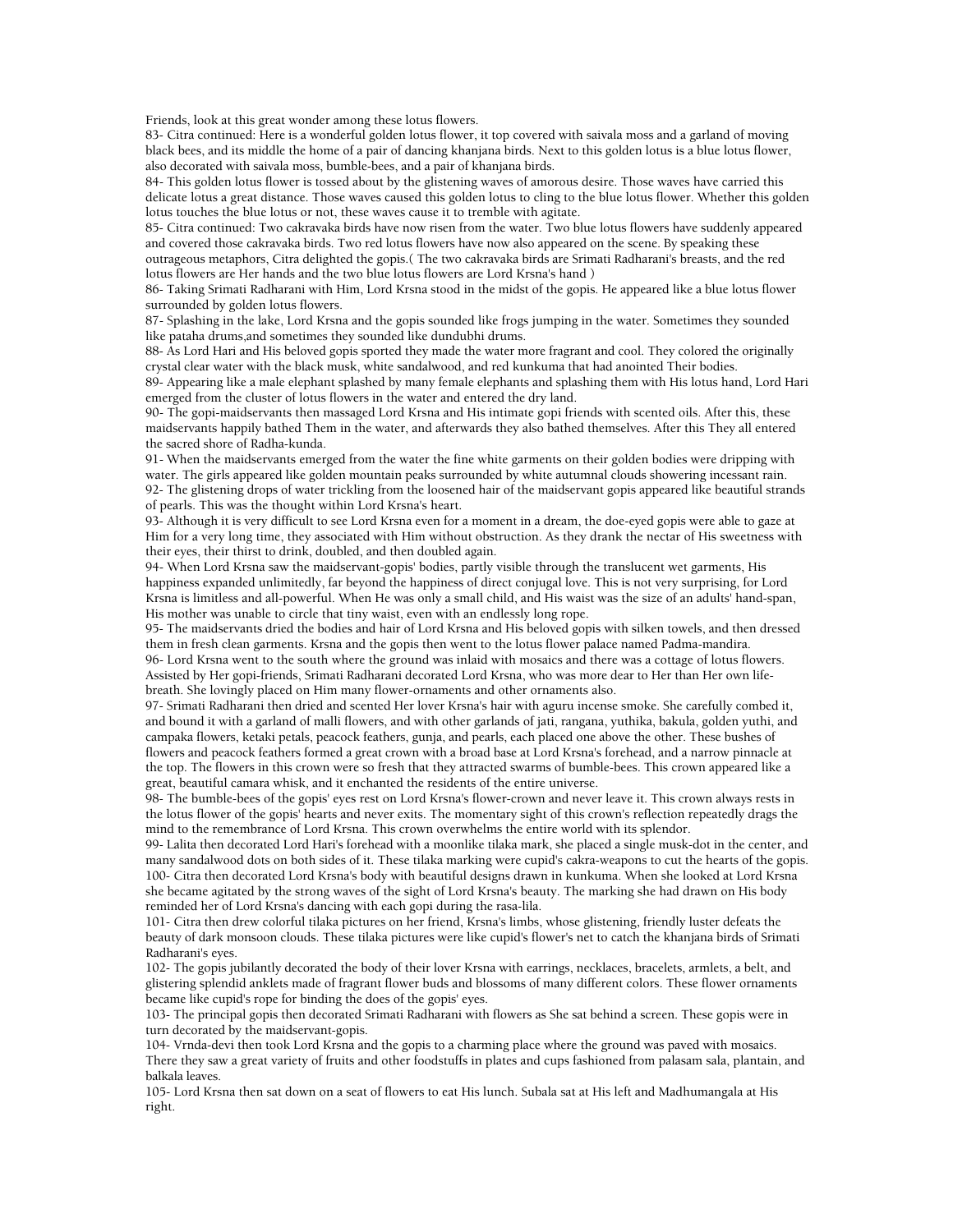106- Srimati Radharani and Her friends then approached Lord Krsna and began to serve Him lunch. Vrnda-devi, the deity of Vrndavana-forest, brought the various courses, and Srimati Radharani placed them before Lord Krsna and His friends. 107- Srimati Radharani first served Them pieces of coconut,the color of conchshells, and neatly cut in the forms of little conchshells. She also served Them many different preparations, some without grains, some with grains cooked to a soft consistency, and some with slightly crunchy grains. These preparations were naturally many different colors, some white, some red, some green, and some yellow.

108- Srimati Radharani and Her friends gave Them water, and when this was drunk, they again ate the delicious foodstuffs made with grains.

109- Srimati Radharani then gave Them delicious mangoes of various colors, shapes, and stages of ripens.

110- Lord Krsna and His friends enjoyed eating delicious pieces of skinned mango at the first stage of ripens.

111- Not using Their lips, They licked the thick nectar of the skinned mango pieces with Their tongues.

112- Lord Krsna and His friends became delighted by sucking the sweet nectar from other ripe mango-pieces.

113- Lord Krsna and His friends ate cut-up pieces of seedless kantaki fruit and golden lotus and campaka buds.

114- They ate many kind of fruits, such as pilu, grapes, dates, tala, bilva, jambu, lavali, and lakuca fruits.

115- They ate many varieties of fruit. They ate plantains, badaris, srngatas, tala seeds, ksirikas, and tutakas.

116- They ate various fruits such as anjiras, amrtankas, nasapatis, narangas, kamarangas, and vikankatas.

117- They ate susenas, matulangas, and kapittha fruits. They ate peeled pomegranates and varieties of seeds.

118- They ate mayambus, sukhasas, karkatis, karvuras, gudalus and kesarajas. They ate various kinds of roots and herbs.

119- They ate lotus roots, succulent lotus seeds, and lotus stems. They ate delicious piyala, pilu, and baddama seeds. 120- They ate cream-sweets made at home by Srimati Radharani in the forms of narangas, rucakas, mangoes, and other fruits.

121- They ate sweets made in the shapes of flower-and-fruit-bearing bilva, pomegranate, srirya, mango, naranga, rucaka, and other trees.

122- They ate candrakanti, gangajala, and other kinds of laddu candies that Srimati Radharani had prepared at home. All these delighted the five senses of Lord krsna.

123- They ate many large laddus made with sugar, camphor, cloves, cardamom, pepper, and other palatable ingredients.

124- They drank nectar drinks made with the juice of mangoes, panasas and other fruit, and prepared with honey, sugar, and camphor. They also drank karpura-keli, amrta-keli, and other similar keli-drinks brought by the gopis.

125- Srimati Radharani served these preparations one after another, and lotus-eyed Lord Krsna and His two friends ate them all.

126- Lord krsna and His friends ate cream-candies formed in the shapes of trees complete with leaves, flowers, fruits, branches, trunks, and roots.

127- The brahmana boy Madhumangala jokingly criticized and praised the foods offered by Srimati Radharani. His jokes made all the gopis burst into laughter, their faces wrinkled with mirth.

128- Lord Krsna and His friends drank their fill of camphor-scented water, and then rinsed their mouths with scented water presented by the gopis.

129- Lord Krsna then went inside the palace of lotus flowers and lay down on a bed of beautiful flowers. Tulasi-devi and the other gopis offered Him betel-nuts, massaged His feet, fanned Him, and rendered various other services to Him.

130- Subala and the brahmana boy Madhumangala chewed betel-nuts and then rested on a nice bed in the cool shade in the mosaic-paved courtyard to the south of the lotus palace.

131- Srimati Radharani and Her gopi-associates, such as Rupa-manjari, and Vrnda-devi, the deity of Vrndavana forest, then sat down together. Longing to taste the nectar of their lover Krsna's lips, they all happily ate what remained of the meal they had just then served Him.

132- As the gopis, ate they were pleased by the clever jokes spoken by Nandimukhi and Kundalata.

133- All the gopis then rinsed their mouth and entered the lotus palace. Srimati Radharani lay down on a bed there, surrounded by Her gopi-friends.

134- Tulasi-devi gave the betel-nuts to Nandimukhi, Dhanistha, and Kundalata.

135- Then Tulasi-devi, Rupa-manjari, and Vrnda-devi, the deity of Vrndavana, and the maidservant-gopis, all ate the remnants of Lord Krsna's lunch.

136- When these gopis finished eating they went to the mosaic-paved place in front of the lotus palace. In that place they all fell asleep

137- Srimati Radharani then gave her betel-nut remnants to Vrnda-devi and these gopis. Chewing on these betel-nuts, Vrnda-devi went outside.

138- Lord krsna then dragged His timid beloved Radharani to His side. Repeatedly laughing, He took the chewed betelnuts from His own lotus-mouth and placed them in Her lotus mouth. He happily lay down by Her side.

139- Rupa-manjari and her friends then fanned Radha and Krsna, and served Them in various other ways. In this way Sri Sri Radha and Krsna tasted the happiness of sleep.

140- Thus ends the fifteen chapter of Govinda-lilamrta in the matter of the Lord's midday pastimes. Srila Raghunatha dasa Goswami has ordered me to write this book, which I have been able to do by the blessings of Srila Raghunatha Bhatta Goswami and the saintly association of Srila Jiva Goswami. I consider this book the ripened fruit of the service I have rendered to Srila Rupa Goswami, who is like a bumble-bee relishing the honey at the lotus feet of Sri Caitanya Mahaprabhu.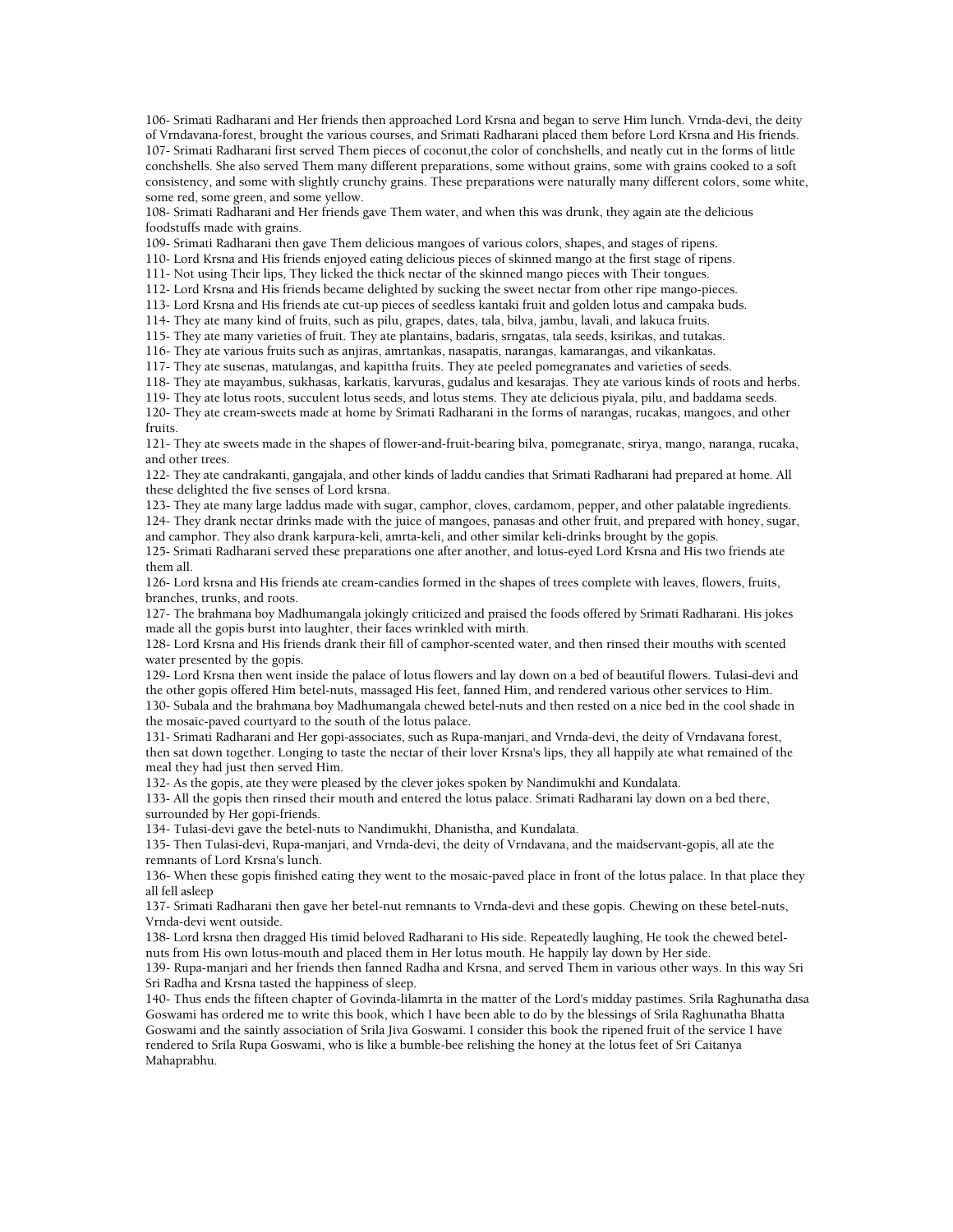### **Chapter 16**

1- Seeing that Radha and Krsna had awakened and risen from Their couch, the gopis, Subala, and Madhumangala, who had all awakened previously, approached the Divine Couple.

2- Taking Manjuvak and Kalokti, the learned male and female parrots carefully trained by her, Vrnda-devi also approached the Divine Couple.

3- Humbly bowing their heads, the two parrots then recited the following prayers: All glories to the king of Vrndavana. All glories to the queen of Vrndavana. All glories to the gopi-friends of the Divine Couple. We pray that all of You may be pleased with us, and show us Your mercy.

4- Understanding the hint offered by Radharani's glance, intelligent Vrnda-devi commanded the male parrot: recite! In obedience to her order the male parrot recited the following prayers, delighting the entire assembly:

5- Even though my poetry has neither good qualities nor sweetness, because it is filled with descriptions of the transcendental qualities of the infallible Supreme Personality of Godhead, it will be relished by the saintly devotees, just as the iron dagger in a hunter's home, when turned to gold by contact with a touchstone, becomes an appropriate ornament for the most elevated persons.

6- All glories to Sri Krsna's lotus feet which are marked with the signs of the disc, half-moon, barleycorn, eight-pointed star, waterpot, parasol, triangle, sky, bow, svastika, thunderbolt, cow's hoofprint, conch-shell, fish, urdhvarekha like, rod for controlling elephants, lotus flower, flag, and ripe ambu fruit. Taken together these transcendental markings indicate the bearer to be the Supreme Personality of Godhead.

7- By hearing the description of Sri Krsna's lotus feet, one loses the thirst to attain anything else. By meditating on Sri Krsna's lotus feet one become free from all calamity and attains transcendental good fortune. By seeing Sri Krsna's beautiful lotus feet one becomes filled with wonder, and all his senses become delighted. By touching Sri Krsna's lotus feet one becomes free from all fatigue and full of transcendental bliss. I pray that all my aspirations may become fixed on Sri Krsna's lotus feet.

8- Simply by meditating on Lord krsna's lotus feet one attains good-fortune, transcendental beauty, spiritual virtues, and spiritual and material wealth. We pray that these lotus feet of Sri Krsna, which are the abode of innumerable transcendental pastimes, may become the be-all-and-end-all of our life.

9- By worshiping Sri Krsna's lotus feet rocks become cintamani jewels, cows become kamadhenu cows, and trees become kalpa-vrksa trees which fulfill all the desires of those who approach them. Who would not take shelter of Sri Krsna's lotus feet, which are generously offered to those who will accept them?

10- The lotus flower of Lord Giridhari's feet has scented all the worlds with it's fragrance and delighted the bumble-bee devotees, expert at relishing transcendental mellows, with it's sweet nectar. What person, expert at relishing transcendental mellows, is able to give up that lotus flower?

11- I worship the cooling lotus flower which is Lord Krsna's feet. The filaments of that lotus flower are the Lord's toenails, and that lotus has made all directions fragrant with it's sweet aroma. That lotus flower is filled with the sweet honey of the Lord's beauty. That honey is drunk by the bumble-bees which are the eyes of the youthful gopis.

12- Lord Hari's lotus feet are more pleasing and delightful to the senses than the red lotus flowers. With their generosity and other virtues, Lord Hari's lotus feet, have defeated the blossoming twigs of the kalpa-vrksa trees. To what may Lord Hari's lotus feet be compared?

13- The splendid Ganges river of Lord Krsna's toenails, the charmingly blackish Yamuna river of the upper part of Lord Krsna's feet, and the reddish Sarasvati river of Lord Krsna's soles, all meet at the sacred Prayaga-tirtha known as Lord Krsna's feet. This sacred place, known as Triveni, fulfills all the desires of everyone.

14- Seeing the splendid glory of Lord Krsna's feet, the demigod Aruna, who presided over the sunrise, engaged in a contest to establish his own superiority, but was defeated and cast down into the darkness. Seeing Aruna's defeat, the moon became frightened, and to save himself he surrendered to the military divisions known as Lord Krsna's toenails. 15- Vrnda-devi then glanced at the female parrot, indicating that she should also say something. Filling her tongue with the sweet aroma of the descriptions of Lord Krsna's lotus feet, the parrot Kalokti spoke the following words:

16- Some poets explain the reddish color of Lord Krsna's soles in the following way: Aruna, the reddish complexioned demigod of the sunrise, scorched by the fierce rays of the sun, took shelter of the cooling shade of Lord Krsna's lotus feet. Because of His presence there Lord Krsna's soles are reddish.

17- I differ with them. My explanation follows: Full of passionate love for Lord krsna, Srimati Radharani thinks within Her mind: Krsna's lotus feet are My only shelter. The effulgence of Her passionate love is the origin of the reddish luster on Krsna's soles.

18-The lotus-eyed gopis hold in their lotus hands the toy lotus flower of Lord Krsna's feet. They hold in the golden vases of their breasts the asoka flower of Lord krsna's feet. The red lotus flower of Lord Krsna's feet grows in the lake of their hearts. Let me glorify these lotus feet of the lotus-eyed Supreme Personality of Godhead.

19- Lord Krsna's lotus feet are more fragrant and cooling than the moon, lotus flower, sandalwood, camphor, or the usira root. Srimati Radharani caresses those lotus feet with Her hands and yearns to place them on Her breasts. Those charming lotus feet are anointed by the kunkuma powder worn by Srimati Radharani, and they are the abode of all beauty and playfulness. We pray that we may be allowed to continually massage these lotus feet.

20- Speaking in this way, the two parrots filled the ears of the gopis with nectar. In compliance to Srimati Radharani's order, the two parrots proceeded to describe the other limbs of Lord Krsna's transcendental body.

21- Lord Krsna's round, smooth, glistening ankles have defeated the splendor of the blue lotus buds. Those ankles are splashed by waves of beauty greater than the violent waves of the Yamuna river.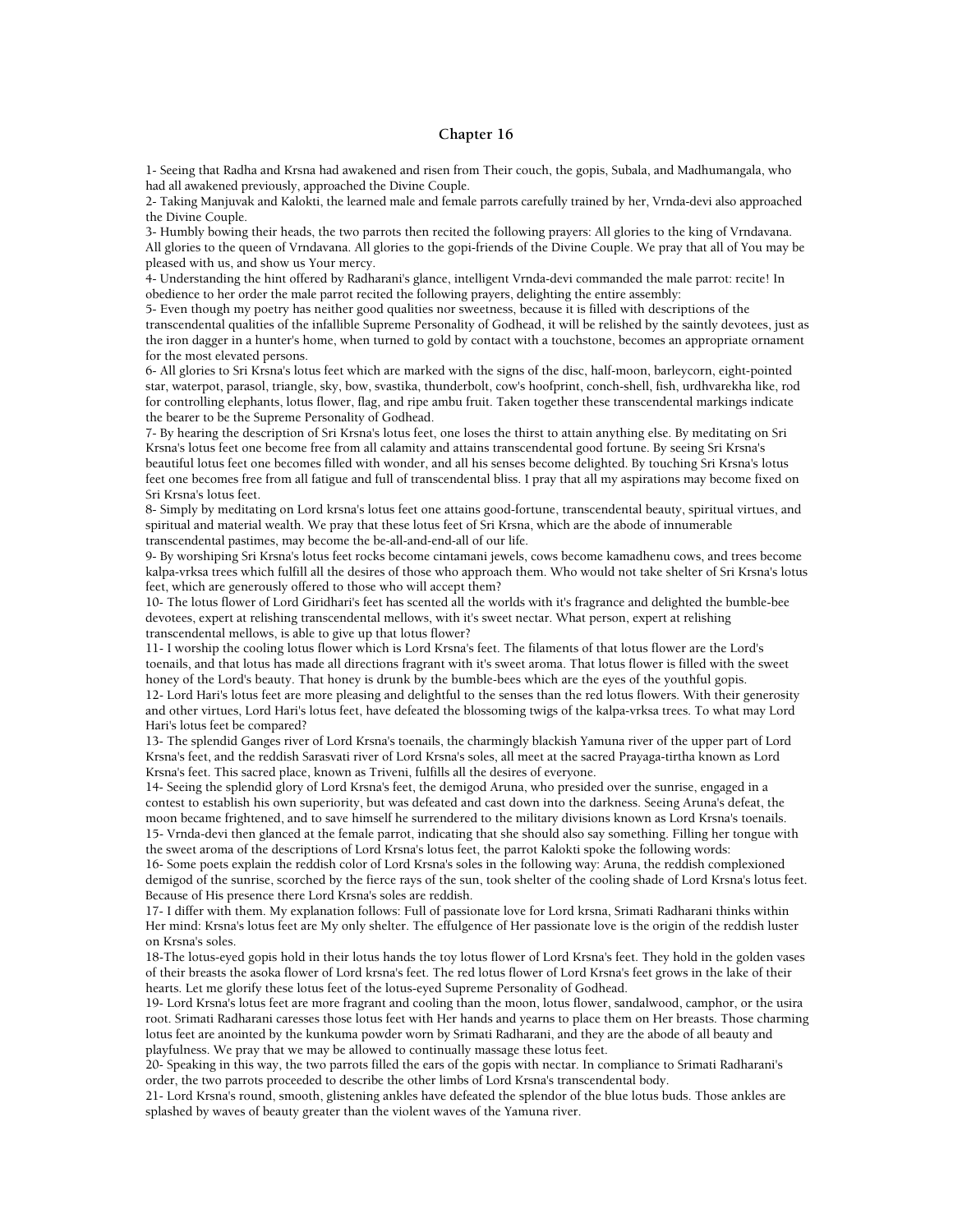22- The young gopi-bumble-bees lick with the tongue-tips of their eyes Lord Krsna's ankle's which are like two cups fashioned from fresh tamala leaves and filled with the honey of the most exquisite beauty. When the young gopi-bumblebees once lick that honey with the tongue-tips of their eyes, they become immediately intoxicated and they stagger about without finding any relief.

23- I think that the creator Brahma, on the pretext of placing ankles above Lord Krsna's lotus feet, has placed two very ripe karamarda fruits there in order to provide food for the two parrots which are Srimati Radharani's eyes.

24- The young girls which are Srimati Radharani's thoughts imagine that Lord Hari's ankles are like two small balls for playing.

25- In order to rout the strong soldiers which are the chaste composure of the pious young girls of Gokula, the demigod cupid has fashioned two small tamala-wood clubs, and disguised them as the shins of Lord Hari.

26- Lord Hari's shins like two emerald columns fashioned in the shape of plantain trees and established by the creator Brahma to hold up the foundation of the palatial building known as the three planetary systems. Lord Hari's shins are like two sapphire goads used to control the elephants which are the minds of the young girls of Vraja. I pray that these shins of Lord Hari may purify me of all sins.

27- Lord Krsna's shins are like two streams filled with the nectarean waves of transcendental beauty. The dark splendor of Lord Krsna's shins is like two currents of the Yamuna river, at the far end of which are two sweetly warbling swans known as the Lord's tinkling ankle-bells.

28- From seeing each other's great beauty, the two shins of Lord Hari became very eager to meet each other. They met when Lord Hari sat down to play the flute, and when the rest of Lord Hari's body became stunned in ecstasy by hearing the sweet flute music, Lord Hari's shins responded in a different way, constantly trembling in transcendental bliss. 29- Lord Hari's enchanting knees are like two resplendent seats on which the opulence of transcendental sweetness is enthroned. Lord Hari's knees are like two knots in a fragrant aguru tree embraced by the creeper of transcendental beauty. Lord Hari's knees are like two jewelry chests in which the ornaments of the treasure of transcendental splendor are kept. 30- Lord Hari's charming knees are like two sapphire jewelry chests which contain the cintamani jewels of the thoughts of countless pious young gopis.

31- Lord Hari's knees are decorated with beautiful folds of skin, and they are larger than the Lord's lotus feet. During the fierce amorous battle Srimati Radharani caresses those knees with Her lotus hands. We pray that those knees may grant transcendental auspiciousness to us.

32- Lord Hari's charming and delightful tapering thighs are thinner at the knees, and gradually become broader. Those smooth thighs are the abode where beauty personified performs pastimes, and they are the dancing arena for hosts of cupids. We pray that those thighs of Lord Hari may become manifested in our hearts.

33- Are these the two sapphire columns which hold up the palatial building known as this universe? Are these the two sacrificial pillars used in the worship of the demigod cupid? Are these two posts used for binding the elephants which are the minds of the beautiful young girls of Vraja? My friend, they are not any of those things. These are the two thighs of Lord Hari.

34- Two beautiful blue plantain trees grow on the pretext of being the two thighs and hips of Lord Hari. These two trees contain many fruits of transcendental charming sweetness which are the perfect foodstuff for nourishing the many parrots which are the eyes of the beautiful young girls of Vraja.

35- Lord Hari's thighs tear apart the plantain tree's pride in their own beauty. The softness of Lord Hari's thighs crushes the mad elephants pride in their trunks' beauty. Lord Hari's thighs are continually served by Srimati Radharani's lotus hand. To what may poets compare the incomparable thighs of Lord Hari?

36- Lord Krsna's beautiful broad thighs are the dancing arena of millions of cupids along with their wives. The saintly and beautiful young gopis yearn after the resplendent beauty of these thighs.

37- Lord Krsna's resplendent hips are like an irrigation trench circling the roots of the sapphire tamala tree which is His torso. The swan of Lord Krsna's belt, which generally performs pastimes in the waters of transcendental beauty, sports in the water of that trench.

38- On the pretext of fashioning Lord krsna's hips, the creator Brahma made a charming large cushion covered with blue cloth. He has done this in order to delight Srimati Radharani's royal heart which constantly sits on the throne known as the transcendental form of Lord krsna.

39- I offer my respectful obeisances to Lord hari's hips, which are the cave in which the lion of Srimati Radharani's mind resides. Those hips are like a pond filled with the nectar of transcendental beauty to provide a place for the saphari fishes which are gopis' eyes to perform pastimes.

40- In between Lord Hari's navel-lake and the river known as the lower line of His abdomen is a plain where the king of dancers, known as Srimati Radharani's heart, performs the rasa dance with her many wonderful associates.

41- On the pretext of fashioning a navel and lower abdomen decorated with a line of hairs, the creator Brahma has placed on the body of the infallible Personality of Godhead a series of nectarean watering-places to slake the thirst of the surabhi cows known as the Vraja-gopis.

42- The creator Brahma has transformed Lord Krsna's abdomen into a sapphire grinding mortar to completely remove the chaff of all material desires from the treasury of grains which is the gopis' thoughts. I pray that that abdomen of Lord Krsna may appear within my heart.

43- How is it that on the pretext of fashioning Lord Krsna's abdomen, the creator Brahma has given as excellent damaru drum, broad at both ends, to the demigod cupid? Cupid attained this gift by his constant worship of Brahma, and now that he has it, he is able to challenge Lord Siva himself.

44- On the pretext of fashioning a thin waist, the demigod Brahma has just now placed the letter jihvamuliya ()() between Lord Hari's broad chest and hips.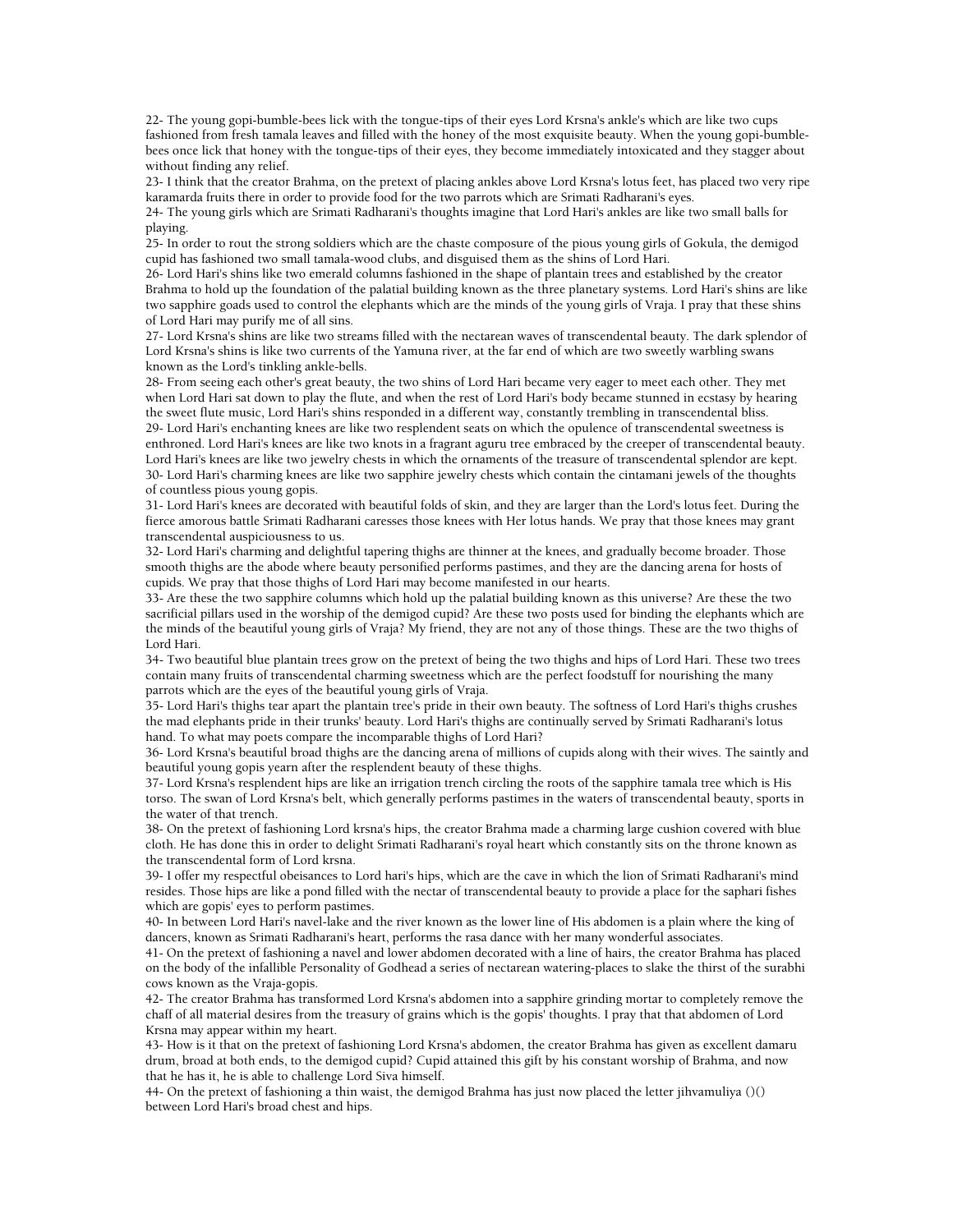45- When the lions saw the beauty of Lord Krsna's thin waist they feared that their own waist would no longer appear glorious in comparison. They became embarrassed and fled, disappearing into inacessible Himalayan caves.

46- Lord Krsna's deep navel-lake is filled with the many whirlpools and tidal waves of the turbulent waters of transcendental beauty. Trying to drink those waters, the thirsty elephants of the gopis' hearts have drowned in that lake, never again to rise from its waters.

47- The tamala desire-tree which is the form of Lord Krsna has a navel-hollow filled with the honey of transcendental beauty. The greedy bumble-bees of the gopis' eyes have entered that hollow. Immersed in the nectar there, they will never emerge from that place.

48- The Ganges river descended from the tip of Lord Visnu's lotus feet, which Bali Maharaja glorified with many prayers. Jealous of the Ganges glory, the Yamuna river has appeared disguised as the line of hairs extending upwards from Lord Krsna's lotus navel, which is praised by three Bali Maharaja's in the form of the three folds of skin (bali) at the Lord's waist. One who sees this line of hairs-Yamuna river becomes situated in pure love of Krsna. He becomes completely cleansed of all other desires.

49- Just see the line-of-hairs black snake which has half-emerged from the hole that is Lord Hari's navel. This clever lineof-hairs snake lives by day and night swallowing the breezes that are our thoughts.

50- The playful young bumble-bees which ar the eyes of the young girls of Vraja drink the nectarean honey contained in the lotus flower which is Lord Krsna's navel. After drinking this honey, however, they become intoxicated, and although they try to fly away, they cannot help but fall back onto the lotus petal which is the Lord's abdomen. They rest there, appearing to outsiders to be the line of hairs running up the Lord's abdomen.

51- Lord Govinda's abdomen has defeated the beauty of an assemblage of trembling lotus petals. That abdomen is decorated by the garland of bumble-bees which are the gazing eyes of the devotees enchanted by its sweetness. That abdomen is ornamented by a line of hairs which appears like a tilaka-marking drawn in sandalwood paste. That hair-tilaka mark shines with a glory and splendor exceeding the glory and splendor of the three planetary systems.

52- Lord Krsna's abdomen is decorated with a host of bumble-bees which are the eyes of the devotees. With it's delicate beauty and sweet fragrance, that thin abdomen cools the burning pride of the fresh tamala leaf anointed with musk. 53- On the pretext of being a line of hairs, a river of transcendental nectar, it's banks a little shallow, and it's middle a little deep, descends from the mountain of Lord Hari's chest and enters the lake which is His navel. I pray that that river may flow within my mind.

54- The transcendental pond which is Lord Hari's abdomen is very splendid and beautiful. That pond is filled with the nectar of transcendental beauty and the small waves in that pond are the three folds of skin at the Lord's waist. The hairs of the Lord's body are the bumble-bees which frequent that pond and the saivalaka planets growing within it. The Lord's navel belt is the warbling cranes on that pond's shore, and the Lord's navel is the lotus flower growing in it's waters. 55- Srimati Radharani's thoughts are the swan eternally playing in that pond, and Her eyes are the two saphari fishes who constantly sport there.

56- The two handsome, gentle, and affectionate lovers who are the two sides of Lord Hari's torso yearn for the touch of their beautiful mistresses, the two sides of Srimati Radharani.

57- Lord Hari's broad chest is very splendid and beautiful. On the right side of that chest is the splendid insignia of Srivatsa, and on the left side the goddess of fortune is present in the form of an auspicious mark. That chest is eternally beautified by a garland of forest-flowers and by the splendor of the kaustubha jewel hanging down from the Lord's neck. That chest is like a milkingpail which grants all desires for the gopis. That chest is a sapphire throne for the monarch who is Srimati Radharani's mind, and that chest enchants the minds of all the young girls in the three worlds with its sweetness.

58- I offer my respects and praise to that prayaga-tirtha which is known as the chest of Lord Krsna. That prayaga-tirthachest is the king of all holy places and its touch grants all auspiciousness to the residents of the three planetary systems. The clear Ganges river which is the Lord's pearl necklace, the reddish Sarasvati river which is the central ruby in that necklace, and the dark yamuna river which is the Lord's bodily hair, all meet at that sacred place.

59- The beauty of Lord Krsna's chest is like a sappires swing whose ropes, which are the Lord's handsome luster, are tied to the two pillars which are Lord's arms. Cupid and Rati continually perform pastimes on that resplendent swing. 60- I think Lord Hari's chest has become cupid's trap for capturing the khanjana birds which are the gopis' eyes. For catching those birds the Lord's transcendental beauty is like a great flower's net, His mark of Laksmi is the post to which the net is tied, and His mark of Srivatsa is the noose around the net's entrance.

61- Lord Hari carries a pair of sapphire doors which are disguised as His chest. Those doors have two small doorknobs which are disguised as the nipples of that chest. These two doors guard the entrance to the treasury building known as the mind of Srimati Radharani, the jewel among young girls.

62- The tamala desire-tree known as Sri Krsna has sprouted two fresh branches which are His arms. Although these branches have sprouted in order to fulfill the gopis' heartfelt desires, nevertheless the cruel hunter cupid, taking advantage of the situation, has fashioned these branches into two clubs, to mercilessly slaughter the helpless rabbit which is the gopis' chastity.

63- Lord Krsna's arms are two sapphire pestles for threshing the chastity-husk from the grains of rice which are the desires within the gopis' hearts. Lord Krsna's arms are two beautiful bolts fashioning the door leading to the room which is the heart of Srimati Radharani and the other gopis. Lord Krsna's arms are two bars on the cage which is the home of the parrot which is the mind of Srimati Radharani and the other gopis.

64- The long, broad, beautiful, and charmingly round arms of Lord Hari are desired by Laksmi-devi and all other beautiful women in the universe, and they fulfill the desires of the Vraja-gopis, who have beautiful swollen breasts. i pray that these arms of Lord Hari may become manifested within my mind.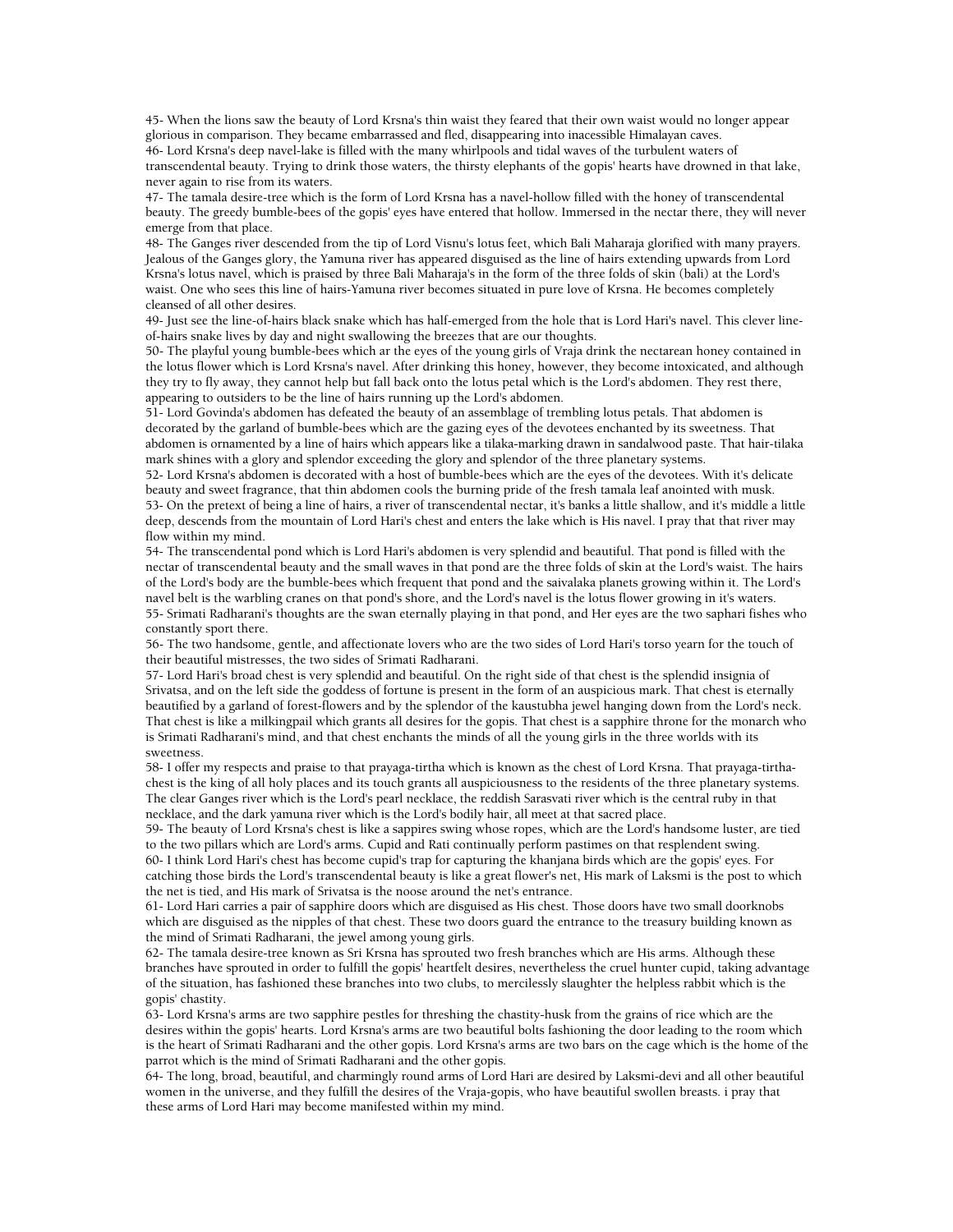65- Is it possible that these are two elephants, named Madhurima(sweetness) and Madana(conjugal love) roaming in the jungle which is the body of Lord Hari, who is fully blossomed in the springtime of youthfulness?

66- These elephants, who are the Lord's handsome arms, carry in their nicely curved trunks the two excellent lotus flowers which are the Lord's hands. Without any restriction these two elephants feed on the blossoming flowers which are the splendid beauty of the Lord's knees.

67- Is it possible that on the pretext of fashioning Lord Krsna's arms, the creator Brahma has constructed two wonderful sapphire posts which support the swing which is Lord Krsna's charming sweetness? On that swing the minds of Laksmidevi and all other women appear to be moving to and fro.

68- Some poets have said that King Cupid has placed two sapphire posts in the arena of his sacrifice to destroy the chastity of the gopis, and these posts are now disguised as Lord Krsna's arms. For my part, I think that Lord Krsna's arms are actually two currents from the pure nectarean ocean of transcendental love.

69- Lord Krsna's hands are splendidly marked with the signs of the conch-shell, half-moon, barleycorn, rod for controlling elephants, club, umbrella, flag, svastika, sacrificial post, lotus flower, sword, club, bow, parigha weapon, kalpa-vrksa tree, fish, and arrow, and His fingertips are all marked with the sign of the whirlpool. All these marks indicate that Sri Krsna is the Supreme Personality of Godhead.

70- Some say that because Lord Krsna is the Supreme Personality of Godhead, His hands must be very soft and gentle, and others say that for the same reason His hands must be very hard and strong. Both statements are true. We may understand that the Lord's hands are supremely hard because they have such a devastating effect when touch the gopis' breasts, which are as stiff and hard as turtles' shells.

71- Their hearts wounded by cupid's arrows, the young goddesses of fortune in Vrajabhumi are in great distress. The only cure for their suffering is the two freshly sprouted medicinal plants which are the hands of Lord Krsna, the moon of Vraja. Srimati Radharani is helplessly tossed about by the nectarean waves of pure love for Lord krsna. The two golden vases which are Her breasts are the receptacles for the two fresh lotus flowers which are Lord Krsna's hands.

72- If it were possible for them to say it, poets would have said that Lord Hari's hands, which are red on the inside and blue on the back part, are a pair of red lotus flowers growing within a pair of blossoming blue lotus flowers. They would have said that Lord Hari's fingers are lotus petals lined up one after another. They would have said that His the tips of His fingers are sharp-pointed, glistening goads used by the demigod cupid. They would have said that His fingernails are a series of full moons. They would speak all these metaphors to describe the hands of the Lord.

73- Some poets have said that because Lord Krsna is the Supreme personality of Godhead, therefore His shoulders are so large and broad that they chastise the large humps on the back of Indian bulls. I disagree. I think that because of the constant touch of the two lotus stalks which are Srimati Radharani's arms, Lord krsna's shoulders have blossomed with happiness. In this way they have become so broad and stout.

74- I think that Lord Hari's resplendent shoulders are so broad and stout because the two heads of His shoulders are constantly craning their necks, eager to see the sweetness of the Lord's neck, decorated with the glistering Kaustubha gem.

75- Lord Hari's back is very stout and broad at the top, and it gradually tapers to His slender waist, which is like a charming current from the great flood of transcendental beauty. Lord Hari's back is a great sapphire throne where the monarch of transcendental sweetness sits. Lord Hari's back is the object of the yearning and worship of the deerlike eyes of the Vraja-gopis. Let me glorify this splendid back of Lord Hari.

76- Lord Mukunda's splendid round neck is very broad at the base and gradually becomes a little thinner from that point. In this way it looks so beautiful that it has removed the lion's pride in the charming sweetness of their own necks. Lord Mukunda's neck is the exquisite couch where the hairs of His head find their rest.

77- The sapphire conch-shell which is Lord Hari's neck is resplendently beautiful. The splendor of that conch-shell appears to be the decoration which enhances the attractiveness of the Kaustubha jewel resting on it. The loveliness of the three lines which decorate that conch-shell delights the eyes of the living entities in all the three worlds. The waves of sound emanating from that conch-shell chastise the inferior sounds produced by the cuckoos, bees, flute, and vina. 78- Lord Hari's throat is an imperishable nectarean lake where the regal swan which is the Kaustubha gem performs pastimes. Innumerable transcendental rivers, which are many charming jokes, beautiful poems, and sweet songs, constantly flow from that lake in all directions.

79- All glories to the lotus flower of Lord Krsna's face. The Lord's nose, jaw, lips, cheeks, chin, and ears are the glistening petals of that lotus. The Lord's tongue is the whorl of that lotus, and His beautiful teeth are its filaments. The Lord's eyebrows and curling locks of hair are the black bumble-bees sitting in that lotus, and the Lord's eyes are two khanjana birds also resting on that splendid and aromatic lotus flower.

80- Bad poets say that the moon of Lord krsna's face became free of all shadows and was then born in the family of Vrajagopis. I cannot agree with them. This moon is spotless by nature, and never needs to become purified of any darkness. In fact, anyone who associates with this moon himself becomes immaculately pure.

81- If the creator Brahma had furnished the moon not with spots, but with two bandhuka flowers, two mirrors, a series of nice kunda buds, two dancing khanjana birds, a half-moon, a sesame flower, cupid's bow, and a garland of moving bumble-bees, then the best of poets would have described Lord krsna's face by saying that the moon which is Lord Krsna's face has two bandhuka flowers which are the lips of the Lord, two mirrors which are His cheeks, a series of nice kunda buds which are His teeth, two dancing khanjana birds which are His eyes, a half-moon which is His forehead, a sesame flower which is His nose, a cupid's bow which is His eyebrows, and a garland of moving bumble-bees which is His curling locks of hair.

82- In His childhood, Lord Krsna's mother caressed His small, slightly raised chin, placing her thumb in its middle, and two fingers beneath it. Filled with a great flood of transcendental beauty, Lord Krsna's charming and unlimitedly splendid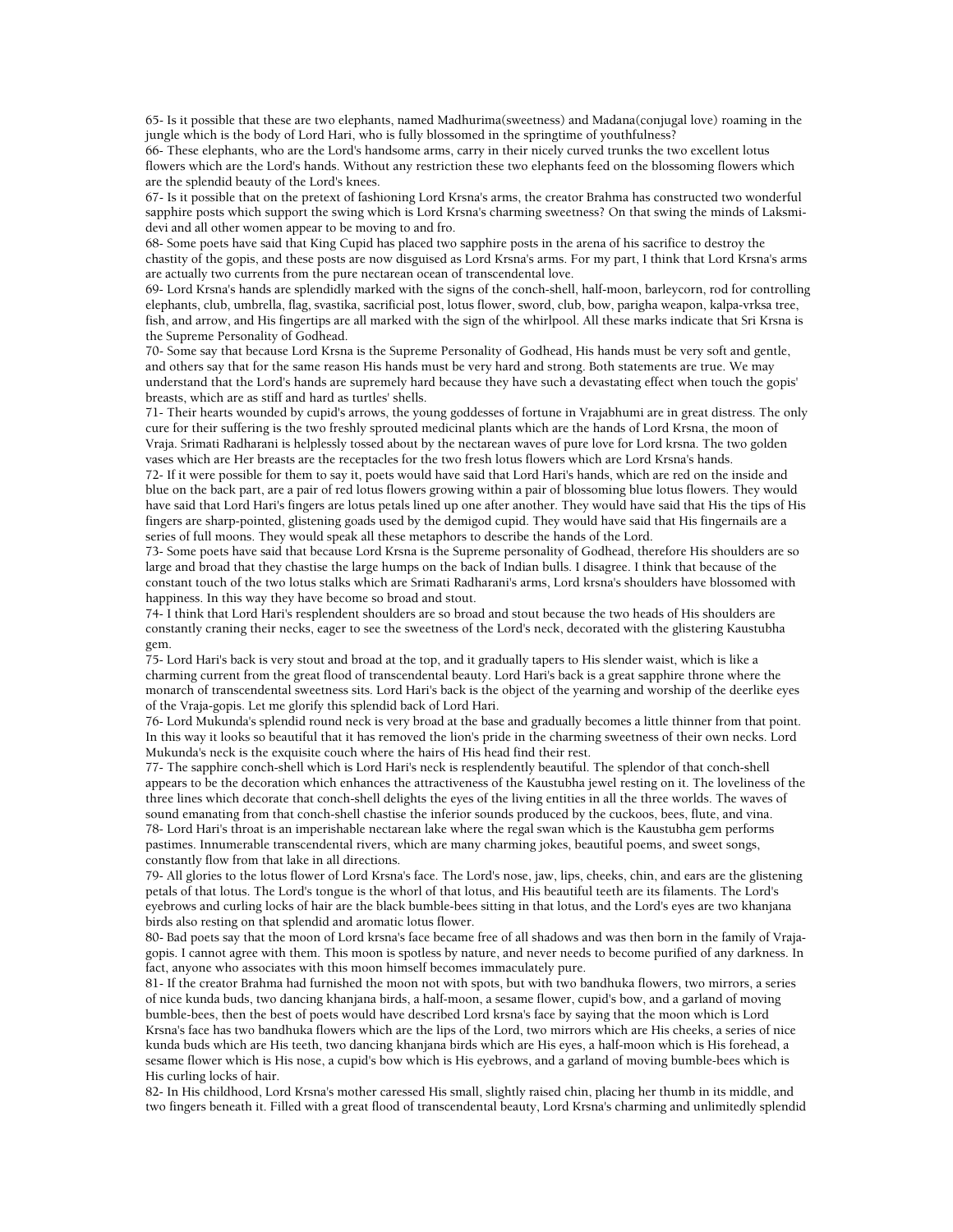chin chastises the small beauty of the rising moon and the lotus petal.

83- Slightly long, Lord Hari's splendid jaws touch the Lord's ears, and reach down to also touch the base of His chin. Lord Hari's jaws are worshipped by the devotees, they expertly increase the beauty of he Lord's face. They are a great net of transcendental sweetness which traps the birds which are the eyes of all living entities.

84- The fineness of Lord Krsna's ears has defeated the most delicate pastry, and the wonderful loveliness of those ears has defeated the handful of kusa grass. Decorated with glistening, shark-shaped earrings, the beauty of Lord Krsna's ears has swallowed up the eyes and mind of all living entities in the great network of its splendor.

85- A little distant from Lord krsna's earrings are His slightly long ears. These ears are cupid's net for catching the fish which are the eyes of all women. These ears are the traps for capturing the deer which are the minds of the gopis. These ears are the ropes for binding the two khanana birds which are the eyes of Srimati Radharani.

86- Lord Madhava's ears thirst to drink the nectar of Srimati radharani's arrogant joking criticisms. I pray that those charming, nicely proportioned ears, which are reddish on the inside, may become manifested in my heart.

87- Lord Krsna's cheeks are as splendid as two full moons. They are the dancing arena for a pair of shark-shaped earrings, and their beauty removes the pride of the sapphire mirrors. They are nourished by the sprinkling of nectar from the lips of Srimati Radharani.

88- Bathed in the effulgence of His teeth, Lord Krsna's lips chastise the small beauty of freshly blossomed flowers washed in milk. The corners of His mouth are like two whirlpools in the gushing mountain stream of the nectar of transcendental sweetness.

89- Lord Krsna breathes through His slightly parted of His lips. The colors red and blue meet in these lips which defeat the beauty of the bandhuka flower. Slightly raised and expanded, the Lord's lips are situated at the topmost summit of all beauty.

90- Those who see Lord Krsna's lips, which are more beautiful than the bimba fruit, lose all attraction for anything else. By playing the most wonderful music on His flute, which has become aromatic with the scent of the nectar of His lips, Lord krsna enchants the minds of all living entities.

91- Lord Krsna's lips are the cup of nectar drunk by Srimati Radharani, and they are the jewelry chest which contains the entire wealth of the beautiful young girls of Vrajabhumi. I pray that Lord Krsna's lips, which are decorated with a row of beautiful teeth, may constantly appear within my heart.

92- Lord Mukunda's teeth chastised the meager loveliness of jasmine buds, and with a small particle of their glory they remove the pride of the diamonds, pearls, and sikhara gems. Lord Mukunda's teeth are by nature as lovely as pomegranate seeds, and they have transformed the beautiful-eyebrowed gopis into parrots who yearn to taste the bimba fruits which are the Lord's lips. By tasting the nectar of His dearmost Srimati Radharani's lips, these teeth have become reddish. Lord Mukunda's teeth are also like cupid's chisels for breaking the ruby which is His dearmost Radha's lips. Those who are fortunate meditate on Lord Mukunda's beautiful teeth in this way.

93- All glories to the moonlight of Lord Krsna's smile. That moonlight dispels the darkness of ignorance from the minds of the Lord's own loving devotees, and it sprinkles the entire world with drops of the Lord's mercy. That moonlight causes turbulent waves in the ocean of Srimati Radharani's love for Lord Krsna, whose moon-like face is very dear to the gopis.

94- I meditate on the honey which is the smile of Lord Krsna's lotus face. Laksmi-devi and other celestial goddesses yearn to relish the fragrance of that honey. the bumble-bees which are the gopis' eyes repeatedly drink that honey. Lord krsna places the sweetness of that honey in the sound of His flute.

95- Lord Krsna's tongue is a mine filled with countless jewels which are excellent poems rich in the mellows (rasa) of divine love. That tongue is the untiring gourmet expert at tasting the six flavors (rasa). That tongue grants transcendental bliss (rasa) to the entire world. That tongue relished the nectar (rasa) of Srimati Radharani's lips. because it is expert in these kinds of rasa, Lord krsna's tongue is known as rasajna (the knower of rasa).

96- The curd preparation which is the sweet words of Lord Hari is prepared with the ghee of the Lord's sincere love, sweetened with the honey of His smile and the sugar of His jokes, and spiced with the camphor of methaphor, alliteration and other literary ornaments. That curd preparation delights the entire world, curbs the pride felt by the ocean of nectar, and cools the hearts of the gopis, who are much afflicted by the burning heat of the sun which is the desire for conjugal love.

97- The beautiful tip of Lord Krsna's nose is as splendid as a sapphire sesame flower tilted downwards. That tip of the nose is like a sapphire cupid's arrow. That tip of the nose chastises the attractiveness of the sapphire parrot's beak. 98- Lord Krsna's eyes are like two moving moonstone globes studded with a pair of moving sapphires. Lord Krsna's eyes are expert at breaking the pride of the whorls of two white lotus flowers within which two black bumble-bees wander. 99- How merciful is the creator Brahma to expertly fashion these two spheres of beauty, red on the edges, white within, and black in the center, which are known as the two eyes of Lord Krsna?

100- Lord Krsna's splendid eyes have flooded the entire universe with the nectarean monsoon rains of complete transcendental beauty, the gushing nectarean streams of complete mercy, and the great inundation of the nectar of the transcendental madhur-rasa.

101- Lord Hari's large, wide-open, nicely reddish, beautiful eyes are like two treasuries containing the saffron particles of transcendental youthfulness. These eyes are decorated with the large, glistening, restlessly moving clouds which are the Lord's eyelashes. i pray that these two eyes of Lord Hari may be constantly manifested within my heart.

102- As sharp and hard as cupid's arrows, Lord Krsna's splendid sidelong glances are expert at breaking the firm chastity of the pious young girls of Vraja. These sidelong glances are the best of generous philanthropists. They give extensive charity, fulfilling the desires of the poverty stricken conditioned souls far beyond their dreams.

103- The curved bow which is the creeper of Lord Krsna's eyebrows shoots many dancing arrows, which pierce the deer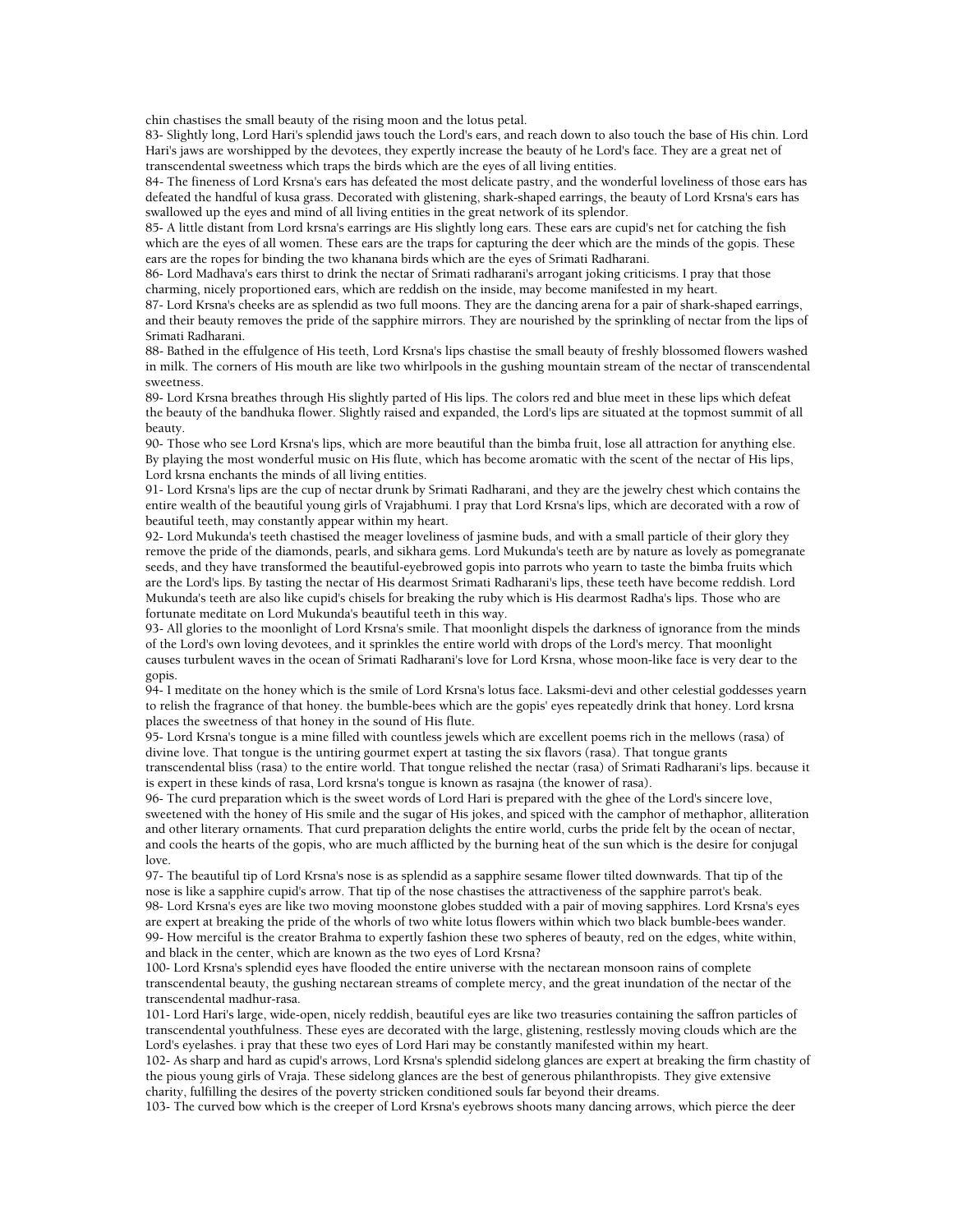which are the minds of the young girls in the universe and cause them to writhe and stagger from their wounds. Simply by the expansion of its fame, the creeper of Lord Krsna's eyebrows has made cupid's flower-bow seem as insignificant as a blade of grass.

104- How is it that the serpent Kaliya placed His daughter before Lord Hari to receive a benediction, and how is it that the Lord placed His own mark on the shy girl's eyebrows? When Kaliya's daughter glanced at the young girls of Vraja's, she made them all faint with envy within their hearts.

105- Let me glorify Lord Hari's forehead, which is as splendid as the moon on Krsnastami evening. On the beautiful sides of that forehead are the Lord's curling locks of hair, and the two creepers which are His eyebrows. That forehead is decorated with colorful designs drawn in mineral pigments from Govardhana Hill. That forehead bears resplendent kunkuma tilaka marking, which are like cupid's expert trap for catching the deer which is the mind of Srimati Radharani. 106- Above Lord Gopinatha's forehead is the resplendent, charming swarm of bumble-bees which are His curling locks of hair. That swarm of bees has now become a great fishing net where the fisherman cupid catches the saphari fishes which are the eyes of the young girls of Vraja.

107- Lord Kesava's fine, thick, glorious, curling locks of hair glisten with a great luster that chastises the splendor of a swarm of bumble-bees. These locks of hair are pleasantly aromatic as a blue lotus flower anointed with musk, and they are as resplendent as a black camara fan, or the flag of cupid. Charmingly parted, these locks of hair appear like the mark of the deer on the nectarean moon which is Srimati Radharani's heart. We pray that these beautiful locks of Lord kesava's hair may become manifested within our thoughts.

108- The limbs of Lord krsna's transcendental body are like a host of limitless oceans of nectar of sweetness. Lord Krsna's limbs are so beautiful that instead of being beautified by wearing ornaments, the limbs themselves make the ornaments more beautiful. In this way the Lord's limbs are the ornaments of His ornaments. Lord Krsna's limbs are so beautiful that they appear to shower nectar on the eyes of the residents of the universe. Lord krsna's limbs are so beautiful that even Lord Ananta cannot describe them with His thousands of voices.

109- The voices of the two parrots then became choked with ecstasy, and they stopped speaking. At that time the gopiaudience became momentarily stunned, their minds drowning in the nectarean ocean of the parrots'' words.

110- Thus ends the sixteenth chapter of Govinda-lilamrta in the matter of the Lord's midday pastimes. Srila Raghunatha dasa Goswami has ordered me to write this book, which I have been able to do by the blessing of Srila Raghunatha Bhatta Goswami and the saintly association of Srila Jiva Goswami. I consider this book the ripened fruit of the service I have rendered to Srila Rupa Goswami, who is like a bumble-bee relishing the honey at the lotus feet of Sri Caitanya Mahaprabhu.

## **Chapter 17**

1- On Srimati Radharani's request, Vrnda-devi stroked the parrot who became very happy in her hand. She instructed the parrots to glorify Lord Krsna's transcendental qualities,and the two parrots spoke the following words to the great delight of the assembled gopis.

2- Even though highly elevated poets and philosophers cannot begin to plumb the limitless ocean of Lord Krsna's transcendental qualities, I, an insignificant person, am now trying to drink that entire ocean by licking it with my tongue. Although no one is able to break the ripe coconut fruit of the Lord's qualities, this greedy parrot repeatedly strikes it with his beak.

3- This shameless person aspires to completely describe Lord Hari's transcendental qualities. It is as if I wished to swim across the great ocean by the strength of my own arms, It is as if I wished to smash apart Mount Sumeru by striking it with my head. It is as if I wished to carry the sun in my hand.

4- Any tongue purified by tasting a single nectarean drop of Lord Hari's transcendental qualities can never again taste anything else. How can that tongue which tastes the first sweet mango fruits ever try to taste the sharply bitter nimba fruit?

5- When Lord Krsna, the moon of Gokula, was an infant, Gargacarya described His supreme auspicious beauty, glory, profundity, and other features of the infinity of His divine qualities. Gargacarya explained to the king of Vraja that child Krsna possessed qualities equal to those of Lord Narayana Himself.

6- Lord Krsna, the conqueror of the demons, has an infinite number of transcendental virtues, such as the great love He bears for His devotees, and the fact that He is completely conquered by the love His devotees bear for Him. Because His virtues are infinite, although the devotees earnestly endeavor day and night to count them one by one, it is not possible for them to count them all.

7- Lord Krsna's beauty is the greatest of all ornaments, His age is always situated in the prime of youth, His strength is so great that it reduces great mountains to small toy balls, His character is spotless, His pastimes enchants the entire universe. His generosity is so great that He is prepared to give even Himself to His devotee, His mercy floods the entire world with nectar, and His fame purifies everything. In this world who is able to completely describe the transcendental qualities of Lord Krsna?

8- Youthfulness, the gopis, beauty, sweetness, amorous pastimes, expertise, purity, charming restlessness, and a host of transcendental virtues, have all attained supreme success because they were accepted by Lord krsna, the prince of the cowherds.

9- The fragrance of musk-scented blue lotus flowers emanates from all the limbs of Lord Krsna. The fragrance of aguruscented parijata flowers emanates from Lord Krsna's eyebrows, and the hair of His armpits and middle. The fragrance of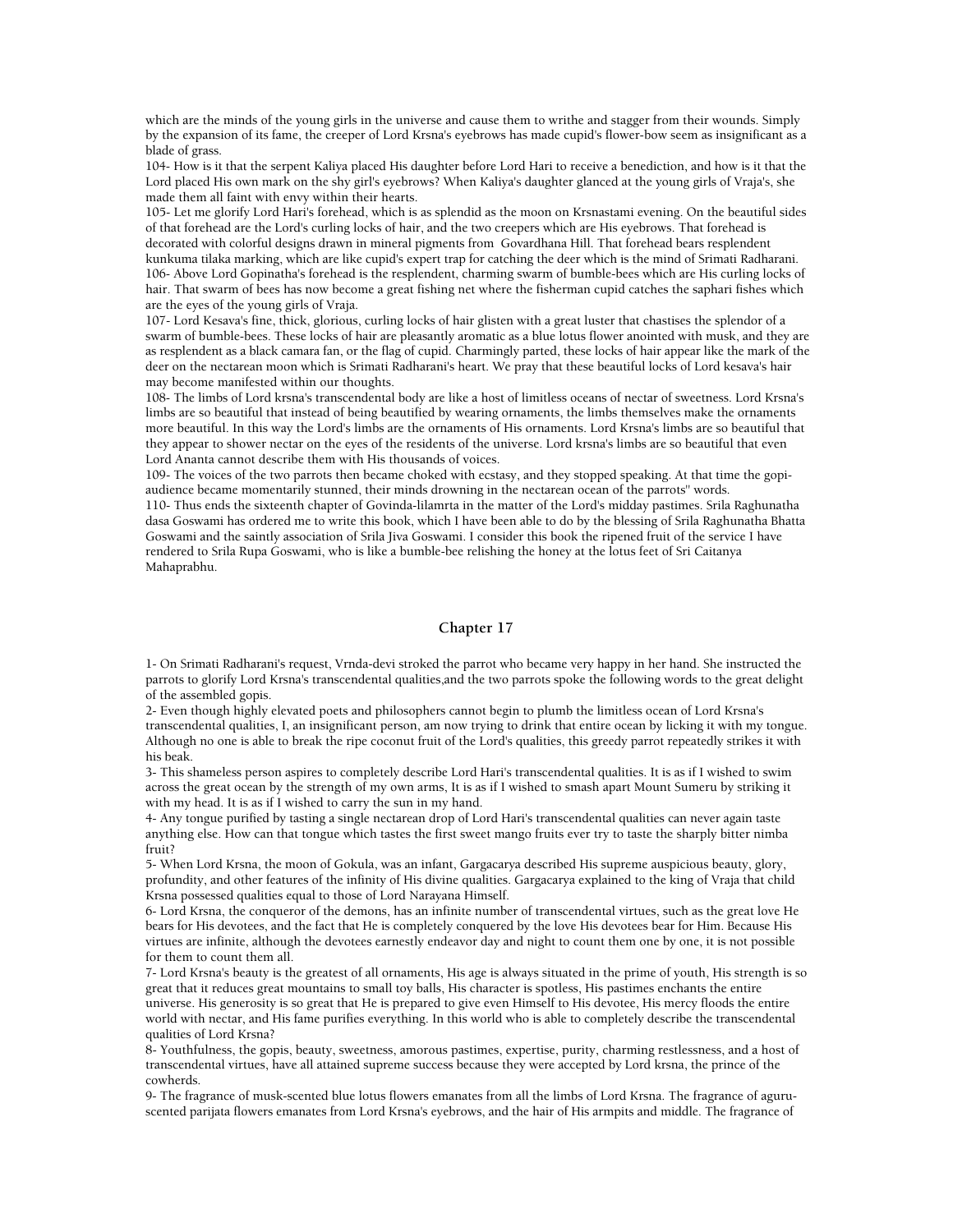camphor-scented lotus flowers emanates from Lord Krsna's nose, navel, face, hands, feet, and eyes. All these sweet aromas have become waves in a great ocean of fragrance which is flooding the world in all directions.

10- Lord Hari's transcendental qualities enchant the minds of the gopis, who become filled with love for Him. This love charms Lord Hari's mind and senses, and brings Him very firmly under the gopis' control.

11- The gopis became attracted by the sounds of Lord Krsna's flute, and because of that attraction the great festival of the rasa dance occurred. because of this festival all the desires of the Supreme Lord became fulfilled. Because all the Lord's desires were fulfilled, the entire universe became full of joy.

12- playing on the king of Vraja's chest, Lord Krsna appears like a garland of blue lotus petals resting there. How is it possible that this small child has unlimited qualities which even Lord Anantadeva cannot describe with His thousands of voices?

13- Lord Krsna showed Mother Yasoda the entire universe within His body, and He easily lifted Govardhana Hill as if it were a lotus flower in His hand. Although powerful Krsna could act so wonderfully, He still experiences unlimited happiness simply by seeing Srimati Radharani's louts face. This is certainly very astonishing.

14- Lord Krsna gazed at the form of Srimati Radharani reflected in the ocean of beauty in His heart, but when one of Radha's rivals stood in Her place, He became immediately horrified and He trembled with anger.

15- Captivated by unparalleled Srimati Radharani, Lord Hari's mind does not chase after any other gopi. Will a bumble-bee, eager to constantly drink the honey of a great colony of louts flowers ever leave them to go to the flowers of a small vine? 16- By nature the sun is hot, the moon is cool, the earth tolerates anything, the wind is fickle and unsteady, the devotees are saintly and peaceful, the ocean is deep, and Lord Krsna is controlled by love.

17- Although Lord Krsna is very steady-minded, patient, shy, and humble, although He is the greatest exemplar of impeccable good character, although His transcendental form is by nature full of all transcendental bliss, and although all of these good qualities are eternally present within Him and they never decay or lesson, nevertheless, when He sees the face of Srimati Radharani, He becomes quite beside Himself with love for Her. He trembles with love for Her, and aimlessly wanders about like a madman.

18- If even the chaste minds of Laksmi and the other goddesses of fortune become captivated by a distance glimpse of Lord Krsna's transcendental qualities, then how can anyone describe the condition of the young girls of Vraja, whose minds are always melting with love for Krsna?

19- The beautiful girls of Vraja worship Lord Krsna offering their perspiration as padya water, their hairs standing up in ecstasy as arghya water, the nectar of their respectful speeches as acamaniya water, the fragrance of their bodies as incense, and their gentle smiles as flowers. The nectar of their embraces and other amorous recreations is the offering of foodstuff they place before the Lord, and the nectar of their kisses is their offering of betel-nuts.

20- Those whose minds are filled with the thirst for material happiness think of Lord Krsna as the best of philanthropists. Those distressed by the troubles of material existence think of Lord Krsna as the most merciful person. The young gopis think of Lord Krsna as cupid personified, and the Lord's enemies think of Him as the incarnation of death. The people of Vraja think of Lord Krsna as their own dear relative. In this way many different classes of people think of Lord Krsna in different ways.

21- I offer my respectful obeisances to Lord Krsna. An outcast who becomes a devotee of Lord Krsna at once becomes a fully qualified brahmana, and a brahmana averse to Lord Krsna immediately become a degraded outcast. Love for Lord Krsna turns the bitter poison of humbleness into the sweetness nectar. Lord Krsna's fame attracts everyone to him, and makes everyone else seem insignificant in comparison to Him. Separation from Lord krsna transforms the cooling moon into a blazing fire, and the raging fire into nectarean moonlight.

22- If someone says that Lord krsna was cruel to kill Putana and so many of His other enemies, then I say if this is so then why do the greatest poets and philosophers continually glorify Him for His smiling compassion and host of other good qualities?

23- This is not Lord Krsna's form, it is only the Yamuna river. This is not Lord Hari's face, it is actually a lotus flower. These are not Lord Hari's eyes, they are actually a pair of lotus flowers. this is not Lord Hari's curling hair, it is only a swarm of black bees. O gopi-friend, why then are your eyes greedily running after these thing?

24- The minds of the beautiful girls of Vraja were always overcome with various transformations of ecstatic love for Krsna. At first cupid entered their minds and expanded himself within them, and then flute melodies expertly played by the prince of Vraja, also entered their minds.

25- All glories to the sweet flute music played by Lord Krsna, the moon of Gokula. That music arouses amorous desires in the hearts of the lotus-eyed gopis, steals away the treasury of their calmness, removes their fear of public opinion, cuts at the root of their pious chastity, and drags them away from their husbands' side. That music causes non-moving entities like trees and flowers to tremble with love of Krsna, and it also causes moving living entities to become stunned in ecstasy.

26- O people, if you say that in this world many men are splendidly decorated with the rare gems of numberless virtues, nectarean mellows of love, charming pastimes, and great riches, and therefore Lord Krsna is not very important among all these men, then I say to you that Lord Krsna, the prince of Vraja, is described by the most elevated sages as the greatest of all persons. He is full of all opulences, and no one can compare with Him.

27- Overwhelmed with love of Krsna, the gopis addressed Krsna's flute in the following words: O dear friend, O cruel flute, on the pretext of producing various musical sounds you are discharging what appears to be at one moment a flood of nectar, and at the next moment a flood of poison. This flood appears to be simultaneously giving us life and killing us. This flood produces within us a mysterious condition that we can neither understand nor bear.

28- The demons yearn after sense-pleasures, yet they hate Lord Krsna, who gives all pleasures to His devotees. The demons greedily run after money, yet they hate Lord Krsna, who gives all wealth to His devotees. The demons aspire to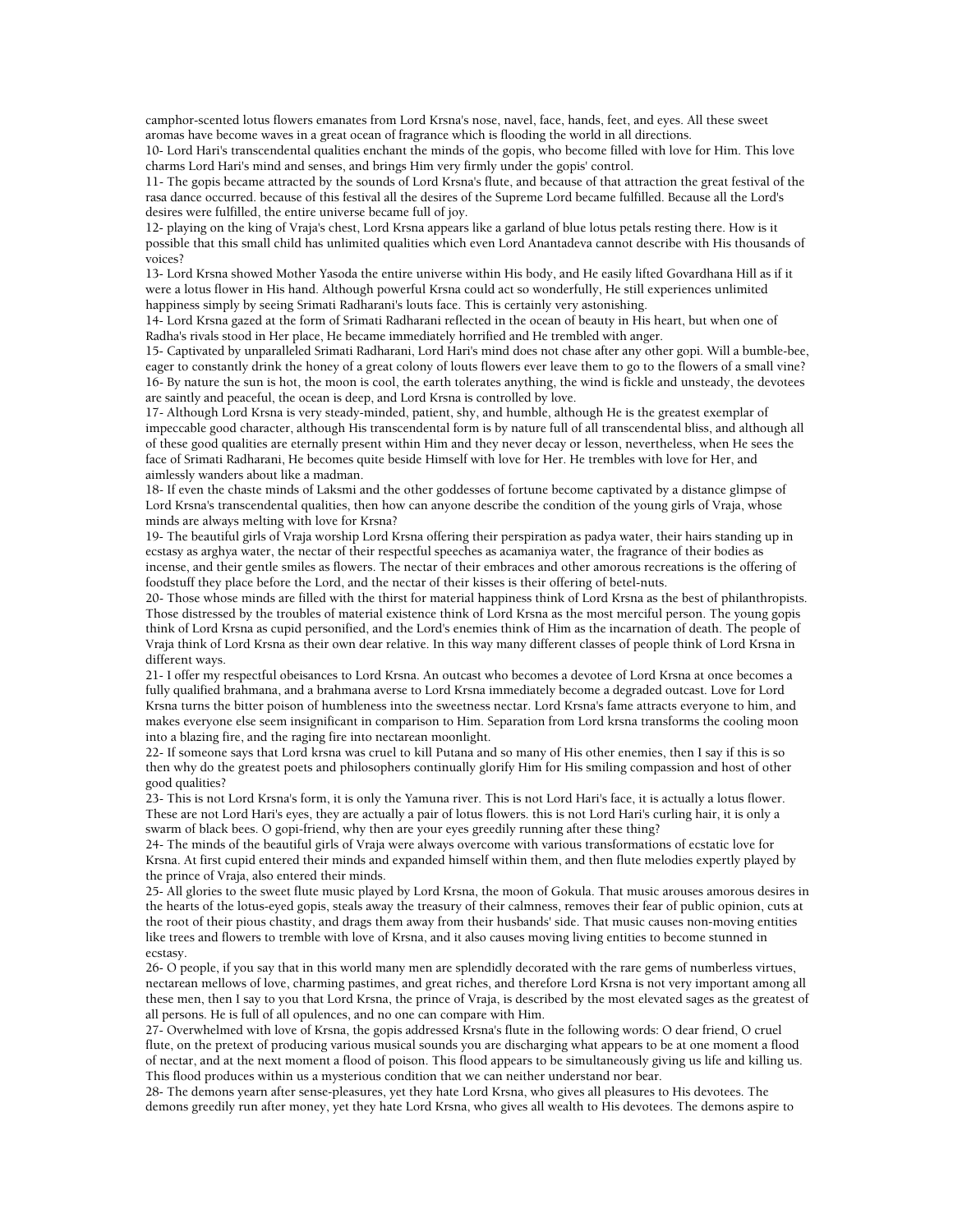attain a happy situation in life, yet they hate Lord Krsna, who is like the personification of all happiness. The demons desire sovereignty over the world, yet they hate Lord krsna, the master of all the universes. From this we may see that the demons are not very intelligent, for they have become bitter enemies of the only person able to fulfill their desires. 29- Her mind flooded by the swiftly flowing mountain stream of Lord Krsna's transcendental pastimes a certain lotuseyed girl traveled a little distance from her home. Seeing an old woman, and feeling a hand touch her shoulder, she became frightened until she realized that Krsna had come to her in disguise. She said to Him: Ah, now the rendezvous with my lover is successful.

30- The hearts of the pious young gopis are all drowned in thinking of Lord Krsna, the hero who lifted Govardhana Hill. Lord Krsna is filled to the depths with all transcendental virtues, and His exemplary good character pleases everyone. He is free from all suffering, and He frees His devotees from all suffering also. His handsome youthfulness has enchanted and stolen away the eyes and hearts of everyone.

31- Lord Hari forcibly took away the demons' lives, Indra's sacrificial offering, and Kaliya's home. Although superficially displeasing to them, these acts become the source of great auspiciousness for all of them.

32- Lord Hari leaves Srimati Radharani's cottage. His forehead is not only decorated with many designs drawn in the colorful mineral pigments from Govardhana Hill, but it is also marked with the red cosmetics from Srimati Radharani's feet and lips. As dark as a rain-cloud, Lord Hari's chest is also smeared with the musk from Srimati Radharani's breasts. For this reason some foolish persons, proud of their expert knowledge of material morality, decline to worship Lord Hari. 33- The treasury of Lord Krsna's sweetness and the treasury of Srimati Radharani's love for Him, both increase day and night. Radha and Krsna's pastimes in the groves of Vrndavana, and the bliss of their gopi-friends, similarly increase day and night.

34- Lord Krsna's feet are as beautiful as two lotus flowers, His face is as radiant as the moon, His delightful eyebrows are like a swarm of bumble-bees, His charming lips are like nectar, His beautiful restless eyes are like two moving lotus flowers, His splendid teeth are like jasmine buds. His sweet words are like nectar, and the effulgence of His smile is like moonlight.

35- Lord Krsna's hands are like two blossoming flowers, His fingernails are like a line of full moons, His cheeks like two mirrors, and His bodily luster like a dark monsoon-cloud. When the gopis see His lotus face they become like bumble-bees thirsty to drink its nectar. He is like the pleasing moon to the saintly devotees, Those who surrender to Him or offer obeisances to Him, He treats just like His own sons. He is like an ocean of nectar flooding the groves of Vrndavana. He is like a thunderbolt to the demons, and like cupid to the beautiful gopis. No one is as charitable as He. No hero is equal to Him. No one's activities are in any way like His transcendental pastimes. No one is equal to Him in any way. We pray that this Lord krsna, whose lotus face is kissed by the deer-eyed gopis, may protect us.

36- The gopis, who were as beautiful as new creepers, whose breasts were like the fruits of those creepers, whose smiles were like those creepers' flowers, and whose lips were like those creepers new blossoms, were a source of great delight to Lord Krsna.

37- Just as the yogic perfections fulfill the wishes of the great yogis, just as the devotional service of Lord Visnu fulfills the wishes of the vaisnavas, just as the transcendental cit potency fulfills all the wishes of Lord Narayana, in the same way the vamsi flute fulfills all the wishes of Lord Krsna.

38- Lord Krsnacandra's fame is as sweet as a flood of nectar, as cooling as moonshine, and as purifying as the Ganges river.

39- Lord Krsna's bodily beauty is so great that nothing can be compared to it. Lord Krsna's charming sweetness is so great that even His incomparable beauty cannot be compared to it. Lord Krsna's host of transcendental qualities are so great that even His charming sweetness cannot be compared to it. Lord Krsna's exemplary good character is so great that even his host of transcendental qualities cannot be compared to it.

40- Drowning in pure love for Lord Hari, the gopis are situated in the topmost transcendental splendor. More splendid than they, however, is Lord Hari's omniscient expertise, and more splendid than the Lord's expertise is His knowledge of transcendental mellows. Nothing exists which is more splendid than the Lord's knowledge of transcendental mellows. 41- Seeing the wonderful friendship Subala and the other cowherd boys bore for Lord Krsna, and also understanding the secret desire hidden in Lord Krsna's heart, the gopis carefully constructed a nice couch in the grove of Vrndavana forest, brought Lord krsna there, and delighted Him in many ways.

42- The forest of Vrndavana is supremely opulent and fortunate, for every grove of Vrndavana-forest, in every place along the shore of the Yamuna river, and in every cave of Govardhana Hill, Lord Krsna eternally performs pastimes with the beautiful gopis.

43- The kunkuma powder which anointed the gopis' bodies became rubbed off on Lord krsna's lotus feet, and some of that kunkuma fell from the Lord's soles onto the grasses of Vrndavana. Some aborigine girls took that kunkuma and smeared it on their breasts. In this way they became free from the distressing lust they felt by hearing the sound of Lord Krsna's flute and seeing the beauty of His face.

44- The forest of Vrndavana is supremely fortunate and opulent, for it is the place where the gopis, who are as beautiful as creepers charming vines, whose breasts are like the fruits of those vines, whose smiles are like those vines' flowers, and whose lips are like those vines' new blossoms, brought great transcendental bliss to Lord krsna.

45- The caves of Govardhana Hill are very glorious, for in them even the most degraded persons glorify Lord Hari. In them the beautiful and passionate widows of the demons slain by the Lord celebrate great feasts and orgies with a band of aborigines, and after concluding these horrible activities nevertheless offer prayers praising the spotless transcendental qualities of lord Hari.

46- The asuras said to Kamsa: My dear king, when you are surrounded by us, who are so powerful that we have defeated even the leaders of the demigods, what do you have to fear from this krsna, who is simply a helpless child? When Kamsa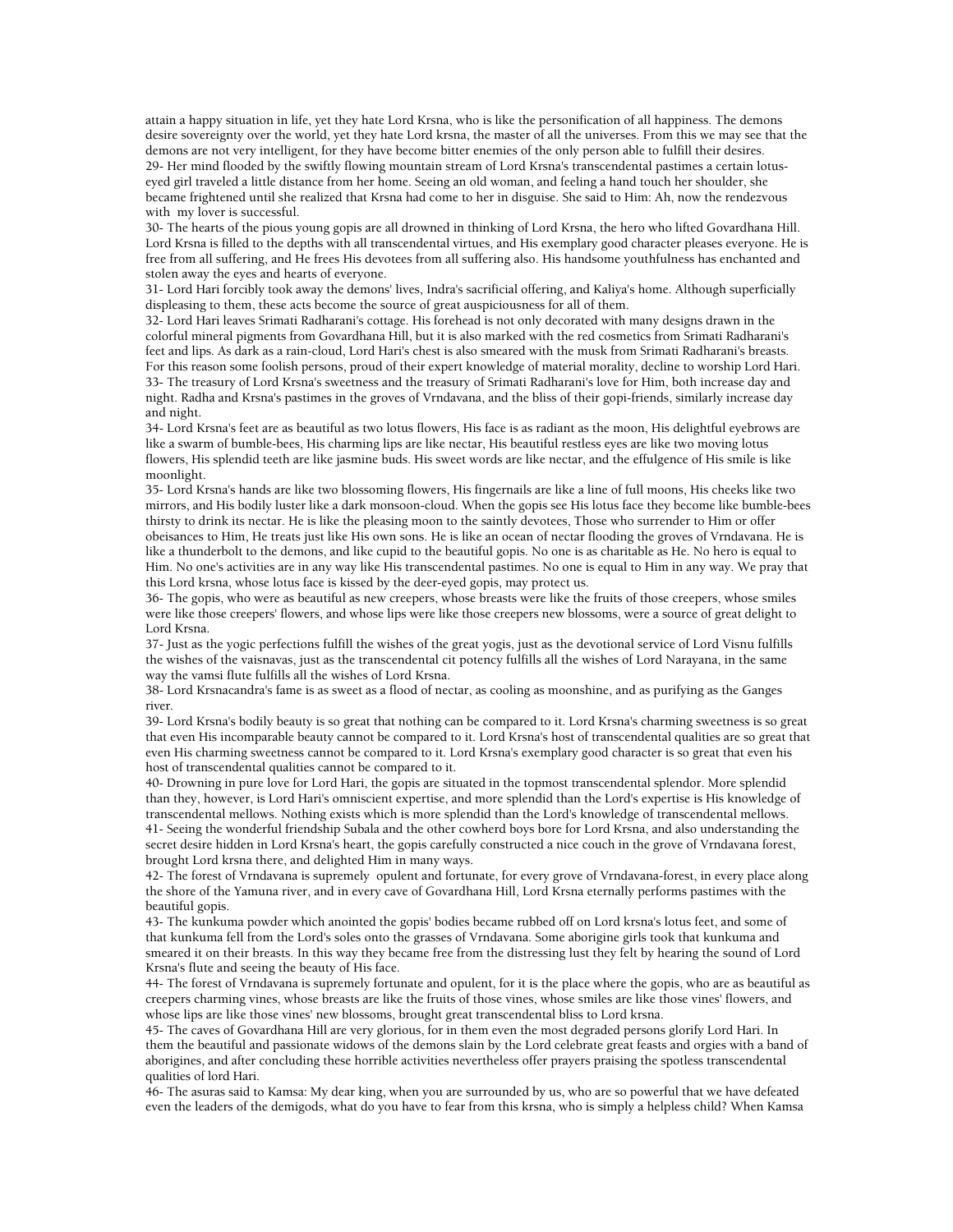heard these words his heart became filled with pride and confidence, but now that Kamsa has met Krsna, I do not know where that pride and confidence have fled?

47- Lord Krsna's transcendental qualities are limitless, His pastimes are limitless, and His glories are limitless. In order to purify myself I have touched a small fragment of the Lord's glories with my words. How can I hope to completely enumerate all the glories of the Lord?

48- By thus diving and surfacing in the transcendental ocean of the description of Lord Hari's qualities, the minds of the male and female parrots blossomed with happiness. They approached their master and mistress, Sri Sri Radha-Krsna, and glorified Their transcendental qualities, begging for the fulfillment of their own spiritual desires in the following words: 49- May Sri Krsna, the Son of the king of the cowherd men, grant to me the service of His lotus feet. His great beauty criticizes the splendor of the dark cloud, the black anjana ointment and sapphires. Anointed with kunkuma powder, His garments appear like a great sky illuminated by the rising sun and shining bolts of lightning. His beautiful limbs are anointed with sandalwood paste as yellow as the moonlight.

50- May Sri Krsna, the Son of the king of the cowherd men, grant me the service of His lotus feet, His shark-shaped earrings expertly dance upon His cheeks and the beauty of His face destroys the pride of a multitude of moons and lotus flowers. He is bound by the great and hidden love of the gopis.

51- May Sri Krsna, the Son of the king of the cowherd men, grant to me the service of His lotus feet. In His eternal youthful form, He is engaged in loving pastimes ( with His devotees). The cowherd boys surround Him and He delights them with His clever joking words. With it's splendor, the forest of Vrndavana, where He performs pastimes, defeats the heavenly Nandana gardens of Lord Indra.

52- May Sri Krsna, the Son of the king of the cowherd men, grant to me the service of His lotus feet. He is delighted by His friends and relatives, who are as if decorated with golden ornaments of pure love for Him. The great demigods who protect different planets in the universe offer obeisances to Him, touching their foreheads to the ground. The brahmanas and spiritual masters continually worship Him.

53- May Sri Krsna, the Son of the king of the cowherd men, grant to me the service of His lotus feet. He easily removed the pride of Indra and the violent anger of Kaliya, and He killed the demons Kamsa and Vatsasura. With the rainfall of His variegated pastimes, He nourishes the cataka birds which are His devotees. With His heroic pastimes, He delights the inhabitants of Vrndavana.

54- May Sri Krsna, the Son of the king of the cowherd men, grant to me the service of His lotus feet. He pleases Srimati Radharani and the gopis with the nectar of the pastime of the rasa-dance performed in the groves of Vrndavana. With many different playful jokes he delights the gopis. The glory of His loving pastimes engladdens the minds of all the people in the universe.

55- May Sri Krsna, the Son of the king of the cowherd men, grant to me the service of His lotus feet. By revealing His pastimes of the rasa-dance He also reveals the eternal path of pure devotional service. His great beauty distinguishes Him as the cupid among a multitude of cupids. He emits the sweet fragrance which is a multitude of affectionate sidelong glances aimed at the gopis.

56- May Sri Krsna, the Son of the king of the cowherd men, grant to me the service of His lotus feet. He became delighted by touching Srimati Radharani on the pretext of placing a garland of flowers upon Her. He became jubilant when He saw Radharani's face which appeared very charming, decorated with the crookedness of pure love. It is as if He were the sandalwood paste which decorates Srimati Radharani's breasts.

57- Sri Krsna is very dear to Srimati Radharani, and He become delighted by Her touch, although it is difficult for Laksmidevi and the other goddesses of fortune to even attain a glimpse of Him. If, by reciting these eight verses, one prays to that Lord Krsna, then Lord will become pleased with that person and engage him in the service of His lotus feet. 58- May Srimati Radharani grant to me the service of Her lotus feet. Anointed with kunkuma powder, Her splendid golden complexion removes the pride of the golden lotus flower. Anointed with saffron, Her sweet fragrance chastises the fame

of he aroma of the lotus flowers. She is fully qualifies to fulfill all the desire of Sri Krsna, the Son of the king of the cowherd men. 59- May Srimati Radharani grant to me the service of her lotus feet. Her exquisite and amazing colorful garments chastise

the splendor of rubies. She is a garden of blossoming flowers where the maddened bumble-bee krsna performs pastimes. She worships the sun-god to attain the eternal association of Krsna.

60- May Srimati Radharani grant to me the service of her lotus feet. Her charming delicateness suppresses the fame of the blossoming flowers. Her cooling form is worthy of being served by the moon, sandalwood paste, lotus flowers and camphor, and when She touches Sri Krsna, the master of the gopis, She dispels the burning heat of His desires.

61- May Srimati Radharani grant to me the service of her lotus feet. Although the youthful gopis are worshiped by the entire universe, they worship the goddess of fortune named Radharani. She has no peer in the matter of beauty, youthfulness or other opulences, and in loving pastimes, no one is equal to Her.

62- May Srimati Radharani grant to me the service of her lotus feet. She is a learned scholar in the transcendental arts headed by joking, singing in the rasa-dance. She is decorated with transcendental love of God,great beauty, wonderful garments and ornaments, and innumerable transcendental qualities. Even among the gopis, who are praised by the entire universe, She is the best.

63- May Srimati Radharani grant to me the service of Her lotus feet. She possesses the eternal opulences of youthful beauty, eternal pastimes, and eternal love of krsna. She causes the gopis, who are all in love with Krsna, to tremble, and She is always attached to meditating on the ornaments, garments, pastimes, and beautiful form of Sri Krsna. 64- May Srimati Radharani grant to me the service of Her louts feet. She is decorated with different ecstatic symptoms

( sattvika-bhava ), such as trembling, perspiring, standing up of hairs on the body, tears, and choking up of the voice. She is adorned with different ornaments which are ecstatic emotional transformations, such as impatience, joy and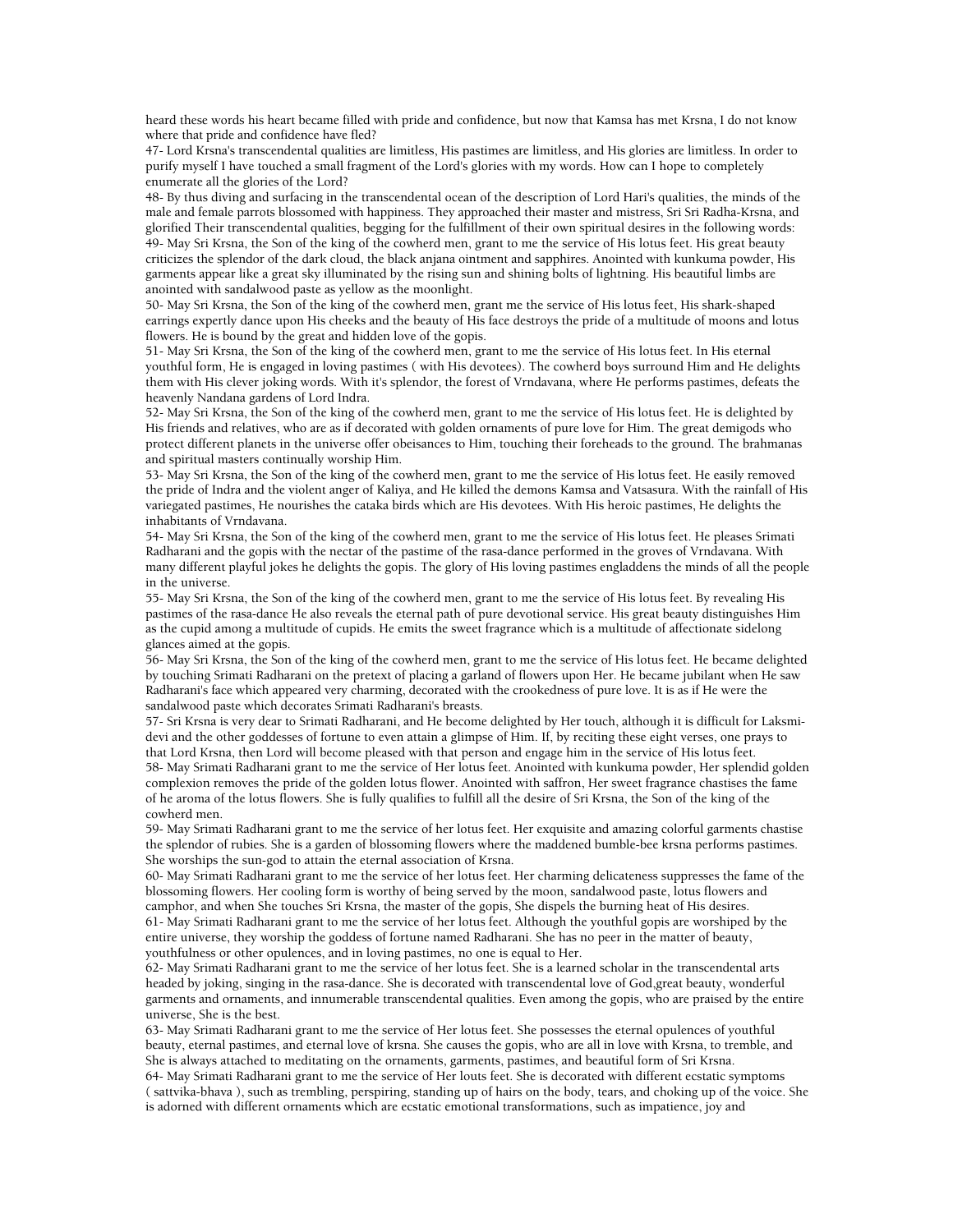crookedness. She is decorated with beautiful jewels which delight the eyes of krsna.

65- May Srimati Radharani grant to me the service of Her lotus feet. If She is separated from Krsna for half a moment, She becomes struck with suffering, unsteadiness and a multitude of other ecstatic symptoms of separation. If, with great effort She regains the association of Krsna, all Her anxieties vanish.

66- Srimati Radharani is very dear to Krsna, and She is delighted His association. She is accompanied by many jubilant gopi-friends, and is very difficult for Parvati and other exalted ladies to attain even a glimpse of Her. Srimati Radharani will grant the nectar of Her personal service to that person who glorifies Her by reading these eight verses.

67- The description of Lord Krsna's qualities was like a river of nectar flowing from the mouth of the two parrots. By drinking that nectar the assembled gopis all became immersed in the shoreless ocean of transcendental bliss. 68- Thus ends the seventeenth chapter of Govinda-lilamrta in the matter of the Lord's midday pastimes. Srila Raghunatha dasa Goswami has ordered me to write this book, which I have been able to do v=by the blessings of Srila Raghunatha Bhatta Goswami and the saintly association of Srila Jiva Goswami. I consider this book the ripened fruit of the service I have rendered to Srila Rupa Goswami, who is like a bumble-bee relishing the honey at the lotus feet of Sri Caitanya Mahaprabhu.

## **Chapter 18**

1- Hearing these words, Srimati Radharani, the queen of Vraja became very pleased. Taking the male parrot in Her hand She began to affectionately stroke him with Her finger, and asked him to recite more prayers. Lord Krsna then took the female parrot in His hand and acted in a similar way.

2- Srimati Radharani said to the male parrot: My dear parrot, you should now glorify Sri Krsna, who is staying in this lakeside cottage. He lifted Govardhana Hill, and He is a great hero among the cowherd men. He is very peaceful and saintly, and His body has the splendid luster of a monsoon cloud.

3- Srimati Radharani said: My dear parrot, now recite this prayer: O Krsna, O mine filled with the jewels of transcendental qualities, O reservoir of sweet honey which intoxicates the youthful gopis, o crown among all handsome men, O ocean of pure nectar, O delight of the people of Vraja, O best of heros, all glories to You.

4- Srimati Radharani continued: My dear bird, now recite this prayer: O Krsna, O Lord who rescued us from fear of Aghasura, Bakasura, Sakatasura, and the blazing forest-fire, O Lord whose feet are so beautiful that they have robbed the fresh lotus flowers of their pride, O Lord who gives shelter to those who offer obeisances to Your lotus feet, O lifter of Govardhana Hill, all glories to You, all glories to You.

5- Srimati Radharani continued: My dear parrot, now you should glorify Lord Krsna, who lifted Govardhana Hill and at various times heroically battled with the enemies of His devotees. He wears garlands of jasmine blossoms and melodiously tinkling ankle-bells. He is a deep ocean of transcendental good qualities.

6- Srimati Radharani continued: My dear parrot, now you should meditate on charming Lord Govinda, who is decorated with splendid armlets and large earrings which swing to and fro. Lord Govinda has become the associate of the beautiful, amorous gopis. He has transformed the caves of Govardhana Hill into His own palatial residence. He sports in the waves of the Yamuna, and He is like a great ocean filled with the waves of innumerable transcendental pastimes.

7- Sri Krsna said to female parrot: My dear parrot, now you should glorify My beloved Radharani. Her enchanting face has defeated the beauty of innumerable lotus flowers, and Her host of transcendental qualities has stolen away the pride of all other women in the universe.

8- Sri Krsna said: O parrot, now recite this prayer: O Srimati Radharani, O charming heroine, O swan who performs pastimes in the lake which is the heart of Lord Krsna, the hero of Govardhana Hill, You are the expert fine-arts teacher of all the young girls in the universe, and You are supremely fortunate and opulent.

9- Sri Krsna continued: Srimati Radharani is a mine filled with the jewels of transcendental qualities, and She is an ocean filled with the auspicious nectar of ever-increasing pure love. The saintly girls of all three planetary systems worship and aspire to attain Her beauty and opulence. She is the queen of the glorious realm of Vrndavana-forest, and She is the original, splendid goddess of fortune.

10- Sri Krsna continued: Srimati Radharani is the original goddess of fortune, who has appeared in this forest of Vrndavana. With Her transcendentally beautiful bodily features, Her host of transcendental good qualities, and Her pure, unalloyed transcendental love, She has brought the unconquerable Supreme Personality of Godhead completely under Her control.

11- The beautiful heroine Srimati Radharani embraced the handsome hero Sri Krsna. She repeatedly kissed Him, pressing Her lips against His.

12- Under the expansive desire-trees along the Yamuna's shore, the partridges delight the Divine Couple with the extraordinary sweet sounds of their cooing.

13- Flying away from Sri Krsna's hand, the female parrot alighted on the flowerlike hand f her mistress, Srimati Radharani. The male parrot also flew onto the hand of his master, Sri Krsna. With great pleasure, the two parrots continued to recite prayers glorifying the Divine Couple.

14- The male parrot then spoke to his consort: My dear parrot friend, now you should describe the transcendental pastimes of Lord krsna, whose bodily luster is as charming as a tamala tree, a dark monsoon cloud, and a swarm of bumble-bees. These pastimes of Lord Krsna are as splendid as diamonds, as aromatic as sandalwood and jasmine flowers, and as cooling as the moon and camphor. These pastimes are as sweet as honey from the blossoming lotus flower. 15- The male parrot continued: The fame of Lord Krsna, who is like a splendid moon shining in Gokula, dances without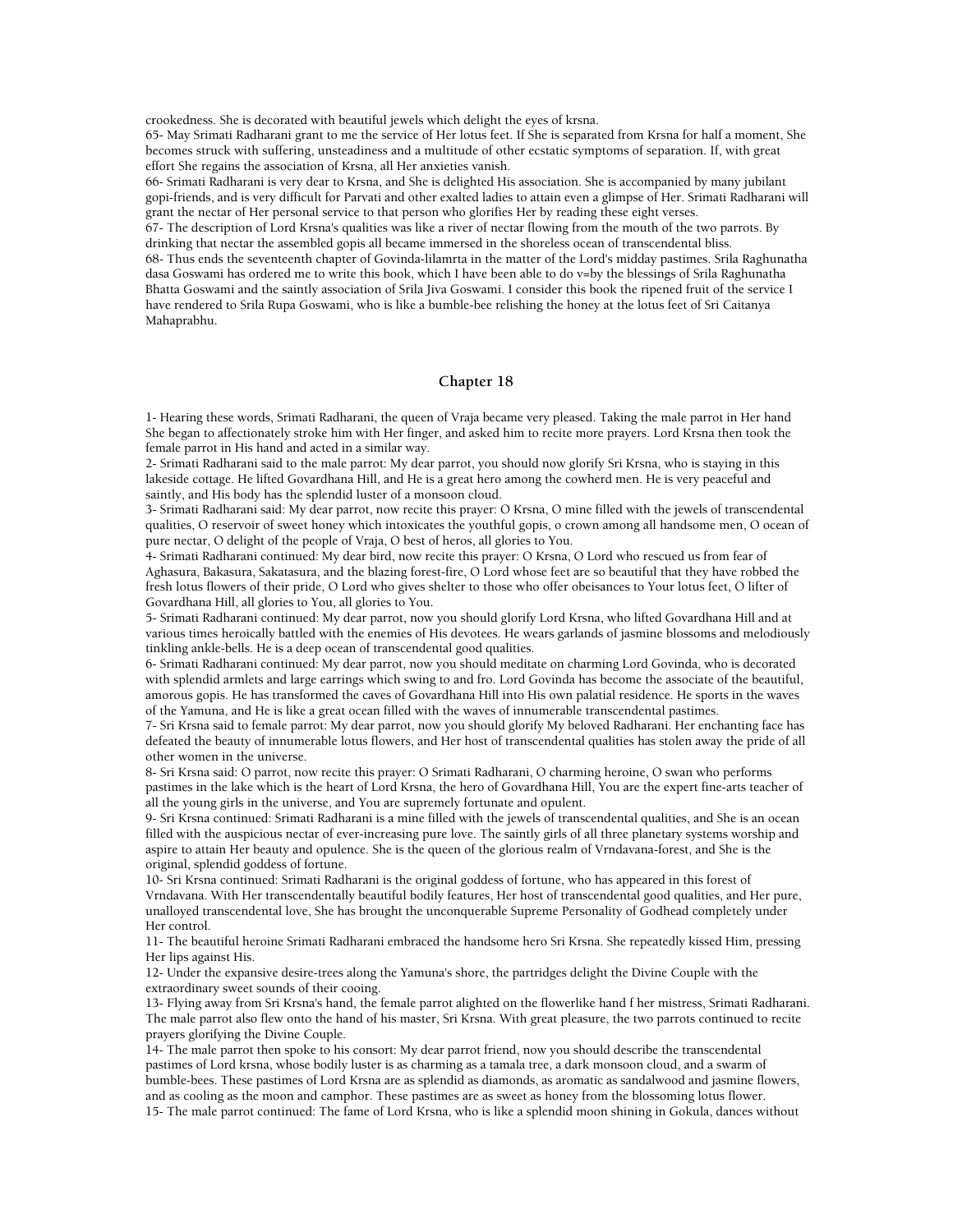cessation. The termites which are Lord Krsna's transcendental qualities have bored their way into the bamboo posts which are the hearts of all the women of the universe.

16- The male parrot continued: My dear parrot friend, Lord Krsna, the enemy of the demons and the enjoyer of the rasadance, went to Radha-kunda, which was very charming to see, filled with many nectarean lotus flowers and gracefully moving swans.

17- The male parrot continued: My dear parrot friend, now you should glorify Lord Krsna. The mischievous girls who are the sounds of His flute have loosened the sashes tied about the gopis waists. By describing Krsna's glories, these girls have created within the gopis' hearts the desire to enjoy Lord krsna as their lover.

18- The male parrot continued: Even when the beautiful- eyebrowed, slender-waisted, saintly gopis were in the presence of their husbands, they remained always rapt in meditation on their lover Krsna.

19- The female parrot then said: My dear parrot friend, now you should describe the beautiful heroine, Srimati Radharani. In the fragile cottage which gently trembles with the pleasant breezes carrying the enchanting aroma of the lotus flowers growing in the deep waters of Radha-kunda, Srimati Radharani enjoys pastimes with Lord Govinda, sitting with Him on the moving swing.

20- Sri Krsna said: Every day Srimati Radharani comes to this forest with Her friends. We long for Each other's association and We meet, although She acts very contrarily.

21- Sri Krsna continued: O Radha, when it is kissed by You, My mouth yearns to constantly drink the nectar of Your lips. 22- Sri Krsna continued: When I tremble with amorous desires and yearn to touch Srimati Radharani, Her contrary friends afflict Me with their charmingly sweet glances and words. These glances and words delight My eyes and ears, and increase the desire in My heart to attain Radha's favor.

23- Then Vrnda-devi brought some grapes, pomegranates, and seeds, and the Divine Couple, Radha and krsna, affectionately fed the two parrots with Their own hands.

24- When they heard that the Divine Couple wanted to perform gambling-pastimes, the two parrots flew away into the green forest-grove named Sudevi-sukhada.

25- Lord Hari sat down at one side of the colorful dice-playing arena, and one by one all of His friends sat beside Him. On the opposite side Srimati Radharani sat down with Her friends.

26- Lalita and Madhumangala were appointed referees. Sudevi remained as Srimati Radharani's side to assist Her, and Subala assisted Lord Hari.

27- Nandimukhi and Vrnda-devi remained in the middle, and Kundalata became the leader of the audience. Srimati Radharani, the supreme Goddess of Fortune, chose the black side of the dice-board, and Lord krsna, the Supreme Personality of Godhead, chose the yellow side.

28- Krsna's pet deer Suranga and Radha's pet fawn Rangini were wagered in the dice-match. When the first part of the game was concluded, it was clear that Krsna had won. Madhumangala, holding Radha's fawn by the halter, brought it to Lord krsna.

29- Krsna's flute and Radha's vina were wagered on the second throw of the dice. Radha won this time. Lalita took the flute, hid it from Krsna, and broke it into pieces.

30- Radha and Krsna's necklaces were wagered on the third throw of the dice. Thinking that Radha had cheated in the game, Madhumangala called out: Krsna, put an end to this game at once.

31- When the Kalokti female parrot heard this, she mistakenly thought that Madhumangala wanted to kill her, and became frightened, she flew onto the tip of a nearby branch and plaintively begged for them to spare her life. Seeing the parrot misunderstanding, the entire assembly laughed with great delight.

32- A playful dispute followed. Lord Hari put down His dice, and although Radha's side refused to give Him the prize, He announced: I am the winner.

33- Radha and Krsna grasped the two necklaces which had been wagered, and began to fight over them, striking each other with their hands. At that time Madhumangala, Kundalata, the gopas and gopis, all heatedly argued the outcome of the gambling match.

34- As the gopas and gopis were arguing, Nandimukhi and Vrnda-devi announced: It is not possible to clearly determine who has one this throw of dice.

35- Nandimukhi and Vrnda-devi said: Let us now make a peace-settlement, and agree that victory or defeat belong to neither party. Let Radha and Krsna each keep their own necklaces, and let us resume the gambling match.

36- In the fourth throw of the dice Radha and krsna wagered their friends in the game. When Radha won, Madhumangala became very frightened and incited the assembly by saying: She did not win. The dice were mixed, and for this discrepancy it cannot be considered that She has won. At that moment the gopis began to bind Madhumangala and a

great quarrel arose between the gopas and gopis. 37- Sri Krsna then said to Srimati Radharani: There may be some dispute about the changing of the dice. Let Us therefore

forget that throw of the dice and begin another time. 38- Sri Krsna continued: Let Us play again, and the dice will determine who has one and who has lost. If You throw either

ten or four it will be considered that You have won. 39- If You throw six or five together with one, then You will win, but if You throw five with another odd-number, then I will win.

40- We will stake Our bodily limbs as the prize. Whoever is victorious in this game will win the body of the other as the prize.

41- When Srimati Radharani threw the dice they rolled to the number ten. The gopis jubilantly laughed to see their friend's victory, but Krsna appeared to be grief-stricken. He spoke the following words to Radha:

42- Please take My arms, chest, hands, lips, cheeks, and face. You have fairly won these ten parts of My body in this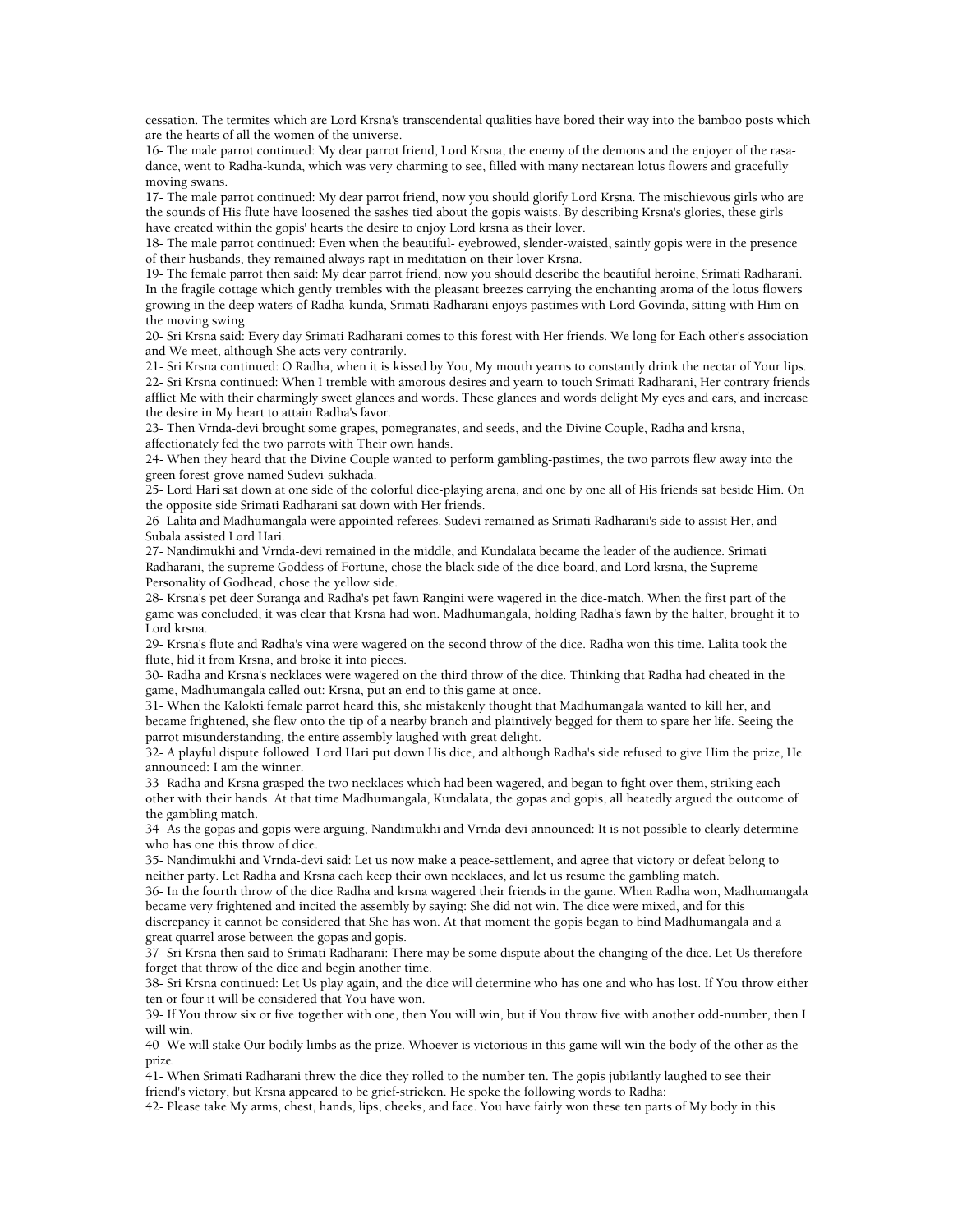gambling match.

43- Srimati Radharani then said to Kundalata: O exalted Kundalata, I have now won these limbs of Lord Krsna in this gambling-match. Bring Me My prize. Take each of he limbs I have won, and place them on My limbs. Place His arms upon My arms, His chest on MIne, His hands in My hands, His face on Mine, His cheeks on Mine, and His lips on Mine. 44- Then Lord Hari picked up the dice and rolled the winning number four and five. The Lord appeared to blossom with happiness at this turn of events. Kundalata addressed Him in the following words:

45- My dear Krsna, You have fairly won proud Radharani's eyes, cheeks, lips, corner of the mouth, breasts, and forehead. Come here and forcibly take this prize with Your lips, as Radha's friends look on.

46- Then Lalita said: My dear Lord Hari, since You are the actual winner in this gambling match, Your ten limbs which Kundalata gave to Radharani should be reclaimed by You. As we all watch please take back these ten limbs with Your lips. 47- Kundalata then said: My dear Krsna, I took your ten limbs and placed them on Lalita's left cheek. If You want them You may take them from there. When Lord Krsna heard these words He became very eager to kiss Lalita's cheek.

48- Kundalata said: When Srimati Radharani threw the number ten on the dice board, I took Her prize and placed in on Lalita's cheek. When Lord krsna heard this He said: Following your instruction I shall now kiss Lalita's left cheek in order to reclaim My limbs. Lord Krsna then eagerly rose to kiss Lalita.

49- Lalita angrily turned her face away and scolded both Kundalata and Lord krsna. Krsna repeatedly appealed to His beloved Radha: Return to Me My limbs which I fairly won back in this gambling match.

50- With crooked eyes and stuttering voice Srimati Radharani angrily reproached the libertine Krsna who thus proposed that He will kiss all of Radha's limbs in order to regain the prize lost by Him in the gambling match. Bending Her eyebrows, and simultaneously smiling and lamenting, She restrained Her lover Krsna with both Her hands. All of this greatly delighted Lord Krsna.

51- As the gambling match was progressing in this way, the intelligent female parrot suddenly appeared and said: Jatila has just come here from Vrajabhumi.

52- When Radha and Krsna heard this, They and Their friends trembled with fear. Assembling together They all quickly went to the grove named Kunjenara.

53- Lord Krsna stayed in the grove of Kunjenara, but Kundalata nd Srimati Radharani went to the temple of the sun-god. Elderly Jatila entered the temple, and spoke the following words to Kundalata:

54- Why are you so late? Kundalata replied: We could not find even one brahmana boy to perform the worship of the sun-god. All the brahmana boys had been led away by the other boys early in the morning.

55- Joining these boys was a young brahmana boy named Visvasarma. This Visvasarma lives in Mathura. He is a student of Gargacarya, and he is very expert in the worship of the sun-god.

56- As Krsna was herding the cows in Kamyawana, He asked that Visvasarma come there. Visvasarma and Madhumangala went there to take their bath in the Syama-kunda.

57- We went there and appealed to this Visvasarma to come with us to perform the worship of the sun-god. He at first agreed, but as he as about to come on the path with us, Madhumangala, who holds a grudge against you for once criticizing him, blasphemed you in many words, and forbade Visvasarma to go.

58- Old Jatila said: Where is he now? Kundalata said: He is sightseeing in this forest. Go to him and persuade him to come here. He will not be able to resist your influence.

59- Jatila said: You and Dhanistha go and bring that boy here. If he will not come, then bribe him with the reward of a nice palatable candy. He will surely come then.

60- Repeatedly requested by old Jatila, the two girls departed on their mission, and quickly returned with Madhumangala, and Krsna, who was dressed in the guise of a Brahmana, and who appeared like the vedas personified.

61- Old Jatila was very respectful to the disguised Krsna, and Krsna delighted her with the following benediction: May your son become the master of many cows, and may your daughter-in-law be endowed with all-auspiciousness. 62- As Jatila was beginning to worship Krsna, He asked her: What is your daughter-in-law's name? The old lady said: Her

name is Radha. Hearing this, Krsna became struck with wonder, and spoke the following words: 63- Radha is filled with all good qualities. In this village of Vraja She is famous for Her saintliness and chastity. You are

certainly very fortunate to have Her as your daughter-in-law. Krsna then turned to Radha and spoke the following words: 64- You should now select Me to perform this great ritualistic sacrifice in order to please the sun-god. As the priest, I should be worshipped by You, for otherwise I cannot perform the rituals properly. Your worship should take the form of touching Me with these blades of kusa grass. Because I am a brahmacari I am not allowed to touch a woman, however, You may touch Me. Therefore let Us begin the sacrifice. Touch Me with this kusa grass and recite the following mantra. 64-You should select Me as Your lover in this sacrifice for the demigod cupid, for without selecting a lover this sacrifice cannot be performed. Under the circumstances I cannot openly touch You, however You may touch Me with the

elephant-goads which are Your fingernails. Therefore please chant the following mantra and touch Me in this way. 65- O Visvasarma, Your exalted family brings auspiciousness to the entire world. You are very pure-hearted, and You are the best of Brahmanas. I hereby formally choose You as the officiating priest in this ceremony.

65- O My Lord, You are like a splendid sun which brings auspiciousness and pleasure to the entire world. You are very handsome, and You are the most expert of lovers. I hereby formally choose You as the officiating priest in this ceremony honoring the demigod cupid.

65- O My handsome friend standing before Me, I offer My respectful obeisances to You. You are full of love for Me, the goddess of fortune, and You dispel the great darkness created by cupid's absence.

66- My dear Radha, chant this mantra and offer yourself to the yellow-garmented friend who is standing beside You. In this way He will become submissive to You and fulfill all Your wishes.

67- Madhumangala then repeated many auspicious Vedic mantras. When the worship of the sun-god ended, Krsna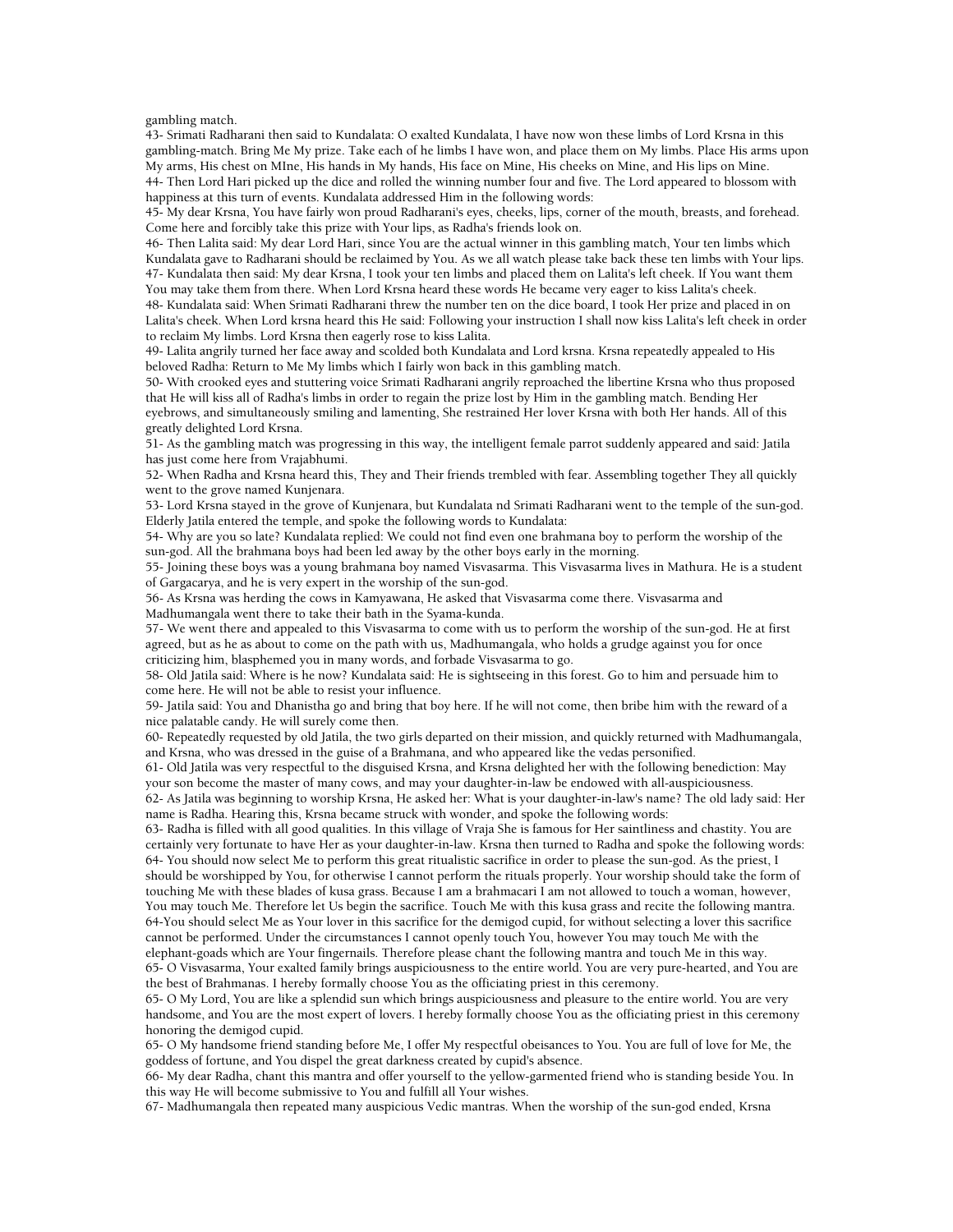instructed Srimati Radharani in the following words:

68- O Radharani, in order to properly conclude this sacrifice to the sun-god, You should give many cows in charity to the chief-priest.

68- O Radharani, in order to properly conclude this sacrifice to cupid, the master of the senses, You should offer the limbs and senses of Your body in charity to the chief-priest.

69- Old Jatila had placed two of Srimati Radharani's golden rings on a plate of nice foodstuffs and offered them to the sungod. With great devotion she then offered these sacred remnants to Lord Madhava, who smiled and spoke the following words:

70- We are pure vaisnavas and will not accept the remnants of offerings to other gods. furthermore I am a brahmana boy, vowed to act in the purest way, and I cannot accept charity from the other castes. Therefore I cannot accept your offering. 71- Because I am the student of Gargacarya, I know everything about astrology, palmistry and other sciences. From this position of knowledge I consider that the satisfaction of you residents of Vrajabhumi is the best gift that could be given to Me.

72- As old Jatila intently listened, Kundalata said to Lord Hari: The elderly lady would like to ask You what benefit do You think You will obtain by staring so intently at the hand of her daughter-in-law?

73- Lord Hari replied: I am not looking at this girl. However, if you think I am, then in order to please you, I shall deliberately look very far away, so that you may not accuse Me.

74- Sri Krsna continued: Just hold out the chaste girl's hands before Me, and see how I am not looking at them. When Kundalata held out Radha's hands, Krsna could not help but stare at them. When He saw them He began to tremble. Tears fell from His eyes, and the hairs of His body stood up in ecstasy.

75- In order to conceal the actual nature of His ecstatic response, Lord Krsna pretended to be astonished, and said: This is certainly very wonderful. This girl has on Her hands the same auspicious marking as the goddess of fortune. I think She may be the goddess Laksmi herself.

76- If this girl caste Her merciful glance upon us, then we shall become full of all opulence and good-fortune. Wherever this girl stays becomes full of all opulence, good-fortune, and auspiciousness.

77- Lord Hari asked Jatila: What is your son's name? When the old lady said the name of her son, then Lord hari reflected for a moment. He became full of astonishment, and spoke to her the following words:

78- O elderly Jatila, in the course of son's lifetime he will be obstructed by many grave obstacles. However, because of the influence of this saintly and chaste girl these obstacles will never prevail. They will always be overcome.

79- When elderly Jatila heard this, she became delighted. Taking Srimati Radharani's priceless beautiful jeweled ring, she placed it before Lord krsna.

80- Lord Krsna said: I cannot accept foodstuffs or anything else from those who are not brahmanas, because Gargacarya has ordered Me in this way, and therefore, I shall immediately leave this place. O Madhumangala, you may eat these foodstuffs offered to the sun-god.

81- At that point Subala arrived and said: O Visvasarma, Madhumangala, the leader of all the boys, has been waiting all this time to enjoy this feast of milk-products, fruit, and palatable eatables.

82- Madhumangala then said: O elderly Jatila, please give me the charity you had formerly offered Visvasarma with the intonation of the auspicious word svasti. Jatila then took the gold ring from her own finger and gave it to Madhumangala. 83- By obtaining these things Madhumangala became very jubilant, and he repeatedly truck his elbows, making a loud sound. He tied the foodstuff in the border of his garment, and glorifying Jatila-devi, he happily danced.

84- Be merciful and accept the priestly remuneration, which is offered to You. Do it so that this girl Radha, who is performing this sacrifice, may become prosperous and attain auspiciousness. It is proper for the brahmanas to accept these remnants of sacrifices. Do not think that it is improper for You to accept it.

85- Requested by elderly Jatila, Madhumangala approached Krsna and said: My dear Krsna, because You have refused to accept the priestly remuneration of this sacrifice, it cannot be considered to be properly completed.

86- Although Krsna resisted and repeatedly refused the offering, Madhumangala said: There is no fault, laughed, and forcibly tied the two offered rings in the edge of Krsna's garment.

87- Jatila then said to Krsna; My Lord, when I have the good fortune to receive You as a guest in Vrajabhumi, I shall amply reward You for becoming the spiritual master of Radha and myself during our worship of the sun-god.

88- After speaking in this way, Jatila offered obeisances to the sun-god and the two brahmanas. Very happy, and thinking herself fortunate and successful in her activities, Jatila returned home with young girls.

89- Followed by Lalita, Srimati Radharani walked home. On the pretext of doing much girlish chattering, She repeatedly exposed Her beautiful neck with great boldness before Lord krsna. Although She tried to lick the honey of Lord krsna's lotus face with the surging waves of Her sidelong glances, the poor girl never became satisfied, and always hankered to continue drinking in that way.

90- Beautiful-eyebrowed Srimati Radharani became like a golden pitcher filled with the nectarean milk of Her pastimes with Her dearly beloved Krsna, and in this condition She greatly pleased the eyes of Her friends. Then again She also became quickly burned by the poison of Krsna's separation. Her complexion became discolored, and She experienced great agony. The sight of this burned the eyes of Her friends.

91- Lord Krsna appeared like a splendid blue lotus flower blossoming because of the shining of the moon which is His contact with His beloved Radharani. When the blazing sun of separation from Radharani began to rise, the lotus flower of Lord Krsna began to wilt, and within a moment He no longer looked like Krsna, but appeared to be someone else.

92- Unhappy at heart, Krsna approached His friends in the company of Madhumangala and Subala. His friends became delighted to see Krsna again, and each one struggling to be first, they all embraced Him. They spoke the following words: 93- O Krsna, we are completely unable to bear any separation from You. When You left us for half a moment our minds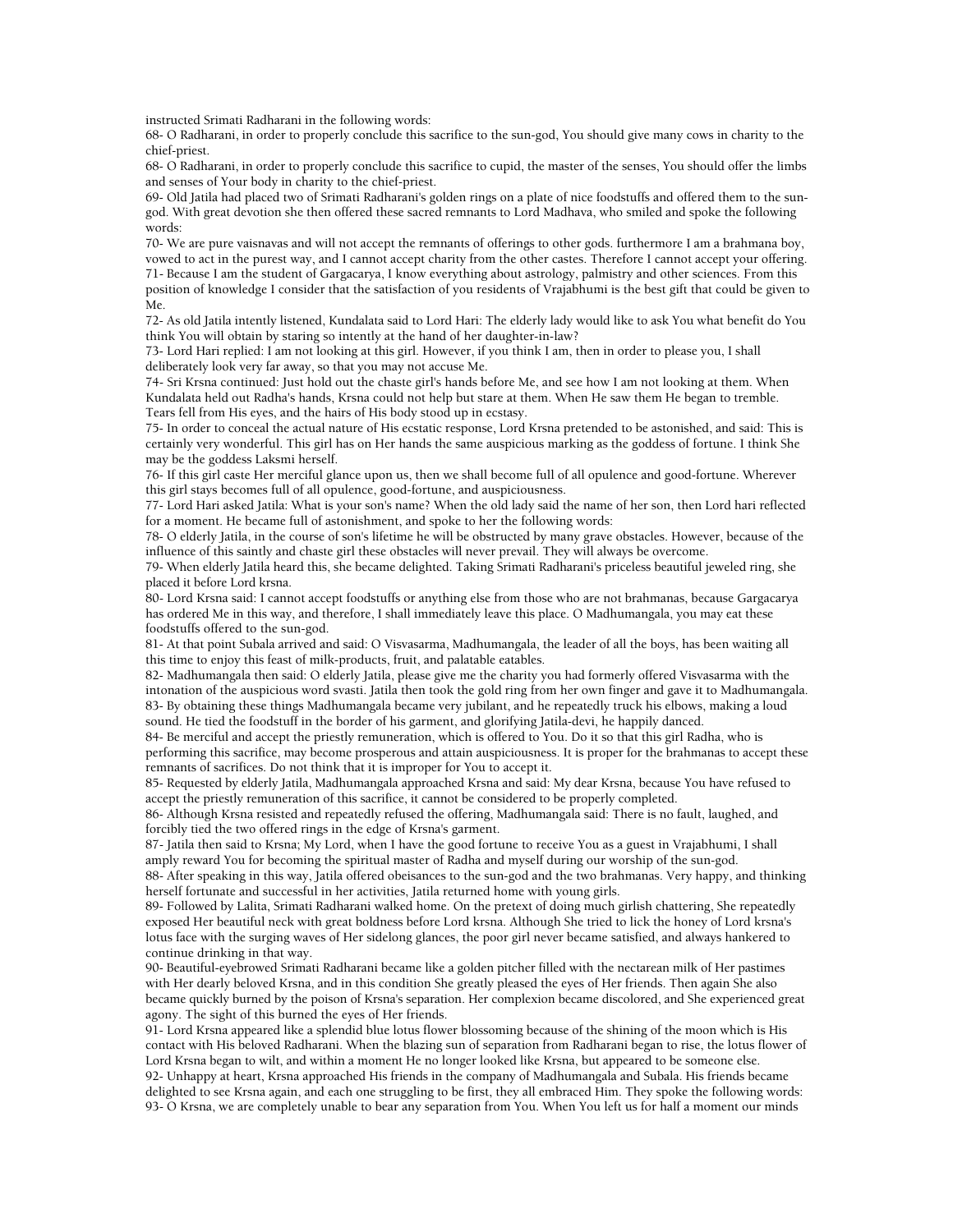became agitated with great suffering and we hankered to go searching for You. Therefore we take it that Your going away leaving us was a sign of Your great hard-heardtedness towards us. O dear friend, these feelings of ours clearly show how we are melting with intense love for You.

94- The expansive ocean of the manifold midday pastimes of Lord Hari, the companion of Srimati Radharani, is very splendid, unfathomable, and shoreless. I am very fortunate because, although i remain confined to the shore and am not allowed to enter the waters of this ocean, the breeze of Srila Rupa Goswami's mercy has carried a single drop from that ocean and sprinkled it upon me.

95- Thus ends the eighteenth chapter of Govinda-lilamrta in the matter of the Lord's midday pastimes. Srila Raghunatha dasa Goswami has ordered me to write this book, which I have been able to do by the blessings of Srila Raghunatha Bhatta Goswami and the saintly association of Srila Jiva Goswami. I consider this book the ripened fruit of the service i have rendered to Srila Rupa Goswami, who is like a bumble-bee relishing the honey at the lotus feet of Sri Caitanya Mahaprabhu.

## **Chapter 19**

1- At the end of the day Srimati Radharani returned home, bathed, and dressed Herself nicely. Filled with happiness by remembering the lotus face of Her lover Krsna, She prepared various gifts to bring to Him. Lord Krsna also returned to His home in Vraja along with His friends and surabhi cows. He met His father. His mother embraced Him. He became filled with happiness by remembering His beloved Radharani. I meditate on this Divine Couple, Sri Sri Radha Krsna. 2- Lord Hari, whose face is as beautiful as lotus flower,became very pleased when His cowherd boy friends served Him by expertly playing the buffalo horn bugle, leaf-flute, bamboo-flute, and vina. Each boy was noble and charming in his own way, and each had his own unique loving relationship with Lord Hari. They all longed to enjoy pastimes in His company. 3- By speaking different kinds of joking words, the laughing cowherd boys made Krsna nd Balarama laugh. Their jokes took various forms, such as: alapa (speaking in many different ways), anulapa (uselessly repeating the same statements), pralapa (nonsense), vipralapa (useless wrangling), samlapa (trivial chit-chat), supralapa (flattering sweet words), vilapa (lamentation), apalapaka (speaking with hidden meanings), grasta (speaking with slurred syllables), avispasta (speaking with unclear meaning), nirasta (speaking very rapidly), avajna (playful insults), vitatha (lies), sangata (speaking with great logic and eloquence), sunrta (affectionate words), sopralambha (taunts), sotprasa (satire), stuti-garbha (mock prayers), nindana (criticism)\_, narmanci-gudha-kavya (poetry wherein jokes are concealed), praheli (riddles), citra-kavya (astonishing poetry, such as writing stanzas employing only one or two consonants, or stanzas employing an elaborate scheme conceived in the form of a picture), and samasya-dana-purana (reciting the first part of a stanza, and challenging others to complete it).

4- Madhumangala wrapped some prasadam in a cloth so none of his friends would know of it. Lord Balarama noticed this, and addressed him as if he were a thief with stolen treasure:

5- Balarama: My dear young brahmana what is this in this cloth?

Madhumangala: It is prasadam offered to the sun-god.

Balarama: Where did you get it?

Madhumangala: From the priests engaged in offering sacrifice.

Balarama: Who are these priests?

 Madhumangala: All the people of Vraja. Because today is sunday, they have all become worshipers of the sun-god. Balarama: Untie this prasadam and show it to Me.

Madhumangala: I shall not. You are a greedy glutton, and so are Your friends. You want to eat it.

Balarama: You should share it. You eat some and give some to Me and My friends.

 Madhumangala: My desire is simply to eat this prasadam. I have very little taste for giving it away to You. Balarama: These boys are very hungry. They want to eat your prasadam.

 Madhumangala: I do not take lightly the appetite of You and Your friends. Anyway, I am a brahmana and a brahmacari. I think I should eat this prasadam.

6- Understanding Lord Balarama's hints, the cowherd boys approached the brahmana boy Madhumangala and humbly begged him to share the prasadam with them. Madhumangala hid the prasadam and remained silent to all their acquires. 7- While they were begging, one of the boys sneaked up behind Madhumangala's back, found the hidden prasadam wrapped in cloth, took it with both hands, and placed it before the eyes of his friends. they at once grabbed it and ran off with it.

8- While all the delighted boys were eating the stolen prasadam, Subala stole Madhumangala's rings, and another boy sneaked up behind Madhumangala, and pulled out the part of Madhumangala's dhoti tucked in at the waist. 9- Another boy approached from the front and undid the front part of Madhumangala's dhoti, while others ran behind him, untied his turban and hair, stole his flute and stick, and ran off.

10- Loudly crying, laughing, bellowing, criticizing, accusing, and cursing them, the brahmana boy Madhumangala took Lord Krsna's stick and began to chase the boys.

11- Madhumangala and the boys fought stick-against-stick for a moment, until Lord Krsna interceded, embraced Madhumangala, and stopped the boys from fighting.

12- Lord Krsna then returned the flute, stick, and garments to madhumangala. Noticing that Madhumangala was not wearing his customary rings, Lord Krsna angrily cursed the cowherd boys in the following words:

13- By force you have stolen and eaten this prasadam, which is a brahmana's property, and you have also stolen the gold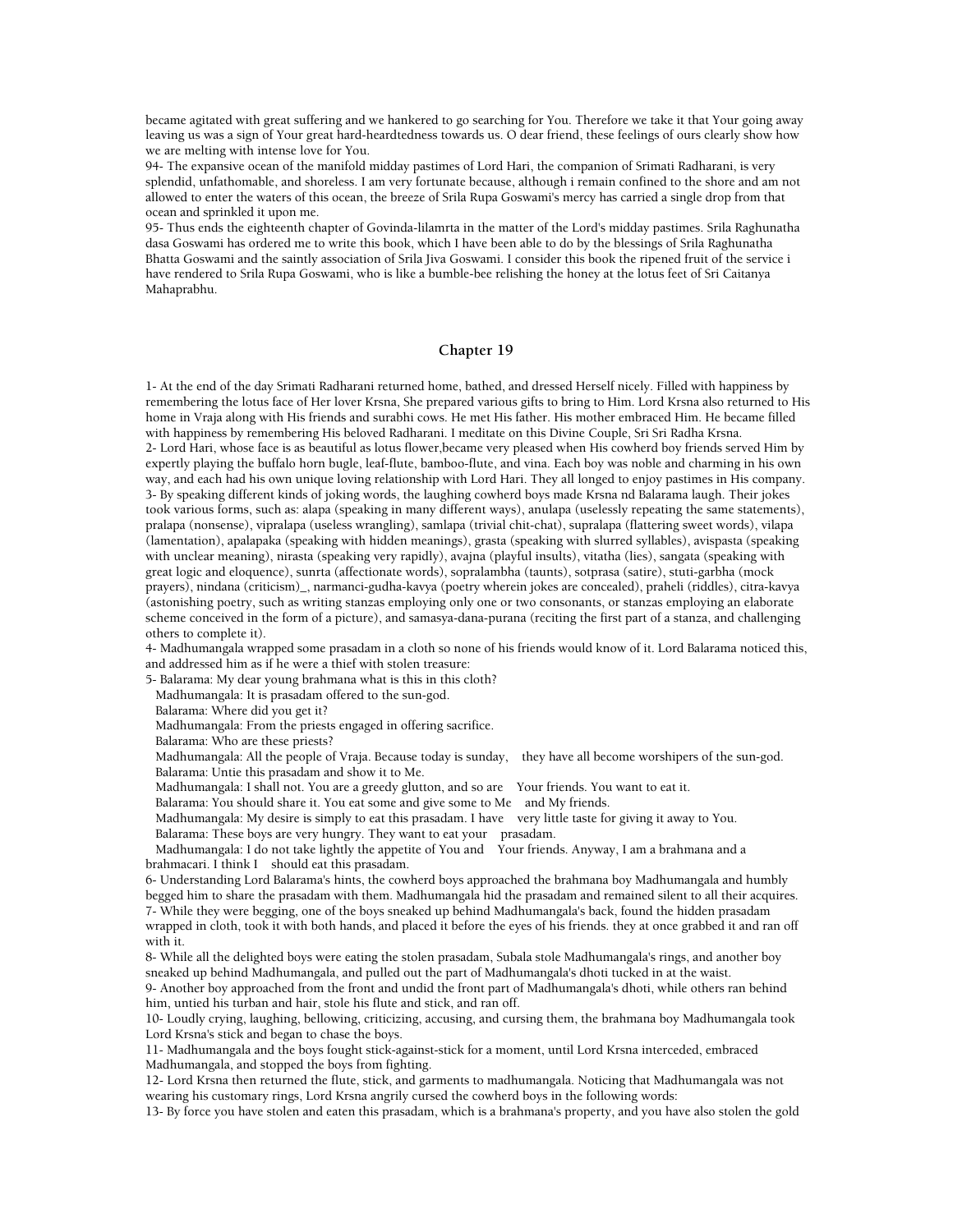ring belonging to this brahmana. You are all hopelessly sinful outlaws. Do not touch Me. You are untouchable. 14- I shall now go to Vraja to advertise your sinful deeds. Repeatedly cursing the boys, Lord Krsna hastily left with Lord Balarama.

15- Lord Krsna then said to Lord balarama: You instigated this whole sinful affair. I shall never speak to You again. Even if You perform severe penances to atone for Your actions, I shall not speak to You.

16- Lord Krsna then spent the latter part of the afternoon herding the cows and enjoying pastimes with all his cowherd friends. he walked by each tree and creeper. Aware that the stationary and moving creatures of Vrndavana forest all longed to see Him, He presented Himself before all of them. He was very eager to please them.

17- Seeing that the cows had scattered in all directions, Lord krsna eagerly sounded His flute and called each one by name. 18- Lord Krsna, the master of the surabhi cows, called them each by name. He called: O Padma, Harini, Rangini,

Kanjagandha, Rambha, Camari, Khanjani, Kajjalaksi, Sanda, Bhramarika, Sunada, Sunanda, Dhumra, Sarali, Kali, Marali, Pali, Ganga, Tungi, Pisangi, Dhavala, Kalindi, Vamsipriya, Syama, Hamsi, Kurangi, Kapila, Godavari, Induprabha, Sona, Syeni, Triveni, Yamuna, Candralika, Narmada.

19- Playing with His friends, Lord krsna had made the surabhi cows go before Him as they walked in the forest.

Bewildered by intense love, the cows had gone far away, but when their hunger became satisfied by eating grass, and when they heard the sound of Lord krsna's flute, they could understand how far they had strayed. Their udders filled out of love, their fleshy dewlaps extending from neck to abdomen vibrating as they lowed, their faces, ears, and tails raised in expectation, and the morsels of grass still stuck to the edges of their teeth because of suddenly abandoning their lunch, the surabhi cows quickly ran to the side of Lord krsna, the enemy of Bakasura.

20- Led by Ganga, the affectionate, lowing surabhi cows surrounded Lord Hari. they drank His beauty with their eyes, smelled His limbs with their noses, embraced Him with their bodies, and licked Him with their tongues.

21- Overwhelmed with love for the cows, Lord krsna scratched and rubbed their bodies. As He pleases them in this way He addressed them in the following words:

22- The day is almost ended, and you are now quite satisfied by eating the grass of this pasture. O mothers, your calves must be very hungry by now. please return to Vraja.

23- Overwhelmed with love, the cows crowded around Lord Krsna. With great effort the boys separated the cows from Him and, one after another, started them on the path to Vraja.

24- The most important cows, who were the leaders of the different groups of cows, wore necklaces of bells and tinkling ornaments of various shapes and notes. These cows became very eager to return to Vraja.

25- The surabhi cows on Lord krsna's left and right appeared to the demigods in heaven to be the twin streams of the Ganges and Yamuna.

26- As Lord krsna slowly followed the cows, His body became covered by the dust upraised by their hooves. His beautiful locks moved to and fro, and He played nectar music on his flute. Is there any person who will not attain the highest transcendental bliss after seeing Him in this way?

27-That road not decorated by Lord Krsna's friends is not a good path. That cowherd boy not full of playful pastimes is not a real friend of Lord Krsna. That pastimes not full of playful jokes is not a good pastime. That joke which does not please Lord Krsna, the enemy of Aghasura, is not funny.

28- As Lord krsna walked with His friends He continually played His flute. He stopped for a moment under each tree, pleased everyone with His transcendental pastimes, and then went on.

29- As Lord Krsna walked on the path the great demigods headed by Brahma and Siva, the lesser demigods, the great sages worshipped Him by dancing, singing, sweetly playing musical instruments, showering flowers, and offering prayers and obeisances. When Lord krsna paused for a moment and directed His smiling merciful glance to them, the demigods, bowing with humble devotion, glorified Him with the following prayers:

30- We offer our respectful obeisances unto You. You are decorated with a beautiful necklace. You are the abode of all transcendental qualities. You are supremely generous. You are a shoreless flood of mercy. You are death personified for the demons. You enjoy splendid transcendental pastimes. You are the eternally unchanging young son of Yasoda-devi. 31- We offer our respectful obeisances unto You. You enjoy transcendental pastimes in the spring season in Vrndavana. You expand into numberless forms. You delight Your friends. Your teeth are more beautiful than kunda flowers. The charming corners of Your eyes are decorated with smiles and laughter.

32- We offer our respectful obeisances unto You, You are the master of many splendid surabhi cows. You play charming music on the flute. You enjoy delightful transcendental pastimes. Your smile is enchanting. You are decked in exquisite garments. You are the supremely eloquent conversationalist. Your character is exemplary. Your appearance is supremely handsome. Your hair is beautiful. You are the master of all the demigod. You are decorated with artistic tilaka. You dance gracefully. You re attended by the most devoted servants. You are accompanied by the most dear friends.

33- We offer our respectful obeisances unto You. You are supremely peaceful, self-controlled. You are supremely handsome. At the end of the day and at the end of the night You return home from Your pastimes in the forest of Vrndavana. You are the greatest of all. You are wonderfully effulgent. You have made an end of the demons. Even in the most laborious tasks You never become weakened or fatigued.

34- O Krsna, O enemy of Aghasura, O enemy of Bakasura, O enemy of Mura, we offer our respectful obeisances unto You. When Indra, the enemy of Bakasura, offended You, You heroically lifted Govardhana Hill. You are the origin of Lord Siva, the enemy of Tripurasura. You expertly enjoy limitless pastimes. You expertly ripped open the belly of Hiranyakasipu, the enemy of Your devotee.

35- We offer our respectful obeisances unto You. You are the greatest. You are the most famous and glorious. You are the best of all deities. You are infinitely far away from the hearts of the impious atheists. You are heavier than Mount Sumeru. You are stronger than the strongest, and more intelligent than the greatest thinkers.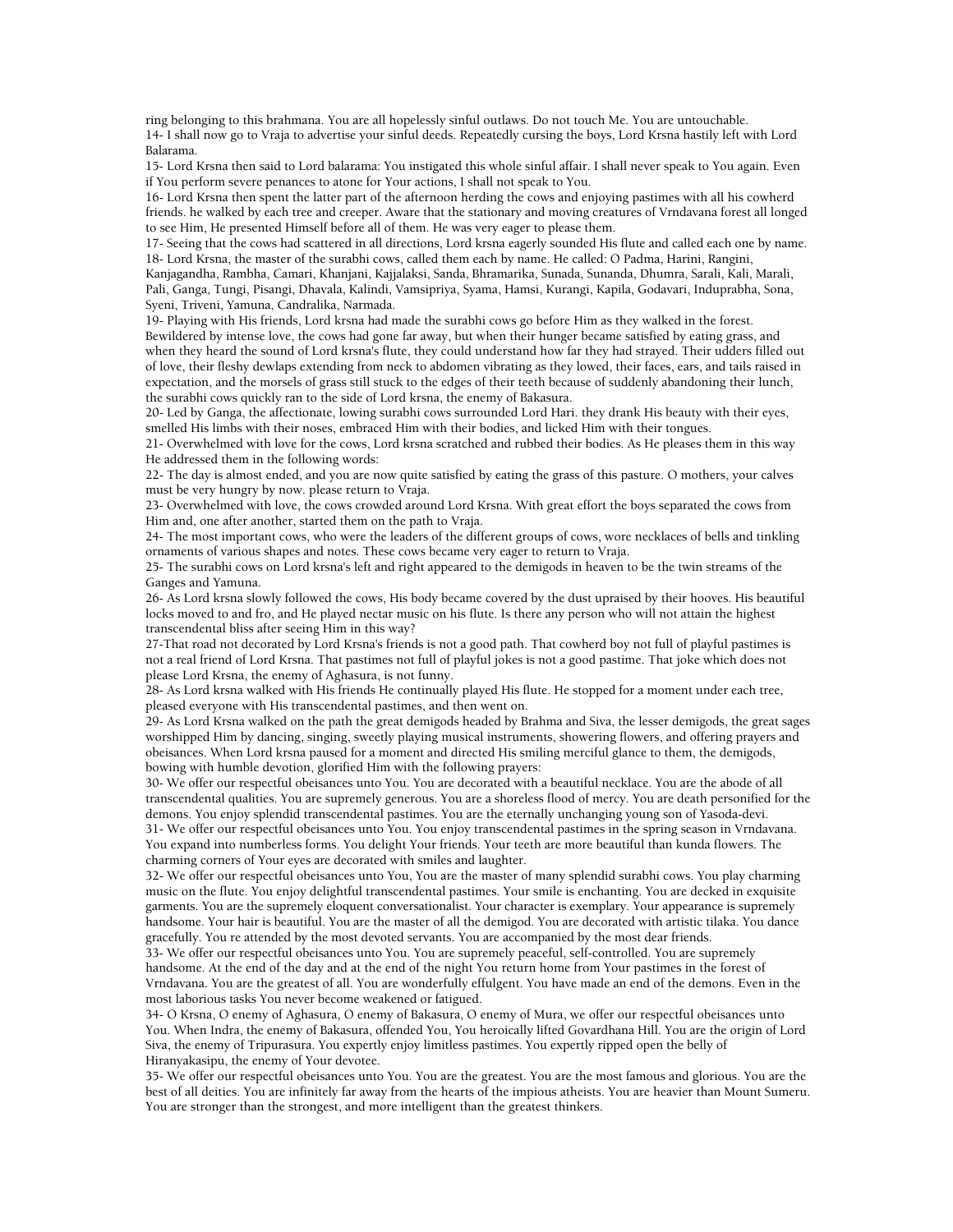36- We offer our respectful obeisances unto You. Your character is purer than the most sacred pilgrimage place. You are a scythe for mowing the demons. You are a boat for crossing the ocean of repeated birth and death. You are the splendid picture carefully kept in the devotees' hearts. You are a shovel to uproot the hearts of the envious. You are the dear friend of he surrendered souls who offer respectful obeisances unto You. You are wonderfully powerful and glorious.

37- You herd Your surabhi cows. You display charming transcendental pastimes. You annihilate the demons and protect the three worlds. You are our good fortune. The saintly devotees worship You. We constantly see You, glorify You, and offer our respectful obeisances unto You.

38- Lord Krsna cast His merciful glance upon the ageless demigods offering prayers, and by this He fulfilled all their desires. Fearing to further disrupt the Lord's pastimes, the demigods fell down at the Lord's feet, and then disappeared into the sky, gazing at Him as they went.

39- The cowherd boys thought: The king of Vraja diligently served Lord Visnu, and for this reason Lord Visnu invested Krsna with His own transcendental power. Lord Visnu has actually killed these demons, and not our friend Krsna. These demigods are certainly bewildered to glorify krsna as they have done. Lord krsna's cowherd friends made fun of the demigods, imitating their gestures, and then laughing. Playing in this way, the boys followed Lord krsna as He proceeded through the forest.

40- Lord Hari's beloved Radharani returned home. Her maidservants served Her in various ways to relived Her momentary fatigue. As evening approached She and Her associates prepared various nice foodstuffs and betel-nuts in order to please Lord krsna, the Lord of Her heart, when She would again meet Him later in the night.

41- Srimati Radharani prepared Her lover Krsna's favorite amrta-keli cakes made with banana flowers, urad dal flour, finely chopped coconut, thick milk, black pepper, cardamom, cloves, nutmeg, cinnamon, and camphor, and fried in ghee.

42- Srimati Radharani then prepared Her lover Krsna's favorite karpura-keli cakes made with curd, rice-flour, yogurt, blackpepper, sugar, finely chopped coconut, nutmeg, cardamom, cloves, amrta-kadali plantains, and ground mung dal. all mixed together, formed into patties, fried in ghee, and immersed in thickened milk seasoned with camphor.

43- Srimati Radharani then prepared piyusa-granthi-palika, which are small knotlike karpura-keli patties immersed in a mixture of milk, yogurt, ghee, honey, and sugar.

44- Srimati Radharani then prepared Her lover Krsna's favorite ananga-gutika, made from cream, camphor, rice, coconut, nutmeg, cloves, black pepper, sugar, plantains, and cardamom, mashed together and fried in ghee.

45- Srimati Radharani then prepared sidhu-vilasa cakes with plantains, black pepper, milk, whole wheat flour, and a large quantity of nutmeg. These cakes were filled with honey and fresh camphor in the middle.

46- In Her thoughts Srimati Radharani could see affectionate Lord krsna accept these five gifts. He happily ate them, displaying great appetite, and proclaiming them so delicious they chastised the sweetest nectar.

47- Among these foods the first three (amrta-keli, karpura-keli, and piyusa-granthi-palika) were famous delicacies of Vrajabhumi. The last two (ananga-gutika and sidhu-vilasa) were especially meant to accompany the drinking of madhvika liquor in a solitary place during the dead of night.

48- Srimati Radharani then prepared ganga-jala laddus with cloves, cardamom, camphor, black pepper, and a great abundance of sugar. She also prepared many varieties of these laddus with cream, finely chopped coconut, fried-curd, or curd-paste added.

49- The maidservant gopis then bathed Srimati Radharani, dressed Her in a splendid red sari, anointed Her with cosmetics, tied Her braids, decorated Her with artistic tilaka markings, decorated Her moonlike forehead with red sindura, placed a dot of musk on Her chin, a garland around Her neck, a lotus flower in Her hand, a pearl on the tip of Her nose, mascara around Her eyes, earrings on Her ears, a sash about Her waist, betel-nuts in Her mouth, flowers in Her hair, and red lac on Her feet. In this way Srimati Radharani appeared very splendid and beautiful.

50- Srimati Radharani wore a great jewel on Her forehead, jeweled armlets, bracelets, earrings, a belt, gold-anklets, toerings, a graiveya necklace, padaka necklace, and various other kinds of necklaces, rings, and a host of other jeweled ornaments. In this way She appeared very splendid and beautiful.

51- Accompanied by Her nicely batted and ornamented friends, Srimati Radharani went to the candrasalika (rooftop gazebo), and fixed Her eyes on the path to be traveled by Lord krsna.

52- On the arrival of the proper season for the appearance of the dark cloud of krsna, the cataki-birds of the gopis on the candrasalika (rooftop gazebo) became very excited. They eagerly pointed the beaks of their eyes in the direction of the moving cloud.

53- The word candrasalika means the residence (salika) of the moon (candra). For this reason it was very appropriate when the moon-faced gopis crowded Vrajabhumi's candrasalikas.

54- drowning in feeling of maternal love, Vraja's queen Yasoda eagerly awaited the return of her son at the end of the day. She excitedly engaged in cooking for Him, enlisting the help of her friend Rohini.

55- Queen Yasoda then called Atula-devi, the wife of Nanda Maharaja's younger brother Nandana, and engaged her in cooking along with Rohini.

56- The excited king and queen of Vraja engaged various gardeners to provide the vegetables, fruits, roots, and herbs for Lord krsna's meals. Understanding the wishes of their masters, these gardeners went to fetch the produce, and found that all six seasons offered their native produce simultaneously. They filled their baskets with this great variety of produce, and brought it all back to Vraja's Queen Yasoda.

57- Mother Yasoda had the maidservants divide the produce in two equal parts. One half was washed and prepared for that evening's cooking, and the other half was set aside for the following morning.

58- Mother Yasoda then had the menservants wash the coconuts, ripe mangoes, and other fruits set aside for the evening meal of her two sons, krsna and Balarama.

59- Lord Hari's mother Yasoda bustled about, hurrying the servants in their various duties, and encouraging her two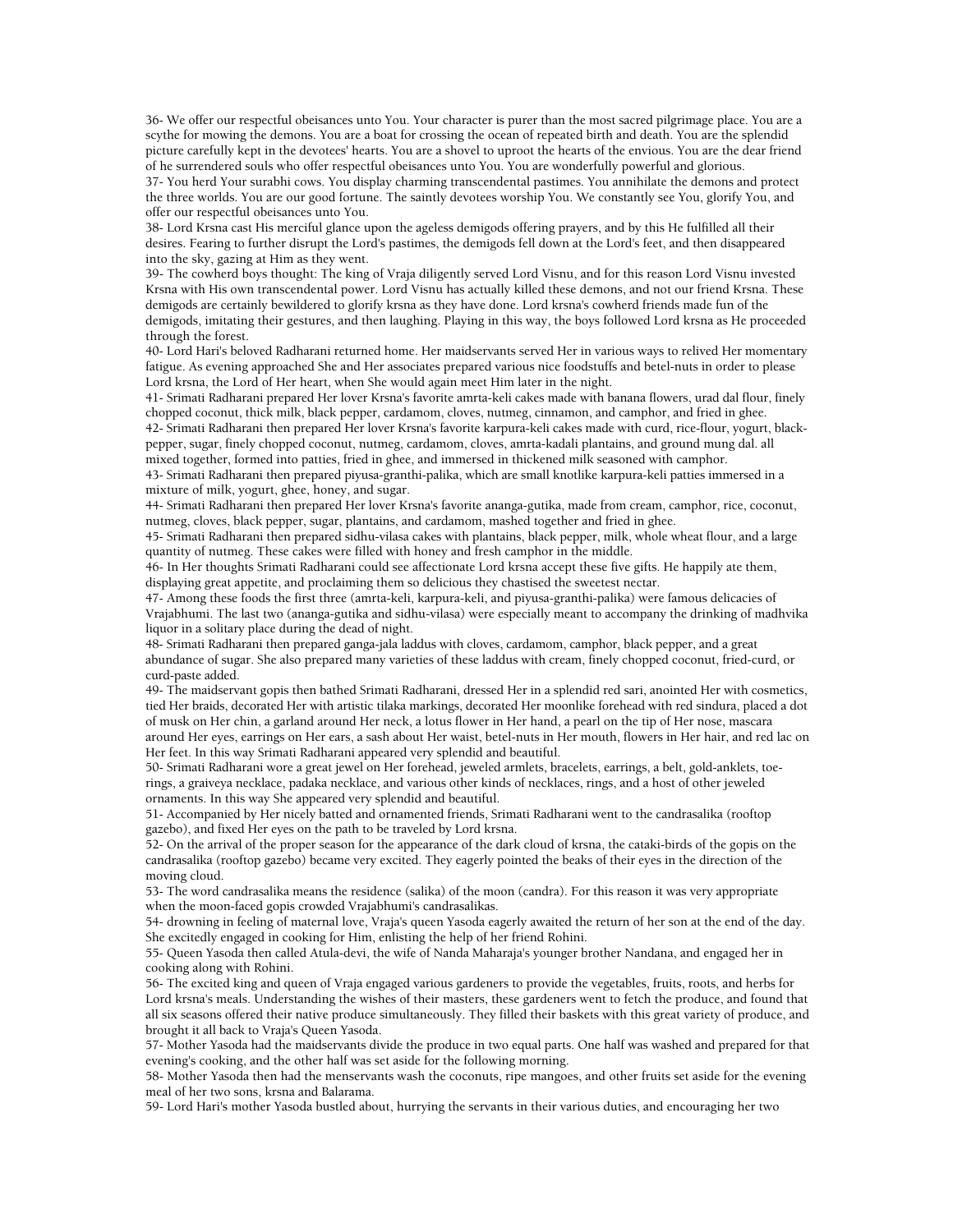sisters-in-law to cook more quickly.

60- Distressed and longing to see the face of her son, Mother Yasoda moistened her garments with the tears from her eyes and the milk spontaneously flowing from her breasts out of motherly love. Her face filled with expectation, she and her gopi friends went to the village gate.

61- When Nanda Maharaja, the king of Vraja, saw the sun about to set on the western horizon, he longed to see his son Krsna. He started into the distance to see the dust upraised by the hooves of the surabhi cows and he strained his ears to hear the sound of Krsna's flute. He and his friends jubilantly hurried to the cow barn to meet Krsna when he arrived there.

62- The people of Vraja were very eager to see Lord Krsna and the cowherd boys, who were all temporarily covered by a network of dust raised by the surabhi cows' hooves. To get a better view they all stood on a little hill. They appeared like a row of planets glistering in the evening sky.

63- As Lord Hari delighted His friends with clever words and encouraged them to decorate themselves with flowers, He approached the outskirts of Vraja village.

64- By playing His flute, Lord Krsna made the cows stop at a large lake. One after another, He made each group of cows drink the water there. lord krsna then counted the number of cows, each identified by a different colored jewel around her neck.

65- Lord krsna was very happy to see all His and His friends' cows were present. Sounding his flute, and calling each cow by name, He quickly assembled them all together and caused them to walk towards Vrajabhumi.

66- Lord krsna's body was colored reddish brown because of the dust upraised by the surabhi cows. he wore a peacock feather in His moving locks of hair, garlands of gunja and forest flowers, and exquisite garments. He carried a rope for binding the cows at milking time, a leaf-flute, a stick, and a buffalo-horn bugle. He had beautiful eyelashes and large, wide-open, reddish, restlessly moving eyes. His fatigue from wandering so long in the forest made Him appear very beautiful, and His beauty showered nectar on the cakora birds of all the people's eyes. The sweet sounds of His flute agitate and enchanted the young gopis. In this way, accompanied by His friends, who were very much like Him, Lord krsna entered the village of Vraja.

67- The splendid clouds of Lord krsna's beauty rose over the land of Vraja, showering torrential rains of the sweet nectar of the sound of the flute, and thus extinguishing the forest-fire of the Vrajavasis' separation from krsna.

68- When the robber-king of separation from Krsna heard the tumultuous sound of the buffalo-horn bugles blown by the cowherd-boys soldiers in the army of the king of Lord Krsna's arrival, and saw the waving flags of the dust upraised by the surabhi cows, he became frightened and at once fled the land of Vraja, accompanied by his own army of anxiety, constant melancholy, inertness, pain, and restlessness.

69- When the monsoon season of Lord krsna's arrival came, bringing dark clouds of dust raised by the surabhi cows, thunder of the cows' mooing, and torrential nectar rains of flute music, the thirsty cataka birds of the Vrajavasis jubilantly waited with upraised faces.

70- Vraja's king Nanda, with his gopa brothers, and Vraja's Queen Yasoda, with her assistants, quickly approached their two sons, Krsna and Balarama, and at once embraced Them.

71- Leaving the kitchen in care of the maidservants, Rohini and Atula approached the two boys Krsna and Balarama and happily embraced Them.

72- The sound of Lord krsna's flute aroused amorous desires in the moon-faced vraja-gopis, who had beautiful teeth. They began to stutter and their garments became loosened. Without a trace of remorse or a second thought they at once left their homes.

73- When the amazing sun of Lord Krsna arose before the people of Vraja, their lotus eyes and kumuda flower smiles at once blossomed, their candrakanta gem bodies perspired, and their life-force obtained cooling relief from the blazing fires of separation.

74- When the amazing, eternally full moon of Lord Krsna rose before the young girls of Vraja, the abja lotus flowers of their faces blossomed, with happiness, the many owls of the suffering of their joyless moments of separated from Krsna, all fled and hid, and the cakravaki birds of the gopis' bodies met with their lovers, the cakravaki birds of the gopis' livingforce.

75- The thirsty bumble-bee of the eyes of the young girls in Vraja were very greedy to drink the glistening honey of Lord krsna's beauty. They all flew through the opposing windstorm of shyness and landed on the lotus flower of Lord krsna's face.

76- Buffeted by the strong winds of shyness, the two greedy bumble-bees of Lord Krsna's eyes finally landed on the blossoming lotus flowers of the faces of the gopis hiding among the vines in Vraja.

77- The gopis repeatedly gazed at the lotus flower of Lord Hari's face, repeatedly touched the breeze that had contacted Lord Hari's body, repeatedly smelled the fragrance of Lord Hari's body,and repeatedly relished the flute-sound filled with the honey of Lord Hari's lips. In this way the gopis carefully nourished their five senses with the nectar of Lord Hari. 78- When Srimati Radharani shot the arrow of Her sidelong glance, She mortally wounded Lord Krsna in His most sensitive spot. However, When the other gopis pierced Krsna's body with the arrows of their sidelong glances, He remained unharmed and unaffected.

79- When Srimati Radharani sprinkles a single drop of the nectar of Her gentle smile from the moon of Her face, Lord Krsna experiences a happiness so intense that even the inundation of hosts of cascades of nectar of the smiles from the moons of the faces of many beautiful-eyed gopis cannot produce anything to compare with it.

80- Lord Krsna, the master of Gokula, led the surabhi cows in the village of Gokula. His splendid beauty charmed the gopis and all other people in Gokula.

81- Happy, auspicious Krsna left the forest and met His parents, Maharaja Nanda and Queen Yasoda. They considered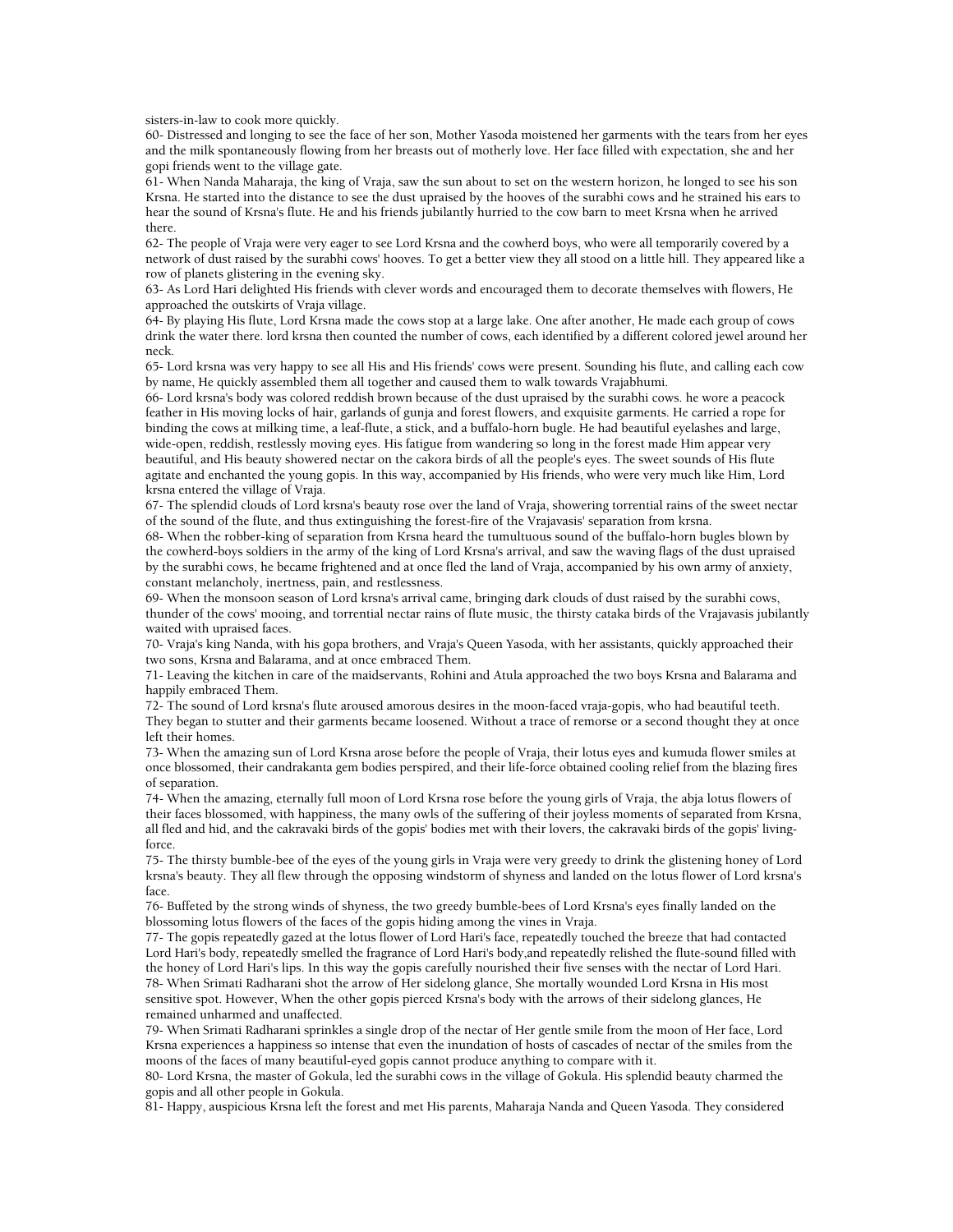their son more dear to them than their own life's breath. They thought He was a priceless treasure brought from afar and placed in their hands. They kissed Him. They placed Him in their hearts. They gazed at His face and smelled His head. In this way all their desires were fulfilled.

82- Lord krsna's peacock feather decorated hair was darkened with a covering of dust raised by the walking of the surabhi cows. Using the corners of their garments, Nanda and Yasoda wiped away the dust. They washed their son's limbs with the tears from their eyes and the milk from Queen Yasoda's breasts. They felt very happy.

83- The meeting of Lord Krsna, the enemy of Putana, with His father and the other people of Vraja was filled with intense emotion, as His departure in the morning had also been. The difference was that Krsna's departure in the morning was filled the vrajavasis with intense grief, and His meeting them at the end of the day filled them with intense happiness. 84- Lord krsna assembled the surabhi cows together and led them into the barn. He appeared just like the splendid sun setting on the western horizon.

85- Lord Krsna then led the dhenus (cows with young calves), vaskayanis (cows with grown-up calves), vatsataris (cows with large calves), grstis (cows with only one calf), parestukas (cows with many calves), sandhinis (pregnant cows), upasaryas (cows in heat), prastauhis (cows who have just had their first calf), bulls, calves, and oxen yoked to carts, to their respective places in the barn. Then He let the calves drink their mother's milk.

86- Longing to caress their son, Nanda and Yasoda repeatedly begged Him to come home. Krsna was more interested in milking the cows, and did not want to return home. His father Nanda then said to Him:

87- Let the cows rest for a moment, and then let the calves drink some milk. The cowherd men are themselves eager to milk the cows, and i myself shall stay here to oversee everything.

88- My sons, You must be very tired. Come home now. Your mother shall bathe You and decorate You nicely. Then, when Your fatigue has gone away, You may return here to milk the surabhi cows.

89- The brahmana boy Madhumangala tug Krsna and said: Krsna, we are suffering from hunger and thirst. Come home now. Give us food and drink. Keep us alive.

90- Balarama's affectionate mother Rohini repeatedly begged krsna, and Vraja's king Nanda also repeatedly begged with great persistence. Mother Yasoda then grabbed Krsna and Balarama by the hand, and started to pull Them home. In this way Lord krsna began to go home along with His friends.

91- Vraja's Queen Yasoda proceeded to lead all the boys to her home. The mothers of the boys were unwilling to be separated from their sons. After asking permission from Queen Yasoda, they took their reluctant sons to their own homes.

92- Vraja's Queen Yasoda then brought Lord Hari, Lord Balarama, and the brahmana boy Madhumangala into the house. Atula-devi and Balarama's mother Rohini washed the boys' feet, and afterwards went to the kitchen.

93- Srimati Radharani and the gopis followed Lord Krsna, the moon of Gokula. As long as they could see Him they remained happy and the fire of separation in their hearts remained extinguished. When they could no longer see Him, they became very unhappy at heart. In this condition they returned to their homes.

94- Just as the sudden, unexpected attainment of a son for those who are childless, a windfall of gold for the poor, or monsoon rains for those trapped in a forest fire, are sources of great bliss, in the same way the opportunity to again associate with Lord Hari was the source of great bliss for the people of Vraja.

95- Thus ends the nineteenth chapter of Govinda-lilamrta in the matter of the Lord's afternoon pastimes. Srila Raghunatha dasa Goswami has ordered me to write this book, which I have been able to do by the blessing of Srila Raghunatha Bhatta Goswami and the saintly association of Srila Jiva Goswami. I consider this book the ripened fruit of the service I have rendered to Srila Rupa Goswami, who is like a bumble-bee relishing the honey at the lotus feet of Sri Caitanya Mahaprabhu.

## **Chapter 20**

1- At the end of the day Srimati Radharani and a gopi-friend cooked many delicious foods for Her lover Krsna. When Her friend brought the remnants of Krsna's meal, Srimati Radharani ate it with great pleasure at heart. Lord Krsna, the moon of Vraja, was nicely bathed, dressed in nice garments, and caressed by His mother Yasoda. He went to the barn, and as the last rays of daylight shone, He milked the surabhi cows. He then returned home and ate His supper. I meditate on that Divine Couple, Sri Sri Radha and Krsna.

2- Vraja's Queen Yasoda returned home, sent her son to the bathing-arena, and then dispatched many servants to assist Him. To Dhanistha, who was standing nearby, she then spoke the following words:

3- My daughter, please go to Radharani and beg some of Her delicious and auspicious laddus and vataka cakes, which are so much liked by Krsna. Bring them to me now, so my two Sons, Krsna and Balarama, may eat them, and attain a very long life.

4- Following the Queen of Vraja's order, Dhanistha went to Srimati Radharani and begged the foods from Her. Instead of merely sending the foods, Radharani was eager to bring them personally.

5- Vrnda-devi sent Malati-sakhi to Radharani's home with a specific mission. Malati approached Radharani, and in the course of conversation dropped the hint: The grove named Sri Govinda-sthala is the ideal place for a lovers' rendezvous. 6- Srimati Radharani cooked many different delicious foods, placed them in nice, new clay jars, and then covered the jars' mouth with cloth.

7- Srimati Radharani then took the clay pots and placed them in a large, colorfully decorated wooden box. She wrapped the box in white cloth and gave it to Tulasi-gopi and Kasturi-gopi.

8- Srimati Radharani gave betel nuts and leaves to Tulasi-gopi. Radharani then gave everything to Dhanistha. Dhanistha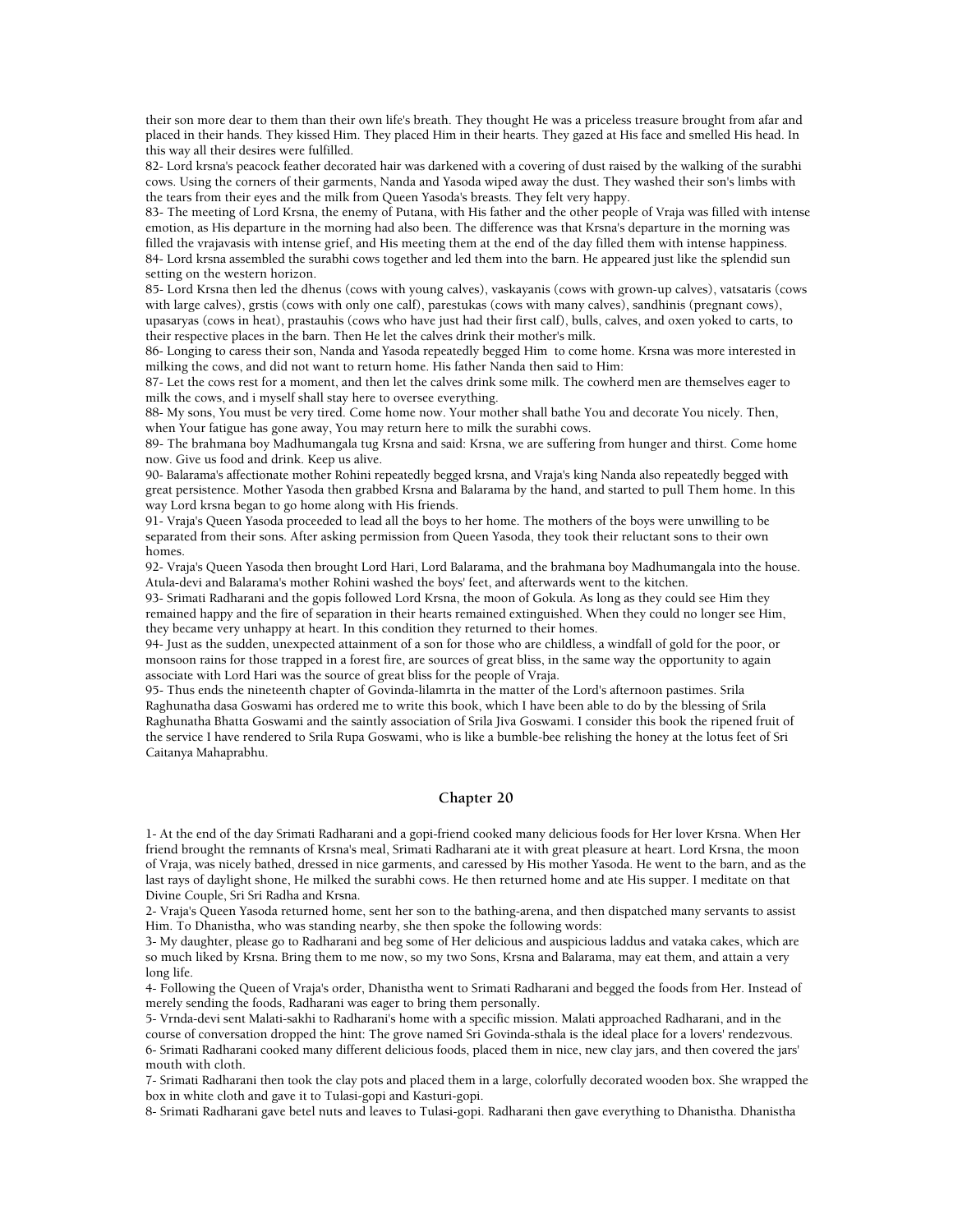had perfectly understood the hint about the rendezvous in the forest.

9- Assisted by Tulasi and Kasturi, Dhanistha brought this gift of foods to Vraja's Queen Yasoda. They all opened the package and removed the various jars of nice foods.

10- Mother Yasoda then took both these food-gifts, and along with nicely prepared foods from her own kitchen, placed them in nice vessels, and gave them to the brahmana boys so they might offer them to Lord Narayana.

11- As all this happened, Lord Krsna and His friends took their bath. The servants bathed \*them, massaged Their limbs, anointed Them with oil, rinsed Them with water, dressed Them in clean, fresh garments, combed Their hair, anointed Them with tilaka, and decorated Them with garlands and ornaments. After all this was complete, Lord krsna and His friends entered the dining room and sat down to eat.

12- Mother Yasoda began the meal by serving the boys coconut, panaka, mangoes, and various other fruits.

13- She then served Them piyusa-granthi, karpura-keli, amrta-keli, vataka cakes, laddus, and various other foods nicely cooked in ghee.

14- The boys laughed at Madhumangala's jokes and made each other laugh with their own jokes. After they had finished eating and drinking they happily rinsed their mouth with water, and rested for a moment on a soft bed.

15- The servants fanned the boys, gave them betel-nuts, and serve them in various ways. The boys then returned to the barn to milk the surabhi cows with their cowherd friends.

16- Dhanistha then took the remnants from Lord krsna's plate and had Gunamala secretly carry them to Srimati Radharani.

17- Srimati Radharani and Her friends relished eating the remnants of Lord Krsna's meal. They then climbed to the candrasalika on the roof and felt great bliss by watching Lord Krsna enjoy the pastimes of milking the surabhi cows. 18- One time during the summer season, as Lord Krsna was walking on the path, He begged His mother to allow Him to bathe in the Yamuna with His friends. She allowed Him, but sent many servants after HIm, carrying varieties of food, various bathing articles, garments, ornaments, and other paraphernalia.

19- The boys bathed, dressed nicely, ate, drank, and rested. They then returned to the barn to milk the surabhi cows. 20- On the pretext of going to take a bath at the end of the day, Srimati Radharani went to a place downstream from the place where Lord krsna was bathing. In this way She bathed in water that had just touched the body of Lord krsna. 21- Radharani secretly sent Kundalata to Lord krsna with a gift of food. When Krsna's remnants were brought back, Radharani relished eating them. She watched Krsna for as long as She could, and then She had to return home.

22- The servants, carrying in their hands waterpots, cups of betel nuts, and fans, and the cowherd boys carrying cowropes, sticks, and other paraphernalia, followed Lord Krsna as He walked home.

23- Lord Krsna happily watched as during the milking activities Lord krsna's father Nanda Maharaja sat on a couch observing the many buckets of milk and pointing to the cowherd boys and servants as they walked here and there to perform their duties.

24- Lord krsna happily watched as the thirsty calves mooed, and the cows responded by mooing to their calves. The cows raised their faces and ears, and gazed at their calves with eager eyes. As they began to walk to the calves, their heavy udders poured milk on the path. At this time some of the cows were milked by the cowherd men, others waited to be milked, and others had already been milked.

25- Lord Krsna happily watched as the cowherd boys called each cow by name, and the calves also called out to their mothers. The boys milked the cows for a long time, filling many buckets with milk as the cows gazed at the path before them.

26- Lord Krsna happily watched as the servants engaged in milking the cows entered the house with milk-buckets and left with empty ones. They then stood before Maharaja Nanda, the king of the cowherds. They were all very eager to see Lord krsna.

27- Lord Krsna happily watched as the best of the bulls fought each other for the sake of a cow. They repeatedly scratched the earth with their hooves and horns, filled the sky with deep, loud bellowing, and furiously charged each other.

28- Repeatedly pushing their heads against their opponents head, the calves playfully fought. Lord krsna watched them with great pleasure.

29- After asking His father's permission, Lord krsna happily went to milk the cows. The cows surrounded Him, and He pleased them by speaking many comforting, gentle words.

30- Lord krsna pleased the cows by rubbing and scratching them. he milked some cows and arranged that other cowherds milk other cows. He let the calves drink their mother's milk.

31- The calves drank their mother's milk until their bellies were completely filled. After they had finished, there as still no scarcity of milk in the cows' udders. This greatly pleased the cowherd men.

32- As the cows fixed their eyes and hearts on the lotus face of Lord krsna, milk began to spontaneously flow from their udders. The cowherds collected this milk in many buckets, and brought it to Vraja's King Nanda.

33- Lord krsna, Balarama, and the cowherd boys then led the vows and the calves embraced by their mothers to their respective place in the barn. Lord Krsna then approached Vraja's King Nanda.

34- Vraja's King Nanda had porters carry the milk to the milk-house, posted guards at the cow-barn entrances, and then returned to his own palatial home with his two sons Krsna and Balarama and his many friends.

35- Nanda and the cowherd men then washed their feet, and watched the sandhya-arati worship-ceremony, a brahmana boy priest offered to the Salagrama-sila form of Lord Visnu.

36- Vraja's Queen Yasoda brought the many varieties of food cooked in ghee, sweets, fruits, garlands, scents, and betelnuts that had been offered to Lord Visnu, the husband of the goddess of fortune. Vraja's King Nanda happily distributed this prasadam to all the cowherd men in the assembly.

37- Lord krsna's cowherd friends happily conversed with Him for a few moments. They had surrendered all their senses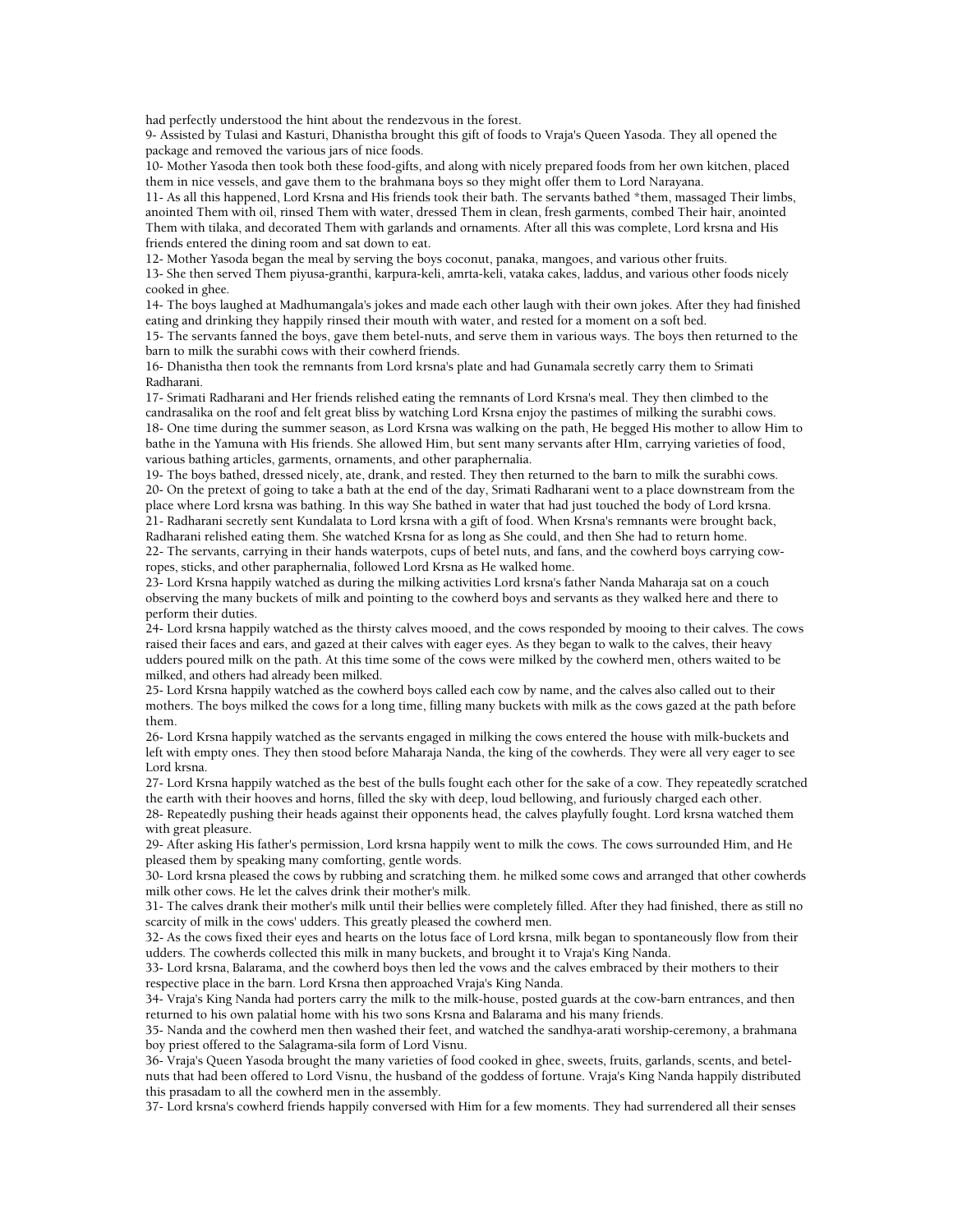and life-breath to Him and were unable to give up gazing at Him. Finally, they reluctantly left and went to their own homes.

38- Vraja's King Nanda approached his brothers as well as Subhadra and his other nephews, and repeatedly invited them to stay and dine with Lord Krsna.

39- After inviting them all, Maharaja Nanda sent a brahmana boy to tell his wife Yasoda to arrange a great meal for everyone.

40- Vraja's Queen Yasoda then called for the wives of her brothers-in-law, her nieces, and other female relatives. 41- After a little time Queen Yasoda sent a brahmana boy to summon the guests, who washed their feet, entered the dining hall, and sat down to eat, placing Vraja's King Nanda in the central seat of honor.

42- Nanda Maharaja's two elder brothers sat to his right, and his two younger brothers sat to his left, Nanda's two sons, Krsna and Balarama sat facing him. Subhadra and the other cowherd boys sat to Lord krsna's left, and the brahmana boys sat to Lord Balarama's right.

43- Vraja's Queen Yasoda then asked Subhadra's mother Tungi, who was expert at understanding the wishes of others to serve the meal assisted by Rohini-devi. One by one they served the various courses to their own husbands, brothers-inlaw, sons, nephews, and the sons of the brahmanas.

44- First they brought great kettles piled high with aromatic, tender, white rice sprinkled with golden ghee, and then they brought smaller pots of various kinds of sauces and condiments. They placed all this on little tables before the men and boys.

45- As the men and boys were eating, Tungi and Rohini served the other courses, one after another. They served many sauces and condiments in the six kinds of tastes, and they served sweet-rice, samyava cakes, splendid vataka cakes, apupa cakes, and soft capatis from nice platters.

46- Vraja's Queen Yasoda hinted to Rohini what was each person's favorite foods. Understanding these hints, Rohini gave everyone exactly what they wanted.

47- Without interruption Vraja's Queen Yasoda served various courses one after another to the men and boys. She served them thickened milk, buttermilk, sikharini curds, rasala curds, sadava, thickened yogurt, many varieties of pickles, and mango-nectar.

48- In their hearts the mothers desired that the boys eat heartily, finishing everything placed before them. With these words and glances the mothers thus encouraged them to eat. Meanwhile, the fathers, their hearts melting with paternal love, and their bodies drenched with tears, urged their sons hundreds of times to eat more and more. Although the boys were quite full, this encouragement made them happily eat more and more without limit.

49- The atmosphere of the evening meal was radically different from that of breakfast. At the evening meal the brahmana boy Madhumangala was reserved and quiet. He was no longer full of jokes. Mother Yasoda was also very grave and serious in her insistence that krsna eat heartily.

50- The atmosphere at breakfast had been filled with the lighthearted, spontaneous conversation and joking of Krsna and His friends, and the spontaneous caresses of Mother Yasoda. The atmosphere at the evening meal, in contrast, was marked by an absence of these things. At the evening meal Nanda Maharaja and the men felt hundred-fold pleasure by seeing the boys eat heartily, and Mother Yasoda felt a million-fold happiness by gazing at her son Krsna.

51- The opulence of the smile of Lord Krsna's moonlike face, the nectar drops of the words of Lord Krsna, the moon of Vraja, the breeze created by the palm-leaf fan, and mixed with the smell of the incense and the pleasing aroma of Lord Krsna's transcendental body, and the meal sprinkled with the sweet nectar of eating together with Lord krsna, all combined together to bring intense delight to the five senses of nanda, Yasoda, and the other elderly gopas and gopis. 52- After everything had finished, eating and drinking, they rinsed their mouths with water. Feeling very tired, they rested on different beds, Father Nanda and his peers going to the vedi courtyards, and his son Krsna going to the attalika part of the house. As they rested, the servants brought them betel-nuts, fanned them, and rendered various other services.

53- As Queen Yasoda and her gopi-friends faced the tall mountainlike roof where Lord Krsna was resting, they repeatedly drank the splendid moonlight of His face. By feeding the thirsty cakori birds of their eyes in this way, they completely fulfilled all their desires in all respects.

54- As Lord Krsna rested on the roof, He gazed at Srimati Radharani, who was looking at Him from Her window far away. Lord Krsna drank the stream of honey flowing from the beauty of Her lotuslike face. With this honey He fed the thirsty bumble-bees of His eyes. In this way His longing to see Radharani became satisfied.

55- Vraja's Queen Yasoda insisted that Tulasi, her friend Kasturi, and Dhanistha all eat the evening meal. They refused to eat or drink anything unless Srimati radharani had taken first.

56- When Queen Yasoda heard this she was very pleased to see how the gopis loved Srimati Radharani. Yasoda said: O Dhanistha, you and your two friends should immediately take all these foods, sauces, and condiments to Srimati radharani and Her friends.

57- Balarama's mother Rohini gave to Dhanistha the remnants of the foods, sauces, and condiments eaten by Lord Hari. Dhanistha privately gave these remnants to Tulasi, who placed them in a jeweled box.

58- Vraja's Queen Yasoda fed the servants and cowherds, and after they were fed, she took her meal with Her daughtersin-law, sister-in-law, and other female relatives.

59- After Tulasi had already left with the remnants of Krsna's meal, Dhanistha met Subala in a solitary place, told him of the planned rendezvous in the forest, and gave him the remnants of Krsna's betel-nuts.

60- When Tulasi arrived she showed all the food to her friend Rupa-manjari. They were both very pleased by seeing the food's pleasant appearance and smelling it's pleasant aroma.

61- Tulasi then took Rupa-manjari to the dining-room, where they served the food on various plates for Srimati Radharani